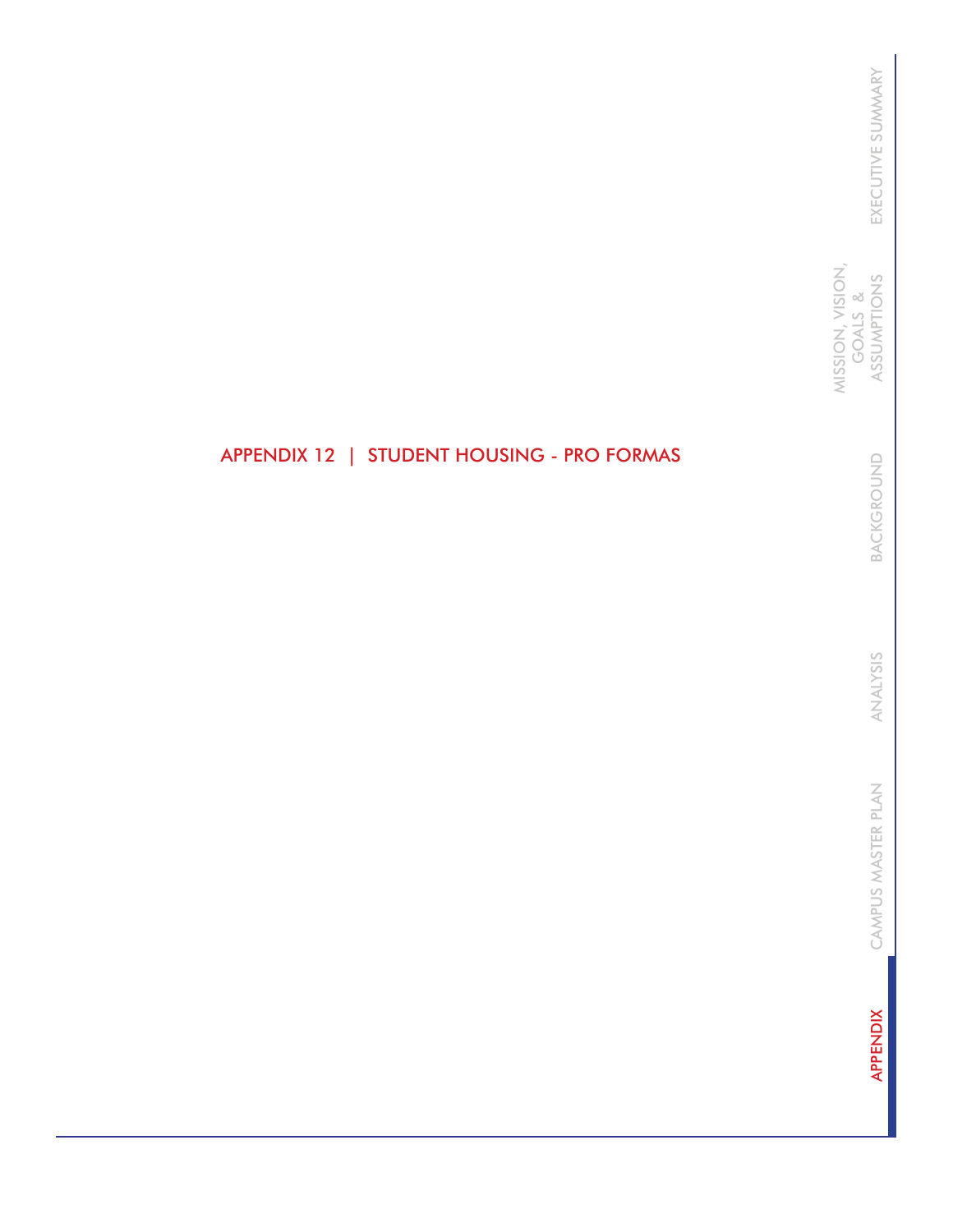# Shippensburg State University of Pennsylvania<br>Student Housing Master Plan - Phase I - Fall 2010 Occupancy<br>Operating Pro Forma

| Operating Year                                                                          | Year 1                   | Year <sub>2</sub>        | Year <sub>3</sub>        | Year 4                   | Year 5                   | Year <sub>6</sub>        | Year 7                   | Year <sub>8</sub>        | Year 9                   | Year 10                  | Year 11                  | Year 12                  | Year 13                  | Year 14                  | Year 15                  |
|-----------------------------------------------------------------------------------------|--------------------------|--------------------------|--------------------------|--------------------------|--------------------------|--------------------------|--------------------------|--------------------------|--------------------------|--------------------------|--------------------------|--------------------------|--------------------------|--------------------------|--------------------------|
| <b>Total Beds including Non Revenue Beds</b>                                            | 865                      | 865                      | 865                      | 865                      | 865                      | 865                      | 865                      | 865                      | 865                      | 865                      | 865                      | 865                      | 865                      | 865                      | 865                      |
| <b>Total Residential Square Footage</b>                                                 | 285.318                  | 285,318                  | 285.318                  | 285,318                  | 285.318                  | 285,318                  | 285.318                  | 285,318                  | 285,318                  | 285.318                  | 285,318                  | 285.318                  | 285.318                  | 285.318                  | 285,318                  |
| <b>Total Non-Residential Square Footage</b>                                             | 33,000                   | 33,000                   | 33,000                   | 33,000                   | 33,000                   | 33,000                   | 33,000                   | 33,000                   | 33,000                   | 33,000                   | 33,000                   | 33,000                   | 33,000                   | 33,000                   | 33,000                   |
| <b>Academic Year Rental Revenues:</b>                                                   |                          |                          |                          |                          |                          |                          |                          |                          |                          |                          |                          |                          |                          |                          |                          |
| Unit Type B - Shared Semi-Suite                                                         | \$1,753,000              | \$1,823,000              | \$1,896,000              | \$1,972,000              | \$2,051,000              | \$2,133,000              | \$2,218,000              | \$2,307,000              | \$2,399,000              | \$2,495,000              | \$2,595,000              | \$2,699,000              | \$2,807,000              | \$2,919,000              | \$3,036,000              |
| Unit Type C - Private Semi-Suite                                                        | \$1,646,000              | \$1,711,000              | \$1,780,000              | \$1,851,000              | \$1,925,000              | \$2,002,000              | \$2,082,000              | \$2,165,000              | \$2,252,000              | \$2,342,000              | \$2,436,000              | \$2,533,000              | \$2,634,000              | \$2,739,000              | \$2,849,000              |
| Unit Type D - Shared Suite                                                              |                          |                          |                          |                          |                          |                          |                          |                          |                          |                          |                          |                          |                          |                          |                          |
| Two Person Unit                                                                         | \$58,000                 | \$60,000                 | \$62,000                 | S64,000                  | \$67,000                 | \$70,000                 | \$73,000                 | \$76,000                 | \$79,000                 | \$82,000                 | \$85,000                 | \$88,000                 | \$92,000                 | \$96,000                 | \$100,000                |
| Four Person Unit                                                                        | \$1,239,000              | \$1,288,000              | \$1,340,000              | \$1,394,000              | \$1,450,000              | \$1,508,000              | \$1,568,000              | \$1,631,000              | \$1,696,000              | \$1,764,000              | \$1,835,000              | \$1,908,000              | \$1,984,000              | \$2,063,000              | \$2,146,000              |
| Jnit Type E - Private Suite                                                             |                          |                          |                          |                          |                          |                          |                          |                          |                          |                          |                          |                          |                          |                          |                          |
| Two Person Unit                                                                         | \$585,000                | \$608,000                | \$632,000                | \$657,000                | \$683,000                | \$710,000                | \$738,000                | \$768,000                | \$799,000                | \$831,000                | \$864,000                | \$899,000                | \$935,000                | \$972,000                | \$1,011,000              |
| Four Person Unit<br>Sub-Total                                                           | \$462,000<br>\$5,743,000 | \$480,000<br>\$5,970,000 | \$499,000<br>\$6,209,000 | \$519,000<br>\$6,457,000 | \$540,000<br>\$6,716,000 | \$562,000<br>\$6,985,000 | \$584,000<br>\$7,263,000 | \$607,000<br>\$7,554,000 | \$631,000<br>\$7,856,000 | \$656,000<br>\$8,170,000 | \$682,000<br>\$8,497,000 | \$709,000<br>\$8,836,000 | \$737,000<br>\$9,189,000 | \$766,000<br>\$9,555,000 | \$797,000<br>\$9,939,000 |
| Summer Rental Revenues:                                                                 |                          |                          |                          |                          |                          |                          |                          |                          |                          |                          |                          |                          |                          |                          |                          |
| Unit Type B - Shared Semi-Suite                                                         | \$21,000                 | \$21,000                 | \$22,000                 | \$23,000                 | \$24,000                 | \$25,000                 | \$26,000                 | \$27,000                 | \$28,000                 | \$29,000                 | \$30,000                 | \$31,000                 | \$32,000                 | \$33,000                 | \$34,000                 |
| Unit Type C - Private Semi-Suite                                                        | \$19,000                 | \$20,000                 | \$21,000                 | \$22,000                 | \$23,000                 | \$24,000                 | \$25,000                 | \$26,000                 | \$27,000                 | \$28,000                 | \$29,000                 | \$30,000                 | \$31,000                 | \$32,000                 | \$33,000                 |
| Unit Type D - Shared Suite                                                              |                          |                          |                          |                          |                          |                          |                          |                          |                          |                          |                          |                          |                          |                          |                          |
| Two Person Unit                                                                         | \$1,000                  | \$1,000                  | \$1,000                  | \$1,000                  | \$1,000                  | \$1,000                  | \$1,000                  | \$1,000                  | \$1,000                  | \$1,000                  | \$1,000                  | \$1,000                  | \$1,000                  | \$1,000                  | \$1,000                  |
| Four Person Unit                                                                        | \$14,000                 | \$15,000                 | \$16,000                 | \$17,000                 | \$18,000                 | \$19,000                 | \$20,000                 | \$21,000                 | \$22,000                 | \$23,000                 | \$24,000                 | \$25,000                 | \$26,000                 | \$27,000                 | \$28,000                 |
| Unit Type E - Private Suite                                                             |                          |                          |                          |                          |                          |                          |                          |                          |                          |                          |                          |                          |                          |                          |                          |
| Two Person Uni                                                                          | \$7,000                  | \$7,000                  | \$7,000                  | \$7,000                  | \$7,000                  | \$7,000                  | \$7,000                  | \$7,000                  | \$7,000                  | \$7,000                  | \$7,000                  | \$7,000                  | \$7,000                  | \$7,000                  | \$7,000                  |
| Four Person Unit                                                                        | \$5,000                  | \$6,000                  | \$6,000                  | \$6,000                  | \$6,000                  | \$6,000                  | \$6,000                  | \$6,000                  | \$6,000                  | \$6,000                  | \$6,000                  | \$6,000                  | \$6,000                  | S6,000                   | \$6,000                  |
| Sub-Total                                                                               | \$67,000                 | \$70,000                 | \$73,000                 | \$76,000                 | \$79,000                 | \$82,000                 | \$85,000                 | \$88,000                 | \$91,000                 | \$94,000                 | \$97,000                 | \$100,000                | \$103,000                | \$106,000                | \$109,000                |
| Other Revenues:                                                                         |                          |                          |                          |                          |                          |                          |                          |                          |                          |                          |                          |                          |                          |                          |                          |
| Rent from University for Non-Residential Spaces                                         | \$739,000                | \$749,000                | \$760,000                | \$771,000                | \$783,000                | \$795,000                | \$807,000                | \$821,000                | \$834,000                | \$848,000                | \$863,000                | \$878,000                | \$894,000                | \$911,000                | \$928,000                |
| Commons Fee                                                                             | \$164,000                | \$169,000                | \$174,000                | \$179,000                | \$184,000                | \$190,000                | \$196,000                | \$202,000                | \$208,000                | \$214,000                | \$220,000                | \$227,000                | \$234,000                | \$241,000                | \$248,000                |
| Interest Earned on Debt Service Reserve                                                 | \$165,000                | \$165,000                | \$165,000                | \$165,000                | \$165,000                | \$165,000                | \$165,000                | \$165,000                | \$165,000                | \$165,000                | \$165,000                | \$165,000                | \$165,000                | \$165,000                | \$165,000                |
| Damages                                                                                 | \$9,500                  | \$9,800                  | \$10,100                 | \$10,400                 | \$10,700                 | \$11,000                 | \$11,300                 | \$11,600                 | \$11,900                 | \$12,300                 | \$12,700                 | \$13,100                 | \$13,500                 | \$13,900                 | \$14,300                 |
| Vending/Laundry                                                                         | \$21,000                 | \$21,000                 | \$22,000                 | \$23,000                 | \$24,000                 | \$25,000                 | \$26,000                 | \$27,000                 | \$28,000                 | \$29,000                 | \$30,000                 | \$31,000                 | \$32,000                 | \$33,000                 | \$34,000                 |
| Sub-Total                                                                               | \$1,098,500              | \$1,113,800              | \$1,131,100              | \$1,148,400              | \$1,166,700              | \$1,186,000              | \$1,205,300              | \$1,226,600              | \$1,246,900              | \$1,268,300              | \$1,290,700              | \$1,314,100              | \$1,338,500              | \$1,363,900              | \$1,389,300              |
| <b>Total Revenu</b>                                                                     | \$6,908,500              | \$7,153,800              | \$7,413,100              | \$7,681,400              | \$7,961,700              | \$8,253,000              | \$8,553,300              | \$8,868,600              | \$9,193,900              | \$9,532,300              | \$9,884,700              | \$10,250,100             | \$10,630,500             | \$11,024,900             | \$11,437,300             |
| <b>Residential Space Expenses</b>                                                       |                          |                          |                          |                          |                          |                          |                          |                          |                          |                          |                          |                          |                          |                          |                          |
| Jtilities                                                                               | \$155,000                | \$163,000                | \$171,000                | \$180,000                | \$189,000                | \$198,000                | \$208,000                | \$218,000                | \$229,000                | \$240,000                | \$252,000                | \$265,000                | \$278,000                | \$292,000                | \$307,000                |
| Electricity<br>Heat                                                                     | \$446,000                | \$468,000                | \$491,000                | \$516,000                | \$542,000                | \$569,000                | \$597,000                | \$627,000                | \$658,000                | \$691,000                | \$726,000                | \$762,000                | \$800,000                | \$840,000                | \$882,000                |
| Water and Sewer                                                                         | \$59,000                 | \$62,000                 | \$65,000                 | S68,000                  | \$71,000                 | \$75,000                 | \$79,000                 | \$83,000                 | \$87,000                 | \$91,000                 | \$96,000                 | \$101,000                | \$106,000                | \$111,000                | \$117,000                |
| Physical Plan Dept. Costs                                                               |                          |                          |                          |                          |                          |                          |                          |                          |                          |                          |                          |                          |                          |                          |                          |
| Maintenance Supplies                                                                    | \$73,000                 | \$77,000                 | \$81,000                 | \$85,000                 | \$89,000                 | \$93,000                 | \$98,000                 | \$103,000                | \$108,000                | \$113,000                | \$119,000                | \$125,000                | \$131,000                | \$138,000                | \$145,000                |
| Maintenance Labor                                                                       | \$215,000                | \$226,000                | \$237,000                | \$249,000                | \$261,000                | \$274,000                | \$288,000                | \$302,000                | \$317,000                | \$333,000                | \$350,000                | \$368,000                | \$386,000                | \$405,000                | \$425,000                |
| Administrative Overhead                                                                 |                          |                          |                          |                          |                          |                          |                          |                          |                          |                          |                          |                          |                          |                          |                          |
| Salaries and Benefits                                                                   | \$369,000                | \$384,000                | \$399,000                | \$415,000                | \$432,000                | \$449,000                | \$467,000                | \$486,000                | \$505,000                | \$525,000                | \$546,000                | \$568,000                | \$591,000                | \$615,000                | \$640,000                |
| Services & Supplies (Other)                                                             | \$193,000                | \$201,000                | \$209,000                | \$217,000                | \$226,000                | \$235,000                | \$244,000                | \$254,000                | \$264,000                | \$275,000                | \$286,000                | \$297,000                | \$309,000                | \$321,000                | \$334,000                |
| Miscellaneous Charges                                                                   |                          |                          |                          |                          |                          |                          |                          |                          |                          |                          |                          |                          |                          |                          |                          |
| Student Telephone Service                                                               | \$73,000                 | \$74,000                 | \$75,000                 | \$77,000                 | \$79,000                 | \$81,000                 | \$83,000                 | \$85,000                 | \$87,000                 | \$89,000                 | \$91,000                 | \$93,000                 | \$95,000                 | \$97,000                 | \$99,000                 |
| Conference Office Operation                                                             | - \$0                    | - 50                     | S <sub>0</sub>           | SO <sub>2</sub>          | - 50                     | -50                      | SO.                      | SO <sub>2</sub>          | -50                      | S0                       | \$0                      | SO.                      | - 50                     | - 50                     | - \$0                    |
| Worker's Compensation                                                                   | \$4,000                  | \$4,000                  | \$4,000                  | \$4,000                  | \$4,000                  | \$4,000                  | \$4,000                  | \$4,000                  | \$4,000                  | \$4,000                  | \$4,000                  | \$4,000                  | \$4,000                  | \$4,000                  | \$4,000                  |
| Insurance                                                                               | \$234,000                | \$241,000                | \$248,000                | \$255,000                | \$263,000                | \$271,000                | \$279,000                | \$287,000                | \$296,000                | \$305,000                | \$314,000                | \$323,000                | \$333,000                | \$343,000                | \$353,000                |
| Ground Lease                                                                            | \$24,000                 | \$24,000                 | \$24,000                 | \$24,000                 | \$24,000                 | \$24,000                 | \$24,000                 | \$24,000                 | \$24,000                 | \$24,000                 | \$24,000                 | \$24,000                 | \$24,000                 | \$24,000                 | \$24,000                 |
| PASSHE (@ 0.50% of Gross Revenues, excl. University Rent)                               | \$31,000                 | \$32,000                 | \$33,000                 | \$35,000                 | \$36,000                 | \$37,000                 | \$39,000                 | \$40,000                 | \$42,000                 | \$43,000                 | \$45,000                 | \$47,000                 | \$49,000                 | \$51,000                 | \$53,000                 |
| Sub-Total                                                                               | \$1,876,000              | \$1,956,000              | \$2,037,000              | \$2,125,000              | \$2,216,000              | \$2,310,000              | \$2,410,000              | \$2,513,000              | \$2,621,000              | \$2,733,000              | \$2,853,000              | \$2,977,000              | \$3,106,000              | \$3,241,000              | \$3,383,000              |
| <b>Non-Residential Space Expenses</b>                                                   |                          |                          |                          |                          |                          |                          |                          |                          |                          |                          |                          |                          |                          |                          |                          |
| Jtilities                                                                               |                          |                          |                          |                          |                          |                          |                          |                          |                          |                          |                          |                          |                          |                          |                          |
| Electricity                                                                             | \$18,000                 | \$18,900                 | \$19,800                 | \$20,800                 | \$21,800                 | \$22,900                 | \$24,000                 | \$25,200                 | \$26,500                 | \$27,800                 | \$29,200                 | \$30,700                 | \$32,200                 | \$33,800                 | \$35,500                 |
| Heat                                                                                    | \$51,600                 | \$54,200                 | \$56,900                 | \$59,700                 | \$62,700                 | \$65,800                 | \$69,100                 | \$72,600                 | \$76,200                 | \$80,000                 | \$84,000                 | \$88,200                 | \$92,600                 | \$97,200                 | \$102,100                |
| Water and Sewe<br>Physical Plan Dept. Costs                                             | \$6,900                  | \$7,200                  | \$7,600                  | \$8,000                  | \$8,400                  | \$8,800                  | \$9,200                  | \$9,700                  | \$10,200                 | \$10,700                 | \$11,200                 | \$11,800                 | \$12,400                 | \$13,000                 | \$13,700                 |
| Maintenance Supplies                                                                    | \$8,400                  | \$8,800                  | \$9,200                  | \$9,700                  | \$10,200                 | \$10,700                 | \$11,200                 | \$11,800                 | \$12,400                 | \$13,000                 | \$13,700                 | \$14,400                 | \$15,100                 | \$15,900                 | \$16,700                 |
| Maintenance Labor                                                                       | \$24,800                 | \$26,000                 | \$27,300                 | \$28,700                 | \$30,100                 | \$31,600                 | \$33,200                 | \$34,900                 | \$36,600                 | \$38,400                 | \$40,300                 | \$42,300                 | S44,400                  | \$46,600                 | \$48,900                 |
| dministrative Overhead                                                                  |                          |                          |                          |                          |                          |                          |                          |                          |                          |                          |                          |                          |                          |                          |                          |
| Salaries and Benefits                                                                   | \$42,700                 | \$44,400                 | \$46,200                 | \$48,000                 | \$49,900                 | \$51,900                 | \$54,000                 | \$56,200                 | \$58,400                 | \$60,700                 | \$63,100                 | \$65,600                 | \$68,200                 | \$70,900                 | \$73,700                 |
| Services & Supplies (Other)                                                             | \$22,300                 | \$23,200                 | \$24,100                 | \$25,100                 | \$26,100                 | \$27,100                 | \$28,200                 | \$29,300                 | \$30,500                 | \$31,700                 | \$33,000                 | \$34,300                 | \$35,700                 | \$37,100                 | \$38,600                 |
| Miscellaneous Charger                                                                   |                          |                          |                          |                          |                          |                          |                          |                          |                          |                          |                          |                          |                          |                          |                          |
| Telephone Service                                                                       | \$8,400                  | \$8,600                  | \$8,800                  | \$9,000                  | \$9,200                  | \$9,400                  | \$9,600                  | \$9,800                  | \$10,000                 | \$10,200                 | \$10,400                 | \$10,600                 | \$10,800                 | \$11,000                 | \$11,200                 |
| Conference Office Operation                                                             | S <sub>0</sub>           | \$0                      | S <sub>0</sub>           | S <sub>0</sub>           | \$0                      | \$0                      | S <sub>0</sub>           | S <sub>0</sub>           | S <sub>0</sub>           | \$0                      | \$0                      | \$0                      | \$0                      | S <sub>0</sub>           | \$0                      |
| Worker's Compensation                                                                   | \$450                    | \$460                    | \$470                    | \$480                    | \$490                    | \$500                    | \$510                    | \$520                    | \$530                    | \$540                    | \$550                    | \$560                    | \$570                    | \$580                    | \$590                    |
| Insurance                                                                               | \$27,000                 | \$27,800                 | \$28,600                 | \$29,500                 | \$30,400                 | \$31,300                 | \$32,200                 | \$33,200                 | \$34,200                 | \$35,200                 | \$36,300                 | \$37,400                 | \$38,500                 | \$39,700                 | \$40,900                 |
| Ground Lease                                                                            | \$2,800                  | \$2,900                  | \$3,000                  | \$3,100                  | \$3,200                  | \$3,300                  | \$3,400                  | \$3,500                  | \$3,600                  | \$3,700                  | \$3,800                  | \$3,900                  | \$4,000                  | \$4,100                  | \$4,200                  |
| PASSHE (@ 0.50% of University Rent Revenue)                                             | \$3,600                  | \$3,700                  | \$3,800                  | \$4,000                  | \$4,200                  | \$4,400                  | \$4,600                  | \$4,800                  | \$5,000                  | \$5,200                  | \$5,400                  | \$5,600                  | \$5,800                  | \$6,000                  | \$6,200                  |
| Sub-Total                                                                               | \$217,000                | \$226,000                | \$236,000                | \$246,000                | \$257,000                | \$268,000                | \$279,000                | \$292,000                | \$304,000                | \$317,000                | \$331,000                | \$345,000                | \$360,000                | \$376,000                | \$392,000                |
| <b>Total Expenses</b>                                                                   | \$2,093,00               | \$2,182,000              | \$2,273,00               | \$2,371,000              | \$2,473,000              | \$2,578,000              | \$2,689,000              | \$2,805,000              | \$2,925,000              | \$3,050,000              | \$3,184,000              | \$3,322,000              | \$3,466,000              | \$3,617,000              | \$3,775,000              |
| Residential Spaces Capital Reserves (@ \$190 per bed)                                   | \$164,000                | \$169,000                | \$174,000                | \$179,000                | \$184,000                | \$190,000                | \$196,000                | \$202,000                | \$208,000                | \$214,000                | \$220,000                | \$227,000                | \$234,000                | \$241,000                | \$248,000                |
| Von-Residential Spaces Capital Reserves                                                 | \$0                      | S <sub>0</sub>           | \$0                      | SO <sub>2</sub>          | S.O                      | S <sub>0</sub>           | SO <sub>2</sub>          | \$0                      | \$0                      | \$0                      | \$0                      | S <sub>0</sub>           | SO.                      | \$0                      | \$0                      |
| et Operating Income (NOI)                                                               | \$4,651.50               | \$4,802,80               | \$4,966,100              | \$5,131.40               | \$5,304,700              | \$5,485,000              | \$5,668,30               | \$5,861,600              | \$6,060,900              | \$6,268,300              | \$6,480,700              | \$6,701.100              | \$6,930.50               | \$7,166,900              | \$7,414,300              |
| Residential Spaces Annual Debt Service*<br>Non-Residential Spaces Annual Debt Service** | \$3,327,838<br>\$462,000 | \$3,551,426<br>\$462,000 | \$3.668.224<br>\$462,000 | \$3,787,777<br>\$462,000 | \$3,909.597<br>\$462,000 | \$4,033,144<br>\$462,000 | \$4,162,963<br>\$462,000 | \$4,163,555<br>\$462,000 | \$4,160,806<br>\$462,000 | \$4,164,670<br>\$462,000 | \$4,164,721<br>\$462,000 | \$4,160,897<br>\$462,000 | \$4,163,193<br>\$462,000 | \$4,161,103<br>\$462,000 | S4.164.654<br>\$462,000  |
| nding Cash Balance^^                                                                    | \$861,662                | \$789,374                | \$835,876                | \$881,623                | \$933,103                | \$989,856                | \$1,043,337              | \$1,236,045              | \$1,438,094              | \$1,641,630              | \$1,853,979              | \$2,078,203              | \$2,305,307              | \$2,543,797              | \$2,787,646              |
| Residential Spaces Additional Operating Expenses^                                       | \$515,000                | \$525,000                | \$536,000                | \$547,000                | \$558,000                | \$569,000                | \$580,000                | \$592,000                | \$604,000                | \$616,000                | \$628,000                | S641.000                 | \$654,000                | \$667,000                | \$680,000                |
| Non-Residential Spaces Additional Operating Expenses <sup>A</sup>                       | \$60,000                 | \$61,000                 | \$62,000                 | \$63,000                 | \$64,000                 | \$65,000                 | \$66,000                 | \$67,000                 | \$68,000                 | \$69,000                 | \$70,000                 | \$71,000                 | \$72,000                 | \$73,000                 | \$74,000                 |
|                                                                                         | \$286,662                | \$490,036                | \$727.912                | \$999.535                | \$1,310,638              | \$1,666,494              | \$2,063,831              | \$2,640,877              | \$3,406,971              | \$4,363,601              | \$5,519,580              | \$6,885,782              | \$8,465,089              | \$10,268,886             | \$12,302,532             |
| Less Payment to University per Ground Lease Agreement                                   |                          |                          | <b>S82</b>               | (582.0                   |                          |                          |                          |                          |                          |                          | (S82)                    |                          | (S82.0)                  |                          | (S82.0)                  |
| <b>mulative Cash Flow After Ground Lease Payment to University</b>                      | \$204,662                | \$408,036                | \$645,912                | \$917,535                | \$1,228,638              | \$1,584,494              | \$1,981,831              | \$2,558,877              | \$3,324,971              | \$4,281,601              | \$5,437,580              | \$6,803,782              | \$8,383,089              | \$10,186,886             | \$12,220,532             |
|                                                                                         |                          |                          |                          |                          |                          |                          |                          |                          |                          |                          |                          |                          |                          |                          |                          |

Note: \* Amortization schedule provided by underwriter.<br>\*\* Based on a flat amortization schedule.<br>^ Underwriting for similar in ÷state projects has allowed cumulative cash flow / ending cash balances to be used<br>\*below the l

^^ A ground lease agreement will be set up between the 501c3 and University to outline revenue sharing policies<br>for end of year cash balances. It is anticipated that the ground lease revenue transfer to the University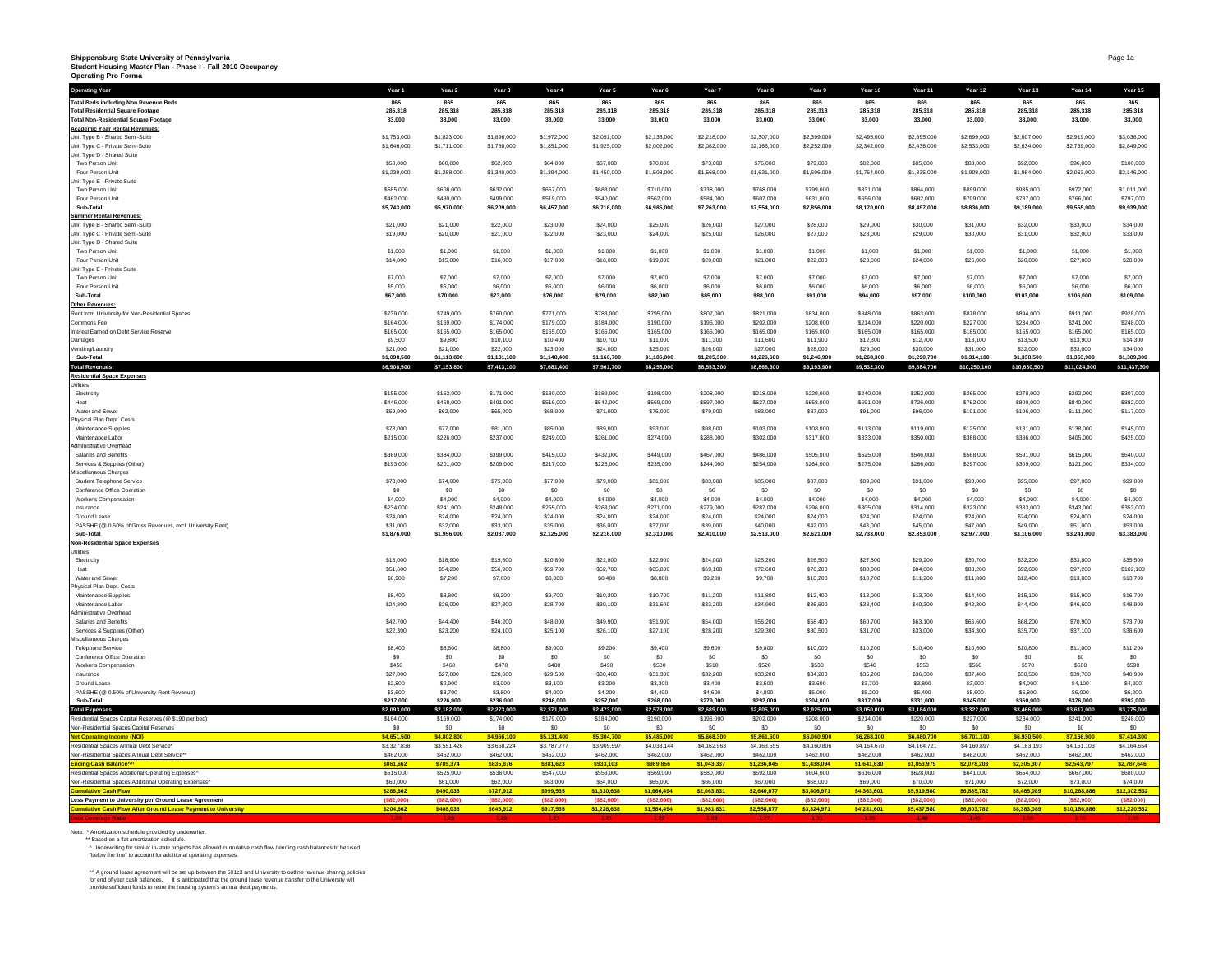# **Shippensburg State University of Pennsylvania Student Housing Master Plan - Phase I - Fall 2010 Occupancy Operating Pro Forma**

| Operating Year                                                               | Year 16                     | Year 17                     | Year 18                     | Year 19                     | Year 20                     | Year 21                     | Year 22                     | Year 23                     | Year 24                     | Year 25                     | Year 26                     | Year 27                     | Year 28                     | Year 29                     | Year 30                     |
|------------------------------------------------------------------------------|-----------------------------|-----------------------------|-----------------------------|-----------------------------|-----------------------------|-----------------------------|-----------------------------|-----------------------------|-----------------------------|-----------------------------|-----------------------------|-----------------------------|-----------------------------|-----------------------------|-----------------------------|
| <b>Total Beds including Non Revenue Beds</b>                                 | 865                         | 865                         | 865                         | 865                         | 865                         | 865                         | 865                         | 865                         | 865                         | 865                         | 865                         | 865                         | 865                         | 865                         | 865                         |
| <b>Total Residential Square Footage</b>                                      | 285.318                     | 285.318                     | 285.318                     | 285.318                     | 285.318                     | 285.318                     | 285.318                     | 285.318                     | 285.318                     | 285.318                     | 285.318                     | 285,318                     | 285.318                     | 285.318                     | 285,318                     |
| <b>Total Non-Residential Square Footage</b>                                  | 33,000                      | 33,000                      | 33,000                      | 33,000                      | 33,000                      | 33,000                      | 33,000                      | 33,000                      | 33,000                      | 33,000                      | 33,000                      | 33,000                      | 33,000                      | 33,000                      | 33,000                      |
| <b>Academic Year Rental Revenues:</b><br>Unit Type B - Shared Semi-Suite     | \$3,157,000                 | \$3,283,000                 | \$3,414,000                 | \$3,551,000                 | \$3,693,000                 | \$3,841,000                 | \$3,995,000                 | \$4,155,000                 | \$4,321,000                 | \$4,494,000                 | \$4,674,000                 | \$4,861,000                 | \$5,055,000                 | \$5,257,000                 | \$5,467,000                 |
| Unit Type C - Private Semi-Suite                                             | \$2,963,000                 | \$3,082,000                 | \$3,205,000                 | \$3,333,000                 | \$3,466,000                 | \$3,605,000                 | \$3,749,000                 | \$3,899,000                 | \$4,055,000                 | \$4,217,000                 | \$4,386,000                 | \$4,561,000                 | \$4,743,000                 | \$4,933,000                 | \$5,130,000                 |
| Unit Type D - Shared Suite                                                   |                             |                             |                             |                             |                             |                             |                             |                             |                             |                             |                             |                             |                             |                             |                             |
| Two Person Unit                                                              | \$104,000                   | \$108,000                   | \$112,000                   | \$116,000                   | \$121,000                   | \$126,000                   | \$131,000                   | \$136,000                   | \$141,000                   | \$147,000                   | \$153,000                   | \$159,000                   | \$165,000                   | \$172,000                   | \$179,000                   |
| Four Person Unit                                                             | \$2,232,000                 | \$2,321,000                 | \$2,414,000                 | \$2,511,000                 | \$2,611,000                 | \$2,715,000                 | \$2,824,000                 | \$2,937,000                 | \$3,054,000                 | \$3,176,000                 | \$3,303,000                 | \$3,435,000                 | \$3,572,000                 | \$3,715,000                 | \$3,864,000                 |
| Unit Type E - Private Suite                                                  |                             |                             |                             |                             |                             |                             |                             |                             |                             |                             |                             |                             |                             |                             |                             |
| Two Person Unit<br>Four Person Unit                                          | \$1,051,000<br>\$829,000    | \$1,093,000<br>\$862,000    | \$1,137,000<br>\$896,000    | \$1,182,000<br>\$932,000    | \$1,229,000<br>\$969,000    | \$1,278,000<br>\$1,008,000  | \$1,329,000                 | \$1,382,000<br>\$1,090,000  | \$1,437,000<br>\$1,134,000  | \$1,494,000                 | \$1,554,000<br>\$1,226,000  | \$1,616,000<br>\$1,275,000  | \$1,681,000<br>\$1,326,000  | \$1,748,000<br>\$1,379,000  | \$1,818,000<br>\$1,434,000  |
| Sub-Total                                                                    | \$10,336,000                | \$10,749,000                | \$11,178,000                | \$11,625,000                | \$12,089,000                | \$12,573,000                | \$1,048,000<br>\$13,076,000 | \$13,599,000                | \$14,142,000                | \$1,179,000<br>\$14,707,000 | \$15,296,000                | \$15,907,000                | \$16,542,000                | \$17,204,000                | \$17,892,000                |
| <b>Summer Rental Revenues:</b>                                               |                             |                             |                             |                             |                             |                             |                             |                             |                             |                             |                             |                             |                             |                             |                             |
| Unit Type B - Shared Semi-Suite                                              | \$35,000                    | \$36,000                    | \$37,000                    | \$38,000                    | \$40,000                    | \$42,000                    | \$44,000                    | \$46,000                    | \$48,000                    | \$50,000                    | \$52,000                    | \$54,000                    | \$56,000                    | \$58,000                    | \$60,000                    |
| Unit Type C - Private Semi-Suite                                             | \$34,000                    | \$35,000                    | \$36,000                    | \$37,000                    | \$38,000                    | \$40,000                    | \$42,000                    | \$44,000                    | \$46,000                    | \$48,000                    | \$50,000                    | \$52,000                    | \$54,000                    | \$56,000                    | \$58,000                    |
| Unit Type D - Shared Suite                                                   |                             |                             |                             |                             |                             |                             |                             |                             |                             |                             |                             |                             |                             |                             |                             |
| Two Person Unit                                                              | \$1,000                     | \$1,000                     | \$1,000                     | \$1,000                     | \$1,000                     | \$1,000                     | \$1,000                     | \$1,000                     | \$1,000                     | \$1,000                     | \$1,000                     | \$1,000                     | \$1,000                     | \$1,000                     | \$1,000                     |
| Four Person Unit                                                             | \$29,000                    | \$30,000                    | \$31,000                    | \$32,000                    | \$33,000                    | \$34,000                    | \$35,000                    | \$36,000                    | \$37,000                    | \$38,000                    | \$40,000                    | \$42,000                    | \$44,000                    | \$46,000                    | \$48,000                    |
| Unit Type E - Private Suite                                                  | \$7,000                     | \$7,000                     | \$7,000                     | \$7,000                     | \$7,000                     | \$7,000                     | \$7,000                     | \$7,000                     | \$7,000                     | \$7,000                     | \$7,000                     | \$7,000                     | \$7,000                     | \$7,000                     | \$7,000                     |
| Two Person Unit<br>Four Person Unit                                          | \$6,000                     | \$6,000                     | \$6,000                     | \$6,000                     | \$6,000                     | \$6,000                     | \$6,000                     | \$6,000                     | \$6,000                     | \$6,000                     | \$6,000                     | \$6,000                     | \$6,000                     | S6,000                      | \$6,000                     |
| Sub-Total                                                                    | \$112,000                   | \$115,000                   | \$118,000                   | \$121,000                   | \$125,000                   | \$130,000                   | \$135,000                   | \$140,000                   | \$145,000                   | \$150,000                   | \$156,000                   | \$162,000                   | \$168,000                   | \$174,000                   | \$180,000                   |
| <b>Other Revenues:</b>                                                       |                             |                             |                             |                             |                             |                             |                             |                             |                             |                             |                             |                             |                             |                             |                             |
| Rent from University for Non-Residential Spaces                              | \$946,000                   | \$966,000                   | \$987,000                   | \$1,009,000                 | \$1,031,000                 | \$1,054,000                 | \$1,079,000                 | \$1,104,000                 | \$1,130,000                 | \$1,158,000                 | \$1,187,000                 | \$1,217,000                 | \$1,248,000                 | \$1,281,000                 | \$1,315,000                 |
| Commons Fee                                                                  | \$255,000                   | \$263,000                   | \$271,000                   | \$279,000                   | \$287,000                   | \$296,000                   | \$305,000                   | \$314,000                   | \$323,000                   | \$333,000                   | \$343,000                   | \$353,000                   | \$364,000                   | \$375,000                   | \$386,000                   |
| Interest Earned on Debt Service Reserve                                      | \$165,000                   | \$165,000                   | \$165,000                   | \$165,000                   | \$165,000                   | \$165,000                   | \$165,000                   | \$165,000                   | \$165,000                   | \$165,000                   | \$165,000                   | \$165,000                   | \$165,000                   | \$165,000                   | \$165,000                   |
| Damages                                                                      | \$14,700                    | \$15,100                    | \$15,600                    | \$16,100                    | \$16,600                    | \$17,100                    | \$17,600                    | \$18,100                    | \$18,600                    | \$19,200                    | \$19,800                    | \$20,400                    | \$21,000                    | \$21,600                    | \$22,200                    |
| Vending/Laundn                                                               | \$35,000                    | \$36,000                    | \$37,000                    | \$38,000                    | \$39,000                    | \$40,000                    | \$41,000                    | \$42,000                    | \$43,000                    | \$44,000                    | \$45,000                    | \$46,000                    | \$47,000                    | \$48,000                    | \$49,000                    |
| Sub-Total<br><b>Total Revenue</b>                                            | \$1,415,700<br>\$11,863,700 | \$1,445,100<br>\$12,309,100 | \$1,475,600<br>\$12,771,600 | \$1,507,100<br>\$13,253,100 | \$1,538,600<br>\$13,752,600 | \$1,572,100<br>\$14,275,100 | \$1,607,600<br>\$14,818,600 | \$1,643,100<br>\$15,382,100 | \$1,679,600<br>\$15,966,600 | \$1,719,200<br>\$16,576,200 | \$1,759,800<br>\$17,211,800 | \$1,801,400<br>\$17,870,400 | \$1,845,000<br>\$18,555,000 | \$1,890,600<br>\$19,268,600 | \$1,937,200<br>\$20,009,200 |
| <b>Residential Space Expenses</b>                                            |                             |                             |                             |                             |                             |                             |                             |                             |                             |                             |                             |                             |                             |                             |                             |
| <b>Itilitios</b>                                                             |                             |                             |                             |                             |                             |                             |                             |                             |                             |                             |                             |                             |                             |                             |                             |
| Electricity                                                                  | \$322,000                   | \$338,000                   | \$355,000                   | \$373,000                   | \$392,000                   | \$412,000                   | \$433,000                   | \$455,000                   | \$478,000                   | \$502,000                   | \$527,000                   | \$553,000                   | \$581,000                   | \$610,000                   | \$641,000                   |
| Heat                                                                         | \$926,000                   | \$972,000                   | \$1,021,000                 | \$1,072,000                 | \$1,126,000                 | \$1,182,000                 | \$1,241,000                 | \$1,303,000                 | \$1,368,000                 | \$1,436,000                 | \$1,508,000                 | \$1,583,000                 | \$1,662,000                 | \$1,745,000                 | \$1,832,000                 |
| Water and Sewer                                                              | \$123,000                   | \$129,000                   | \$135,000                   | \$142,000                   | \$149,000                   | \$156,000                   | \$164,000                   | \$172,000                   | \$181,000                   | \$190,000                   | \$200,000                   | \$210,000                   | \$221,000                   | \$232,000                   | \$244,000                   |
| Physical Plan Dept. Costs                                                    |                             |                             |                             |                             |                             |                             |                             |                             |                             |                             |                             |                             |                             |                             |                             |
| Maintenance Supplies                                                         | \$152,000                   | \$160,000                   | \$168,000                   | \$176,000                   | \$185,000                   | \$194,000                   | \$204,000                   | \$214,000                   | \$225,000                   | \$236,000                   | \$248,000                   | \$260,000                   | \$273,000                   | \$287,000                   | \$301,000                   |
| Maintenance Labor<br>Administrative Overhead                                 | \$446,000                   | \$468,000                   | \$491,000                   | \$516,000                   | \$542,000                   | \$569,000                   | \$597,000                   | \$627,000                   | \$658,000                   | \$691,000                   | \$726,000                   | \$762,000                   | \$800,000                   | \$840,000                   | \$882,000                   |
| Salaries and Benefits                                                        | \$666,000                   | \$693,000                   | \$721,000                   | \$750,000                   | \$780,000                   | \$811,000                   | \$843,000                   | \$877,000                   | \$912,000                   | \$948,000                   | \$986,000                   | \$1,025,000                 | \$1,066,000                 | \$1,109,000                 | \$1,153,000                 |
| Services & Supplies (Other                                                   | \$347,000                   | \$361,000                   | \$375,000                   | \$390,000                   | \$406,000                   | \$422,000                   | \$439,000                   | \$457,000                   | \$475,000                   | \$494,000                   | \$514,000                   | \$535,000                   | \$556,000                   | \$578,000                   | \$601,000                   |
| Miscellaneous Charges                                                        |                             |                             |                             |                             |                             |                             |                             |                             |                             |                             |                             |                             |                             |                             |                             |
| Student Telephone Service                                                    | \$101,000                   | \$103,000                   | \$105,000                   | \$107,000                   | \$109,000                   | \$111,000                   | \$113,000                   | \$115,000                   | \$117,000                   | \$119,000                   | \$121,000                   | \$123,000                   | \$125,000                   | \$128,000                   | \$131,000                   |
| Conference Office Operation                                                  | \$0                         | \$0                         | S <sub>0</sub>              | S <sub>0</sub>              | SO                          | \$0                         | S <sub>0</sub>              | SO                          | \$0                         | \$0                         | \$0                         | S <sub>0</sub>              | \$0                         | S <sub>0</sub>              | \$0                         |
| Worker's Compensation                                                        | \$4,000                     | \$4,000                     | \$4,000                     | \$4,000                     | \$4,000                     | \$4,000                     | \$4,000                     | \$4,000                     | \$4,000                     | \$4,000                     | \$4,000                     | \$4,000                     | \$4,000                     | \$4,000                     | \$4,000                     |
| Insurance                                                                    | \$364,000                   | \$375,000                   | \$386,000                   | \$398,000                   | \$410,000                   | \$422,000                   | \$435,000                   | \$448,000                   | \$461,000                   | \$475,000                   | \$489,000                   | \$504,000                   | \$519,000                   | \$535,000                   | \$551,000                   |
| Ground Lease<br>PASSHE (@ 0.50% of Gross Revenues, excl. University Rent)    | \$24,000<br>\$55,000        | \$24,000<br>\$57,000        | \$24,000                    | \$24,000                    | \$24,000<br>\$64,000        | \$24,000                    | \$24,000<br>\$69,000        | \$24,000                    | \$24,000                    | \$24,000<br>\$77,000        | \$24,000                    | \$24,000<br>\$83,000        | \$24,000<br>\$87,000        | \$24,000                    | \$24,000<br>\$93,000        |
| Sub-Total                                                                    | \$3,530,000                 | \$3,684,000                 | \$59,000<br>\$3,844,000     | \$61,000<br>\$4,013,000     | \$4,191,000                 | \$66,000<br>\$4,373,000     | \$4,566,000                 | \$71,000<br>\$4,767,000     | \$74,000<br>\$4,977,000     | \$5,196,000                 | \$80,000<br>\$5,427,000     | \$5,666,000                 | \$5,918,000                 | \$90,000<br>\$6,182,000     | \$6,457,000                 |
| <b>Non-Residential Space Expenses</b>                                        |                             |                             |                             |                             |                             |                             |                             |                             |                             |                             |                             |                             |                             |                             |                             |
| Utilities                                                                    |                             |                             |                             |                             |                             |                             |                             |                             |                             |                             |                             |                             |                             |                             |                             |
| Electricity                                                                  | \$37,300                    | \$39,200                    | \$41,200                    | \$43,300                    | \$45,500                    | \$47,800                    | \$50,200                    | \$52,700                    | \$55,300                    | \$58,100                    | \$61,000                    | S64.100                     | \$67,300                    | \$70,700                    | \$74,200                    |
| Heat                                                                         | \$107,200                   | \$112,600                   | \$118,200                   | \$124,100                   | \$130,300                   | \$136,800                   | \$143,600                   | \$150,800                   | \$158,300                   | \$166,200                   | \$174,500                   | \$183,200                   | \$192,400                   | \$202,000                   | \$212,100                   |
| Water and Sewer                                                              | \$14,400                    | \$15,100                    | \$15,900                    | \$16,700                    | \$17,500                    | \$18,400                    | \$19,300                    | \$20,300                    | \$21,300                    | \$22,400                    | \$23,500                    | \$24,700                    | \$25,900                    | \$27,200                    | \$28,600                    |
| Physical Plan Dept. Costs                                                    |                             |                             |                             |                             |                             |                             |                             |                             |                             |                             |                             |                             |                             |                             |                             |
| Maintenance Supplies<br>Maintenance Labor                                    | \$17,500<br>\$51,300        | \$18,400<br>\$53,900        | \$19,300<br>\$56,600        | \$20,300<br>\$59,400        | \$21,300<br>\$62,400        | \$22,400<br>\$65,500        | \$23,500<br>\$68,800        | \$24,700<br>\$72,200        | \$25,900<br>\$75,800        | \$27,200<br>\$79,600        | \$28,600<br>\$83,600        | \$30,000<br>\$87,800        | \$31,500<br>\$92,200        | \$33 100<br>\$96,800        | \$34,800<br>\$101,600       |
| Administrative Overhead                                                      |                             |                             |                             |                             |                             |                             |                             |                             |                             |                             |                             |                             |                             |                             |                             |
| Salaries and Benefits                                                        | \$76,600                    | \$79,700                    | \$82,900                    | \$86,200                    | \$89,600                    | \$93,200                    | \$96,900                    | \$100,800                   | \$104,800                   | \$109,000                   | \$113,400                   | \$117,900                   | \$122,600                   | \$127,500                   | \$132,600                   |
| Services & Supplies (Other                                                   | \$40,100                    | \$41,700                    | \$43,400                    | \$45,100                    | \$46,900                    | \$48,800                    | \$50,800                    | \$52,800                    | \$54,900                    | \$57,100                    | \$59,400                    | \$61,800                    | \$64,300                    | \$66,900                    | \$69,600                    |
| Miscellaneous Charges                                                        |                             |                             |                             |                             |                             |                             |                             |                             |                             |                             |                             |                             |                             |                             |                             |
| <b>Telephone Service</b>                                                     | \$11,400                    | \$11,600                    | \$11,800                    | \$12,000                    | \$12,200                    | \$12,400                    | \$12,600                    | \$12,900                    | \$13,200                    | \$13,500                    | \$13,800                    | \$14,100                    | \$14,400                    | \$14,700                    | \$15,000                    |
| Conference Office Operation                                                  | \$0                         | S <sub>0</sub>              | S <sub>0</sub>              | S <sub>0</sub>              | S <sub>0</sub>              | S <sub>0</sub>              | S <sub>0</sub>              | S <sub>0</sub>              | S <sub>0</sub>              | S <sub>0</sub>              | \$0                         | S <sub>0</sub>              | S <sub>0</sub>              | S <sub>0</sub>              | \$0                         |
| Worker's Compensation<br>Insurance                                           | \$600<br>\$42,100           | \$610<br>\$43,400           | \$620<br>\$44,700           | \$630<br>\$46,000           | <b>S640</b><br>\$47,400     | \$650<br>\$48,800           | \$660<br>\$50,300           | \$670<br>\$51,800           | \$680<br>\$53,400           | \$690<br>\$55,000           | \$700<br>\$56,700           | \$710<br>\$58,400           | \$720<br>960.200            | \$730<br>\$62,000           | \$740<br>\$63,900           |
| Ground Lease                                                                 | \$4,300                     | \$4,400                     | \$4,500                     | \$4,600                     | \$4,700                     | \$4,800                     | \$4,900                     | \$5,000                     | \$5,100                     | \$5,200                     | \$5,300                     | \$5,400                     | \$5,500                     | \$5,600                     | \$5,700                     |
| PASSHE (@ 0.50% of University Rent Revenue)                                  | \$6,400                     | S6 700                      | \$7,000                     | \$7,300                     | \$7,600                     | \$7,900                     | \$8,200                     | \$8,500                     | \$8,800                     | \$9,200                     | \$9,600                     | \$10,000                    | \$10,400                    | \$10,800                    | \$11,200                    |
| Sub-Total                                                                    | \$409,000                   | \$427,000                   | \$446,000                   | \$466,000                   | \$486,000                   | \$507,000                   | \$530,000                   | \$553,000                   | \$577,000                   | \$603,000                   | \$630,000                   | \$658,000                   | \$687,000                   | \$718,000                   | \$750,000                   |
| <b>Total Expenses</b>                                                        | \$3,939,000                 | \$4,111,000                 | \$4,290,000                 | \$4,479,000                 | \$4,677,000                 | \$4,880,000                 | \$5,096,000                 | \$5,320,000                 | \$5,554,000                 | \$5,799,000                 | \$6,057,000                 | \$6,324,000                 | \$6,605,000                 | \$6,900,000                 | \$7,207,000                 |
| Residential Spaces Capital Reserves (@ \$190 per bed)                        | \$255,000                   | \$263,000                   | \$271,000                   | \$279,000                   | \$287,000                   | \$296,000                   | \$305,000                   | \$314,000                   | \$323,000                   | \$333,000                   | \$343,000                   | \$353,000                   | \$364,000                   | \$375,000                   | \$386,000                   |
| Non-Residential Spaces Capital Reserves                                      | \$0                         | \$0                         | SO                          | SO <sub>2</sub>             | S <sub>0</sub>              | \$0                         | S <sub>0</sub>              | \$0                         | \$0                         | \$0                         | S <sub>0</sub>              | SO                          | SO.                         | \$0                         | \$0                         |
| <b>Net Operating Income (NOI)</b><br>Residential Spaces Annual Debt Service* | \$7,669,700                 | \$7,935.100                 | \$8,210,600                 | \$8,495.100                 | \$8,788,600                 | \$9,099,100                 | \$9,417,600                 | \$9,748,100                 | \$10,089,600                | \$10,444,200                | \$10,811,800                | \$11,193,400                | \$11,586,000                | \$11,993.60                 | \$12,416,200                |
|                                                                              | \$4,163,305<br>\$462,000    | \$4,162,061<br>\$462,000    | \$4,160,650<br>\$462,000    | \$4,163,847<br>\$462,000    | \$4,161,119<br>\$462,000    | \$4,162,454<br>\$462,000    | \$4,162,342<br>\$462,000    | \$4,160,558<br>\$462,000    | \$4,161,799<br>\$462,000    | \$4,160,575<br>\$462,000    | \$4,161,610<br>\$462,000    | \$4,164,410<br>\$462,000    | \$4,163,454<br>\$462,000    | \$4,163,478<br>\$462,000    | \$4,163,967<br>\$462,000    |
| Non-Residential Spaces Annual Debt Service*'<br>ding Cash Balance^^          | \$3,044,395                 | \$3,311,039                 | \$3,587,950                 | \$3,869,253                 | \$4,165,481                 | \$4,474,646                 | \$4,793,258                 | \$5,125,542                 | \$5,465,801                 | \$5,821,625                 | \$6,188,190                 | \$6,566,990                 | \$6,960,546                 | \$7,368,122                 | \$7,790,233                 |
| Residential Spaces Additional Operating Expenses                             | \$694,000                   | \$708,000                   | \$722,000                   | \$736,000                   | \$751,000                   | \$766,000                   | \$781,000                   | \$797,000                   | \$813,000                   | \$829,000                   | \$846,000                   | \$863,000                   | \$880,000                   | \$898,000                   | \$916,000                   |
| Non-Residential Spaces Additional Operating Expenses                         | \$75,000                    | \$77,000                    | \$79,000                    | \$81,000                    | \$83,000                    | \$85,000                    | \$87,000                    | \$89,000                    | \$91,000                    | \$93,000                    | \$95,000                    | \$97,000                    | \$99,000                    | \$101,000                   | \$103,000                   |
| mulative Cash Flow                                                           | \$14,577,926                | \$17,103,965                | \$19,890,915                | \$22,943,168                | \$26,274,650                | \$29,898,295                | \$33,823,553                | \$38,063,095                | \$42,624,896                | \$47,524,521                | \$52,771,711                | \$58,378,701                | \$64,360,247                | \$70,729,369                | \$77,500,602                |
| Less Payment to University per Ground Lease Agreement                        | (\$82,000                   | (\$82,000)                  | (\$82,000)                  | (\$82,000)                  | ( \$82,000]                 | (\$82,000)                  | ( \$82,000]                 | (\$82,000)                  | (\$82,000                   | ( \$82.000)                 | (\$82,000                   | (\$82,000)                  | (582,000)                   | (\$82,000)                  | ( \$82,000)                 |
| nulative Cash Flow After Ground Lease Payment to University                  | \$14,495,926                | \$17,021,965                | \$19,808,915                | \$22,861,168                | \$26,192,650                | \$29,816,295                | \$33,741,553                | \$37,981,095                | S42.542.896                 | \$47,442,521                | \$52,689,711                | \$58,296,701                | S64.278.247                 | \$70,647,369                | \$77,418,602                |
|                                                                              |                             |                             |                             |                             |                             |                             |                             |                             |                             |                             |                             |                             |                             |                             |                             |

Note: \* Amortization schedule provided by underwriter.<br>\*\* Based on a flat amortization schedule.<br>^ Underwriting for similar in ÷state projects has allowed cumulative cash flow / ending cash balances to be used<br>\*below the l

^^ A ground lease agreement will be set up between the 501c3 and University to outline revenue sharing policies<br>for end of year cash balances. It is anticipated that the ground lease revenue transfer to the University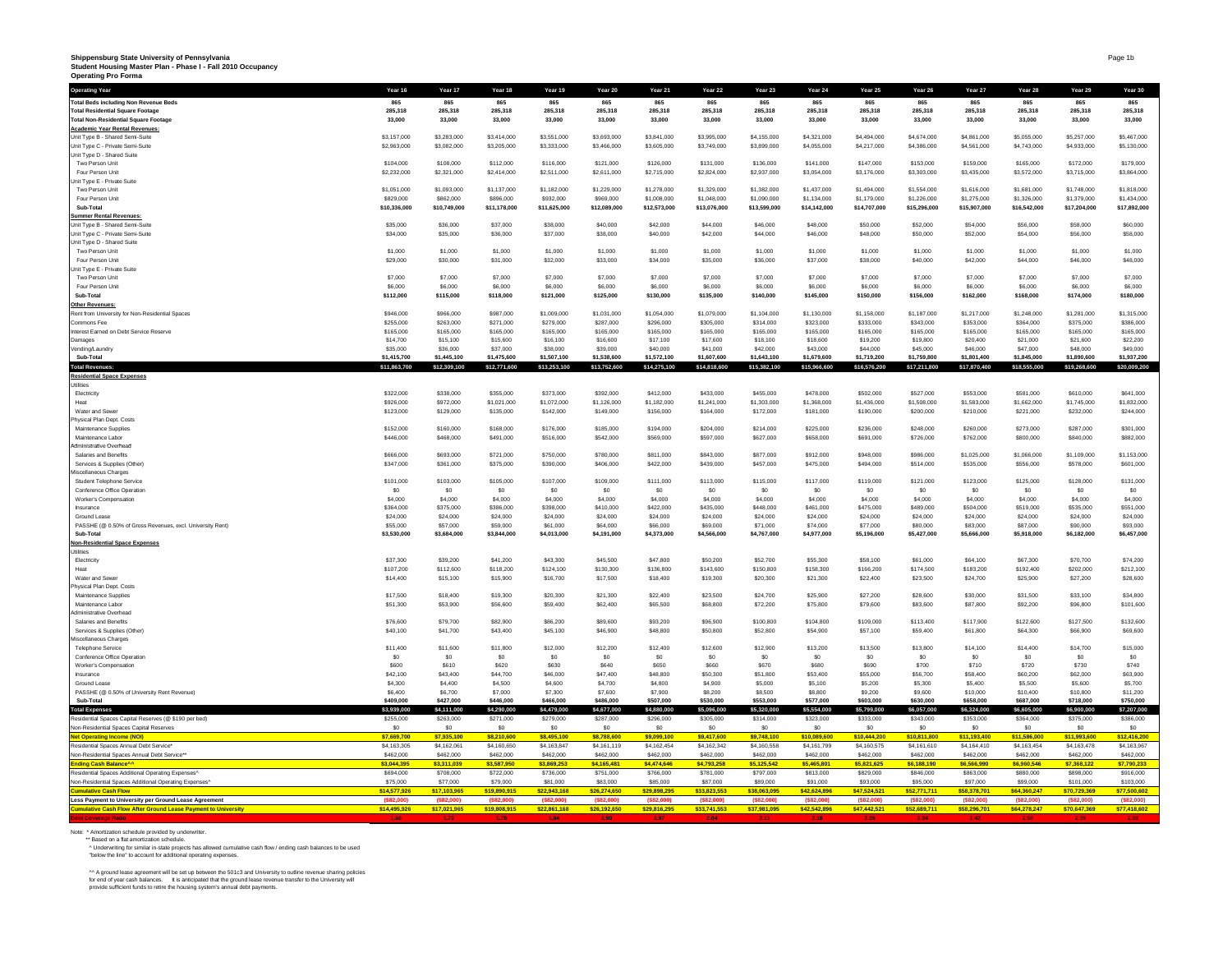#### **Shippensburg State University of Pennsylvania** Page 2

**Student Housing Master Plan - Phase I - Fall 2010 Occupancy Outline Program**

| <b>Residential Space</b>                                       | Quantity | <b>Beds Per Unit Total Beds</b> |     |
|----------------------------------------------------------------|----------|---------------------------------|-----|
| Unit Type B - Shared Semi-Suite                                | 135      | $\overline{2}$                  | 270 |
| Unit Type B (RA Room) - Semi-Suite Single Rooms for RAs        | 19       |                                 | 19  |
| <b>Unit Type C - Private Semi-Suite</b>                        | 118      | $\overline{2}$                  | 236 |
| Unit Type D.1 - Two Person Shared Suite                        | 4        | $\overline{\mathbf{z}}$         | 8   |
| Unit Type D.2 - Four Person Shared Suite                       | 46       | Δ                               | 184 |
| Unit Type E.1 - Two Person Private Suite                       | 38       | $\overline{2}$                  | 76  |
| Unit Type E.2 - Four Person Private Suite                      | 16       | 4                               | 64  |
| Unit Type F - Professional Staff / Resident Director Apartment | 4        | 2                               | 8   |
| <b>Total Residential Spaces</b>                                | 361      | x                               | 865 |

**Revenue Generating Beds 838**

| Total Residential GSF (Incl. Mail Area & Staff Apartments) | 285,318 |
|------------------------------------------------------------|---------|
| <b>Gross Square Feet Per Bed</b>                           | 330     |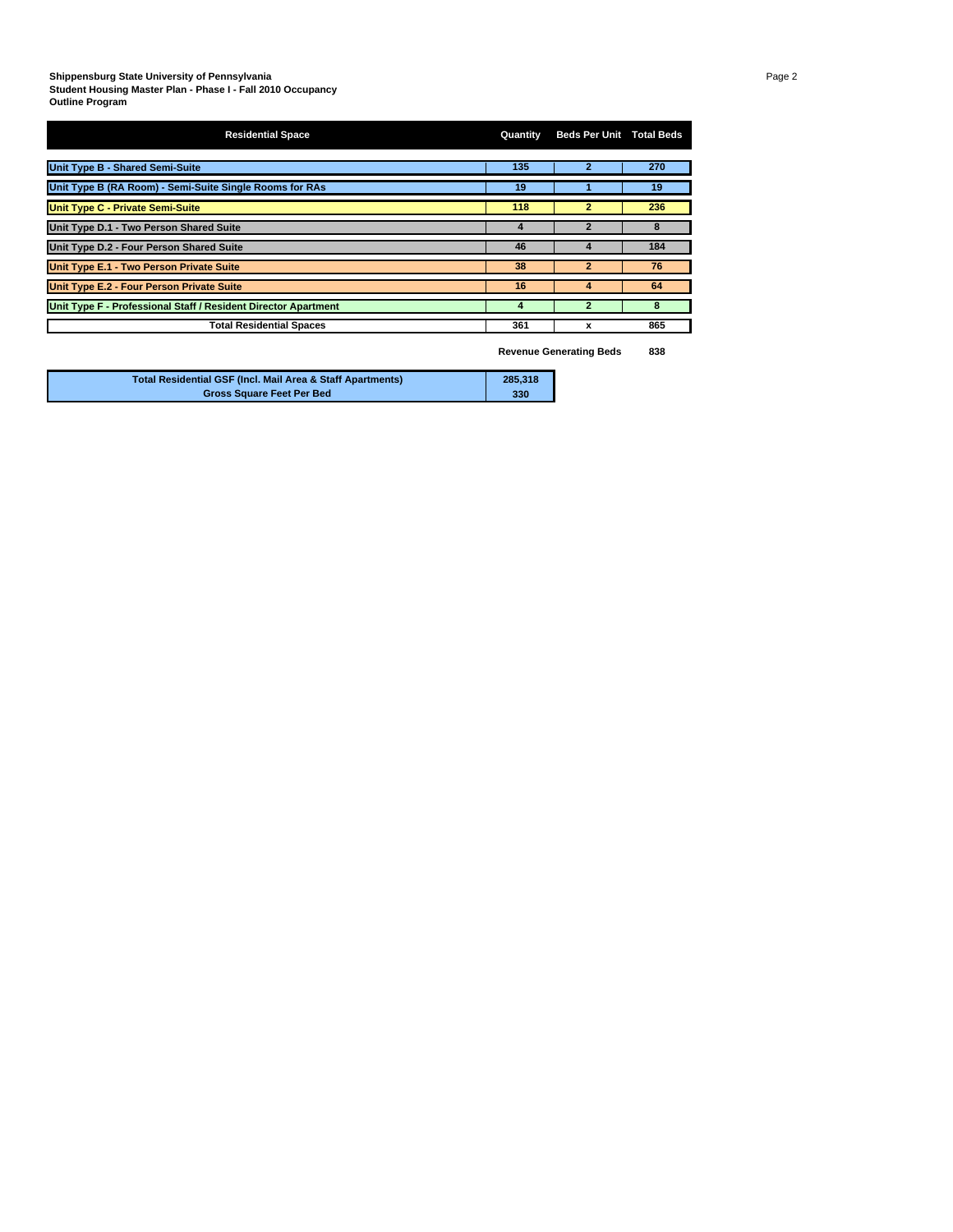#### **Shippensburg State University of Pennsylvania** Page 13 **Student Housing Master Plan - Phase I - Fall 2010 Occupancy Residential Spaces Project Development Budget**

|                   | <b>Project Budget</b>                                   |               | <b>Notes</b>                                                                           |
|-------------------|---------------------------------------------------------|---------------|----------------------------------------------------------------------------------------|
|                   | <b>Hard Costs</b>                                       |               |                                                                                        |
|                   | <b>Residential Hard Cost of Construction</b>            | \$41,371,000  |                                                                                        |
| 2                 | Residential Furniture, Fixtures, & Equipment            | \$2,030,400   |                                                                                        |
| 3                 | Abate/Demo Bookstore Annex                              | \$75.443      | 2,105 gsf @ \$40 per square foot.                                                      |
| 4                 | Abate/Demo Seavers                                      | \$1,025,356   | 114,437 gsf @ \$10 per square foot.                                                    |
| 5                 | Abate/Demo Etter                                        | \$159,488     | 8,900 gsf @ \$20 per square foot.                                                      |
| 6                 | Abate/Demo Faculty Office Building                      | \$125,440     | 7,000 gsf @ \$20 per square foot.                                                      |
|                   | Inflation Allowance @ 5%                                | \$0           |                                                                                        |
|                   | Subtotal - Hard Costs                                   | \$44,787,127  |                                                                                        |
|                   | <b>Soft Costs</b>                                       |               |                                                                                        |
| 8                 | Architectural & Engineering Base Fees                   | \$2,239,356   |                                                                                        |
| 9                 | Additional Architectural & Engineering Services         | \$224,000     |                                                                                        |
| 10                | Development & Legal Fees                                | \$2,363,000   |                                                                                        |
| 11                | Miscellaneous (test fees, surveys, start up costs, etc) | \$96,527      |                                                                                        |
| $12 \overline{ }$ | <b>Project Contingency</b>                              | \$1,491,300   |                                                                                        |
|                   | <b>Subtotal - Soft Costs</b>                            | \$6,414,184   |                                                                                        |
|                   | <b>Bond Financing Costs</b>                             |               |                                                                                        |
| 13                | <b>Less Construction Period Interest</b>                | (\$1,156,440) | An allowance has been provided and final figures would be based on draw down schedule. |
| 14                | Capitalized Interest, Issuance, and Insurance           | \$8,404,838   | Based on comments from underwriter.                                                    |
| 15                | Deposit to Debt Service Reserve                         | \$4,125,173   | Assumed @ one year debt service payment on flat amortization schedule.                 |
|                   | <b>Subtotal - Financing Costs</b>                       | \$11,373,571  |                                                                                        |
|                   | <b>Total Project Cost</b>                               | \$62,574,881  |                                                                                        |
|                   |                                                         |               |                                                                                        |
|                   | <b>Total Project Cost/Bed</b>                           | \$72,341      |                                                                                        |

| <b>Assumptions</b>                            |         |  |  |  |  |  |  |  |  |  |
|-----------------------------------------------|---------|--|--|--|--|--|--|--|--|--|
| New Square Footage                            | 285,318 |  |  |  |  |  |  |  |  |  |
| <b>Residential Cost/Square Foot</b>           | \$145   |  |  |  |  |  |  |  |  |  |
| Residential FF&E Cost/Bed                     | \$2,400 |  |  |  |  |  |  |  |  |  |
| Annual Inflation Rate                         | 0%      |  |  |  |  |  |  |  |  |  |
| Years to Midpoint of Construction             | 0       |  |  |  |  |  |  |  |  |  |
| <b>Project Contingency</b>                    | $3.0\%$ |  |  |  |  |  |  |  |  |  |
| Development & Legal Fees                      | 5.0%    |  |  |  |  |  |  |  |  |  |
| Miscellaneous @ % of AE & PM/Development Fees | 2.0%    |  |  |  |  |  |  |  |  |  |
| A/E Design Fees                               | 5.0%    |  |  |  |  |  |  |  |  |  |

Cost per square foot provided by WTW and is expressed in 2010 dollars; assumes minimal site work. Cost per bed provided by WTW.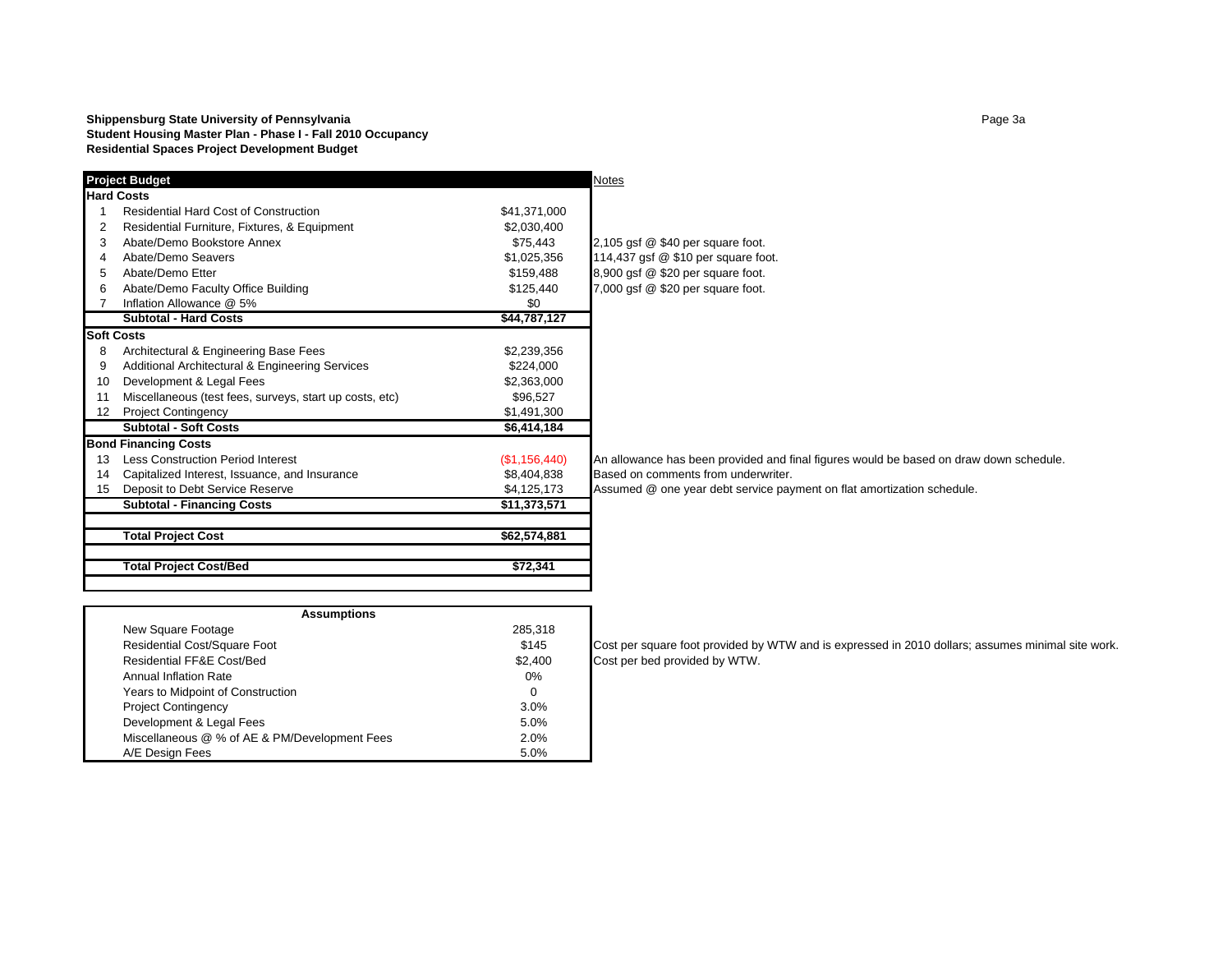#### **Shippensburg State University of Pennsylvania Page 3b Page 3b Page 3b Page 3b Page 3b Page 3b Page 3b Student Housing Master Plan - Phase I - Fall 2010 Occupancy Non-Residential Spaces Project Development Budget**

|    | <b>Project Budget</b>                                                 |               | <b>Notes</b>                         |
|----|-----------------------------------------------------------------------|---------------|--------------------------------------|
|    | <b>Hard Costs</b>                                                     |               |                                      |
|    | Furniture, Fixtures, & Equipment                                      | \$0           |                                      |
| 2  | New Health Center 1A Ground Floor w/o FFF                             | \$1,708,800   | Provided by WTW.                     |
| 3  | New Counseling Center 1A Ground Floor w/o FFE                         | \$480,000     | Provided by WTW.                     |
| 4  | Unassigned Area 1 A Ground Floor w/o FFE                              | \$2,361,600   | Provided by WTW.                     |
| 5  | Honors College Buildout                                               | \$729,600     | Provided by WTW.                     |
| 6  | Non-Residential Spaces Site Prep Cost @ 10.4% of Total Site Prep Cost | \$160,843     |                                      |
| 7  | Inflation Allowance @ 5%                                              | \$0           |                                      |
|    | <b>Subtotal - Hard Costs</b>                                          | \$5,440,843   |                                      |
|    | <b>Soft Costs</b>                                                     |               |                                      |
| 8  | Architectural & Engineering Base Fees                                 | \$272,042     |                                      |
| 9  | Additional Architectural & Engineering Services                       | \$27,000      |                                      |
| 10 | Development & Legal Fees                                              | \$287,000     |                                      |
| 11 | Miscellaneous (test fees, surveys, start up costs, etc)               | \$11,721      |                                      |
| 12 | <b>Project Contingency</b>                                            | \$181,158     |                                      |
|    | <b>Subtotal - Soft Costs</b>                                          | \$778,921     |                                      |
|    | Bond Financing Costs (@ 18% of total project cost)                    |               |                                      |
| 13 | <b>Less Construction Period Interest</b>                              | (\$1,156,440) | An allowance has been provided and f |
| 14 | Capitalized Interest, Issuance, and Insurance                         | \$8,404,838   | Based on comments from underwriter.  |
| 15 | Deposit to Debt Service Reserve                                       | \$4,125,173   | Assumed @ one year debt service pay  |
|    | <b>Subtotal - Financing Costs</b>                                     | \$1,300,000   |                                      |
|    | <b>Total Project Cost</b>                                             | \$7,519,764   |                                      |

vance has been provided and final figures would be based on draw down schedule.

ed @ one year debt service payment on flat amortization schedule.

| <b>Assumptions</b>                            |          |                                 |  |  |  |  |  |  |
|-----------------------------------------------|----------|---------------------------------|--|--|--|--|--|--|
| New Square Footage                            | 33,000   |                                 |  |  |  |  |  |  |
| Non-Residential Cost/Square Foot              | \$160    | Cost per square foot provided b |  |  |  |  |  |  |
| Non-Residential FF&E Cost/square foot         | \$0      | Cost per bed provided by WTW.   |  |  |  |  |  |  |
| Annual Inflation Rate                         | 0%       |                                 |  |  |  |  |  |  |
| Years to Midpoint of Construction             | $\Omega$ |                                 |  |  |  |  |  |  |
| <b>Project Contingency</b>                    | 3.0%     |                                 |  |  |  |  |  |  |
| Development & Legal Fees                      | 5.0%     |                                 |  |  |  |  |  |  |
| Miscellaneous @ % of AE & PM/Development Fees | 2.0%     |                                 |  |  |  |  |  |  |
| A/E Design Fees                               | 5.0%     |                                 |  |  |  |  |  |  |

**Non-Residential Spaces Annual Debt Service (@ 4.5% for 30 years) (\$461,650)**

Non-Residential Cost/Square Foot **bereated by Cost per square foot provided by WTW** and is expressed in 2010 dollars; assumes minimal site work.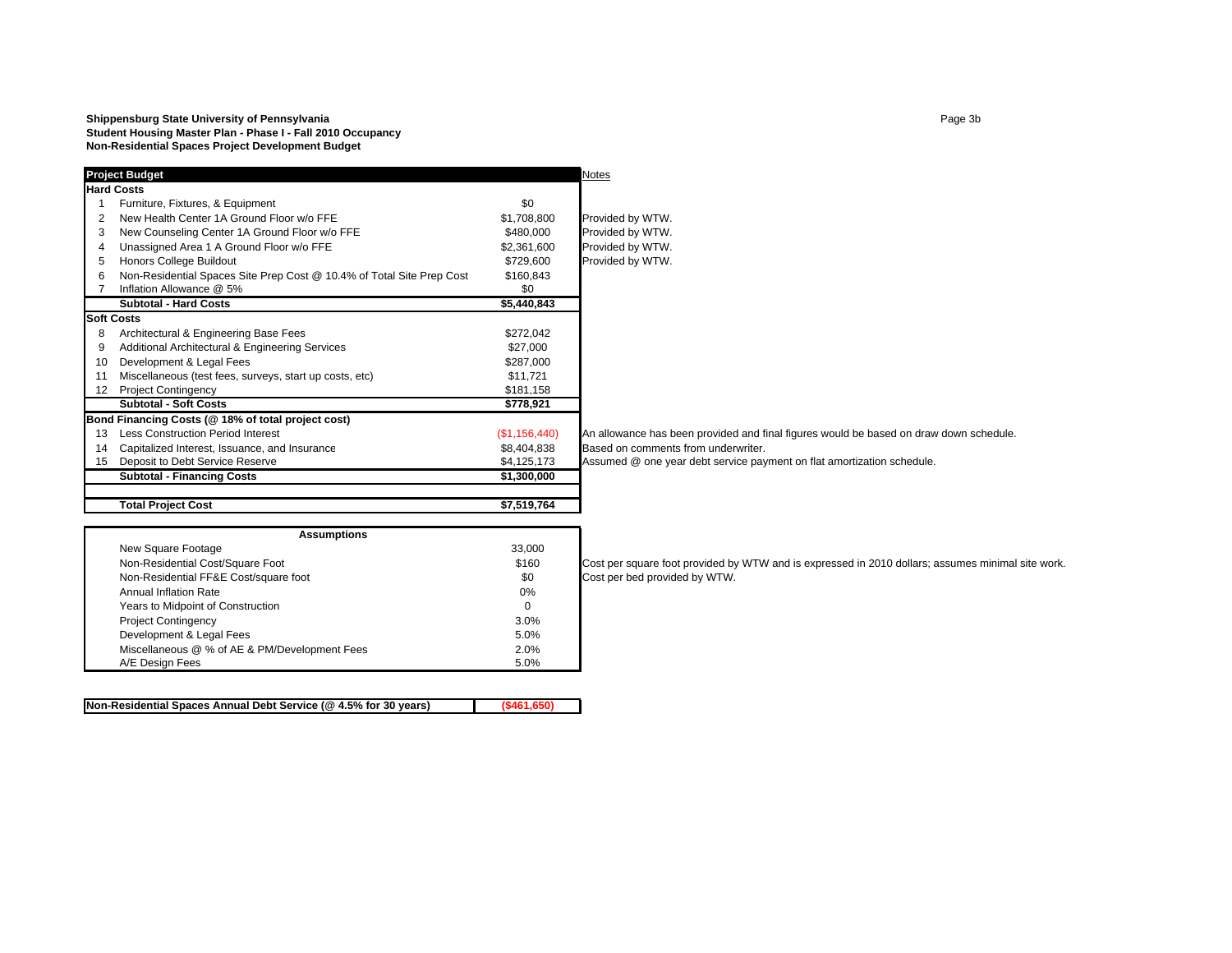**Shippensburg State University of Pennsylvania** Page 4 **Student Housing Master Plan - Phase I - Fall 2010 Occupancy Revenue Assumptions**

# **Years Until Building Opening: 3 Annual Rental Rate Escalation: 4%**Annual Other Revenue Escalation:<br>Damages per semester:<br>Laundry/Vending Revenue Per Student Per Year (at opening) \$5 Dependent on contract with laundry and food service vendors. **Number of Students per Resident Assistant: 47 Number of Non-Revenue Generating Beds: 18**

**S25** Dependent on contract with laundry and food service vendors.<br>**\$200** Other PA projects charge this fee as a non-refundable deposit for usage of common area amenities.<br>**47** 18

| <b>Unit Type</b>                                                                                                                                                  | <b>Rental Rate</b><br>$(2007$ dollars)# | <b>Rental Rate</b><br>(at opening)* | <b>Lease Term</b><br>(# months)^ | Year 1<br><b>Occupancy Rate</b> | Year 2<br><b>Occupancy Rate</b> | <b>Stabilized Years</b><br><b>Occupancy Rate</b> | Year 1<br><b>Rental Revenue</b>                | Year 2<br><b>Rental Revenue</b>                        | Year 3<br><b>Rental Revenue*</b>               | <b>Academic Year</b><br>Rent Per Bed** |
|-------------------------------------------------------------------------------------------------------------------------------------------------------------------|-----------------------------------------|-------------------------------------|----------------------------------|---------------------------------|---------------------------------|--------------------------------------------------|------------------------------------------------|--------------------------------------------------------|------------------------------------------------|----------------------------------------|
| Unit Type B - Shared Semi-Suite<br><b>Double Occupancy</b><br><b>Summary Occupancy (Double)</b>                                                                   | \$675<br>\$675                          | \$759<br>\$759                      | 9<br>$\overline{2}$              | 95%<br>5%                       | 95%<br>5%                       | 95%<br>5%                                        | \$1,753,000<br>\$21,000                        | \$1,823,000<br>\$21,000                                | \$1,896,000<br>\$22,000                        | \$6,834                                |
| Unit Type B (RA Room) - Semi-Suite Single Rooms for RAs<br><b>Single Occupancy</b><br><b>Summary Occupancy (Single)</b>                                           | \$0<br>\$0                              | $$^{0}_{50}$                        | X<br>$\overline{\mathsf{x}}$     |                                 | X                               |                                                  | $\boldsymbol{\mathsf{x}}$                      | $\boldsymbol{\mathsf{x}}$<br>$\boldsymbol{\mathsf{x}}$ | $\boldsymbol{\mathsf{x}}$<br>$\mathsf{x}$      |                                        |
| Unit Type C - Private Semi-Suite<br><b>Single Occupancy</b><br><b>Summer Occupancy (Single)</b>                                                                   | \$725<br>\$725                          | \$816<br>\$816                      | 9<br>$\overline{2}$              | 95%<br>5%                       | 95%<br>5%                       | 95%<br>5%                                        | \$1,646,000<br>\$19,000                        | \$1,711,000<br>\$20,000                                | \$1,780,000<br>\$21,000                        | \$7,340<br>$\mathsf{x}$                |
| Unit Type D - Shared Suite<br><b>Two Person Unit</b><br>Four Person Unit<br>Summer Occupancy (Two Person)<br>Summer Occupancy (Four Person)                       | \$750<br>\$700<br>\$750<br>\$700        | \$844<br>\$787<br>\$844<br>\$787    |                                  | 95%<br>95%<br>5%<br>5%          | 95%<br>95%<br>5%<br>5%          | 95%<br>95%<br>5%<br>5%                           | \$58,000<br>\$1,239,000<br>\$1,000<br>\$14,000 | \$60,000<br>\$1,288,000<br>\$1,000<br>\$15,000         | \$62,000<br>\$1,340,000<br>\$1,000<br>\$16,000 | \$7,593<br>\$7,087                     |
| <b>Unit Type E - Private Suite</b><br><b>Two Person Unit</b><br><b>Four Person Unit</b><br>Summer Occupancy (Two Person)<br><b>Summer Occupancy (Four Person)</b> | \$800<br>\$750<br>\$800<br>\$750        | \$900<br>\$844<br>\$900<br>\$844    | 9<br>∠<br>$\overline{a}$         | 95%<br>95%<br>5%<br>5%          | 95%<br>95%<br>5%<br>5%          | 95%<br>95%<br>5%<br>5%                           | \$585,000<br>\$462,000<br>\$7,000<br>\$5,000   | \$608,000<br>\$480,000<br>\$7,000<br>\$6,000           | \$632,000<br>\$499,000<br>\$7,000<br>\$6,000   | \$8,099<br>\$7,593<br>$\mathsf{x}$     |
| <b>Unit Type E - Staff Apartment</b><br><b>Single Occupancy</b><br>Double Occupancy<br><b>Summer Occupancy (Single)</b><br>Summer Occupancy (Double)              | \$0<br>\$0<br>\$0<br>\$0                | \$0<br>\$0<br>\$0<br>\$0            | X<br>X                           |                                 |                                 |                                                  | $\boldsymbol{\mathsf{x}}$                      | $\boldsymbol{\mathsf{x}}$                              |                                                |                                        |

**# Rental rates represent highest end of range tested on survey.**

**\* Year 3 rental revenue is calculated using "Stabilized Years Occupancy Rate"**

**\*\* Assumes "Rental Rate (at opening)"**

**^ 10 month lease similar to other in-state projects. TOTAL: \$5,810,000 \$6,040,000 \$6,282,000**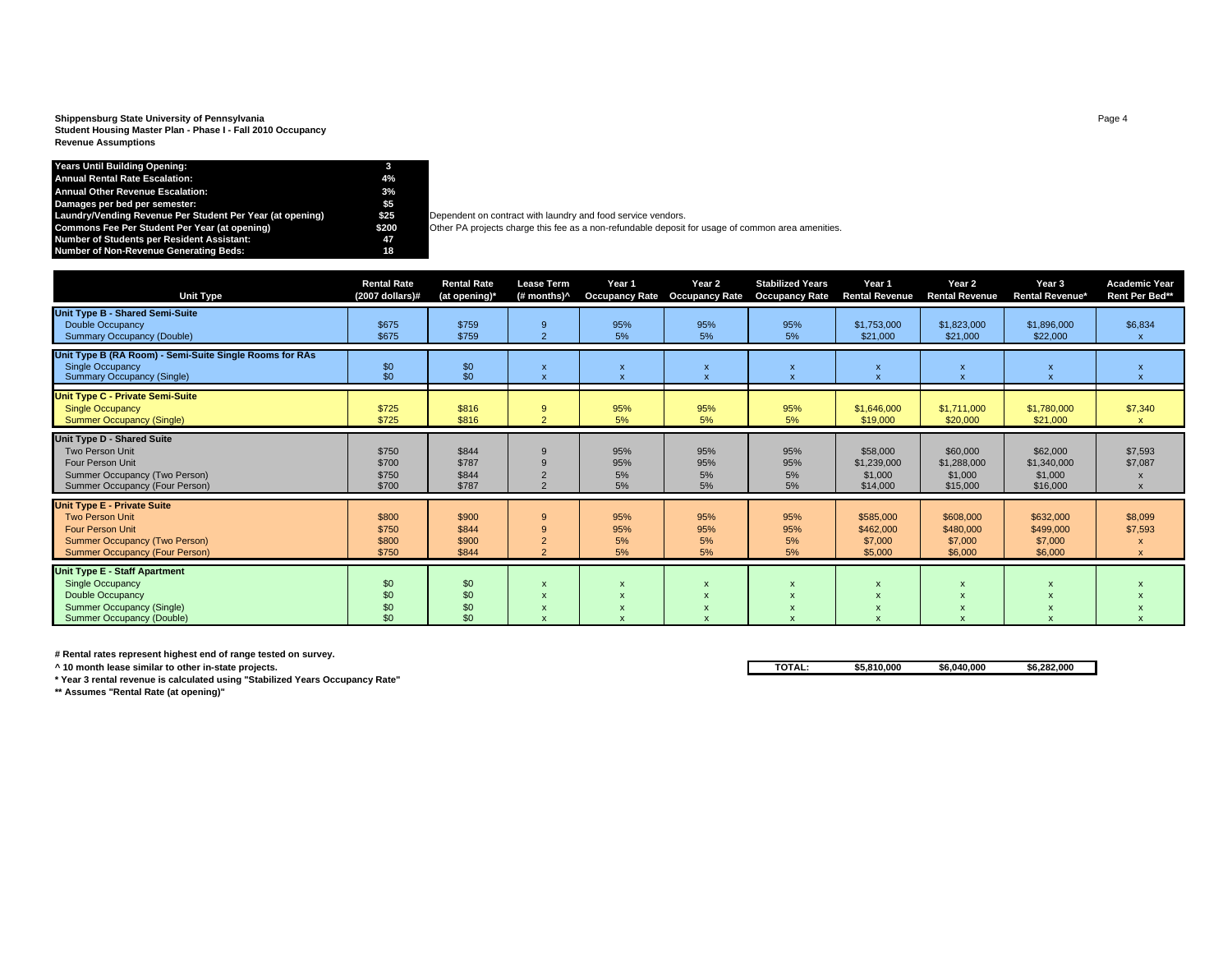#### **Shippensburg State University of Pennsylvania** Page 5 **Student Housing Master Plan - Phase I - Fall 2010 Occupancy Residential Spaces Expense Assumptions**

| Yearly Residential Expenses            |                         |                        |           |              |                                                                                                                      |
|----------------------------------------|-------------------------|------------------------|-----------|--------------|----------------------------------------------------------------------------------------------------------------------|
|                                        | Annual                  | <b>Calculation</b>     | Per SF    | <b>Total</b> |                                                                                                                      |
|                                        | <b>Inflation Factor</b> | <b>Basis</b>           | 2007/2008 | 2007/2008    | <b>Notes</b>                                                                                                         |
| <b>Utilities</b>                       |                         | Per SF                 |           |              | Utilities costs will need to be further verified assuming geothermal systems, which will likely lower utility costs. |
| Electricity                            | 5.00%                   | Per SF                 | \$0.47    | \$134,000    | Reflects current University owned housing cost.                                                                      |
| Heat                                   | 5.00%                   | Per SF                 | \$1.35    | \$385,000    | Reflects current University owned housing cost.                                                                      |
| <b>Water and Sewer</b>                 | 5.00%                   | Per SF                 | \$0.18    | \$51,000     | Reflects current University owned housing cost.                                                                      |
| <b>Physical Plan Dept. Costs</b>       | $\sim$                  | Per SF                 | $\sim$    |              |                                                                                                                      |
| <b>Maintenance Supplies</b>            | 5.0%                    | Per SF                 | \$0.22    | \$63,000     | Inflation rate more aggressive given rising maintenance costs as property ages.                                      |
| Maintenance Labor                      | 5.0%                    | Per SF                 | \$0.65    | \$185,000    | Assumes property will cover its own maintenance labor costs plus some University owned housing costs.                |
| <b>Administrative Overhead</b>         |                         | Per SF                 | $\sim$    |              |                                                                                                                      |
| <b>Salaries and Benefits</b>           | 4%                      | Per SF                 | \$1.15    | \$328,000    | Assumes that certain University owned housing administrative costs would not be carried by project.                  |
| Services & Supplies (Other)            | 4%                      | Per SF                 | \$0.60    | \$171,000    | Assumes that property will cover its own services & supplies plus some University owned housing costs.               |
| <b>Miscellaneous Charges</b>           |                         | Per SF                 | $\sim$    |              |                                                                                                                      |
| <b>Student Telephone Service</b>       | 2%                      | Per SF                 | \$0.24    | \$68,000     |                                                                                                                      |
| <b>Conference Office Operation</b>     | 5%                      | Per SF                 | \$0.00    | \$0          | Assumes that conference operations would be carried by University owned housing.                                     |
| <b>Worker's Compensation</b>           | 2%                      | Per SF                 | \$0.01    | \$4,000      |                                                                                                                      |
| Insurance                              | 3%                      | Per SF                 | \$0.75    | \$214,000    | Based on other similar state projects.                                                                               |
| <b>Ground Lease</b>                    | 2%                      | Per SF                 | \$0.08    | \$23,000     | Based on other similar state projects.                                                                               |
| <b>Total</b>                           |                         | <b>Total Expenses:</b> | \$5.70    | \$1,626,000  | Aggressive operating cost per square foot. As is practiced at other in-state projects a portion of expenses          |
|                                        |                         |                        |           |              | may be carried "below the line" using cash surpluses created by accommodating the 1.20 debt coverage ratio.          |
|                                        |                         |                        |           |              |                                                                                                                      |
|                                        |                         |                        |           |              |                                                                                                                      |
| Additional Expenses ("below the line") | 2%                      | Per SF                 | \$1.70    | \$485,000    |                                                                                                                      |
|                                        |                         |                        |           |              |                                                                                                                      |

#### **Other Notes:**

Expenses related to lease payments to Shippensburg University Foundation, University owned housing capital expenditures, Chancellor's office payment, and bad debts are not included. Assumes that management expenses are included in the "Salaries and Benefits" cost category. University should confirm that management of facility could occur for these dollars.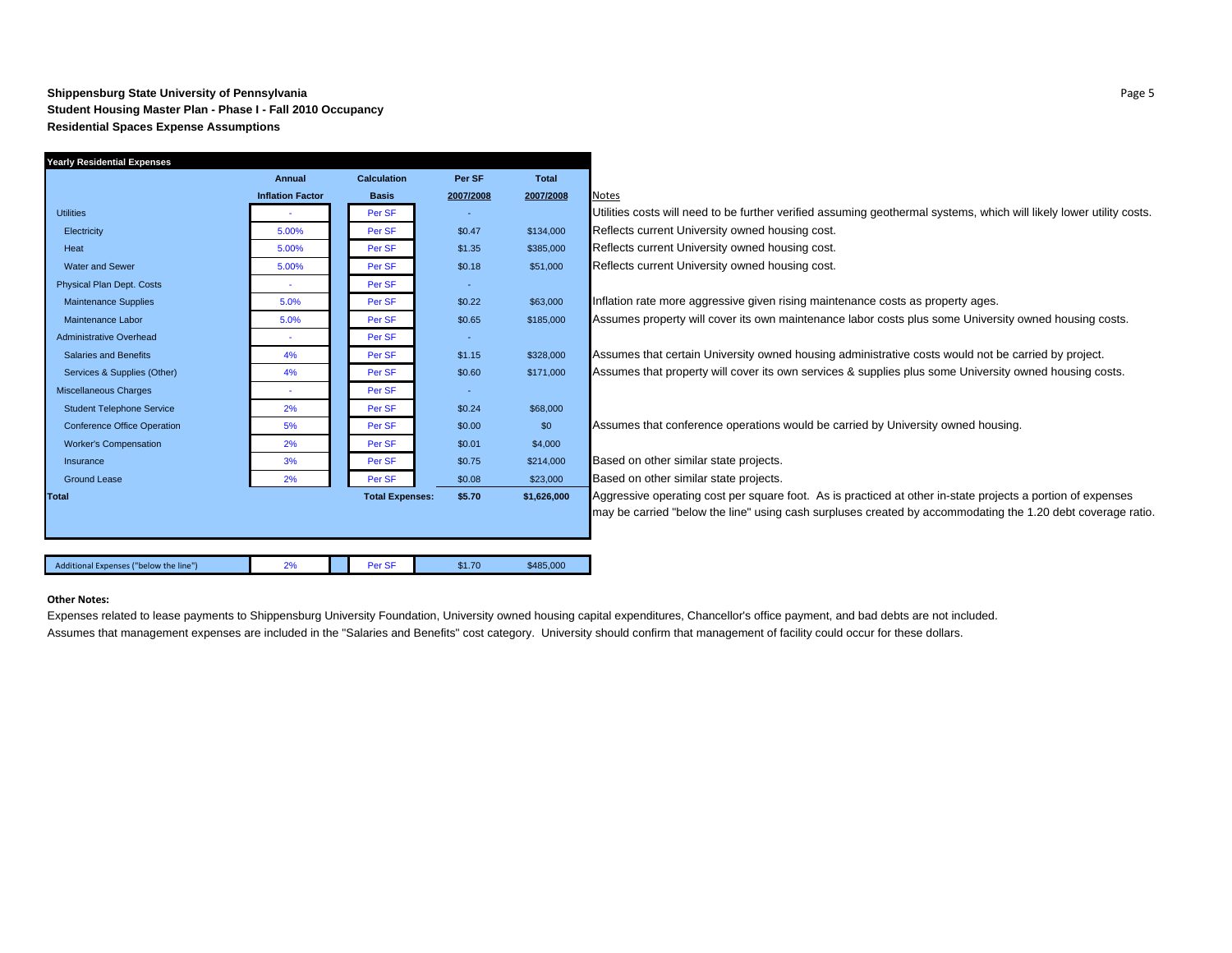#### **Shippensburg State University of Pennsylvania** Page 6 **Student Housing Master Plan - Phase I - Fall 2010 Occupancy Non-Residential Spaces Expense Assumptions**

| <b>Yearly Non-Residential Expenses</b> |                         |                        |           |              |                                                                                                                      |
|----------------------------------------|-------------------------|------------------------|-----------|--------------|----------------------------------------------------------------------------------------------------------------------|
|                                        | Annual                  | <b>Calculation</b>     | Per SF    | <b>Total</b> |                                                                                                                      |
|                                        | <b>Inflation Factor</b> | <b>Basis</b>           | 2007/2008 | 2007/2008    | <b>Notes</b>                                                                                                         |
| <b>Utilities</b>                       |                         | Per SF                 |           |              | Utilities costs will need to be further verified assuming geothermal systems, which will likely lower utility costs. |
| Electricity                            | 5.00%                   | Per SF                 | \$0.47    | \$16,000     | Reflects current University owned housing cost.                                                                      |
| Heat                                   | 5.00%                   | Per SF                 | \$1.35    | \$45,000     | Reflects current University owned housing cost.                                                                      |
| <b>Water and Sewer</b>                 | 5.00%                   | Per SF                 | \$0.18    | \$6,000      | Reflects current University owned housing cost.                                                                      |
| <b>Physical Plan Dept. Costs</b>       | $\sim$                  | Per SF                 | $\sim$    |              |                                                                                                                      |
| <b>Maintenance Supplies</b>            | 5%                      | Per SF                 | \$0.22    | \$7,000      | Inflation rate more aggressive given rising maintenance costs as property ages.                                      |
| Maintenance Labor                      | 5%                      | Per SF                 | \$0.65    | \$21,000     | Assumes property will cover its own maintenance labor costs plus some University owned housing costs.                |
| Administrative Overhead                |                         | Per SF                 | $\sim$    |              |                                                                                                                      |
| <b>Salaries and Benefits</b>           | 4%                      | Per SF                 | \$1.15    | \$38,000     | Assumes that certain University owned housing administrative costs would not be carried by project.                  |
| Services & Supplies (Other)            | 4%                      | Per SF                 | \$0.60    | \$20,000     | Assumes that property will cover its own services & supplies plus some University owned housing costs.               |
| Miscellaneous Charges                  |                         | Per SF                 | $\sim$    |              |                                                                                                                      |
| <b>Telephone Service</b>               | 2%                      | Per SF                 | \$0.24    | \$8,000      |                                                                                                                      |
| <b>Conference Office Operation</b>     | 5%                      | Per SF                 | \$0.00    | \$0          | Assumes that conference operations would be carried by University owned housing.                                     |
| <b>Worker's Compensation</b>           | 2%                      | Per SF                 | \$0.01    | \$400        |                                                                                                                      |
| Insurance                              | 3%                      | Per SF                 | \$0.75    | \$25,000     | Based on other similar state projects.                                                                               |
| <b>Ground Lease</b>                    | 2%                      | Per SF                 | \$0.08    | \$3,000      | Based on other similar state projects.                                                                               |
| Total                                  |                         | <b>Total Expenses:</b> | \$5.70    | \$189,400    | Aggressive operating cost per square foot. As is practiced at other in-state projects a portion of expenses          |
|                                        |                         |                        |           |              | may be carried "below the line" using cash surpluses created by accommodating the 1.20 debt coverage ratio.          |
|                                        |                         |                        |           |              |                                                                                                                      |
|                                        |                         |                        |           |              |                                                                                                                      |
| Additional Expenses ("below the line") | 2%                      | Per SF                 | \$1.70    | \$56,000     |                                                                                                                      |

#### **Other Notes:**

Expenses related to lease payments to Shippensburg University Foundation, University owned housing capital expenditures, Chancellor's office payment, and bad debts are not included. Assumes that management expenses are included in the "Salaries and Benefits" cost category. University should confirm that management of facility could occur for these dollars.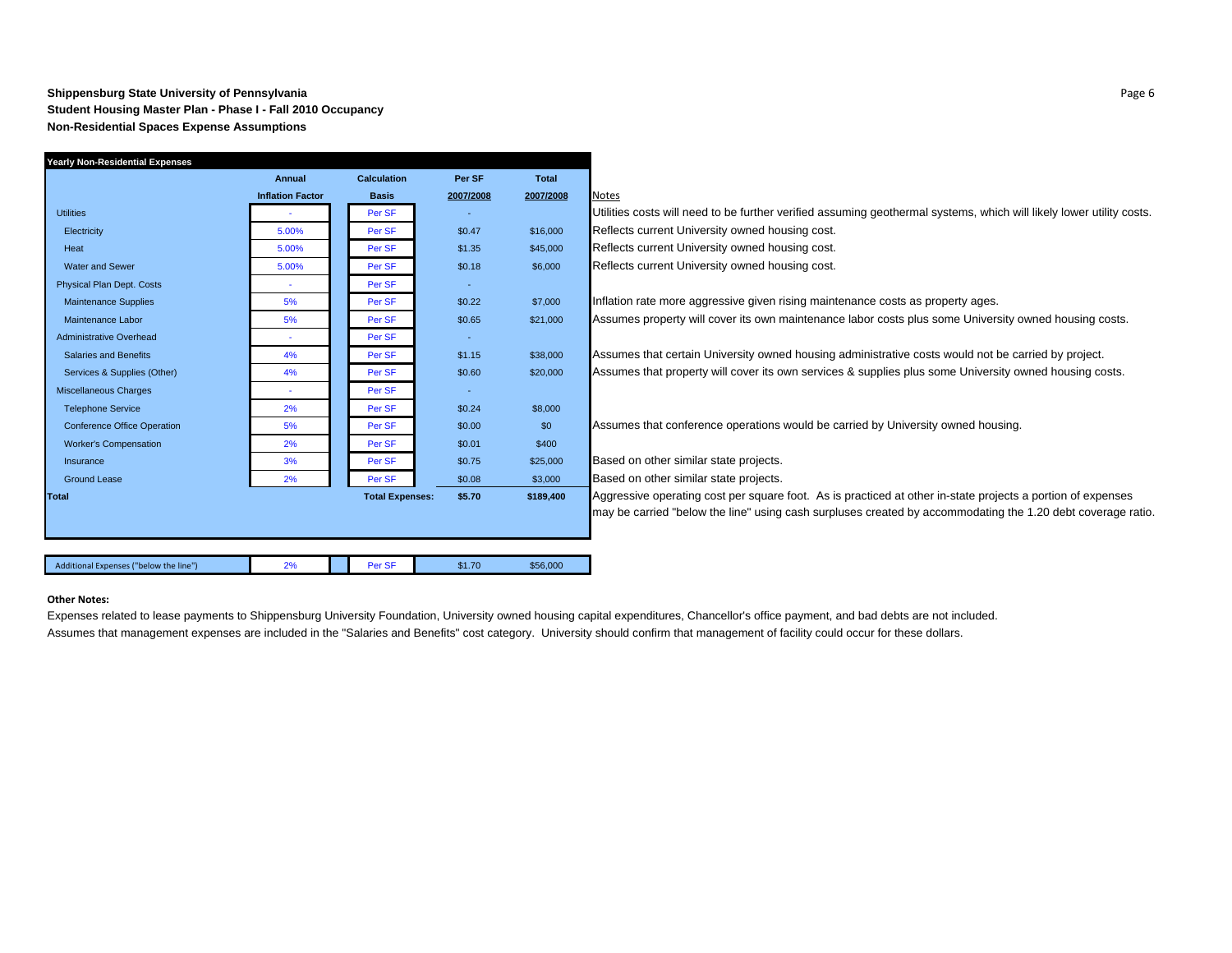## **Shippensburg State University of Pennsylvania** Page 1a **Student Housing Master Plan - Phase II, Fall 2011 Occupancy**

**Operating Pro Forma**

| <b>Total Beds including Non-Revenue Beds</b><br>876<br>876<br>876<br>876<br>876<br>876<br>876<br>876<br>876<br>876<br>876<br>876<br>876<br>876<br>876<br>281,896<br>281,896<br>281,896<br>281,896<br>281,896<br>281,896<br>281,896<br>281,896<br>281,896<br>281,896<br>281,896<br>281,896<br>281,896<br>281,896<br>281,896<br><b>Total Non-Residential Square Footage</b><br>16,920<br>16,920<br>16,920<br>16,920<br>16,920<br>16,920<br>16,920<br>16,920<br>16,920<br>16,920<br>16,920<br>16,920<br>16,920<br>16,920<br>16,920<br><b>Academic Year Rental Revenues:</b><br>\$2,674,000<br>\$2,781,000<br>\$2,892,000<br>\$3,008,000<br>\$3,128,000<br>\$3,253,000<br>\$3,383,000<br>\$3,518,000<br>\$3,659,000<br>\$3,805,000<br>\$3,957,000<br>\$4,115,000<br>\$4,280,000<br>\$4,451,000<br>\$4,629,000<br>Unit Type C - Private Semi-Suite<br>\$1,392,000<br>\$1,448,000<br>\$1,506,000<br>\$1,566,000<br>\$1,629,000<br>\$1,694,000<br>\$1,762,000<br>\$1,832,000<br>\$1,905,000<br>\$1,981,000<br>\$2,060,000<br>\$2,142,000<br>\$2,228,000<br>\$2,317,000<br>\$2,410,000<br>\$0<br>\$0<br>\$0<br>\$0<br>\$0<br>\$0<br>\$0<br>\$0<br>\$0<br>\$0<br>\$0<br>\$0<br>\$0<br>\$0<br>\$0<br>Two Person Unit<br>\$1,048,000<br>\$1,090,000<br>\$1,179,000<br>\$1,275,000<br>\$1,379,000<br>\$1,491,000<br>\$1,551,000<br>Four Person Unit<br>\$896,000<br>\$932,000<br>\$969,000<br>\$1,008,000<br>\$1,134,000<br>\$1,226,000<br>\$1,326,000<br>\$1,434,000<br>Two Person Unit<br>\$608,000<br>\$632,000<br>\$658,000<br>\$684,000<br>\$711,000<br>\$739,000<br>\$769,000<br>\$800,000<br>\$832,000<br>\$865,000<br>\$900,000<br>\$936,000<br>\$973,000<br>\$1,012,000<br>\$1,052,000<br>\$480,000<br>\$499,000<br>\$519,000<br>\$540,000<br>\$562,000<br>\$584,000<br>\$607,000<br>\$631,000<br>\$656,000<br>\$682,000<br>\$709,000<br>\$737,000<br>\$766,000<br>\$797,000<br>\$829,000<br>Four Person Unit<br>\$6,050,000<br>\$6,292,000<br>\$6,806,000<br>\$7,078,000<br>\$7,360,000<br>\$7,960,000<br>\$8,278,000<br>\$8,608,000<br>\$8,952,000<br>\$9,309,000<br>\$9,681,000<br>\$10,068,000<br>\$10,471,000<br>\$6,544,000<br>\$7,655,000<br>Sub-Total<br><b>Summer Rental Revenues:</b><br>Unit Type B - Shared Semi-Suite<br>\$31,000<br>\$33,000<br>\$34,000<br>\$35,000<br>\$36,000<br>\$37,000<br>\$38,000<br>\$40,000<br>\$42,000<br>\$44,000<br>\$46,000<br>\$48,000<br>\$50,000<br>\$52,000<br>\$54,000<br>Unit Type C - Private Semi-Suite<br>\$16,000<br>\$17,000<br>\$18,000<br>\$19,000<br>\$20,000<br>\$21,000<br>\$22,000<br>\$23,000<br>\$24,000<br>\$25,000<br>\$26,000<br>\$27,000<br>\$28,000<br>\$29,000<br>\$30,000<br>Unit Type D - Shared Suite<br>\$0<br>\$0<br>\$0<br>\$0<br>\$0<br>\$0<br>\$0<br>\$0<br>\$0<br>\$0<br>\$0<br>\$0<br>\$0<br>\$0<br>\$0<br>Two Person Unit<br>\$10,000<br>\$11,000<br>\$11,000<br>\$11,000<br>\$11,000<br>\$11,000<br>\$11,000<br>\$11,000<br>\$11,000<br>\$11,000<br>\$11,000<br>\$11,000<br>\$11,000<br>\$11,000<br>\$11,000<br>Four Person Unit<br>Unit Type E - Private Suite<br>\$7,000<br>\$7,000<br>\$8,000<br>\$8,000<br>\$8,000<br>\$8,000<br>\$8,000<br>\$8,000<br>\$8,000<br>\$8,000<br>\$8,000<br>Two Person Unit<br>\$8,000<br>\$8,000<br>\$8,000<br>\$8,000<br>\$6,000<br>\$6,000<br>\$6,000<br>\$6,000<br>\$6,000<br>\$6,000<br>\$6,000<br>\$6,000<br>\$6,000<br>\$6,000<br>\$6,000<br>\$6,000<br>\$6,000<br>\$6,000<br>\$6,000<br>Four Person Unit<br>\$70,000<br>\$74,000<br>\$77,000<br>\$91,000<br>\$94,000<br>\$97,000<br>\$100,000<br>\$103,000<br>\$109,000<br>Sub-Total<br>\$79,000<br>\$81,000<br>\$83,000<br>\$85,000<br>\$88,000<br>\$106,000<br>Other Revenues:<br>Rent from University for Non-Residential Spaces<br>\$396,000<br>\$402,000<br>\$408,000<br>\$414,000<br>\$421,000<br>\$428,000<br>\$435,000<br>\$443,000<br>\$450,000<br>\$458,000<br>\$467,000<br>\$475,000<br>\$484,000<br>\$494,000<br>\$503,000<br>\$166,000<br>\$171,000<br>\$176,000<br>\$181,000<br>\$186,000<br>\$192,000<br>\$198,000<br>\$204,000<br>\$210,000<br>\$216,000<br>\$222,000<br>\$229,000<br>\$236,000<br>\$243,000<br>\$250,000<br>Commons Fee<br>Interest Earned on Debt Service Reserve<br>\$178,000<br>\$178,000<br>\$178,000<br>\$178,000<br>\$178,000<br>\$178,000<br>\$178,000<br>\$178,000<br>\$178,000<br>\$178,000<br>\$178,000<br>\$178,000<br>\$178,000<br>\$178,000<br>\$178,000<br>\$9,900<br>\$10,200<br>\$10,500<br>\$10,800<br>\$11,100<br>\$11,400<br>\$11,700<br>\$12,500<br>\$12,900<br>\$13,300<br>\$13,700<br>\$14,100<br>\$14,500<br>\$14,900<br>\$12,100<br>Damages<br>Vending/Laundry<br>\$21,000<br>\$21,000<br>\$22,000<br>\$23,000<br>\$24,000<br>\$25,000<br>\$26,000<br>\$27,000<br>\$28,000<br>\$29,000<br>\$30,000<br>\$31,000<br>\$32,000<br>\$33,000<br>\$34,000<br>Sub-Total<br>\$770,900<br>\$782,200<br>\$794,500<br>\$806,800<br>\$820,100<br>\$834,400<br>\$848,700<br>\$864,100<br>\$878,500<br>\$893,900<br>\$910,300<br>\$926,700<br>\$944,100<br>\$962,500<br>\$979,900<br>\$6,890,900<br>\$7,148,200<br>\$7,415,500<br>\$7,691,800<br>\$7,979,100<br>\$8,277,400<br>\$8,588,700<br>\$8,912,100<br>\$9,247,500<br>\$9,595,900<br>\$9,959,300<br>\$10,335,700<br>\$10,728,100<br>\$11,136,500<br>\$11,559,900<br><b>Total Revenues:</b><br><b>Residential Space Expenses</b><br>Utilities<br>Electricity<br>\$161,000<br>\$169,000<br>\$177,000<br>\$186,000<br>\$195,000<br>\$205,000<br>\$215,000<br>\$226,000<br>\$237,000<br>\$249,000<br>\$261,000<br>\$274,000<br>\$288,000<br>\$302,000<br>\$317,000<br>\$463,000<br>\$486,000<br>\$510,000<br>\$536,000<br>\$563,000<br>\$591,000<br>\$652,000<br>\$685,000<br>\$719,000<br>\$755,000<br>\$793,000<br>\$833,000<br>\$875,000<br>\$919,000<br>Heat<br>\$621,000<br>Water and Sewer<br>\$62,000<br>\$65,000<br>\$68,000<br>\$71,000<br>\$75,000<br>\$79,000<br>\$83,000<br>\$87,000<br>\$91,000<br>\$96,000<br>\$101,000<br>\$106,000<br>\$111,000<br>\$117,000<br>\$123,000<br>Physical Plan Dept. Costs<br>Maintenance Supplies<br>\$75,000<br>\$79,000<br>\$83,000<br>\$87,000<br>\$91,000<br>\$96,000<br>\$101,000<br>\$106,000<br>\$111,000<br>\$117,000<br>\$123,000<br>\$129,000<br>\$135,000<br>\$142,000<br>\$149,000<br>\$223,000<br>\$234,000<br>\$246,000<br>\$258,000<br>\$271,000<br>\$285,000<br>\$299,000<br>\$314,000<br>\$330,000<br>\$347,000<br>\$364,000<br>\$382,000<br>\$401,000<br>\$421,000<br>\$442,000<br>Maintenance Labor<br>Administrative Overhead<br>\$394,000<br>\$410,000<br>\$426,000<br>\$443,000<br>\$461,000<br>\$479,000<br>\$498,000<br>\$518,000<br>\$539,000<br>\$561,000<br>\$583,000<br>\$606,000<br>\$630,000<br>\$655,000<br>Salaries and Benefits<br>\$379,000<br>\$198,000<br>\$206,000<br>\$214,000<br>\$223,000<br>\$232,000<br>\$241,000<br>\$261,000<br>\$271,000<br>\$282,000<br>\$293,000<br>\$305,000<br>\$317,000<br>\$330,000<br>\$343,000<br>\$251,000<br>Services & Supplies (Other)<br>Miscellaneous Charges<br>\$73,000<br>\$74,000<br>\$75,000<br>\$77,000<br>\$79,000<br>\$81,000<br>\$83,000<br>\$85,000<br>\$87,000<br>\$89,000<br>\$91,000<br>\$93,000<br>\$95,000<br>\$97,000<br>\$99,000<br>Student Telephone Service<br>Conference Office Operation<br>\$0<br>\$0<br>\$0<br>\$0<br>\$0<br>\$0<br>\$0<br>\$0<br>\$0<br>\$0<br>\$0<br>\$0<br>\$0<br>\$0<br>\$0<br>\$4,000<br>\$4,000<br>\$4,000<br>\$4,000<br>\$4,000<br>\$4,000<br>\$4,000<br>\$4,000<br>\$4,000<br>\$4,000<br>\$4,000<br>\$4,000<br>Worker's Compensation<br>\$4,000<br>\$4,000<br>\$4,000<br>\$238,000<br>\$245,000<br>\$260,000<br>\$276,000<br>\$293,000<br>\$302,000<br>\$311,000<br>\$320,000<br>\$330,000<br>\$340,000<br>\$350,000<br>\$361,000<br>\$252,000<br>\$268,000<br>\$284,000<br>Insurance<br>\$24,000<br>\$24,000<br>\$24,000<br>\$24,000<br>\$24,000<br>\$24,000<br>\$24,000<br>\$24,000<br>\$24,000<br>\$24,000<br>\$24,000<br>\$24,000<br>Ground Lease<br>\$24,000<br>\$24,000<br>\$24,000<br>PASSHE (@ 0.50% of Gross Revenues excl. University Rent)<br>\$34,000<br>\$36,000<br>\$37,000<br>\$38,000<br>\$40,000<br>\$41,000<br>\$43,000<br>\$45,000<br>\$46,000<br>\$48,000<br>\$50,000<br>\$52,000<br>\$54,000<br>\$56,000<br>\$58,000<br>\$1,934,000<br>\$2,016,000<br>\$2,190,000<br>\$2,285,000<br>\$2,384,000<br>\$2,487,000<br>\$2,595,000<br>\$2,706,000<br>\$2,825,000<br>\$2,947,000<br>\$3,075,000<br>\$3,208,000<br>\$3,348,000<br>\$3,494,000<br>Sub-Total<br>\$2,100,000<br>Sub-Total<br>\$117,000<br>\$122,000<br>\$127,000<br>\$132,000<br>\$138,000<br>\$144,000<br>\$150,000<br>\$157,000<br>\$163,000<br>\$170,000<br>\$178,000<br>\$185,000<br>\$193,000<br>\$202,000<br>\$210,000<br>\$2,051,000<br>\$2,138,000<br>\$2,227,000<br>\$2,322,000<br>\$2,423,000<br>\$2,528,000<br>\$2,869,000<br>\$2,995,000<br>\$3,125,000<br>\$3,260,000<br>\$3,401,000<br>\$3,550,000<br>\$3,704,000<br>\$2,637,000<br>\$2,752,000<br>\$166,000<br>\$171,000<br>\$176,000<br>\$181,000<br>\$186,000<br>\$192,000<br>\$198,000<br>\$204,000<br>\$210,000<br>\$216,000<br>\$222,000<br>\$229,000<br>\$236,000<br>\$243,000<br>\$250,000<br>\$0<br>SO <sub>1</sub><br>\$0<br>\$0<br>\$0<br>\$0<br>\$0<br>\$0<br>\$0<br>SO.<br>\$0<br>\$0<br>S <sub>0</sub><br>\$0<br>\$0<br>\$4,673,900<br>\$4,839,200<br>\$5,012,500<br>\$5,188,800<br>\$5,370,100<br>\$6,168,500<br>\$6,384,900<br>\$6,612,300<br>\$6,846,700<br>\$7,091,100<br>\$7,343,500<br>\$7,605,900<br>\$5,557,400<br>\$5,753,700<br>\$5,956,100<br>\$3,627,047<br>\$3,749,322<br>\$3,879,108<br>\$4,010,621<br>\$4,143,419<br>\$4,281,904<br>\$4,280,697<br>\$4,281,115<br>\$4,282,966<br>\$4,285,036<br>\$4,284,743<br>\$4,285,107<br>\$3,381,920<br>\$4,280,941<br>\$4,280,827<br>\$248,000<br>\$248,000<br>\$248,000<br>\$248,000<br>\$248,000<br>\$248,000<br>\$248,000<br>\$248,000<br>\$248,000<br>\$248,000<br>\$248,000<br>\$248,000<br>\$248,000<br>\$248,000<br>\$248,000<br>\$1,043,980<br>\$964,153<br>\$1,015,178<br>\$1,061,692<br>\$1,111,479<br>\$1,165,981<br>\$1,427,403<br>\$1,639,385<br>\$1,853,934<br>\$2,083,359<br>\$2,313,664<br>\$2,558,357<br>\$2,810,393<br>\$1,223,796<br>\$3,077,073<br>\$519,000<br>\$529,000<br>\$540,000<br>\$551,000<br>\$562,000<br>\$573,000<br>\$584,000<br>\$596,000<br>\$608,000<br>\$620,000<br>\$632,000<br>\$645,000<br>\$658,000<br>\$671,000<br>\$684,000<br>\$34,000<br>\$35,000<br>\$38,000<br>\$39,000<br>\$44,000<br>\$31,000<br>\$32,000<br>\$33,000<br>\$36,000<br>\$37,000<br>\$40,000<br>\$41,000<br>\$42,000<br>\$43,000<br>\$45,000<br>\$493,980<br>\$897,133<br>\$1,339,311<br>\$1,816,003<br>\$2,330,482<br>\$2,887,463<br>\$3,490,259<br>\$4,283,662<br>\$5,276,047<br>\$6,469,981<br>\$7,880,339<br>\$9,507,004<br>\$11,364,361<br>\$13,459,754<br>\$15,807,827<br><b>Cumulative Cash Flow</b><br>(\$82,000<br>(\$82.000<br>( \$82,000]<br>( \$82,000]<br>(S82,000)<br>( \$82,000]<br>(\$82.000]<br>( \$82,000]<br>(\$82,000<br>(S82,000)<br>( \$82,000]<br>( \$82,000]<br>(\$82,000)<br>(\$82,000<br>( \$82,000)<br>\$411,980<br>\$815,133<br>\$1,257,311<br>\$1,734,003<br>\$2,248,482<br>\$2,805,463<br>\$3,408,259<br>\$4,201,662<br>\$5,194,047<br>\$6,387,981<br>\$7,798,339<br>\$9,425,004<br>\$11,282,361<br>\$13,377,754<br>\$15,725,827 | <b>Operating Year</b>                                                | Year 1 | Year <sub>2</sub> | Year 3 | Year 4 | Year 5 | Year 6 | Year 7 | Year <sub>8</sub> | Year 9 | Year 10 | Year 11 | Year 12 | Year 13 | Year 14 | Year 15 |
|----------------------------------------------------------------------------------------------------------------------------------------------------------------------------------------------------------------------------------------------------------------------------------------------------------------------------------------------------------------------------------------------------------------------------------------------------------------------------------------------------------------------------------------------------------------------------------------------------------------------------------------------------------------------------------------------------------------------------------------------------------------------------------------------------------------------------------------------------------------------------------------------------------------------------------------------------------------------------------------------------------------------------------------------------------------------------------------------------------------------------------------------------------------------------------------------------------------------------------------------------------------------------------------------------------------------------------------------------------------------------------------------------------------------------------------------------------------------------------------------------------------------------------------------------------------------------------------------------------------------------------------------------------------------------------------------------------------------------------------------------------------------------------------------------------------------------------------------------------------------------------------------------------------------------------------------------------------------------------------------------------------------------------------------------------------------------------------------------------------------------------------------------------------------------------------------------------------------------------------------------------------------------------------------------------------------------------------------------------------------------------------------------------------------------------------------------------------------------------------------------------------------------------------------------------------------------------------------------------------------------------------------------------------------------------------------------------------------------------------------------------------------------------------------------------------------------------------------------------------------------------------------------------------------------------------------------------------------------------------------------------------------------------------------------------------------------------------------------------------------------------------------------------------------------------------------------------------------------------------------------------------------------------------------------------------------------------------------------------------------------------------------------------------------------------------------------------------------------------------------------------------------------------------------------------------------------------------------------------------------------------------------------------------------------------------------------------------------------------------------------------------------------------------------------------------------------------------------------------------------------------------------------------------------------------------------------------------------------------------------------------------------------------------------------------------------------------------------------------------------------------------------------------------------------------------------------------------------------------------------------------------------------------------------------------------------------------------------------------------------------------------------------------------------------------------------------------------------------------------------------------------------------------------------------------------------------------------------------------------------------------------------------------------------------------------------------------------------------------------------------------------------------------------------------------------------------------------------------------------------------------------------------------------------------------------------------------------------------------------------------------------------------------------------------------------------------------------------------------------------------------------------------------------------------------------------------------------------------------------------------------------------------------------------------------------------------------------------------------------------------------------------------------------------------------------------------------------------------------------------------------------------------------------------------------------------------------------------------------------------------------------------------------------------------------------------------------------------------------------------------------------------------------------------------------------------------------------------------------------------------------------------------------------------------------------------------------------------------------------------------------------------------------------------------------------------------------------------------------------------------------------------------------------------------------------------------------------------------------------------------------------------------------------------------------------------------------------------------------------------------------------------------------------------------------------------------------------------------------------------------------------------------------------------------------------------------------------------------------------------------------------------------------------------------------------------------------------------------------------------------------------------------------------------------------------------------------------------------------------------------------------------------------------------------------------------------------------------------------------------------------------------------------------------------------------------------------------------------------------------------------------------------------------------------------------------------------------------------------------------------------------------------------------------------------------------------------------------------------------------------------------------------------------------------------------------------------------------------------------------------------------------------------------------------------------------------------------------------------------------------------------------------------------------------------------------------------------------------------------------------------------------------------------------------------------------------------------------------------------------------------------------------------------------------------------------------------------------------------------------------------------------------------------------------------------------------------------------------------------------------------------------------------------------------------------------------------------------------------------------------------------------------------------------------------------------------------------------------------------------------------------------------------------------------------------------------------------------------------------------------------------------------------------------------------------------------------------------------------------------------------------------------------------------------------------------------------------------------------------------------------------------------------------------------------------------------------------------------------------------------------------------------------------------------------------------------------------------------------------------------------------------------------------------------------------------------------------------------------------------------------------------------------------------------------------------------------------------------------------------------------------------------------------------------------------------------------------------------------------------------------------------------------------------------------------------------------------------------------------------------------------------------------------------------------------------------------------------------------------------------------------------------------------------------------------------------------------------------------------------------------------------------------------------------------------------------------------------------------------------------------------------------------------------------------------------------------------------------------------------------------------------------------------------------------------------------------------------------------------------------------------------------------------------------------------------------------------------------------------------------------------------------------------------------------------------------------------------------------------------------------------------------------------------------------------------------------------------------------------------------------------------------------------------------------------------------------------------------------------------------------------------------------------------------------------------------------------------------------------------------------------------------------------------------------------------------------------------------------------------------------------------------------------------------------------------------------------------------------------------------------------------------------------------------------------------------------------------------------------------------------------------------------------------------------------------------------------------------------|----------------------------------------------------------------------|--------|-------------------|--------|--------|--------|--------|--------|-------------------|--------|---------|---------|---------|---------|---------|---------|
|                                                                                                                                                                                                                                                                                                                                                                                                                                                                                                                                                                                                                                                                                                                                                                                                                                                                                                                                                                                                                                                                                                                                                                                                                                                                                                                                                                                                                                                                                                                                                                                                                                                                                                                                                                                                                                                                                                                                                                                                                                                                                                                                                                                                                                                                                                                                                                                                                                                                                                                                                                                                                                                                                                                                                                                                                                                                                                                                                                                                                                                                                                                                                                                                                                                                                                                                                                                                                                                                                                                                                                                                                                                                                                                                                                                                                                                                                                                                                                                                                                                                                                                                                                                                                                                                                                                                                                                                                                                                                                                                                                                                                                                                                                                                                                                                                                                                                                                                                                                                                                                                                                                                                                                                                                                                                                                                                                                                                                                                                                                                                                                                                                                                                                                                                                                                                                                                                                                                                                                                                                                                                                                                                                                                                                                                                                                                                                                                                                                                                                                                                                                                                                                                                                                                                                                                                                                                                                                                                                                                                                                                                                                                                                                                                                                                                                                                                                                                                                                                                                                                                                                                                                                                                                                                                                                                                                                                                                                                                                                                                                                                                                                                                                                                                                                                                                                                                                                                                                                                                                                                                                                                                                                                                                                                                                                                                                                                                                                                                                                                                                                                                                                                                                                                                                                                                                                                                                                                                                                                                                                                                                                                                                                                                                                                                                                                                                                                                                                                                                                                                                                                                                                                                                                                                                                                                                                                                                                                                                                                                                                                                                                                                                                                                                                                                                                                                                                                                                                                                                                                                                                                                                                                                                                                                                  |                                                                      |        |                   |        |        |        |        |        |                   |        |         |         |         |         |         |         |
|                                                                                                                                                                                                                                                                                                                                                                                                                                                                                                                                                                                                                                                                                                                                                                                                                                                                                                                                                                                                                                                                                                                                                                                                                                                                                                                                                                                                                                                                                                                                                                                                                                                                                                                                                                                                                                                                                                                                                                                                                                                                                                                                                                                                                                                                                                                                                                                                                                                                                                                                                                                                                                                                                                                                                                                                                                                                                                                                                                                                                                                                                                                                                                                                                                                                                                                                                                                                                                                                                                                                                                                                                                                                                                                                                                                                                                                                                                                                                                                                                                                                                                                                                                                                                                                                                                                                                                                                                                                                                                                                                                                                                                                                                                                                                                                                                                                                                                                                                                                                                                                                                                                                                                                                                                                                                                                                                                                                                                                                                                                                                                                                                                                                                                                                                                                                                                                                                                                                                                                                                                                                                                                                                                                                                                                                                                                                                                                                                                                                                                                                                                                                                                                                                                                                                                                                                                                                                                                                                                                                                                                                                                                                                                                                                                                                                                                                                                                                                                                                                                                                                                                                                                                                                                                                                                                                                                                                                                                                                                                                                                                                                                                                                                                                                                                                                                                                                                                                                                                                                                                                                                                                                                                                                                                                                                                                                                                                                                                                                                                                                                                                                                                                                                                                                                                                                                                                                                                                                                                                                                                                                                                                                                                                                                                                                                                                                                                                                                                                                                                                                                                                                                                                                                                                                                                                                                                                                                                                                                                                                                                                                                                                                                                                                                                                                                                                                                                                                                                                                                                                                                                                                                                                                                                                                                  | <b>Total Residential Square Footage</b>                              |        |                   |        |        |        |        |        |                   |        |         |         |         |         |         |         |
|                                                                                                                                                                                                                                                                                                                                                                                                                                                                                                                                                                                                                                                                                                                                                                                                                                                                                                                                                                                                                                                                                                                                                                                                                                                                                                                                                                                                                                                                                                                                                                                                                                                                                                                                                                                                                                                                                                                                                                                                                                                                                                                                                                                                                                                                                                                                                                                                                                                                                                                                                                                                                                                                                                                                                                                                                                                                                                                                                                                                                                                                                                                                                                                                                                                                                                                                                                                                                                                                                                                                                                                                                                                                                                                                                                                                                                                                                                                                                                                                                                                                                                                                                                                                                                                                                                                                                                                                                                                                                                                                                                                                                                                                                                                                                                                                                                                                                                                                                                                                                                                                                                                                                                                                                                                                                                                                                                                                                                                                                                                                                                                                                                                                                                                                                                                                                                                                                                                                                                                                                                                                                                                                                                                                                                                                                                                                                                                                                                                                                                                                                                                                                                                                                                                                                                                                                                                                                                                                                                                                                                                                                                                                                                                                                                                                                                                                                                                                                                                                                                                                                                                                                                                                                                                                                                                                                                                                                                                                                                                                                                                                                                                                                                                                                                                                                                                                                                                                                                                                                                                                                                                                                                                                                                                                                                                                                                                                                                                                                                                                                                                                                                                                                                                                                                                                                                                                                                                                                                                                                                                                                                                                                                                                                                                                                                                                                                                                                                                                                                                                                                                                                                                                                                                                                                                                                                                                                                                                                                                                                                                                                                                                                                                                                                                                                                                                                                                                                                                                                                                                                                                                                                                                                                                                                                  |                                                                      |        |                   |        |        |        |        |        |                   |        |         |         |         |         |         |         |
|                                                                                                                                                                                                                                                                                                                                                                                                                                                                                                                                                                                                                                                                                                                                                                                                                                                                                                                                                                                                                                                                                                                                                                                                                                                                                                                                                                                                                                                                                                                                                                                                                                                                                                                                                                                                                                                                                                                                                                                                                                                                                                                                                                                                                                                                                                                                                                                                                                                                                                                                                                                                                                                                                                                                                                                                                                                                                                                                                                                                                                                                                                                                                                                                                                                                                                                                                                                                                                                                                                                                                                                                                                                                                                                                                                                                                                                                                                                                                                                                                                                                                                                                                                                                                                                                                                                                                                                                                                                                                                                                                                                                                                                                                                                                                                                                                                                                                                                                                                                                                                                                                                                                                                                                                                                                                                                                                                                                                                                                                                                                                                                                                                                                                                                                                                                                                                                                                                                                                                                                                                                                                                                                                                                                                                                                                                                                                                                                                                                                                                                                                                                                                                                                                                                                                                                                                                                                                                                                                                                                                                                                                                                                                                                                                                                                                                                                                                                                                                                                                                                                                                                                                                                                                                                                                                                                                                                                                                                                                                                                                                                                                                                                                                                                                                                                                                                                                                                                                                                                                                                                                                                                                                                                                                                                                                                                                                                                                                                                                                                                                                                                                                                                                                                                                                                                                                                                                                                                                                                                                                                                                                                                                                                                                                                                                                                                                                                                                                                                                                                                                                                                                                                                                                                                                                                                                                                                                                                                                                                                                                                                                                                                                                                                                                                                                                                                                                                                                                                                                                                                                                                                                                                                                                                                                                  |                                                                      |        |                   |        |        |        |        |        |                   |        |         |         |         |         |         |         |
|                                                                                                                                                                                                                                                                                                                                                                                                                                                                                                                                                                                                                                                                                                                                                                                                                                                                                                                                                                                                                                                                                                                                                                                                                                                                                                                                                                                                                                                                                                                                                                                                                                                                                                                                                                                                                                                                                                                                                                                                                                                                                                                                                                                                                                                                                                                                                                                                                                                                                                                                                                                                                                                                                                                                                                                                                                                                                                                                                                                                                                                                                                                                                                                                                                                                                                                                                                                                                                                                                                                                                                                                                                                                                                                                                                                                                                                                                                                                                                                                                                                                                                                                                                                                                                                                                                                                                                                                                                                                                                                                                                                                                                                                                                                                                                                                                                                                                                                                                                                                                                                                                                                                                                                                                                                                                                                                                                                                                                                                                                                                                                                                                                                                                                                                                                                                                                                                                                                                                                                                                                                                                                                                                                                                                                                                                                                                                                                                                                                                                                                                                                                                                                                                                                                                                                                                                                                                                                                                                                                                                                                                                                                                                                                                                                                                                                                                                                                                                                                                                                                                                                                                                                                                                                                                                                                                                                                                                                                                                                                                                                                                                                                                                                                                                                                                                                                                                                                                                                                                                                                                                                                                                                                                                                                                                                                                                                                                                                                                                                                                                                                                                                                                                                                                                                                                                                                                                                                                                                                                                                                                                                                                                                                                                                                                                                                                                                                                                                                                                                                                                                                                                                                                                                                                                                                                                                                                                                                                                                                                                                                                                                                                                                                                                                                                                                                                                                                                                                                                                                                                                                                                                                                                                                                                                                  | Unit Type B - Shared Semi-Suite                                      |        |                   |        |        |        |        |        |                   |        |         |         |         |         |         |         |
|                                                                                                                                                                                                                                                                                                                                                                                                                                                                                                                                                                                                                                                                                                                                                                                                                                                                                                                                                                                                                                                                                                                                                                                                                                                                                                                                                                                                                                                                                                                                                                                                                                                                                                                                                                                                                                                                                                                                                                                                                                                                                                                                                                                                                                                                                                                                                                                                                                                                                                                                                                                                                                                                                                                                                                                                                                                                                                                                                                                                                                                                                                                                                                                                                                                                                                                                                                                                                                                                                                                                                                                                                                                                                                                                                                                                                                                                                                                                                                                                                                                                                                                                                                                                                                                                                                                                                                                                                                                                                                                                                                                                                                                                                                                                                                                                                                                                                                                                                                                                                                                                                                                                                                                                                                                                                                                                                                                                                                                                                                                                                                                                                                                                                                                                                                                                                                                                                                                                                                                                                                                                                                                                                                                                                                                                                                                                                                                                                                                                                                                                                                                                                                                                                                                                                                                                                                                                                                                                                                                                                                                                                                                                                                                                                                                                                                                                                                                                                                                                                                                                                                                                                                                                                                                                                                                                                                                                                                                                                                                                                                                                                                                                                                                                                                                                                                                                                                                                                                                                                                                                                                                                                                                                                                                                                                                                                                                                                                                                                                                                                                                                                                                                                                                                                                                                                                                                                                                                                                                                                                                                                                                                                                                                                                                                                                                                                                                                                                                                                                                                                                                                                                                                                                                                                                                                                                                                                                                                                                                                                                                                                                                                                                                                                                                                                                                                                                                                                                                                                                                                                                                                                                                                                                                                                                  |                                                                      |        |                   |        |        |        |        |        |                   |        |         |         |         |         |         |         |
|                                                                                                                                                                                                                                                                                                                                                                                                                                                                                                                                                                                                                                                                                                                                                                                                                                                                                                                                                                                                                                                                                                                                                                                                                                                                                                                                                                                                                                                                                                                                                                                                                                                                                                                                                                                                                                                                                                                                                                                                                                                                                                                                                                                                                                                                                                                                                                                                                                                                                                                                                                                                                                                                                                                                                                                                                                                                                                                                                                                                                                                                                                                                                                                                                                                                                                                                                                                                                                                                                                                                                                                                                                                                                                                                                                                                                                                                                                                                                                                                                                                                                                                                                                                                                                                                                                                                                                                                                                                                                                                                                                                                                                                                                                                                                                                                                                                                                                                                                                                                                                                                                                                                                                                                                                                                                                                                                                                                                                                                                                                                                                                                                                                                                                                                                                                                                                                                                                                                                                                                                                                                                                                                                                                                                                                                                                                                                                                                                                                                                                                                                                                                                                                                                                                                                                                                                                                                                                                                                                                                                                                                                                                                                                                                                                                                                                                                                                                                                                                                                                                                                                                                                                                                                                                                                                                                                                                                                                                                                                                                                                                                                                                                                                                                                                                                                                                                                                                                                                                                                                                                                                                                                                                                                                                                                                                                                                                                                                                                                                                                                                                                                                                                                                                                                                                                                                                                                                                                                                                                                                                                                                                                                                                                                                                                                                                                                                                                                                                                                                                                                                                                                                                                                                                                                                                                                                                                                                                                                                                                                                                                                                                                                                                                                                                                                                                                                                                                                                                                                                                                                                                                                                                                                                                                                                  | Unit Type D - Shared Suite                                           |        |                   |        |        |        |        |        |                   |        |         |         |         |         |         |         |
|                                                                                                                                                                                                                                                                                                                                                                                                                                                                                                                                                                                                                                                                                                                                                                                                                                                                                                                                                                                                                                                                                                                                                                                                                                                                                                                                                                                                                                                                                                                                                                                                                                                                                                                                                                                                                                                                                                                                                                                                                                                                                                                                                                                                                                                                                                                                                                                                                                                                                                                                                                                                                                                                                                                                                                                                                                                                                                                                                                                                                                                                                                                                                                                                                                                                                                                                                                                                                                                                                                                                                                                                                                                                                                                                                                                                                                                                                                                                                                                                                                                                                                                                                                                                                                                                                                                                                                                                                                                                                                                                                                                                                                                                                                                                                                                                                                                                                                                                                                                                                                                                                                                                                                                                                                                                                                                                                                                                                                                                                                                                                                                                                                                                                                                                                                                                                                                                                                                                                                                                                                                                                                                                                                                                                                                                                                                                                                                                                                                                                                                                                                                                                                                                                                                                                                                                                                                                                                                                                                                                                                                                                                                                                                                                                                                                                                                                                                                                                                                                                                                                                                                                                                                                                                                                                                                                                                                                                                                                                                                                                                                                                                                                                                                                                                                                                                                                                                                                                                                                                                                                                                                                                                                                                                                                                                                                                                                                                                                                                                                                                                                                                                                                                                                                                                                                                                                                                                                                                                                                                                                                                                                                                                                                                                                                                                                                                                                                                                                                                                                                                                                                                                                                                                                                                                                                                                                                                                                                                                                                                                                                                                                                                                                                                                                                                                                                                                                                                                                                                                                                                                                                                                                                                                                                                                  |                                                                      |        |                   |        |        |        |        |        |                   |        |         |         |         |         |         |         |
|                                                                                                                                                                                                                                                                                                                                                                                                                                                                                                                                                                                                                                                                                                                                                                                                                                                                                                                                                                                                                                                                                                                                                                                                                                                                                                                                                                                                                                                                                                                                                                                                                                                                                                                                                                                                                                                                                                                                                                                                                                                                                                                                                                                                                                                                                                                                                                                                                                                                                                                                                                                                                                                                                                                                                                                                                                                                                                                                                                                                                                                                                                                                                                                                                                                                                                                                                                                                                                                                                                                                                                                                                                                                                                                                                                                                                                                                                                                                                                                                                                                                                                                                                                                                                                                                                                                                                                                                                                                                                                                                                                                                                                                                                                                                                                                                                                                                                                                                                                                                                                                                                                                                                                                                                                                                                                                                                                                                                                                                                                                                                                                                                                                                                                                                                                                                                                                                                                                                                                                                                                                                                                                                                                                                                                                                                                                                                                                                                                                                                                                                                                                                                                                                                                                                                                                                                                                                                                                                                                                                                                                                                                                                                                                                                                                                                                                                                                                                                                                                                                                                                                                                                                                                                                                                                                                                                                                                                                                                                                                                                                                                                                                                                                                                                                                                                                                                                                                                                                                                                                                                                                                                                                                                                                                                                                                                                                                                                                                                                                                                                                                                                                                                                                                                                                                                                                                                                                                                                                                                                                                                                                                                                                                                                                                                                                                                                                                                                                                                                                                                                                                                                                                                                                                                                                                                                                                                                                                                                                                                                                                                                                                                                                                                                                                                                                                                                                                                                                                                                                                                                                                                                                                                                                                                                                  |                                                                      |        |                   |        |        |        |        |        |                   |        |         |         |         |         |         |         |
|                                                                                                                                                                                                                                                                                                                                                                                                                                                                                                                                                                                                                                                                                                                                                                                                                                                                                                                                                                                                                                                                                                                                                                                                                                                                                                                                                                                                                                                                                                                                                                                                                                                                                                                                                                                                                                                                                                                                                                                                                                                                                                                                                                                                                                                                                                                                                                                                                                                                                                                                                                                                                                                                                                                                                                                                                                                                                                                                                                                                                                                                                                                                                                                                                                                                                                                                                                                                                                                                                                                                                                                                                                                                                                                                                                                                                                                                                                                                                                                                                                                                                                                                                                                                                                                                                                                                                                                                                                                                                                                                                                                                                                                                                                                                                                                                                                                                                                                                                                                                                                                                                                                                                                                                                                                                                                                                                                                                                                                                                                                                                                                                                                                                                                                                                                                                                                                                                                                                                                                                                                                                                                                                                                                                                                                                                                                                                                                                                                                                                                                                                                                                                                                                                                                                                                                                                                                                                                                                                                                                                                                                                                                                                                                                                                                                                                                                                                                                                                                                                                                                                                                                                                                                                                                                                                                                                                                                                                                                                                                                                                                                                                                                                                                                                                                                                                                                                                                                                                                                                                                                                                                                                                                                                                                                                                                                                                                                                                                                                                                                                                                                                                                                                                                                                                                                                                                                                                                                                                                                                                                                                                                                                                                                                                                                                                                                                                                                                                                                                                                                                                                                                                                                                                                                                                                                                                                                                                                                                                                                                                                                                                                                                                                                                                                                                                                                                                                                                                                                                                                                                                                                                                                                                                                                                                  | Unit Type E - Private Suite                                          |        |                   |        |        |        |        |        |                   |        |         |         |         |         |         |         |
|                                                                                                                                                                                                                                                                                                                                                                                                                                                                                                                                                                                                                                                                                                                                                                                                                                                                                                                                                                                                                                                                                                                                                                                                                                                                                                                                                                                                                                                                                                                                                                                                                                                                                                                                                                                                                                                                                                                                                                                                                                                                                                                                                                                                                                                                                                                                                                                                                                                                                                                                                                                                                                                                                                                                                                                                                                                                                                                                                                                                                                                                                                                                                                                                                                                                                                                                                                                                                                                                                                                                                                                                                                                                                                                                                                                                                                                                                                                                                                                                                                                                                                                                                                                                                                                                                                                                                                                                                                                                                                                                                                                                                                                                                                                                                                                                                                                                                                                                                                                                                                                                                                                                                                                                                                                                                                                                                                                                                                                                                                                                                                                                                                                                                                                                                                                                                                                                                                                                                                                                                                                                                                                                                                                                                                                                                                                                                                                                                                                                                                                                                                                                                                                                                                                                                                                                                                                                                                                                                                                                                                                                                                                                                                                                                                                                                                                                                                                                                                                                                                                                                                                                                                                                                                                                                                                                                                                                                                                                                                                                                                                                                                                                                                                                                                                                                                                                                                                                                                                                                                                                                                                                                                                                                                                                                                                                                                                                                                                                                                                                                                                                                                                                                                                                                                                                                                                                                                                                                                                                                                                                                                                                                                                                                                                                                                                                                                                                                                                                                                                                                                                                                                                                                                                                                                                                                                                                                                                                                                                                                                                                                                                                                                                                                                                                                                                                                                                                                                                                                                                                                                                                                                                                                                                                                                  |                                                                      |        |                   |        |        |        |        |        |                   |        |         |         |         |         |         |         |
|                                                                                                                                                                                                                                                                                                                                                                                                                                                                                                                                                                                                                                                                                                                                                                                                                                                                                                                                                                                                                                                                                                                                                                                                                                                                                                                                                                                                                                                                                                                                                                                                                                                                                                                                                                                                                                                                                                                                                                                                                                                                                                                                                                                                                                                                                                                                                                                                                                                                                                                                                                                                                                                                                                                                                                                                                                                                                                                                                                                                                                                                                                                                                                                                                                                                                                                                                                                                                                                                                                                                                                                                                                                                                                                                                                                                                                                                                                                                                                                                                                                                                                                                                                                                                                                                                                                                                                                                                                                                                                                                                                                                                                                                                                                                                                                                                                                                                                                                                                                                                                                                                                                                                                                                                                                                                                                                                                                                                                                                                                                                                                                                                                                                                                                                                                                                                                                                                                                                                                                                                                                                                                                                                                                                                                                                                                                                                                                                                                                                                                                                                                                                                                                                                                                                                                                                                                                                                                                                                                                                                                                                                                                                                                                                                                                                                                                                                                                                                                                                                                                                                                                                                                                                                                                                                                                                                                                                                                                                                                                                                                                                                                                                                                                                                                                                                                                                                                                                                                                                                                                                                                                                                                                                                                                                                                                                                                                                                                                                                                                                                                                                                                                                                                                                                                                                                                                                                                                                                                                                                                                                                                                                                                                                                                                                                                                                                                                                                                                                                                                                                                                                                                                                                                                                                                                                                                                                                                                                                                                                                                                                                                                                                                                                                                                                                                                                                                                                                                                                                                                                                                                                                                                                                                                                                                  |                                                                      |        |                   |        |        |        |        |        |                   |        |         |         |         |         |         |         |
|                                                                                                                                                                                                                                                                                                                                                                                                                                                                                                                                                                                                                                                                                                                                                                                                                                                                                                                                                                                                                                                                                                                                                                                                                                                                                                                                                                                                                                                                                                                                                                                                                                                                                                                                                                                                                                                                                                                                                                                                                                                                                                                                                                                                                                                                                                                                                                                                                                                                                                                                                                                                                                                                                                                                                                                                                                                                                                                                                                                                                                                                                                                                                                                                                                                                                                                                                                                                                                                                                                                                                                                                                                                                                                                                                                                                                                                                                                                                                                                                                                                                                                                                                                                                                                                                                                                                                                                                                                                                                                                                                                                                                                                                                                                                                                                                                                                                                                                                                                                                                                                                                                                                                                                                                                                                                                                                                                                                                                                                                                                                                                                                                                                                                                                                                                                                                                                                                                                                                                                                                                                                                                                                                                                                                                                                                                                                                                                                                                                                                                                                                                                                                                                                                                                                                                                                                                                                                                                                                                                                                                                                                                                                                                                                                                                                                                                                                                                                                                                                                                                                                                                                                                                                                                                                                                                                                                                                                                                                                                                                                                                                                                                                                                                                                                                                                                                                                                                                                                                                                                                                                                                                                                                                                                                                                                                                                                                                                                                                                                                                                                                                                                                                                                                                                                                                                                                                                                                                                                                                                                                                                                                                                                                                                                                                                                                                                                                                                                                                                                                                                                                                                                                                                                                                                                                                                                                                                                                                                                                                                                                                                                                                                                                                                                                                                                                                                                                                                                                                                                                                                                                                                                                                                                                                                                  |                                                                      |        |                   |        |        |        |        |        |                   |        |         |         |         |         |         |         |
|                                                                                                                                                                                                                                                                                                                                                                                                                                                                                                                                                                                                                                                                                                                                                                                                                                                                                                                                                                                                                                                                                                                                                                                                                                                                                                                                                                                                                                                                                                                                                                                                                                                                                                                                                                                                                                                                                                                                                                                                                                                                                                                                                                                                                                                                                                                                                                                                                                                                                                                                                                                                                                                                                                                                                                                                                                                                                                                                                                                                                                                                                                                                                                                                                                                                                                                                                                                                                                                                                                                                                                                                                                                                                                                                                                                                                                                                                                                                                                                                                                                                                                                                                                                                                                                                                                                                                                                                                                                                                                                                                                                                                                                                                                                                                                                                                                                                                                                                                                                                                                                                                                                                                                                                                                                                                                                                                                                                                                                                                                                                                                                                                                                                                                                                                                                                                                                                                                                                                                                                                                                                                                                                                                                                                                                                                                                                                                                                                                                                                                                                                                                                                                                                                                                                                                                                                                                                                                                                                                                                                                                                                                                                                                                                                                                                                                                                                                                                                                                                                                                                                                                                                                                                                                                                                                                                                                                                                                                                                                                                                                                                                                                                                                                                                                                                                                                                                                                                                                                                                                                                                                                                                                                                                                                                                                                                                                                                                                                                                                                                                                                                                                                                                                                                                                                                                                                                                                                                                                                                                                                                                                                                                                                                                                                                                                                                                                                                                                                                                                                                                                                                                                                                                                                                                                                                                                                                                                                                                                                                                                                                                                                                                                                                                                                                                                                                                                                                                                                                                                                                                                                                                                                                                                                                                                  |                                                                      |        |                   |        |        |        |        |        |                   |        |         |         |         |         |         |         |
|                                                                                                                                                                                                                                                                                                                                                                                                                                                                                                                                                                                                                                                                                                                                                                                                                                                                                                                                                                                                                                                                                                                                                                                                                                                                                                                                                                                                                                                                                                                                                                                                                                                                                                                                                                                                                                                                                                                                                                                                                                                                                                                                                                                                                                                                                                                                                                                                                                                                                                                                                                                                                                                                                                                                                                                                                                                                                                                                                                                                                                                                                                                                                                                                                                                                                                                                                                                                                                                                                                                                                                                                                                                                                                                                                                                                                                                                                                                                                                                                                                                                                                                                                                                                                                                                                                                                                                                                                                                                                                                                                                                                                                                                                                                                                                                                                                                                                                                                                                                                                                                                                                                                                                                                                                                                                                                                                                                                                                                                                                                                                                                                                                                                                                                                                                                                                                                                                                                                                                                                                                                                                                                                                                                                                                                                                                                                                                                                                                                                                                                                                                                                                                                                                                                                                                                                                                                                                                                                                                                                                                                                                                                                                                                                                                                                                                                                                                                                                                                                                                                                                                                                                                                                                                                                                                                                                                                                                                                                                                                                                                                                                                                                                                                                                                                                                                                                                                                                                                                                                                                                                                                                                                                                                                                                                                                                                                                                                                                                                                                                                                                                                                                                                                                                                                                                                                                                                                                                                                                                                                                                                                                                                                                                                                                                                                                                                                                                                                                                                                                                                                                                                                                                                                                                                                                                                                                                                                                                                                                                                                                                                                                                                                                                                                                                                                                                                                                                                                                                                                                                                                                                                                                                                                                                                                  |                                                                      |        |                   |        |        |        |        |        |                   |        |         |         |         |         |         |         |
|                                                                                                                                                                                                                                                                                                                                                                                                                                                                                                                                                                                                                                                                                                                                                                                                                                                                                                                                                                                                                                                                                                                                                                                                                                                                                                                                                                                                                                                                                                                                                                                                                                                                                                                                                                                                                                                                                                                                                                                                                                                                                                                                                                                                                                                                                                                                                                                                                                                                                                                                                                                                                                                                                                                                                                                                                                                                                                                                                                                                                                                                                                                                                                                                                                                                                                                                                                                                                                                                                                                                                                                                                                                                                                                                                                                                                                                                                                                                                                                                                                                                                                                                                                                                                                                                                                                                                                                                                                                                                                                                                                                                                                                                                                                                                                                                                                                                                                                                                                                                                                                                                                                                                                                                                                                                                                                                                                                                                                                                                                                                                                                                                                                                                                                                                                                                                                                                                                                                                                                                                                                                                                                                                                                                                                                                                                                                                                                                                                                                                                                                                                                                                                                                                                                                                                                                                                                                                                                                                                                                                                                                                                                                                                                                                                                                                                                                                                                                                                                                                                                                                                                                                                                                                                                                                                                                                                                                                                                                                                                                                                                                                                                                                                                                                                                                                                                                                                                                                                                                                                                                                                                                                                                                                                                                                                                                                                                                                                                                                                                                                                                                                                                                                                                                                                                                                                                                                                                                                                                                                                                                                                                                                                                                                                                                                                                                                                                                                                                                                                                                                                                                                                                                                                                                                                                                                                                                                                                                                                                                                                                                                                                                                                                                                                                                                                                                                                                                                                                                                                                                                                                                                                                                                                                                                                  |                                                                      |        |                   |        |        |        |        |        |                   |        |         |         |         |         |         |         |
|                                                                                                                                                                                                                                                                                                                                                                                                                                                                                                                                                                                                                                                                                                                                                                                                                                                                                                                                                                                                                                                                                                                                                                                                                                                                                                                                                                                                                                                                                                                                                                                                                                                                                                                                                                                                                                                                                                                                                                                                                                                                                                                                                                                                                                                                                                                                                                                                                                                                                                                                                                                                                                                                                                                                                                                                                                                                                                                                                                                                                                                                                                                                                                                                                                                                                                                                                                                                                                                                                                                                                                                                                                                                                                                                                                                                                                                                                                                                                                                                                                                                                                                                                                                                                                                                                                                                                                                                                                                                                                                                                                                                                                                                                                                                                                                                                                                                                                                                                                                                                                                                                                                                                                                                                                                                                                                                                                                                                                                                                                                                                                                                                                                                                                                                                                                                                                                                                                                                                                                                                                                                                                                                                                                                                                                                                                                                                                                                                                                                                                                                                                                                                                                                                                                                                                                                                                                                                                                                                                                                                                                                                                                                                                                                                                                                                                                                                                                                                                                                                                                                                                                                                                                                                                                                                                                                                                                                                                                                                                                                                                                                                                                                                                                                                                                                                                                                                                                                                                                                                                                                                                                                                                                                                                                                                                                                                                                                                                                                                                                                                                                                                                                                                                                                                                                                                                                                                                                                                                                                                                                                                                                                                                                                                                                                                                                                                                                                                                                                                                                                                                                                                                                                                                                                                                                                                                                                                                                                                                                                                                                                                                                                                                                                                                                                                                                                                                                                                                                                                                                                                                                                                                                                                                                                                                  |                                                                      |        |                   |        |        |        |        |        |                   |        |         |         |         |         |         |         |
|                                                                                                                                                                                                                                                                                                                                                                                                                                                                                                                                                                                                                                                                                                                                                                                                                                                                                                                                                                                                                                                                                                                                                                                                                                                                                                                                                                                                                                                                                                                                                                                                                                                                                                                                                                                                                                                                                                                                                                                                                                                                                                                                                                                                                                                                                                                                                                                                                                                                                                                                                                                                                                                                                                                                                                                                                                                                                                                                                                                                                                                                                                                                                                                                                                                                                                                                                                                                                                                                                                                                                                                                                                                                                                                                                                                                                                                                                                                                                                                                                                                                                                                                                                                                                                                                                                                                                                                                                                                                                                                                                                                                                                                                                                                                                                                                                                                                                                                                                                                                                                                                                                                                                                                                                                                                                                                                                                                                                                                                                                                                                                                                                                                                                                                                                                                                                                                                                                                                                                                                                                                                                                                                                                                                                                                                                                                                                                                                                                                                                                                                                                                                                                                                                                                                                                                                                                                                                                                                                                                                                                                                                                                                                                                                                                                                                                                                                                                                                                                                                                                                                                                                                                                                                                                                                                                                                                                                                                                                                                                                                                                                                                                                                                                                                                                                                                                                                                                                                                                                                                                                                                                                                                                                                                                                                                                                                                                                                                                                                                                                                                                                                                                                                                                                                                                                                                                                                                                                                                                                                                                                                                                                                                                                                                                                                                                                                                                                                                                                                                                                                                                                                                                                                                                                                                                                                                                                                                                                                                                                                                                                                                                                                                                                                                                                                                                                                                                                                                                                                                                                                                                                                                                                                                                                                                  |                                                                      |        |                   |        |        |        |        |        |                   |        |         |         |         |         |         |         |
|                                                                                                                                                                                                                                                                                                                                                                                                                                                                                                                                                                                                                                                                                                                                                                                                                                                                                                                                                                                                                                                                                                                                                                                                                                                                                                                                                                                                                                                                                                                                                                                                                                                                                                                                                                                                                                                                                                                                                                                                                                                                                                                                                                                                                                                                                                                                                                                                                                                                                                                                                                                                                                                                                                                                                                                                                                                                                                                                                                                                                                                                                                                                                                                                                                                                                                                                                                                                                                                                                                                                                                                                                                                                                                                                                                                                                                                                                                                                                                                                                                                                                                                                                                                                                                                                                                                                                                                                                                                                                                                                                                                                                                                                                                                                                                                                                                                                                                                                                                                                                                                                                                                                                                                                                                                                                                                                                                                                                                                                                                                                                                                                                                                                                                                                                                                                                                                                                                                                                                                                                                                                                                                                                                                                                                                                                                                                                                                                                                                                                                                                                                                                                                                                                                                                                                                                                                                                                                                                                                                                                                                                                                                                                                                                                                                                                                                                                                                                                                                                                                                                                                                                                                                                                                                                                                                                                                                                                                                                                                                                                                                                                                                                                                                                                                                                                                                                                                                                                                                                                                                                                                                                                                                                                                                                                                                                                                                                                                                                                                                                                                                                                                                                                                                                                                                                                                                                                                                                                                                                                                                                                                                                                                                                                                                                                                                                                                                                                                                                                                                                                                                                                                                                                                                                                                                                                                                                                                                                                                                                                                                                                                                                                                                                                                                                                                                                                                                                                                                                                                                                                                                                                                                                                                                                                                  |                                                                      |        |                   |        |        |        |        |        |                   |        |         |         |         |         |         |         |
|                                                                                                                                                                                                                                                                                                                                                                                                                                                                                                                                                                                                                                                                                                                                                                                                                                                                                                                                                                                                                                                                                                                                                                                                                                                                                                                                                                                                                                                                                                                                                                                                                                                                                                                                                                                                                                                                                                                                                                                                                                                                                                                                                                                                                                                                                                                                                                                                                                                                                                                                                                                                                                                                                                                                                                                                                                                                                                                                                                                                                                                                                                                                                                                                                                                                                                                                                                                                                                                                                                                                                                                                                                                                                                                                                                                                                                                                                                                                                                                                                                                                                                                                                                                                                                                                                                                                                                                                                                                                                                                                                                                                                                                                                                                                                                                                                                                                                                                                                                                                                                                                                                                                                                                                                                                                                                                                                                                                                                                                                                                                                                                                                                                                                                                                                                                                                                                                                                                                                                                                                                                                                                                                                                                                                                                                                                                                                                                                                                                                                                                                                                                                                                                                                                                                                                                                                                                                                                                                                                                                                                                                                                                                                                                                                                                                                                                                                                                                                                                                                                                                                                                                                                                                                                                                                                                                                                                                                                                                                                                                                                                                                                                                                                                                                                                                                                                                                                                                                                                                                                                                                                                                                                                                                                                                                                                                                                                                                                                                                                                                                                                                                                                                                                                                                                                                                                                                                                                                                                                                                                                                                                                                                                                                                                                                                                                                                                                                                                                                                                                                                                                                                                                                                                                                                                                                                                                                                                                                                                                                                                                                                                                                                                                                                                                                                                                                                                                                                                                                                                                                                                                                                                                                                                                                                                  |                                                                      |        |                   |        |        |        |        |        |                   |        |         |         |         |         |         |         |
|                                                                                                                                                                                                                                                                                                                                                                                                                                                                                                                                                                                                                                                                                                                                                                                                                                                                                                                                                                                                                                                                                                                                                                                                                                                                                                                                                                                                                                                                                                                                                                                                                                                                                                                                                                                                                                                                                                                                                                                                                                                                                                                                                                                                                                                                                                                                                                                                                                                                                                                                                                                                                                                                                                                                                                                                                                                                                                                                                                                                                                                                                                                                                                                                                                                                                                                                                                                                                                                                                                                                                                                                                                                                                                                                                                                                                                                                                                                                                                                                                                                                                                                                                                                                                                                                                                                                                                                                                                                                                                                                                                                                                                                                                                                                                                                                                                                                                                                                                                                                                                                                                                                                                                                                                                                                                                                                                                                                                                                                                                                                                                                                                                                                                                                                                                                                                                                                                                                                                                                                                                                                                                                                                                                                                                                                                                                                                                                                                                                                                                                                                                                                                                                                                                                                                                                                                                                                                                                                                                                                                                                                                                                                                                                                                                                                                                                                                                                                                                                                                                                                                                                                                                                                                                                                                                                                                                                                                                                                                                                                                                                                                                                                                                                                                                                                                                                                                                                                                                                                                                                                                                                                                                                                                                                                                                                                                                                                                                                                                                                                                                                                                                                                                                                                                                                                                                                                                                                                                                                                                                                                                                                                                                                                                                                                                                                                                                                                                                                                                                                                                                                                                                                                                                                                                                                                                                                                                                                                                                                                                                                                                                                                                                                                                                                                                                                                                                                                                                                                                                                                                                                                                                                                                                                                                                  |                                                                      |        |                   |        |        |        |        |        |                   |        |         |         |         |         |         |         |
|                                                                                                                                                                                                                                                                                                                                                                                                                                                                                                                                                                                                                                                                                                                                                                                                                                                                                                                                                                                                                                                                                                                                                                                                                                                                                                                                                                                                                                                                                                                                                                                                                                                                                                                                                                                                                                                                                                                                                                                                                                                                                                                                                                                                                                                                                                                                                                                                                                                                                                                                                                                                                                                                                                                                                                                                                                                                                                                                                                                                                                                                                                                                                                                                                                                                                                                                                                                                                                                                                                                                                                                                                                                                                                                                                                                                                                                                                                                                                                                                                                                                                                                                                                                                                                                                                                                                                                                                                                                                                                                                                                                                                                                                                                                                                                                                                                                                                                                                                                                                                                                                                                                                                                                                                                                                                                                                                                                                                                                                                                                                                                                                                                                                                                                                                                                                                                                                                                                                                                                                                                                                                                                                                                                                                                                                                                                                                                                                                                                                                                                                                                                                                                                                                                                                                                                                                                                                                                                                                                                                                                                                                                                                                                                                                                                                                                                                                                                                                                                                                                                                                                                                                                                                                                                                                                                                                                                                                                                                                                                                                                                                                                                                                                                                                                                                                                                                                                                                                                                                                                                                                                                                                                                                                                                                                                                                                                                                                                                                                                                                                                                                                                                                                                                                                                                                                                                                                                                                                                                                                                                                                                                                                                                                                                                                                                                                                                                                                                                                                                                                                                                                                                                                                                                                                                                                                                                                                                                                                                                                                                                                                                                                                                                                                                                                                                                                                                                                                                                                                                                                                                                                                                                                                                                                                                  |                                                                      |        |                   |        |        |        |        |        |                   |        |         |         |         |         |         |         |
|                                                                                                                                                                                                                                                                                                                                                                                                                                                                                                                                                                                                                                                                                                                                                                                                                                                                                                                                                                                                                                                                                                                                                                                                                                                                                                                                                                                                                                                                                                                                                                                                                                                                                                                                                                                                                                                                                                                                                                                                                                                                                                                                                                                                                                                                                                                                                                                                                                                                                                                                                                                                                                                                                                                                                                                                                                                                                                                                                                                                                                                                                                                                                                                                                                                                                                                                                                                                                                                                                                                                                                                                                                                                                                                                                                                                                                                                                                                                                                                                                                                                                                                                                                                                                                                                                                                                                                                                                                                                                                                                                                                                                                                                                                                                                                                                                                                                                                                                                                                                                                                                                                                                                                                                                                                                                                                                                                                                                                                                                                                                                                                                                                                                                                                                                                                                                                                                                                                                                                                                                                                                                                                                                                                                                                                                                                                                                                                                                                                                                                                                                                                                                                                                                                                                                                                                                                                                                                                                                                                                                                                                                                                                                                                                                                                                                                                                                                                                                                                                                                                                                                                                                                                                                                                                                                                                                                                                                                                                                                                                                                                                                                                                                                                                                                                                                                                                                                                                                                                                                                                                                                                                                                                                                                                                                                                                                                                                                                                                                                                                                                                                                                                                                                                                                                                                                                                                                                                                                                                                                                                                                                                                                                                                                                                                                                                                                                                                                                                                                                                                                                                                                                                                                                                                                                                                                                                                                                                                                                                                                                                                                                                                                                                                                                                                                                                                                                                                                                                                                                                                                                                                                                                                                                                                                                  |                                                                      |        |                   |        |        |        |        |        |                   |        |         |         |         |         |         |         |
|                                                                                                                                                                                                                                                                                                                                                                                                                                                                                                                                                                                                                                                                                                                                                                                                                                                                                                                                                                                                                                                                                                                                                                                                                                                                                                                                                                                                                                                                                                                                                                                                                                                                                                                                                                                                                                                                                                                                                                                                                                                                                                                                                                                                                                                                                                                                                                                                                                                                                                                                                                                                                                                                                                                                                                                                                                                                                                                                                                                                                                                                                                                                                                                                                                                                                                                                                                                                                                                                                                                                                                                                                                                                                                                                                                                                                                                                                                                                                                                                                                                                                                                                                                                                                                                                                                                                                                                                                                                                                                                                                                                                                                                                                                                                                                                                                                                                                                                                                                                                                                                                                                                                                                                                                                                                                                                                                                                                                                                                                                                                                                                                                                                                                                                                                                                                                                                                                                                                                                                                                                                                                                                                                                                                                                                                                                                                                                                                                                                                                                                                                                                                                                                                                                                                                                                                                                                                                                                                                                                                                                                                                                                                                                                                                                                                                                                                                                                                                                                                                                                                                                                                                                                                                                                                                                                                                                                                                                                                                                                                                                                                                                                                                                                                                                                                                                                                                                                                                                                                                                                                                                                                                                                                                                                                                                                                                                                                                                                                                                                                                                                                                                                                                                                                                                                                                                                                                                                                                                                                                                                                                                                                                                                                                                                                                                                                                                                                                                                                                                                                                                                                                                                                                                                                                                                                                                                                                                                                                                                                                                                                                                                                                                                                                                                                                                                                                                                                                                                                                                                                                                                                                                                                                                                                                                  |                                                                      |        |                   |        |        |        |        |        |                   |        |         |         |         |         |         |         |
|                                                                                                                                                                                                                                                                                                                                                                                                                                                                                                                                                                                                                                                                                                                                                                                                                                                                                                                                                                                                                                                                                                                                                                                                                                                                                                                                                                                                                                                                                                                                                                                                                                                                                                                                                                                                                                                                                                                                                                                                                                                                                                                                                                                                                                                                                                                                                                                                                                                                                                                                                                                                                                                                                                                                                                                                                                                                                                                                                                                                                                                                                                                                                                                                                                                                                                                                                                                                                                                                                                                                                                                                                                                                                                                                                                                                                                                                                                                                                                                                                                                                                                                                                                                                                                                                                                                                                                                                                                                                                                                                                                                                                                                                                                                                                                                                                                                                                                                                                                                                                                                                                                                                                                                                                                                                                                                                                                                                                                                                                                                                                                                                                                                                                                                                                                                                                                                                                                                                                                                                                                                                                                                                                                                                                                                                                                                                                                                                                                                                                                                                                                                                                                                                                                                                                                                                                                                                                                                                                                                                                                                                                                                                                                                                                                                                                                                                                                                                                                                                                                                                                                                                                                                                                                                                                                                                                                                                                                                                                                                                                                                                                                                                                                                                                                                                                                                                                                                                                                                                                                                                                                                                                                                                                                                                                                                                                                                                                                                                                                                                                                                                                                                                                                                                                                                                                                                                                                                                                                                                                                                                                                                                                                                                                                                                                                                                                                                                                                                                                                                                                                                                                                                                                                                                                                                                                                                                                                                                                                                                                                                                                                                                                                                                                                                                                                                                                                                                                                                                                                                                                                                                                                                                                                                                                                  |                                                                      |        |                   |        |        |        |        |        |                   |        |         |         |         |         |         |         |
|                                                                                                                                                                                                                                                                                                                                                                                                                                                                                                                                                                                                                                                                                                                                                                                                                                                                                                                                                                                                                                                                                                                                                                                                                                                                                                                                                                                                                                                                                                                                                                                                                                                                                                                                                                                                                                                                                                                                                                                                                                                                                                                                                                                                                                                                                                                                                                                                                                                                                                                                                                                                                                                                                                                                                                                                                                                                                                                                                                                                                                                                                                                                                                                                                                                                                                                                                                                                                                                                                                                                                                                                                                                                                                                                                                                                                                                                                                                                                                                                                                                                                                                                                                                                                                                                                                                                                                                                                                                                                                                                                                                                                                                                                                                                                                                                                                                                                                                                                                                                                                                                                                                                                                                                                                                                                                                                                                                                                                                                                                                                                                                                                                                                                                                                                                                                                                                                                                                                                                                                                                                                                                                                                                                                                                                                                                                                                                                                                                                                                                                                                                                                                                                                                                                                                                                                                                                                                                                                                                                                                                                                                                                                                                                                                                                                                                                                                                                                                                                                                                                                                                                                                                                                                                                                                                                                                                                                                                                                                                                                                                                                                                                                                                                                                                                                                                                                                                                                                                                                                                                                                                                                                                                                                                                                                                                                                                                                                                                                                                                                                                                                                                                                                                                                                                                                                                                                                                                                                                                                                                                                                                                                                                                                                                                                                                                                                                                                                                                                                                                                                                                                                                                                                                                                                                                                                                                                                                                                                                                                                                                                                                                                                                                                                                                                                                                                                                                                                                                                                                                                                                                                                                                                                                                                                                  |                                                                      |        |                   |        |        |        |        |        |                   |        |         |         |         |         |         |         |
|                                                                                                                                                                                                                                                                                                                                                                                                                                                                                                                                                                                                                                                                                                                                                                                                                                                                                                                                                                                                                                                                                                                                                                                                                                                                                                                                                                                                                                                                                                                                                                                                                                                                                                                                                                                                                                                                                                                                                                                                                                                                                                                                                                                                                                                                                                                                                                                                                                                                                                                                                                                                                                                                                                                                                                                                                                                                                                                                                                                                                                                                                                                                                                                                                                                                                                                                                                                                                                                                                                                                                                                                                                                                                                                                                                                                                                                                                                                                                                                                                                                                                                                                                                                                                                                                                                                                                                                                                                                                                                                                                                                                                                                                                                                                                                                                                                                                                                                                                                                                                                                                                                                                                                                                                                                                                                                                                                                                                                                                                                                                                                                                                                                                                                                                                                                                                                                                                                                                                                                                                                                                                                                                                                                                                                                                                                                                                                                                                                                                                                                                                                                                                                                                                                                                                                                                                                                                                                                                                                                                                                                                                                                                                                                                                                                                                                                                                                                                                                                                                                                                                                                                                                                                                                                                                                                                                                                                                                                                                                                                                                                                                                                                                                                                                                                                                                                                                                                                                                                                                                                                                                                                                                                                                                                                                                                                                                                                                                                                                                                                                                                                                                                                                                                                                                                                                                                                                                                                                                                                                                                                                                                                                                                                                                                                                                                                                                                                                                                                                                                                                                                                                                                                                                                                                                                                                                                                                                                                                                                                                                                                                                                                                                                                                                                                                                                                                                                                                                                                                                                                                                                                                                                                                                                                                                  |                                                                      |        |                   |        |        |        |        |        |                   |        |         |         |         |         |         |         |
|                                                                                                                                                                                                                                                                                                                                                                                                                                                                                                                                                                                                                                                                                                                                                                                                                                                                                                                                                                                                                                                                                                                                                                                                                                                                                                                                                                                                                                                                                                                                                                                                                                                                                                                                                                                                                                                                                                                                                                                                                                                                                                                                                                                                                                                                                                                                                                                                                                                                                                                                                                                                                                                                                                                                                                                                                                                                                                                                                                                                                                                                                                                                                                                                                                                                                                                                                                                                                                                                                                                                                                                                                                                                                                                                                                                                                                                                                                                                                                                                                                                                                                                                                                                                                                                                                                                                                                                                                                                                                                                                                                                                                                                                                                                                                                                                                                                                                                                                                                                                                                                                                                                                                                                                                                                                                                                                                                                                                                                                                                                                                                                                                                                                                                                                                                                                                                                                                                                                                                                                                                                                                                                                                                                                                                                                                                                                                                                                                                                                                                                                                                                                                                                                                                                                                                                                                                                                                                                                                                                                                                                                                                                                                                                                                                                                                                                                                                                                                                                                                                                                                                                                                                                                                                                                                                                                                                                                                                                                                                                                                                                                                                                                                                                                                                                                                                                                                                                                                                                                                                                                                                                                                                                                                                                                                                                                                                                                                                                                                                                                                                                                                                                                                                                                                                                                                                                                                                                                                                                                                                                                                                                                                                                                                                                                                                                                                                                                                                                                                                                                                                                                                                                                                                                                                                                                                                                                                                                                                                                                                                                                                                                                                                                                                                                                                                                                                                                                                                                                                                                                                                                                                                                                                                                                                                  |                                                                      |        |                   |        |        |        |        |        |                   |        |         |         |         |         |         |         |
|                                                                                                                                                                                                                                                                                                                                                                                                                                                                                                                                                                                                                                                                                                                                                                                                                                                                                                                                                                                                                                                                                                                                                                                                                                                                                                                                                                                                                                                                                                                                                                                                                                                                                                                                                                                                                                                                                                                                                                                                                                                                                                                                                                                                                                                                                                                                                                                                                                                                                                                                                                                                                                                                                                                                                                                                                                                                                                                                                                                                                                                                                                                                                                                                                                                                                                                                                                                                                                                                                                                                                                                                                                                                                                                                                                                                                                                                                                                                                                                                                                                                                                                                                                                                                                                                                                                                                                                                                                                                                                                                                                                                                                                                                                                                                                                                                                                                                                                                                                                                                                                                                                                                                                                                                                                                                                                                                                                                                                                                                                                                                                                                                                                                                                                                                                                                                                                                                                                                                                                                                                                                                                                                                                                                                                                                                                                                                                                                                                                                                                                                                                                                                                                                                                                                                                                                                                                                                                                                                                                                                                                                                                                                                                                                                                                                                                                                                                                                                                                                                                                                                                                                                                                                                                                                                                                                                                                                                                                                                                                                                                                                                                                                                                                                                                                                                                                                                                                                                                                                                                                                                                                                                                                                                                                                                                                                                                                                                                                                                                                                                                                                                                                                                                                                                                                                                                                                                                                                                                                                                                                                                                                                                                                                                                                                                                                                                                                                                                                                                                                                                                                                                                                                                                                                                                                                                                                                                                                                                                                                                                                                                                                                                                                                                                                                                                                                                                                                                                                                                                                                                                                                                                                                                                                                                                  |                                                                      |        |                   |        |        |        |        |        |                   |        |         |         |         |         |         |         |
|                                                                                                                                                                                                                                                                                                                                                                                                                                                                                                                                                                                                                                                                                                                                                                                                                                                                                                                                                                                                                                                                                                                                                                                                                                                                                                                                                                                                                                                                                                                                                                                                                                                                                                                                                                                                                                                                                                                                                                                                                                                                                                                                                                                                                                                                                                                                                                                                                                                                                                                                                                                                                                                                                                                                                                                                                                                                                                                                                                                                                                                                                                                                                                                                                                                                                                                                                                                                                                                                                                                                                                                                                                                                                                                                                                                                                                                                                                                                                                                                                                                                                                                                                                                                                                                                                                                                                                                                                                                                                                                                                                                                                                                                                                                                                                                                                                                                                                                                                                                                                                                                                                                                                                                                                                                                                                                                                                                                                                                                                                                                                                                                                                                                                                                                                                                                                                                                                                                                                                                                                                                                                                                                                                                                                                                                                                                                                                                                                                                                                                                                                                                                                                                                                                                                                                                                                                                                                                                                                                                                                                                                                                                                                                                                                                                                                                                                                                                                                                                                                                                                                                                                                                                                                                                                                                                                                                                                                                                                                                                                                                                                                                                                                                                                                                                                                                                                                                                                                                                                                                                                                                                                                                                                                                                                                                                                                                                                                                                                                                                                                                                                                                                                                                                                                                                                                                                                                                                                                                                                                                                                                                                                                                                                                                                                                                                                                                                                                                                                                                                                                                                                                                                                                                                                                                                                                                                                                                                                                                                                                                                                                                                                                                                                                                                                                                                                                                                                                                                                                                                                                                                                                                                                                                                                                                  |                                                                      |        |                   |        |        |        |        |        |                   |        |         |         |         |         |         |         |
|                                                                                                                                                                                                                                                                                                                                                                                                                                                                                                                                                                                                                                                                                                                                                                                                                                                                                                                                                                                                                                                                                                                                                                                                                                                                                                                                                                                                                                                                                                                                                                                                                                                                                                                                                                                                                                                                                                                                                                                                                                                                                                                                                                                                                                                                                                                                                                                                                                                                                                                                                                                                                                                                                                                                                                                                                                                                                                                                                                                                                                                                                                                                                                                                                                                                                                                                                                                                                                                                                                                                                                                                                                                                                                                                                                                                                                                                                                                                                                                                                                                                                                                                                                                                                                                                                                                                                                                                                                                                                                                                                                                                                                                                                                                                                                                                                                                                                                                                                                                                                                                                                                                                                                                                                                                                                                                                                                                                                                                                                                                                                                                                                                                                                                                                                                                                                                                                                                                                                                                                                                                                                                                                                                                                                                                                                                                                                                                                                                                                                                                                                                                                                                                                                                                                                                                                                                                                                                                                                                                                                                                                                                                                                                                                                                                                                                                                                                                                                                                                                                                                                                                                                                                                                                                                                                                                                                                                                                                                                                                                                                                                                                                                                                                                                                                                                                                                                                                                                                                                                                                                                                                                                                                                                                                                                                                                                                                                                                                                                                                                                                                                                                                                                                                                                                                                                                                                                                                                                                                                                                                                                                                                                                                                                                                                                                                                                                                                                                                                                                                                                                                                                                                                                                                                                                                                                                                                                                                                                                                                                                                                                                                                                                                                                                                                                                                                                                                                                                                                                                                                                                                                                                                                                                                                                                  |                                                                      |        |                   |        |        |        |        |        |                   |        |         |         |         |         |         |         |
|                                                                                                                                                                                                                                                                                                                                                                                                                                                                                                                                                                                                                                                                                                                                                                                                                                                                                                                                                                                                                                                                                                                                                                                                                                                                                                                                                                                                                                                                                                                                                                                                                                                                                                                                                                                                                                                                                                                                                                                                                                                                                                                                                                                                                                                                                                                                                                                                                                                                                                                                                                                                                                                                                                                                                                                                                                                                                                                                                                                                                                                                                                                                                                                                                                                                                                                                                                                                                                                                                                                                                                                                                                                                                                                                                                                                                                                                                                                                                                                                                                                                                                                                                                                                                                                                                                                                                                                                                                                                                                                                                                                                                                                                                                                                                                                                                                                                                                                                                                                                                                                                                                                                                                                                                                                                                                                                                                                                                                                                                                                                                                                                                                                                                                                                                                                                                                                                                                                                                                                                                                                                                                                                                                                                                                                                                                                                                                                                                                                                                                                                                                                                                                                                                                                                                                                                                                                                                                                                                                                                                                                                                                                                                                                                                                                                                                                                                                                                                                                                                                                                                                                                                                                                                                                                                                                                                                                                                                                                                                                                                                                                                                                                                                                                                                                                                                                                                                                                                                                                                                                                                                                                                                                                                                                                                                                                                                                                                                                                                                                                                                                                                                                                                                                                                                                                                                                                                                                                                                                                                                                                                                                                                                                                                                                                                                                                                                                                                                                                                                                                                                                                                                                                                                                                                                                                                                                                                                                                                                                                                                                                                                                                                                                                                                                                                                                                                                                                                                                                                                                                                                                                                                                                                                                                                                  |                                                                      |        |                   |        |        |        |        |        |                   |        |         |         |         |         |         |         |
|                                                                                                                                                                                                                                                                                                                                                                                                                                                                                                                                                                                                                                                                                                                                                                                                                                                                                                                                                                                                                                                                                                                                                                                                                                                                                                                                                                                                                                                                                                                                                                                                                                                                                                                                                                                                                                                                                                                                                                                                                                                                                                                                                                                                                                                                                                                                                                                                                                                                                                                                                                                                                                                                                                                                                                                                                                                                                                                                                                                                                                                                                                                                                                                                                                                                                                                                                                                                                                                                                                                                                                                                                                                                                                                                                                                                                                                                                                                                                                                                                                                                                                                                                                                                                                                                                                                                                                                                                                                                                                                                                                                                                                                                                                                                                                                                                                                                                                                                                                                                                                                                                                                                                                                                                                                                                                                                                                                                                                                                                                                                                                                                                                                                                                                                                                                                                                                                                                                                                                                                                                                                                                                                                                                                                                                                                                                                                                                                                                                                                                                                                                                                                                                                                                                                                                                                                                                                                                                                                                                                                                                                                                                                                                                                                                                                                                                                                                                                                                                                                                                                                                                                                                                                                                                                                                                                                                                                                                                                                                                                                                                                                                                                                                                                                                                                                                                                                                                                                                                                                                                                                                                                                                                                                                                                                                                                                                                                                                                                                                                                                                                                                                                                                                                                                                                                                                                                                                                                                                                                                                                                                                                                                                                                                                                                                                                                                                                                                                                                                                                                                                                                                                                                                                                                                                                                                                                                                                                                                                                                                                                                                                                                                                                                                                                                                                                                                                                                                                                                                                                                                                                                                                                                                                                                                                  |                                                                      |        |                   |        |        |        |        |        |                   |        |         |         |         |         |         |         |
|                                                                                                                                                                                                                                                                                                                                                                                                                                                                                                                                                                                                                                                                                                                                                                                                                                                                                                                                                                                                                                                                                                                                                                                                                                                                                                                                                                                                                                                                                                                                                                                                                                                                                                                                                                                                                                                                                                                                                                                                                                                                                                                                                                                                                                                                                                                                                                                                                                                                                                                                                                                                                                                                                                                                                                                                                                                                                                                                                                                                                                                                                                                                                                                                                                                                                                                                                                                                                                                                                                                                                                                                                                                                                                                                                                                                                                                                                                                                                                                                                                                                                                                                                                                                                                                                                                                                                                                                                                                                                                                                                                                                                                                                                                                                                                                                                                                                                                                                                                                                                                                                                                                                                                                                                                                                                                                                                                                                                                                                                                                                                                                                                                                                                                                                                                                                                                                                                                                                                                                                                                                                                                                                                                                                                                                                                                                                                                                                                                                                                                                                                                                                                                                                                                                                                                                                                                                                                                                                                                                                                                                                                                                                                                                                                                                                                                                                                                                                                                                                                                                                                                                                                                                                                                                                                                                                                                                                                                                                                                                                                                                                                                                                                                                                                                                                                                                                                                                                                                                                                                                                                                                                                                                                                                                                                                                                                                                                                                                                                                                                                                                                                                                                                                                                                                                                                                                                                                                                                                                                                                                                                                                                                                                                                                                                                                                                                                                                                                                                                                                                                                                                                                                                                                                                                                                                                                                                                                                                                                                                                                                                                                                                                                                                                                                                                                                                                                                                                                                                                                                                                                                                                                                                                                                                                                  |                                                                      |        |                   |        |        |        |        |        |                   |        |         |         |         |         |         |         |
|                                                                                                                                                                                                                                                                                                                                                                                                                                                                                                                                                                                                                                                                                                                                                                                                                                                                                                                                                                                                                                                                                                                                                                                                                                                                                                                                                                                                                                                                                                                                                                                                                                                                                                                                                                                                                                                                                                                                                                                                                                                                                                                                                                                                                                                                                                                                                                                                                                                                                                                                                                                                                                                                                                                                                                                                                                                                                                                                                                                                                                                                                                                                                                                                                                                                                                                                                                                                                                                                                                                                                                                                                                                                                                                                                                                                                                                                                                                                                                                                                                                                                                                                                                                                                                                                                                                                                                                                                                                                                                                                                                                                                                                                                                                                                                                                                                                                                                                                                                                                                                                                                                                                                                                                                                                                                                                                                                                                                                                                                                                                                                                                                                                                                                                                                                                                                                                                                                                                                                                                                                                                                                                                                                                                                                                                                                                                                                                                                                                                                                                                                                                                                                                                                                                                                                                                                                                                                                                                                                                                                                                                                                                                                                                                                                                                                                                                                                                                                                                                                                                                                                                                                                                                                                                                                                                                                                                                                                                                                                                                                                                                                                                                                                                                                                                                                                                                                                                                                                                                                                                                                                                                                                                                                                                                                                                                                                                                                                                                                                                                                                                                                                                                                                                                                                                                                                                                                                                                                                                                                                                                                                                                                                                                                                                                                                                                                                                                                                                                                                                                                                                                                                                                                                                                                                                                                                                                                                                                                                                                                                                                                                                                                                                                                                                                                                                                                                                                                                                                                                                                                                                                                                                                                                                                                                  |                                                                      |        |                   |        |        |        |        |        |                   |        |         |         |         |         |         |         |
|                                                                                                                                                                                                                                                                                                                                                                                                                                                                                                                                                                                                                                                                                                                                                                                                                                                                                                                                                                                                                                                                                                                                                                                                                                                                                                                                                                                                                                                                                                                                                                                                                                                                                                                                                                                                                                                                                                                                                                                                                                                                                                                                                                                                                                                                                                                                                                                                                                                                                                                                                                                                                                                                                                                                                                                                                                                                                                                                                                                                                                                                                                                                                                                                                                                                                                                                                                                                                                                                                                                                                                                                                                                                                                                                                                                                                                                                                                                                                                                                                                                                                                                                                                                                                                                                                                                                                                                                                                                                                                                                                                                                                                                                                                                                                                                                                                                                                                                                                                                                                                                                                                                                                                                                                                                                                                                                                                                                                                                                                                                                                                                                                                                                                                                                                                                                                                                                                                                                                                                                                                                                                                                                                                                                                                                                                                                                                                                                                                                                                                                                                                                                                                                                                                                                                                                                                                                                                                                                                                                                                                                                                                                                                                                                                                                                                                                                                                                                                                                                                                                                                                                                                                                                                                                                                                                                                                                                                                                                                                                                                                                                                                                                                                                                                                                                                                                                                                                                                                                                                                                                                                                                                                                                                                                                                                                                                                                                                                                                                                                                                                                                                                                                                                                                                                                                                                                                                                                                                                                                                                                                                                                                                                                                                                                                                                                                                                                                                                                                                                                                                                                                                                                                                                                                                                                                                                                                                                                                                                                                                                                                                                                                                                                                                                                                                                                                                                                                                                                                                                                                                                                                                                                                                                                                                                  |                                                                      |        |                   |        |        |        |        |        |                   |        |         |         |         |         |         |         |
|                                                                                                                                                                                                                                                                                                                                                                                                                                                                                                                                                                                                                                                                                                                                                                                                                                                                                                                                                                                                                                                                                                                                                                                                                                                                                                                                                                                                                                                                                                                                                                                                                                                                                                                                                                                                                                                                                                                                                                                                                                                                                                                                                                                                                                                                                                                                                                                                                                                                                                                                                                                                                                                                                                                                                                                                                                                                                                                                                                                                                                                                                                                                                                                                                                                                                                                                                                                                                                                                                                                                                                                                                                                                                                                                                                                                                                                                                                                                                                                                                                                                                                                                                                                                                                                                                                                                                                                                                                                                                                                                                                                                                                                                                                                                                                                                                                                                                                                                                                                                                                                                                                                                                                                                                                                                                                                                                                                                                                                                                                                                                                                                                                                                                                                                                                                                                                                                                                                                                                                                                                                                                                                                                                                                                                                                                                                                                                                                                                                                                                                                                                                                                                                                                                                                                                                                                                                                                                                                                                                                                                                                                                                                                                                                                                                                                                                                                                                                                                                                                                                                                                                                                                                                                                                                                                                                                                                                                                                                                                                                                                                                                                                                                                                                                                                                                                                                                                                                                                                                                                                                                                                                                                                                                                                                                                                                                                                                                                                                                                                                                                                                                                                                                                                                                                                                                                                                                                                                                                                                                                                                                                                                                                                                                                                                                                                                                                                                                                                                                                                                                                                                                                                                                                                                                                                                                                                                                                                                                                                                                                                                                                                                                                                                                                                                                                                                                                                                                                                                                                                                                                                                                                                                                                                                                                  |                                                                      |        |                   |        |        |        |        |        |                   |        |         |         |         |         |         |         |
|                                                                                                                                                                                                                                                                                                                                                                                                                                                                                                                                                                                                                                                                                                                                                                                                                                                                                                                                                                                                                                                                                                                                                                                                                                                                                                                                                                                                                                                                                                                                                                                                                                                                                                                                                                                                                                                                                                                                                                                                                                                                                                                                                                                                                                                                                                                                                                                                                                                                                                                                                                                                                                                                                                                                                                                                                                                                                                                                                                                                                                                                                                                                                                                                                                                                                                                                                                                                                                                                                                                                                                                                                                                                                                                                                                                                                                                                                                                                                                                                                                                                                                                                                                                                                                                                                                                                                                                                                                                                                                                                                                                                                                                                                                                                                                                                                                                                                                                                                                                                                                                                                                                                                                                                                                                                                                                                                                                                                                                                                                                                                                                                                                                                                                                                                                                                                                                                                                                                                                                                                                                                                                                                                                                                                                                                                                                                                                                                                                                                                                                                                                                                                                                                                                                                                                                                                                                                                                                                                                                                                                                                                                                                                                                                                                                                                                                                                                                                                                                                                                                                                                                                                                                                                                                                                                                                                                                                                                                                                                                                                                                                                                                                                                                                                                                                                                                                                                                                                                                                                                                                                                                                                                                                                                                                                                                                                                                                                                                                                                                                                                                                                                                                                                                                                                                                                                                                                                                                                                                                                                                                                                                                                                                                                                                                                                                                                                                                                                                                                                                                                                                                                                                                                                                                                                                                                                                                                                                                                                                                                                                                                                                                                                                                                                                                                                                                                                                                                                                                                                                                                                                                                                                                                                                                                                  |                                                                      |        |                   |        |        |        |        |        |                   |        |         |         |         |         |         |         |
|                                                                                                                                                                                                                                                                                                                                                                                                                                                                                                                                                                                                                                                                                                                                                                                                                                                                                                                                                                                                                                                                                                                                                                                                                                                                                                                                                                                                                                                                                                                                                                                                                                                                                                                                                                                                                                                                                                                                                                                                                                                                                                                                                                                                                                                                                                                                                                                                                                                                                                                                                                                                                                                                                                                                                                                                                                                                                                                                                                                                                                                                                                                                                                                                                                                                                                                                                                                                                                                                                                                                                                                                                                                                                                                                                                                                                                                                                                                                                                                                                                                                                                                                                                                                                                                                                                                                                                                                                                                                                                                                                                                                                                                                                                                                                                                                                                                                                                                                                                                                                                                                                                                                                                                                                                                                                                                                                                                                                                                                                                                                                                                                                                                                                                                                                                                                                                                                                                                                                                                                                                                                                                                                                                                                                                                                                                                                                                                                                                                                                                                                                                                                                                                                                                                                                                                                                                                                                                                                                                                                                                                                                                                                                                                                                                                                                                                                                                                                                                                                                                                                                                                                                                                                                                                                                                                                                                                                                                                                                                                                                                                                                                                                                                                                                                                                                                                                                                                                                                                                                                                                                                                                                                                                                                                                                                                                                                                                                                                                                                                                                                                                                                                                                                                                                                                                                                                                                                                                                                                                                                                                                                                                                                                                                                                                                                                                                                                                                                                                                                                                                                                                                                                                                                                                                                                                                                                                                                                                                                                                                                                                                                                                                                                                                                                                                                                                                                                                                                                                                                                                                                                                                                                                                                                                                                  |                                                                      |        |                   |        |        |        |        |        |                   |        |         |         |         |         |         |         |
|                                                                                                                                                                                                                                                                                                                                                                                                                                                                                                                                                                                                                                                                                                                                                                                                                                                                                                                                                                                                                                                                                                                                                                                                                                                                                                                                                                                                                                                                                                                                                                                                                                                                                                                                                                                                                                                                                                                                                                                                                                                                                                                                                                                                                                                                                                                                                                                                                                                                                                                                                                                                                                                                                                                                                                                                                                                                                                                                                                                                                                                                                                                                                                                                                                                                                                                                                                                                                                                                                                                                                                                                                                                                                                                                                                                                                                                                                                                                                                                                                                                                                                                                                                                                                                                                                                                                                                                                                                                                                                                                                                                                                                                                                                                                                                                                                                                                                                                                                                                                                                                                                                                                                                                                                                                                                                                                                                                                                                                                                                                                                                                                                                                                                                                                                                                                                                                                                                                                                                                                                                                                                                                                                                                                                                                                                                                                                                                                                                                                                                                                                                                                                                                                                                                                                                                                                                                                                                                                                                                                                                                                                                                                                                                                                                                                                                                                                                                                                                                                                                                                                                                                                                                                                                                                                                                                                                                                                                                                                                                                                                                                                                                                                                                                                                                                                                                                                                                                                                                                                                                                                                                                                                                                                                                                                                                                                                                                                                                                                                                                                                                                                                                                                                                                                                                                                                                                                                                                                                                                                                                                                                                                                                                                                                                                                                                                                                                                                                                                                                                                                                                                                                                                                                                                                                                                                                                                                                                                                                                                                                                                                                                                                                                                                                                                                                                                                                                                                                                                                                                                                                                                                                                                                                                                                                  |                                                                      |        |                   |        |        |        |        |        |                   |        |         |         |         |         |         |         |
|                                                                                                                                                                                                                                                                                                                                                                                                                                                                                                                                                                                                                                                                                                                                                                                                                                                                                                                                                                                                                                                                                                                                                                                                                                                                                                                                                                                                                                                                                                                                                                                                                                                                                                                                                                                                                                                                                                                                                                                                                                                                                                                                                                                                                                                                                                                                                                                                                                                                                                                                                                                                                                                                                                                                                                                                                                                                                                                                                                                                                                                                                                                                                                                                                                                                                                                                                                                                                                                                                                                                                                                                                                                                                                                                                                                                                                                                                                                                                                                                                                                                                                                                                                                                                                                                                                                                                                                                                                                                                                                                                                                                                                                                                                                                                                                                                                                                                                                                                                                                                                                                                                                                                                                                                                                                                                                                                                                                                                                                                                                                                                                                                                                                                                                                                                                                                                                                                                                                                                                                                                                                                                                                                                                                                                                                                                                                                                                                                                                                                                                                                                                                                                                                                                                                                                                                                                                                                                                                                                                                                                                                                                                                                                                                                                                                                                                                                                                                                                                                                                                                                                                                                                                                                                                                                                                                                                                                                                                                                                                                                                                                                                                                                                                                                                                                                                                                                                                                                                                                                                                                                                                                                                                                                                                                                                                                                                                                                                                                                                                                                                                                                                                                                                                                                                                                                                                                                                                                                                                                                                                                                                                                                                                                                                                                                                                                                                                                                                                                                                                                                                                                                                                                                                                                                                                                                                                                                                                                                                                                                                                                                                                                                                                                                                                                                                                                                                                                                                                                                                                                                                                                                                                                                                                                                                  |                                                                      |        |                   |        |        |        |        |        |                   |        |         |         |         |         |         |         |
|                                                                                                                                                                                                                                                                                                                                                                                                                                                                                                                                                                                                                                                                                                                                                                                                                                                                                                                                                                                                                                                                                                                                                                                                                                                                                                                                                                                                                                                                                                                                                                                                                                                                                                                                                                                                                                                                                                                                                                                                                                                                                                                                                                                                                                                                                                                                                                                                                                                                                                                                                                                                                                                                                                                                                                                                                                                                                                                                                                                                                                                                                                                                                                                                                                                                                                                                                                                                                                                                                                                                                                                                                                                                                                                                                                                                                                                                                                                                                                                                                                                                                                                                                                                                                                                                                                                                                                                                                                                                                                                                                                                                                                                                                                                                                                                                                                                                                                                                                                                                                                                                                                                                                                                                                                                                                                                                                                                                                                                                                                                                                                                                                                                                                                                                                                                                                                                                                                                                                                                                                                                                                                                                                                                                                                                                                                                                                                                                                                                                                                                                                                                                                                                                                                                                                                                                                                                                                                                                                                                                                                                                                                                                                                                                                                                                                                                                                                                                                                                                                                                                                                                                                                                                                                                                                                                                                                                                                                                                                                                                                                                                                                                                                                                                                                                                                                                                                                                                                                                                                                                                                                                                                                                                                                                                                                                                                                                                                                                                                                                                                                                                                                                                                                                                                                                                                                                                                                                                                                                                                                                                                                                                                                                                                                                                                                                                                                                                                                                                                                                                                                                                                                                                                                                                                                                                                                                                                                                                                                                                                                                                                                                                                                                                                                                                                                                                                                                                                                                                                                                                                                                                                                                                                                                                                                  |                                                                      |        |                   |        |        |        |        |        |                   |        |         |         |         |         |         |         |
|                                                                                                                                                                                                                                                                                                                                                                                                                                                                                                                                                                                                                                                                                                                                                                                                                                                                                                                                                                                                                                                                                                                                                                                                                                                                                                                                                                                                                                                                                                                                                                                                                                                                                                                                                                                                                                                                                                                                                                                                                                                                                                                                                                                                                                                                                                                                                                                                                                                                                                                                                                                                                                                                                                                                                                                                                                                                                                                                                                                                                                                                                                                                                                                                                                                                                                                                                                                                                                                                                                                                                                                                                                                                                                                                                                                                                                                                                                                                                                                                                                                                                                                                                                                                                                                                                                                                                                                                                                                                                                                                                                                                                                                                                                                                                                                                                                                                                                                                                                                                                                                                                                                                                                                                                                                                                                                                                                                                                                                                                                                                                                                                                                                                                                                                                                                                                                                                                                                                                                                                                                                                                                                                                                                                                                                                                                                                                                                                                                                                                                                                                                                                                                                                                                                                                                                                                                                                                                                                                                                                                                                                                                                                                                                                                                                                                                                                                                                                                                                                                                                                                                                                                                                                                                                                                                                                                                                                                                                                                                                                                                                                                                                                                                                                                                                                                                                                                                                                                                                                                                                                                                                                                                                                                                                                                                                                                                                                                                                                                                                                                                                                                                                                                                                                                                                                                                                                                                                                                                                                                                                                                                                                                                                                                                                                                                                                                                                                                                                                                                                                                                                                                                                                                                                                                                                                                                                                                                                                                                                                                                                                                                                                                                                                                                                                                                                                                                                                                                                                                                                                                                                                                                                                                                                                                                  |                                                                      |        |                   |        |        |        |        |        |                   |        |         |         |         |         |         |         |
|                                                                                                                                                                                                                                                                                                                                                                                                                                                                                                                                                                                                                                                                                                                                                                                                                                                                                                                                                                                                                                                                                                                                                                                                                                                                                                                                                                                                                                                                                                                                                                                                                                                                                                                                                                                                                                                                                                                                                                                                                                                                                                                                                                                                                                                                                                                                                                                                                                                                                                                                                                                                                                                                                                                                                                                                                                                                                                                                                                                                                                                                                                                                                                                                                                                                                                                                                                                                                                                                                                                                                                                                                                                                                                                                                                                                                                                                                                                                                                                                                                                                                                                                                                                                                                                                                                                                                                                                                                                                                                                                                                                                                                                                                                                                                                                                                                                                                                                                                                                                                                                                                                                                                                                                                                                                                                                                                                                                                                                                                                                                                                                                                                                                                                                                                                                                                                                                                                                                                                                                                                                                                                                                                                                                                                                                                                                                                                                                                                                                                                                                                                                                                                                                                                                                                                                                                                                                                                                                                                                                                                                                                                                                                                                                                                                                                                                                                                                                                                                                                                                                                                                                                                                                                                                                                                                                                                                                                                                                                                                                                                                                                                                                                                                                                                                                                                                                                                                                                                                                                                                                                                                                                                                                                                                                                                                                                                                                                                                                                                                                                                                                                                                                                                                                                                                                                                                                                                                                                                                                                                                                                                                                                                                                                                                                                                                                                                                                                                                                                                                                                                                                                                                                                                                                                                                                                                                                                                                                                                                                                                                                                                                                                                                                                                                                                                                                                                                                                                                                                                                                                                                                                                                                                                                                                                  |                                                                      |        |                   |        |        |        |        |        |                   |        |         |         |         |         |         |         |
|                                                                                                                                                                                                                                                                                                                                                                                                                                                                                                                                                                                                                                                                                                                                                                                                                                                                                                                                                                                                                                                                                                                                                                                                                                                                                                                                                                                                                                                                                                                                                                                                                                                                                                                                                                                                                                                                                                                                                                                                                                                                                                                                                                                                                                                                                                                                                                                                                                                                                                                                                                                                                                                                                                                                                                                                                                                                                                                                                                                                                                                                                                                                                                                                                                                                                                                                                                                                                                                                                                                                                                                                                                                                                                                                                                                                                                                                                                                                                                                                                                                                                                                                                                                                                                                                                                                                                                                                                                                                                                                                                                                                                                                                                                                                                                                                                                                                                                                                                                                                                                                                                                                                                                                                                                                                                                                                                                                                                                                                                                                                                                                                                                                                                                                                                                                                                                                                                                                                                                                                                                                                                                                                                                                                                                                                                                                                                                                                                                                                                                                                                                                                                                                                                                                                                                                                                                                                                                                                                                                                                                                                                                                                                                                                                                                                                                                                                                                                                                                                                                                                                                                                                                                                                                                                                                                                                                                                                                                                                                                                                                                                                                                                                                                                                                                                                                                                                                                                                                                                                                                                                                                                                                                                                                                                                                                                                                                                                                                                                                                                                                                                                                                                                                                                                                                                                                                                                                                                                                                                                                                                                                                                                                                                                                                                                                                                                                                                                                                                                                                                                                                                                                                                                                                                                                                                                                                                                                                                                                                                                                                                                                                                                                                                                                                                                                                                                                                                                                                                                                                                                                                                                                                                                                                                                                  |                                                                      |        |                   |        |        |        |        |        |                   |        |         |         |         |         |         |         |
|                                                                                                                                                                                                                                                                                                                                                                                                                                                                                                                                                                                                                                                                                                                                                                                                                                                                                                                                                                                                                                                                                                                                                                                                                                                                                                                                                                                                                                                                                                                                                                                                                                                                                                                                                                                                                                                                                                                                                                                                                                                                                                                                                                                                                                                                                                                                                                                                                                                                                                                                                                                                                                                                                                                                                                                                                                                                                                                                                                                                                                                                                                                                                                                                                                                                                                                                                                                                                                                                                                                                                                                                                                                                                                                                                                                                                                                                                                                                                                                                                                                                                                                                                                                                                                                                                                                                                                                                                                                                                                                                                                                                                                                                                                                                                                                                                                                                                                                                                                                                                                                                                                                                                                                                                                                                                                                                                                                                                                                                                                                                                                                                                                                                                                                                                                                                                                                                                                                                                                                                                                                                                                                                                                                                                                                                                                                                                                                                                                                                                                                                                                                                                                                                                                                                                                                                                                                                                                                                                                                                                                                                                                                                                                                                                                                                                                                                                                                                                                                                                                                                                                                                                                                                                                                                                                                                                                                                                                                                                                                                                                                                                                                                                                                                                                                                                                                                                                                                                                                                                                                                                                                                                                                                                                                                                                                                                                                                                                                                                                                                                                                                                                                                                                                                                                                                                                                                                                                                                                                                                                                                                                                                                                                                                                                                                                                                                                                                                                                                                                                                                                                                                                                                                                                                                                                                                                                                                                                                                                                                                                                                                                                                                                                                                                                                                                                                                                                                                                                                                                                                                                                                                                                                                                                                                                  |                                                                      |        |                   |        |        |        |        |        |                   |        |         |         |         |         |         |         |
|                                                                                                                                                                                                                                                                                                                                                                                                                                                                                                                                                                                                                                                                                                                                                                                                                                                                                                                                                                                                                                                                                                                                                                                                                                                                                                                                                                                                                                                                                                                                                                                                                                                                                                                                                                                                                                                                                                                                                                                                                                                                                                                                                                                                                                                                                                                                                                                                                                                                                                                                                                                                                                                                                                                                                                                                                                                                                                                                                                                                                                                                                                                                                                                                                                                                                                                                                                                                                                                                                                                                                                                                                                                                                                                                                                                                                                                                                                                                                                                                                                                                                                                                                                                                                                                                                                                                                                                                                                                                                                                                                                                                                                                                                                                                                                                                                                                                                                                                                                                                                                                                                                                                                                                                                                                                                                                                                                                                                                                                                                                                                                                                                                                                                                                                                                                                                                                                                                                                                                                                                                                                                                                                                                                                                                                                                                                                                                                                                                                                                                                                                                                                                                                                                                                                                                                                                                                                                                                                                                                                                                                                                                                                                                                                                                                                                                                                                                                                                                                                                                                                                                                                                                                                                                                                                                                                                                                                                                                                                                                                                                                                                                                                                                                                                                                                                                                                                                                                                                                                                                                                                                                                                                                                                                                                                                                                                                                                                                                                                                                                                                                                                                                                                                                                                                                                                                                                                                                                                                                                                                                                                                                                                                                                                                                                                                                                                                                                                                                                                                                                                                                                                                                                                                                                                                                                                                                                                                                                                                                                                                                                                                                                                                                                                                                                                                                                                                                                                                                                                                                                                                                                                                                                                                                                                                  |                                                                      |        |                   |        |        |        |        |        |                   |        |         |         |         |         |         |         |
|                                                                                                                                                                                                                                                                                                                                                                                                                                                                                                                                                                                                                                                                                                                                                                                                                                                                                                                                                                                                                                                                                                                                                                                                                                                                                                                                                                                                                                                                                                                                                                                                                                                                                                                                                                                                                                                                                                                                                                                                                                                                                                                                                                                                                                                                                                                                                                                                                                                                                                                                                                                                                                                                                                                                                                                                                                                                                                                                                                                                                                                                                                                                                                                                                                                                                                                                                                                                                                                                                                                                                                                                                                                                                                                                                                                                                                                                                                                                                                                                                                                                                                                                                                                                                                                                                                                                                                                                                                                                                                                                                                                                                                                                                                                                                                                                                                                                                                                                                                                                                                                                                                                                                                                                                                                                                                                                                                                                                                                                                                                                                                                                                                                                                                                                                                                                                                                                                                                                                                                                                                                                                                                                                                                                                                                                                                                                                                                                                                                                                                                                                                                                                                                                                                                                                                                                                                                                                                                                                                                                                                                                                                                                                                                                                                                                                                                                                                                                                                                                                                                                                                                                                                                                                                                                                                                                                                                                                                                                                                                                                                                                                                                                                                                                                                                                                                                                                                                                                                                                                                                                                                                                                                                                                                                                                                                                                                                                                                                                                                                                                                                                                                                                                                                                                                                                                                                                                                                                                                                                                                                                                                                                                                                                                                                                                                                                                                                                                                                                                                                                                                                                                                                                                                                                                                                                                                                                                                                                                                                                                                                                                                                                                                                                                                                                                                                                                                                                                                                                                                                                                                                                                                                                                                                                                                  |                                                                      |        |                   |        |        |        |        |        |                   |        |         |         |         |         |         |         |
|                                                                                                                                                                                                                                                                                                                                                                                                                                                                                                                                                                                                                                                                                                                                                                                                                                                                                                                                                                                                                                                                                                                                                                                                                                                                                                                                                                                                                                                                                                                                                                                                                                                                                                                                                                                                                                                                                                                                                                                                                                                                                                                                                                                                                                                                                                                                                                                                                                                                                                                                                                                                                                                                                                                                                                                                                                                                                                                                                                                                                                                                                                                                                                                                                                                                                                                                                                                                                                                                                                                                                                                                                                                                                                                                                                                                                                                                                                                                                                                                                                                                                                                                                                                                                                                                                                                                                                                                                                                                                                                                                                                                                                                                                                                                                                                                                                                                                                                                                                                                                                                                                                                                                                                                                                                                                                                                                                                                                                                                                                                                                                                                                                                                                                                                                                                                                                                                                                                                                                                                                                                                                                                                                                                                                                                                                                                                                                                                                                                                                                                                                                                                                                                                                                                                                                                                                                                                                                                                                                                                                                                                                                                                                                                                                                                                                                                                                                                                                                                                                                                                                                                                                                                                                                                                                                                                                                                                                                                                                                                                                                                                                                                                                                                                                                                                                                                                                                                                                                                                                                                                                                                                                                                                                                                                                                                                                                                                                                                                                                                                                                                                                                                                                                                                                                                                                                                                                                                                                                                                                                                                                                                                                                                                                                                                                                                                                                                                                                                                                                                                                                                                                                                                                                                                                                                                                                                                                                                                                                                                                                                                                                                                                                                                                                                                                                                                                                                                                                                                                                                                                                                                                                                                                                                                                                  |                                                                      |        |                   |        |        |        |        |        |                   |        |         |         |         |         |         |         |
|                                                                                                                                                                                                                                                                                                                                                                                                                                                                                                                                                                                                                                                                                                                                                                                                                                                                                                                                                                                                                                                                                                                                                                                                                                                                                                                                                                                                                                                                                                                                                                                                                                                                                                                                                                                                                                                                                                                                                                                                                                                                                                                                                                                                                                                                                                                                                                                                                                                                                                                                                                                                                                                                                                                                                                                                                                                                                                                                                                                                                                                                                                                                                                                                                                                                                                                                                                                                                                                                                                                                                                                                                                                                                                                                                                                                                                                                                                                                                                                                                                                                                                                                                                                                                                                                                                                                                                                                                                                                                                                                                                                                                                                                                                                                                                                                                                                                                                                                                                                                                                                                                                                                                                                                                                                                                                                                                                                                                                                                                                                                                                                                                                                                                                                                                                                                                                                                                                                                                                                                                                                                                                                                                                                                                                                                                                                                                                                                                                                                                                                                                                                                                                                                                                                                                                                                                                                                                                                                                                                                                                                                                                                                                                                                                                                                                                                                                                                                                                                                                                                                                                                                                                                                                                                                                                                                                                                                                                                                                                                                                                                                                                                                                                                                                                                                                                                                                                                                                                                                                                                                                                                                                                                                                                                                                                                                                                                                                                                                                                                                                                                                                                                                                                                                                                                                                                                                                                                                                                                                                                                                                                                                                                                                                                                                                                                                                                                                                                                                                                                                                                                                                                                                                                                                                                                                                                                                                                                                                                                                                                                                                                                                                                                                                                                                                                                                                                                                                                                                                                                                                                                                                                                                                                                                                                  | <b>Non-Residential Space Expenses</b>                                |        |                   |        |        |        |        |        |                   |        |         |         |         |         |         |         |
|                                                                                                                                                                                                                                                                                                                                                                                                                                                                                                                                                                                                                                                                                                                                                                                                                                                                                                                                                                                                                                                                                                                                                                                                                                                                                                                                                                                                                                                                                                                                                                                                                                                                                                                                                                                                                                                                                                                                                                                                                                                                                                                                                                                                                                                                                                                                                                                                                                                                                                                                                                                                                                                                                                                                                                                                                                                                                                                                                                                                                                                                                                                                                                                                                                                                                                                                                                                                                                                                                                                                                                                                                                                                                                                                                                                                                                                                                                                                                                                                                                                                                                                                                                                                                                                                                                                                                                                                                                                                                                                                                                                                                                                                                                                                                                                                                                                                                                                                                                                                                                                                                                                                                                                                                                                                                                                                                                                                                                                                                                                                                                                                                                                                                                                                                                                                                                                                                                                                                                                                                                                                                                                                                                                                                                                                                                                                                                                                                                                                                                                                                                                                                                                                                                                                                                                                                                                                                                                                                                                                                                                                                                                                                                                                                                                                                                                                                                                                                                                                                                                                                                                                                                                                                                                                                                                                                                                                                                                                                                                                                                                                                                                                                                                                                                                                                                                                                                                                                                                                                                                                                                                                                                                                                                                                                                                                                                                                                                                                                                                                                                                                                                                                                                                                                                                                                                                                                                                                                                                                                                                                                                                                                                                                                                                                                                                                                                                                                                                                                                                                                                                                                                                                                                                                                                                                                                                                                                                                                                                                                                                                                                                                                                                                                                                                                                                                                                                                                                                                                                                                                                                                                                                                                                                                                                  |                                                                      |        |                   |        |        |        |        |        |                   |        |         |         |         |         |         |         |
|                                                                                                                                                                                                                                                                                                                                                                                                                                                                                                                                                                                                                                                                                                                                                                                                                                                                                                                                                                                                                                                                                                                                                                                                                                                                                                                                                                                                                                                                                                                                                                                                                                                                                                                                                                                                                                                                                                                                                                                                                                                                                                                                                                                                                                                                                                                                                                                                                                                                                                                                                                                                                                                                                                                                                                                                                                                                                                                                                                                                                                                                                                                                                                                                                                                                                                                                                                                                                                                                                                                                                                                                                                                                                                                                                                                                                                                                                                                                                                                                                                                                                                                                                                                                                                                                                                                                                                                                                                                                                                                                                                                                                                                                                                                                                                                                                                                                                                                                                                                                                                                                                                                                                                                                                                                                                                                                                                                                                                                                                                                                                                                                                                                                                                                                                                                                                                                                                                                                                                                                                                                                                                                                                                                                                                                                                                                                                                                                                                                                                                                                                                                                                                                                                                                                                                                                                                                                                                                                                                                                                                                                                                                                                                                                                                                                                                                                                                                                                                                                                                                                                                                                                                                                                                                                                                                                                                                                                                                                                                                                                                                                                                                                                                                                                                                                                                                                                                                                                                                                                                                                                                                                                                                                                                                                                                                                                                                                                                                                                                                                                                                                                                                                                                                                                                                                                                                                                                                                                                                                                                                                                                                                                                                                                                                                                                                                                                                                                                                                                                                                                                                                                                                                                                                                                                                                                                                                                                                                                                                                                                                                                                                                                                                                                                                                                                                                                                                                                                                                                                                                                                                                                                                                                                                                                                  | <b>Total Expenses</b>                                                |        |                   |        |        |        |        |        |                   |        |         |         |         |         |         |         |
|                                                                                                                                                                                                                                                                                                                                                                                                                                                                                                                                                                                                                                                                                                                                                                                                                                                                                                                                                                                                                                                                                                                                                                                                                                                                                                                                                                                                                                                                                                                                                                                                                                                                                                                                                                                                                                                                                                                                                                                                                                                                                                                                                                                                                                                                                                                                                                                                                                                                                                                                                                                                                                                                                                                                                                                                                                                                                                                                                                                                                                                                                                                                                                                                                                                                                                                                                                                                                                                                                                                                                                                                                                                                                                                                                                                                                                                                                                                                                                                                                                                                                                                                                                                                                                                                                                                                                                                                                                                                                                                                                                                                                                                                                                                                                                                                                                                                                                                                                                                                                                                                                                                                                                                                                                                                                                                                                                                                                                                                                                                                                                                                                                                                                                                                                                                                                                                                                                                                                                                                                                                                                                                                                                                                                                                                                                                                                                                                                                                                                                                                                                                                                                                                                                                                                                                                                                                                                                                                                                                                                                                                                                                                                                                                                                                                                                                                                                                                                                                                                                                                                                                                                                                                                                                                                                                                                                                                                                                                                                                                                                                                                                                                                                                                                                                                                                                                                                                                                                                                                                                                                                                                                                                                                                                                                                                                                                                                                                                                                                                                                                                                                                                                                                                                                                                                                                                                                                                                                                                                                                                                                                                                                                                                                                                                                                                                                                                                                                                                                                                                                                                                                                                                                                                                                                                                                                                                                                                                                                                                                                                                                                                                                                                                                                                                                                                                                                                                                                                                                                                                                                                                                                                                                                                                                                  | Residential Spaces Capital Reserves (@ \$190 per bed)                |        |                   |        |        |        |        |        |                   |        |         |         |         |         |         |         |
|                                                                                                                                                                                                                                                                                                                                                                                                                                                                                                                                                                                                                                                                                                                                                                                                                                                                                                                                                                                                                                                                                                                                                                                                                                                                                                                                                                                                                                                                                                                                                                                                                                                                                                                                                                                                                                                                                                                                                                                                                                                                                                                                                                                                                                                                                                                                                                                                                                                                                                                                                                                                                                                                                                                                                                                                                                                                                                                                                                                                                                                                                                                                                                                                                                                                                                                                                                                                                                                                                                                                                                                                                                                                                                                                                                                                                                                                                                                                                                                                                                                                                                                                                                                                                                                                                                                                                                                                                                                                                                                                                                                                                                                                                                                                                                                                                                                                                                                                                                                                                                                                                                                                                                                                                                                                                                                                                                                                                                                                                                                                                                                                                                                                                                                                                                                                                                                                                                                                                                                                                                                                                                                                                                                                                                                                                                                                                                                                                                                                                                                                                                                                                                                                                                                                                                                                                                                                                                                                                                                                                                                                                                                                                                                                                                                                                                                                                                                                                                                                                                                                                                                                                                                                                                                                                                                                                                                                                                                                                                                                                                                                                                                                                                                                                                                                                                                                                                                                                                                                                                                                                                                                                                                                                                                                                                                                                                                                                                                                                                                                                                                                                                                                                                                                                                                                                                                                                                                                                                                                                                                                                                                                                                                                                                                                                                                                                                                                                                                                                                                                                                                                                                                                                                                                                                                                                                                                                                                                                                                                                                                                                                                                                                                                                                                                                                                                                                                                                                                                                                                                                                                                                                                                                                                                                                  | Non-Residential Spaces Capital Reserves                              |        |                   |        |        |        |        |        |                   |        |         |         |         |         |         |         |
|                                                                                                                                                                                                                                                                                                                                                                                                                                                                                                                                                                                                                                                                                                                                                                                                                                                                                                                                                                                                                                                                                                                                                                                                                                                                                                                                                                                                                                                                                                                                                                                                                                                                                                                                                                                                                                                                                                                                                                                                                                                                                                                                                                                                                                                                                                                                                                                                                                                                                                                                                                                                                                                                                                                                                                                                                                                                                                                                                                                                                                                                                                                                                                                                                                                                                                                                                                                                                                                                                                                                                                                                                                                                                                                                                                                                                                                                                                                                                                                                                                                                                                                                                                                                                                                                                                                                                                                                                                                                                                                                                                                                                                                                                                                                                                                                                                                                                                                                                                                                                                                                                                                                                                                                                                                                                                                                                                                                                                                                                                                                                                                                                                                                                                                                                                                                                                                                                                                                                                                                                                                                                                                                                                                                                                                                                                                                                                                                                                                                                                                                                                                                                                                                                                                                                                                                                                                                                                                                                                                                                                                                                                                                                                                                                                                                                                                                                                                                                                                                                                                                                                                                                                                                                                                                                                                                                                                                                                                                                                                                                                                                                                                                                                                                                                                                                                                                                                                                                                                                                                                                                                                                                                                                                                                                                                                                                                                                                                                                                                                                                                                                                                                                                                                                                                                                                                                                                                                                                                                                                                                                                                                                                                                                                                                                                                                                                                                                                                                                                                                                                                                                                                                                                                                                                                                                                                                                                                                                                                                                                                                                                                                                                                                                                                                                                                                                                                                                                                                                                                                                                                                                                                                                                                                                                                  | <b>Net Operating Income (NOI)</b>                                    |        |                   |        |        |        |        |        |                   |        |         |         |         |         |         |         |
|                                                                                                                                                                                                                                                                                                                                                                                                                                                                                                                                                                                                                                                                                                                                                                                                                                                                                                                                                                                                                                                                                                                                                                                                                                                                                                                                                                                                                                                                                                                                                                                                                                                                                                                                                                                                                                                                                                                                                                                                                                                                                                                                                                                                                                                                                                                                                                                                                                                                                                                                                                                                                                                                                                                                                                                                                                                                                                                                                                                                                                                                                                                                                                                                                                                                                                                                                                                                                                                                                                                                                                                                                                                                                                                                                                                                                                                                                                                                                                                                                                                                                                                                                                                                                                                                                                                                                                                                                                                                                                                                                                                                                                                                                                                                                                                                                                                                                                                                                                                                                                                                                                                                                                                                                                                                                                                                                                                                                                                                                                                                                                                                                                                                                                                                                                                                                                                                                                                                                                                                                                                                                                                                                                                                                                                                                                                                                                                                                                                                                                                                                                                                                                                                                                                                                                                                                                                                                                                                                                                                                                                                                                                                                                                                                                                                                                                                                                                                                                                                                                                                                                                                                                                                                                                                                                                                                                                                                                                                                                                                                                                                                                                                                                                                                                                                                                                                                                                                                                                                                                                                                                                                                                                                                                                                                                                                                                                                                                                                                                                                                                                                                                                                                                                                                                                                                                                                                                                                                                                                                                                                                                                                                                                                                                                                                                                                                                                                                                                                                                                                                                                                                                                                                                                                                                                                                                                                                                                                                                                                                                                                                                                                                                                                                                                                                                                                                                                                                                                                                                                                                                                                                                                                                                                                                                  | Residential Spaces Annual Debt Service'                              |        |                   |        |        |        |        |        |                   |        |         |         |         |         |         |         |
|                                                                                                                                                                                                                                                                                                                                                                                                                                                                                                                                                                                                                                                                                                                                                                                                                                                                                                                                                                                                                                                                                                                                                                                                                                                                                                                                                                                                                                                                                                                                                                                                                                                                                                                                                                                                                                                                                                                                                                                                                                                                                                                                                                                                                                                                                                                                                                                                                                                                                                                                                                                                                                                                                                                                                                                                                                                                                                                                                                                                                                                                                                                                                                                                                                                                                                                                                                                                                                                                                                                                                                                                                                                                                                                                                                                                                                                                                                                                                                                                                                                                                                                                                                                                                                                                                                                                                                                                                                                                                                                                                                                                                                                                                                                                                                                                                                                                                                                                                                                                                                                                                                                                                                                                                                                                                                                                                                                                                                                                                                                                                                                                                                                                                                                                                                                                                                                                                                                                                                                                                                                                                                                                                                                                                                                                                                                                                                                                                                                                                                                                                                                                                                                                                                                                                                                                                                                                                                                                                                                                                                                                                                                                                                                                                                                                                                                                                                                                                                                                                                                                                                                                                                                                                                                                                                                                                                                                                                                                                                                                                                                                                                                                                                                                                                                                                                                                                                                                                                                                                                                                                                                                                                                                                                                                                                                                                                                                                                                                                                                                                                                                                                                                                                                                                                                                                                                                                                                                                                                                                                                                                                                                                                                                                                                                                                                                                                                                                                                                                                                                                                                                                                                                                                                                                                                                                                                                                                                                                                                                                                                                                                                                                                                                                                                                                                                                                                                                                                                                                                                                                                                                                                                                                                                                                                  | Non-Residential Spaces Annual Debt Service**                         |        |                   |        |        |        |        |        |                   |        |         |         |         |         |         |         |
|                                                                                                                                                                                                                                                                                                                                                                                                                                                                                                                                                                                                                                                                                                                                                                                                                                                                                                                                                                                                                                                                                                                                                                                                                                                                                                                                                                                                                                                                                                                                                                                                                                                                                                                                                                                                                                                                                                                                                                                                                                                                                                                                                                                                                                                                                                                                                                                                                                                                                                                                                                                                                                                                                                                                                                                                                                                                                                                                                                                                                                                                                                                                                                                                                                                                                                                                                                                                                                                                                                                                                                                                                                                                                                                                                                                                                                                                                                                                                                                                                                                                                                                                                                                                                                                                                                                                                                                                                                                                                                                                                                                                                                                                                                                                                                                                                                                                                                                                                                                                                                                                                                                                                                                                                                                                                                                                                                                                                                                                                                                                                                                                                                                                                                                                                                                                                                                                                                                                                                                                                                                                                                                                                                                                                                                                                                                                                                                                                                                                                                                                                                                                                                                                                                                                                                                                                                                                                                                                                                                                                                                                                                                                                                                                                                                                                                                                                                                                                                                                                                                                                                                                                                                                                                                                                                                                                                                                                                                                                                                                                                                                                                                                                                                                                                                                                                                                                                                                                                                                                                                                                                                                                                                                                                                                                                                                                                                                                                                                                                                                                                                                                                                                                                                                                                                                                                                                                                                                                                                                                                                                                                                                                                                                                                                                                                                                                                                                                                                                                                                                                                                                                                                                                                                                                                                                                                                                                                                                                                                                                                                                                                                                                                                                                                                                                                                                                                                                                                                                                                                                                                                                                                                                                                                                                                  | <b>Ending Cash Balance</b>                                           |        |                   |        |        |        |        |        |                   |        |         |         |         |         |         |         |
|                                                                                                                                                                                                                                                                                                                                                                                                                                                                                                                                                                                                                                                                                                                                                                                                                                                                                                                                                                                                                                                                                                                                                                                                                                                                                                                                                                                                                                                                                                                                                                                                                                                                                                                                                                                                                                                                                                                                                                                                                                                                                                                                                                                                                                                                                                                                                                                                                                                                                                                                                                                                                                                                                                                                                                                                                                                                                                                                                                                                                                                                                                                                                                                                                                                                                                                                                                                                                                                                                                                                                                                                                                                                                                                                                                                                                                                                                                                                                                                                                                                                                                                                                                                                                                                                                                                                                                                                                                                                                                                                                                                                                                                                                                                                                                                                                                                                                                                                                                                                                                                                                                                                                                                                                                                                                                                                                                                                                                                                                                                                                                                                                                                                                                                                                                                                                                                                                                                                                                                                                                                                                                                                                                                                                                                                                                                                                                                                                                                                                                                                                                                                                                                                                                                                                                                                                                                                                                                                                                                                                                                                                                                                                                                                                                                                                                                                                                                                                                                                                                                                                                                                                                                                                                                                                                                                                                                                                                                                                                                                                                                                                                                                                                                                                                                                                                                                                                                                                                                                                                                                                                                                                                                                                                                                                                                                                                                                                                                                                                                                                                                                                                                                                                                                                                                                                                                                                                                                                                                                                                                                                                                                                                                                                                                                                                                                                                                                                                                                                                                                                                                                                                                                                                                                                                                                                                                                                                                                                                                                                                                                                                                                                                                                                                                                                                                                                                                                                                                                                                                                                                                                                                                                                                                                                                  | Residential Spaces Additional Operating Expenses                     |        |                   |        |        |        |        |        |                   |        |         |         |         |         |         |         |
|                                                                                                                                                                                                                                                                                                                                                                                                                                                                                                                                                                                                                                                                                                                                                                                                                                                                                                                                                                                                                                                                                                                                                                                                                                                                                                                                                                                                                                                                                                                                                                                                                                                                                                                                                                                                                                                                                                                                                                                                                                                                                                                                                                                                                                                                                                                                                                                                                                                                                                                                                                                                                                                                                                                                                                                                                                                                                                                                                                                                                                                                                                                                                                                                                                                                                                                                                                                                                                                                                                                                                                                                                                                                                                                                                                                                                                                                                                                                                                                                                                                                                                                                                                                                                                                                                                                                                                                                                                                                                                                                                                                                                                                                                                                                                                                                                                                                                                                                                                                                                                                                                                                                                                                                                                                                                                                                                                                                                                                                                                                                                                                                                                                                                                                                                                                                                                                                                                                                                                                                                                                                                                                                                                                                                                                                                                                                                                                                                                                                                                                                                                                                                                                                                                                                                                                                                                                                                                                                                                                                                                                                                                                                                                                                                                                                                                                                                                                                                                                                                                                                                                                                                                                                                                                                                                                                                                                                                                                                                                                                                                                                                                                                                                                                                                                                                                                                                                                                                                                                                                                                                                                                                                                                                                                                                                                                                                                                                                                                                                                                                                                                                                                                                                                                                                                                                                                                                                                                                                                                                                                                                                                                                                                                                                                                                                                                                                                                                                                                                                                                                                                                                                                                                                                                                                                                                                                                                                                                                                                                                                                                                                                                                                                                                                                                                                                                                                                                                                                                                                                                                                                                                                                                                                                                                                  | Non-Residential Spaces Additional Operating Expenses <sup>6</sup>    |        |                   |        |        |        |        |        |                   |        |         |         |         |         |         |         |
|                                                                                                                                                                                                                                                                                                                                                                                                                                                                                                                                                                                                                                                                                                                                                                                                                                                                                                                                                                                                                                                                                                                                                                                                                                                                                                                                                                                                                                                                                                                                                                                                                                                                                                                                                                                                                                                                                                                                                                                                                                                                                                                                                                                                                                                                                                                                                                                                                                                                                                                                                                                                                                                                                                                                                                                                                                                                                                                                                                                                                                                                                                                                                                                                                                                                                                                                                                                                                                                                                                                                                                                                                                                                                                                                                                                                                                                                                                                                                                                                                                                                                                                                                                                                                                                                                                                                                                                                                                                                                                                                                                                                                                                                                                                                                                                                                                                                                                                                                                                                                                                                                                                                                                                                                                                                                                                                                                                                                                                                                                                                                                                                                                                                                                                                                                                                                                                                                                                                                                                                                                                                                                                                                                                                                                                                                                                                                                                                                                                                                                                                                                                                                                                                                                                                                                                                                                                                                                                                                                                                                                                                                                                                                                                                                                                                                                                                                                                                                                                                                                                                                                                                                                                                                                                                                                                                                                                                                                                                                                                                                                                                                                                                                                                                                                                                                                                                                                                                                                                                                                                                                                                                                                                                                                                                                                                                                                                                                                                                                                                                                                                                                                                                                                                                                                                                                                                                                                                                                                                                                                                                                                                                                                                                                                                                                                                                                                                                                                                                                                                                                                                                                                                                                                                                                                                                                                                                                                                                                                                                                                                                                                                                                                                                                                                                                                                                                                                                                                                                                                                                                                                                                                                                                                                                                                  |                                                                      |        |                   |        |        |        |        |        |                   |        |         |         |         |         |         |         |
|                                                                                                                                                                                                                                                                                                                                                                                                                                                                                                                                                                                                                                                                                                                                                                                                                                                                                                                                                                                                                                                                                                                                                                                                                                                                                                                                                                                                                                                                                                                                                                                                                                                                                                                                                                                                                                                                                                                                                                                                                                                                                                                                                                                                                                                                                                                                                                                                                                                                                                                                                                                                                                                                                                                                                                                                                                                                                                                                                                                                                                                                                                                                                                                                                                                                                                                                                                                                                                                                                                                                                                                                                                                                                                                                                                                                                                                                                                                                                                                                                                                                                                                                                                                                                                                                                                                                                                                                                                                                                                                                                                                                                                                                                                                                                                                                                                                                                                                                                                                                                                                                                                                                                                                                                                                                                                                                                                                                                                                                                                                                                                                                                                                                                                                                                                                                                                                                                                                                                                                                                                                                                                                                                                                                                                                                                                                                                                                                                                                                                                                                                                                                                                                                                                                                                                                                                                                                                                                                                                                                                                                                                                                                                                                                                                                                                                                                                                                                                                                                                                                                                                                                                                                                                                                                                                                                                                                                                                                                                                                                                                                                                                                                                                                                                                                                                                                                                                                                                                                                                                                                                                                                                                                                                                                                                                                                                                                                                                                                                                                                                                                                                                                                                                                                                                                                                                                                                                                                                                                                                                                                                                                                                                                                                                                                                                                                                                                                                                                                                                                                                                                                                                                                                                                                                                                                                                                                                                                                                                                                                                                                                                                                                                                                                                                                                                                                                                                                                                                                                                                                                                                                                                                                                                                                                                  | Less Payment to University per Ground Lease Agreement                |        |                   |        |        |        |        |        |                   |        |         |         |         |         |         |         |
|                                                                                                                                                                                                                                                                                                                                                                                                                                                                                                                                                                                                                                                                                                                                                                                                                                                                                                                                                                                                                                                                                                                                                                                                                                                                                                                                                                                                                                                                                                                                                                                                                                                                                                                                                                                                                                                                                                                                                                                                                                                                                                                                                                                                                                                                                                                                                                                                                                                                                                                                                                                                                                                                                                                                                                                                                                                                                                                                                                                                                                                                                                                                                                                                                                                                                                                                                                                                                                                                                                                                                                                                                                                                                                                                                                                                                                                                                                                                                                                                                                                                                                                                                                                                                                                                                                                                                                                                                                                                                                                                                                                                                                                                                                                                                                                                                                                                                                                                                                                                                                                                                                                                                                                                                                                                                                                                                                                                                                                                                                                                                                                                                                                                                                                                                                                                                                                                                                                                                                                                                                                                                                                                                                                                                                                                                                                                                                                                                                                                                                                                                                                                                                                                                                                                                                                                                                                                                                                                                                                                                                                                                                                                                                                                                                                                                                                                                                                                                                                                                                                                                                                                                                                                                                                                                                                                                                                                                                                                                                                                                                                                                                                                                                                                                                                                                                                                                                                                                                                                                                                                                                                                                                                                                                                                                                                                                                                                                                                                                                                                                                                                                                                                                                                                                                                                                                                                                                                                                                                                                                                                                                                                                                                                                                                                                                                                                                                                                                                                                                                                                                                                                                                                                                                                                                                                                                                                                                                                                                                                                                                                                                                                                                                                                                                                                                                                                                                                                                                                                                                                                                                                                                                                                                                                                                  | <b>Cumulative Cash Flow After Ground Lease Payment to University</b> |        |                   |        |        |        |        |        |                   |        |         |         |         |         |         |         |
|                                                                                                                                                                                                                                                                                                                                                                                                                                                                                                                                                                                                                                                                                                                                                                                                                                                                                                                                                                                                                                                                                                                                                                                                                                                                                                                                                                                                                                                                                                                                                                                                                                                                                                                                                                                                                                                                                                                                                                                                                                                                                                                                                                                                                                                                                                                                                                                                                                                                                                                                                                                                                                                                                                                                                                                                                                                                                                                                                                                                                                                                                                                                                                                                                                                                                                                                                                                                                                                                                                                                                                                                                                                                                                                                                                                                                                                                                                                                                                                                                                                                                                                                                                                                                                                                                                                                                                                                                                                                                                                                                                                                                                                                                                                                                                                                                                                                                                                                                                                                                                                                                                                                                                                                                                                                                                                                                                                                                                                                                                                                                                                                                                                                                                                                                                                                                                                                                                                                                                                                                                                                                                                                                                                                                                                                                                                                                                                                                                                                                                                                                                                                                                                                                                                                                                                                                                                                                                                                                                                                                                                                                                                                                                                                                                                                                                                                                                                                                                                                                                                                                                                                                                                                                                                                                                                                                                                                                                                                                                                                                                                                                                                                                                                                                                                                                                                                                                                                                                                                                                                                                                                                                                                                                                                                                                                                                                                                                                                                                                                                                                                                                                                                                                                                                                                                                                                                                                                                                                                                                                                                                                                                                                                                                                                                                                                                                                                                                                                                                                                                                                                                                                                                                                                                                                                                                                                                                                                                                                                                                                                                                                                                                                                                                                                                                                                                                                                                                                                                                                                                                                                                                                                                                                                                                                  |                                                                      |        |                   |        |        |        |        |        |                   |        |         |         |         |         |         |         |

Note: \* Amortization schedule provided by underwriter.

\*\* Based on a flat amortization schedule.

^ Underwriting for similar in-state projects has allowed cumulative cash flow / ending cash balances to be used "below the line" to account for additional operating expenses.

^^ A ground lease agreement will be set up between the 501c3 and University to outline revenue<br>sharing policies for end of year cash balances. It is anticipated that the ground lease revenue<br>transfer to the University

payments.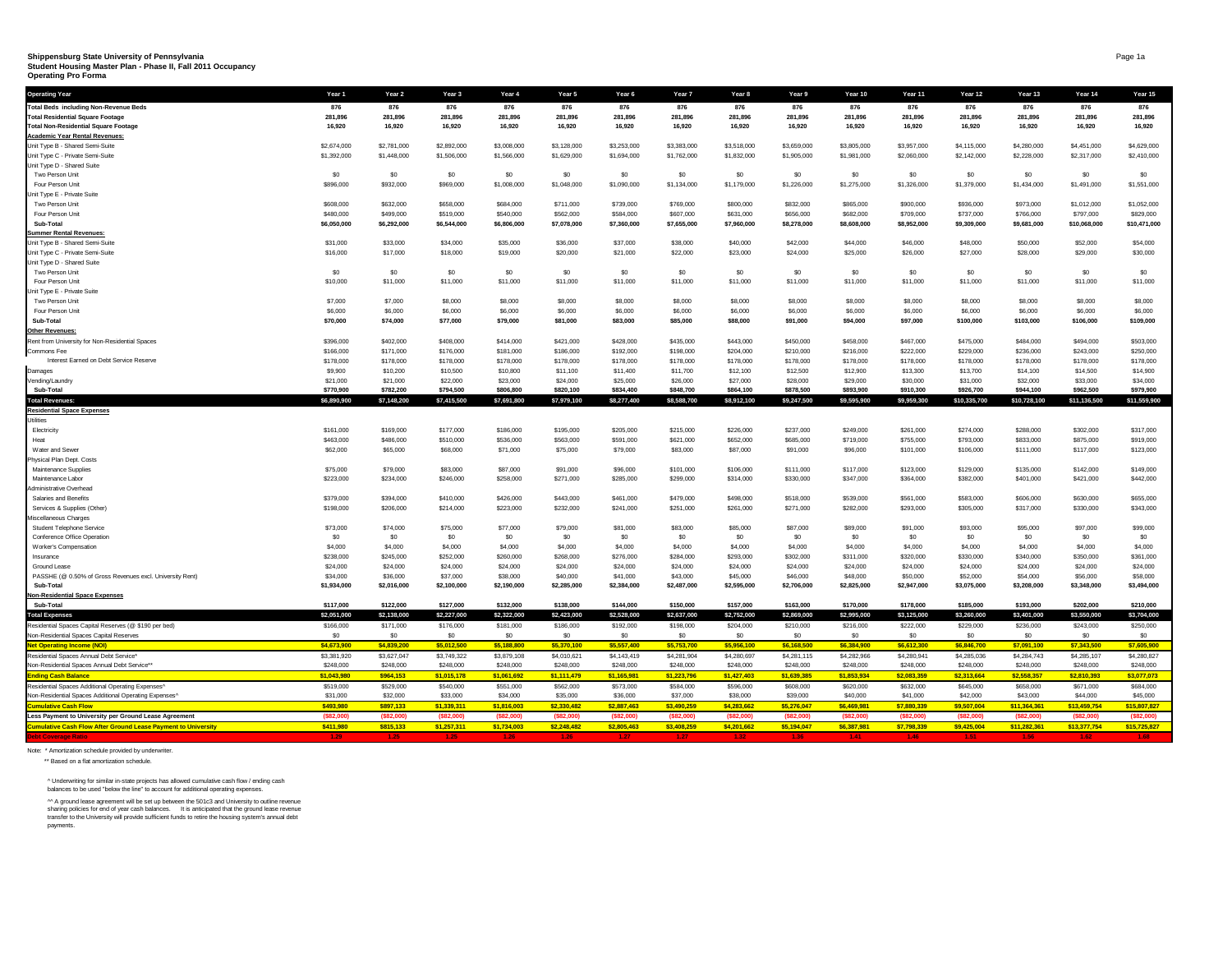### **Shippensburg State University of Pennsylvania Student Housing Master Plan - Phase II, Fall 2011 Occupancy**

**Operating Pro Forma**

| <b>Operating Year</b>                                                 | Year 16                     | Year 17                     | Year 18                     | Year 19                     | Year 20                     | Year 21                     | Year 22                     | Year 23                     | Year 24                     | Year 25                     | Year 26                     | Year 27                     | Year 28                     | Year 29                     | Year 30                     |
|-----------------------------------------------------------------------|-----------------------------|-----------------------------|-----------------------------|-----------------------------|-----------------------------|-----------------------------|-----------------------------|-----------------------------|-----------------------------|-----------------------------|-----------------------------|-----------------------------|-----------------------------|-----------------------------|-----------------------------|
| <b>Total Beds including Non-Revenue Beds</b>                          | 876                         | 876                         | 876                         | 876                         | 876                         | 876                         | 876                         | 876                         | 876                         | 876                         | 876                         | 876                         | 876                         | 876                         | 876                         |
| <b>Total Residential Square Footage</b>                               | 281,896                     | 281,896                     | 281,896                     | 281,896                     | 281,896                     | 281,896                     | 281,896                     | 281,896                     | 281,896                     | 281,896                     | 281,896                     | 281,896                     | 281,896                     | 281,896                     | 281,896                     |
| <b>Total Non-Residential Square Footage</b>                           | 16,920                      | 16,920                      | 16,920                      | 16,920                      | 16,920                      | 16,920                      | 16,920                      | 16,920                      | 16,920                      | 16,920                      | 16,920                      | 16,920                      | 16,920                      | 16,920                      | 16,920                      |
| <b>Academic Year Rental Revenues:</b>                                 |                             |                             |                             |                             |                             |                             |                             |                             |                             |                             |                             |                             |                             |                             |                             |
| Unit Type B - Shared Semi-Suite                                       | \$4,814,000                 | \$5,007,000                 | \$5,207,000                 | \$5,415,000                 | \$5,632,000                 | \$5,857,000                 | \$6,091,000                 | \$6,335,000                 | \$6,588,000                 | \$6,852,000                 | \$7,126,000                 | \$7,411,000                 | \$7,707,000                 | \$8,015,000                 | \$8,336,000                 |
| Unit Type C - Private Semi-Suite                                      | \$2,506,000                 | \$2,606,000                 | \$2,710,000                 | \$2,818,000                 | \$2,931,000                 | \$3,048,000                 | \$3,170,000                 | \$3,297,000                 | \$3,429,000                 | \$3,566,000                 | \$3,709,000                 | \$3,857,000                 | \$4,011,000                 | \$4,171,000                 | \$4,338,000                 |
| Unit Type D - Shared Suite                                            |                             |                             |                             |                             |                             |                             |                             |                             |                             |                             |                             |                             |                             |                             |                             |
| Two Person Unit                                                       | \$0                         | \$0                         | \$0                         | \$0                         | \$0                         | \$0                         | \$0                         | \$0                         | \$0                         | \$0                         | \$0                         | \$0                         | \$0                         | \$0                         | \$0                         |
| Four Person Unit                                                      | \$1,613,000                 | \$1,678,000                 | \$1,745,000                 | \$1,815,000                 | \$1,888,000                 | \$1,964,000                 | \$2,043,000                 | \$2,125,000                 | \$2,210,000                 | \$2,298,000                 | \$2,390,000                 | \$2,486,000                 | \$2,585,000                 | \$2,688,000                 | \$2,796,000                 |
| Unit Type E - Private Suite                                           |                             |                             |                             |                             |                             |                             |                             |                             |                             |                             |                             |                             |                             |                             |                             |
| Two Person Unit<br>Four Person Unit                                   | \$1,094,000<br>\$862,000    | \$1,138,000<br>\$896,000    | \$1,184,000<br>\$932,000    | \$1,231,000<br>\$969,000    | \$1,280,000<br>\$1,008,000  | \$1,331,000<br>\$1,048,000  | \$1,384,000<br>\$1,090,000  | \$1,439,000<br>\$1,134,000  | \$1,497,000<br>\$1,179,000  | \$1,557,000<br>\$1,226,000  | \$1,619,000<br>\$1,275,000  | \$1,684,000<br>\$1,326,000  | \$1,751,000<br>\$1,379,000  | \$1,821,000<br>\$1,434,000  | \$1,894,000<br>\$1,491,000  |
| Sub-Total                                                             | \$10,889,000                | \$11,325,000                | \$11,778,000                | \$12,248,000                | \$12,739,000                | \$13,248,000                | \$13,778,000                | \$14,330,000                | \$14,903,000                | \$15,499,000                | \$16,119,000                | \$16,764,000                | \$17,433,000                | \$18,129,000                | \$18,855,000                |
| <b>Summer Rental Revenues:</b>                                        |                             |                             |                             |                             |                             |                             |                             |                             |                             |                             |                             |                             |                             |                             |                             |
| Unit Type B - Shared Semi-Suite                                       | \$56,000                    | \$58,000                    | \$60,000                    | \$62,000                    | \$64,000                    | \$67,000                    | \$70,000                    | \$73,000                    | \$76,000                    | \$79,000                    | \$82,000                    | \$85,000                    | \$88,000                    | \$92,000                    | \$96,000                    |
| Unit Type C - Private Semi-Suite                                      | \$31,000                    | \$32,000                    | \$33,000                    | \$34,000                    | \$35,000                    | \$36,000                    | \$37,000                    | \$38,000                    | \$40,000                    | \$42,000                    | \$44,000                    | \$46,000                    | \$48,000                    | \$50,000                    | \$52,000                    |
| Unit Type D - Shared Suite                                            |                             |                             |                             |                             |                             |                             |                             |                             |                             |                             |                             |                             |                             |                             |                             |
| Two Person Unit                                                       | \$0                         | \$0                         | \$0                         | \$0                         | \$0                         | \$0                         | \$0                         | \$0                         | \$0                         | \$0                         | \$0                         | S <sub>0</sub>              | \$0                         | \$0                         | \$0                         |
| Four Person Unit                                                      | \$11,000                    | \$11,000                    | \$11,000                    | \$11,000                    | \$11,000                    | \$11,000                    | \$11,000                    | \$11,000                    | \$11,000                    | \$11,000                    | \$11,000                    | \$11,000                    | \$11,000                    | \$11,000                    | \$11,000                    |
| Unit Type E - Private Suite                                           |                             |                             |                             |                             |                             |                             |                             |                             |                             |                             |                             |                             |                             |                             |                             |
| Two Person Unit                                                       | \$8,000                     | \$8,000                     | \$8,000                     | \$8,000                     | \$8,000                     | \$8,000                     | \$8,000                     | \$8,000                     | \$8,000                     | \$8,000                     | \$8,000                     | \$8,000                     | \$8,000                     | \$8,000                     | \$8,000                     |
| Four Person Unit                                                      | \$6,000                     | \$6,000                     | \$6,000                     | \$6,000                     | \$6,000                     | \$6,000                     | \$6,000                     | \$6,000                     | \$6,000                     | \$6,000                     | \$6,000                     | \$6,000                     | \$6,000                     | \$6,000                     | \$6,000                     |
| Sub-Total                                                             | \$112,000                   | \$115,000                   | \$118,000                   | \$121,000                   | \$124,000                   | \$128,000                   | \$132,000                   | \$136,000                   | \$141,000                   | \$146,000                   | \$151,000                   | \$156,000                   | \$161,000                   | \$167,000                   | \$173,000                   |
| Other Revenues:                                                       |                             |                             |                             |                             |                             |                             |                             |                             |                             |                             |                             |                             |                             |                             |                             |
| Rent from University for Non-Residential Spaces                       | \$514,000                   | \$524,000                   | \$535,000                   | \$547,000                   | \$558,000                   | \$571,000                   | \$584,000                   | \$598,000                   | \$612,000                   | \$627,000                   | \$642,000                   | \$658,000                   | \$675,000                   | \$692,000                   | \$710,000                   |
| Commons Fee                                                           | \$258,000                   | \$266,000                   | \$274,000                   | \$282,000                   | \$290,000                   | \$299,000                   | \$308,000                   | \$317,000                   | \$327,000                   | \$337,000                   | \$347,000                   | \$357,000                   | \$368,000                   | \$379,000                   | \$390,000                   |
| Interest Earned on Debt Service Reserve                               | \$178,000                   | \$178,000                   | \$178,000                   | \$178,000                   | \$178,000                   | \$178,000                   | \$178,000                   | \$178,000                   | \$178,000                   | \$178,000                   | \$178,000                   | \$178,000                   | \$178,000                   | \$178,000                   | \$178,000                   |
| Damages                                                               | \$15,300                    | \$15,800                    | \$16,300                    | \$16,800                    | \$17,300                    | \$17,800                    | \$18,300                    | \$18,800                    | \$19,400                    | \$20,000                    | \$20,600                    | \$21,200                    | \$21,800                    | \$22,500                    | \$23,200                    |
| Vending/Laundry                                                       | \$35,000                    | \$36,000                    | \$37,000                    | \$38,000                    | \$39,000                    | \$40,000                    | \$41,000                    | \$42,000                    | \$43,000                    | \$44,000                    | \$45,000                    | \$46,000                    | \$47,000                    | \$48,000                    | \$49,000                    |
| Sub-Tota<br><b>Total Revenues:</b>                                    | \$1,000,300<br>\$12,001,300 | \$1,019,800<br>\$12,459,800 | \$1,040,300<br>\$12,936,300 | \$1,061,800<br>\$13,430,800 | \$1,082,300<br>\$13,945,300 | \$1,105,800<br>\$14,481,800 | \$1,129,300<br>\$15,039,300 | \$1,153,800<br>\$15,619,800 | \$1,179,400<br>\$16,223,400 | \$1,206,000<br>\$16,851,000 | \$1,232,600<br>\$17,502,600 | \$1,260,200<br>\$18,180,200 | \$1,289,800<br>\$18,883,800 | \$1,319,500<br>\$19,615,500 | \$1,350,200<br>\$20,378,200 |
| <b>Residential Space Expenses</b>                                     |                             |                             |                             |                             |                             |                             |                             |                             |                             |                             |                             |                             |                             |                             |                             |
| Utilities                                                             |                             |                             |                             |                             |                             |                             |                             |                             |                             |                             |                             |                             |                             |                             |                             |
| Electricity                                                           | \$333,000                   | \$350,000                   | \$368,000                   | \$386,000                   | \$405,000                   | \$425,000                   | \$446,000                   | \$468,000                   | \$491,000                   | \$516,000                   | \$542,000                   | \$569,000                   | \$597,000                   | \$627,000                   | \$658,000                   |
| Heat                                                                  | \$965,000                   | \$1,013,000                 | \$1,064,000                 | \$1,117,000                 | \$1,173,000                 | \$1,232,000                 | \$1,294,000                 | \$1,359,000                 | \$1,427,000                 | \$1,498,000                 | \$1,573,000                 | \$1,652,000                 | \$1,735,000                 | \$1,822,000                 | \$1,913,000                 |
| Water and Sewer                                                       | \$129,000                   | \$135,000                   | \$142,000                   | \$149,000                   | \$156,000                   | \$164,000                   | \$172,000                   | \$181,000                   | \$190,000                   | \$200,000                   | \$210,000                   | \$221,000                   | \$232,000                   | \$244,000                   | \$256,000                   |
| Physical Plan Dept. Costs                                             |                             |                             |                             |                             |                             |                             |                             |                             |                             |                             |                             |                             |                             |                             |                             |
| Maintenance Supplies                                                  | \$156,000                   | \$164,000                   | \$172,000                   | \$181,000                   | \$190,000                   | \$200,000                   | \$210,000                   | \$221,000                   | \$232,000                   | \$244,000                   | \$256,000                   | \$269,000                   | \$282,000                   | \$296,000                   | \$311,000                   |
| Maintenance Labor                                                     | \$464,000                   | \$487,000                   | \$511,000                   | \$537,000                   | \$564,000                   | \$592,000                   | \$622,000                   | \$653,000                   | \$686,000                   | \$720,000                   | \$756,000                   | \$794,000                   | \$834,000                   | \$876,000                   | \$920,000                   |
| Administrative Overhead                                               |                             |                             |                             |                             |                             |                             |                             |                             |                             |                             |                             |                             |                             |                             |                             |
| Salaries and Benefits                                                 | \$681,000                   | \$708,000                   | \$736,000                   | \$765,000                   | \$796,000                   | \$828,000                   | \$861,000                   | \$895,000                   | \$931,000                   | \$968,000                   | \$1,007,000                 | \$1,047,000                 | \$1,089,000                 | \$1,133,000                 | \$1,178,000                 |
| Services & Supplies (Other)                                           | \$357,000                   | \$371,000                   | \$386,000                   | \$401,000                   | \$417,000                   | \$434,000                   | \$451,000                   | \$469,000                   | \$488,000                   | \$508,000                   | \$528,000                   | \$549,000                   | \$571,000                   | \$594,000                   | \$618,000                   |
| Miscellaneous Charges                                                 |                             |                             |                             |                             |                             |                             |                             |                             |                             |                             |                             |                             |                             |                             |                             |
| Student Telephone Service                                             | \$101,000                   | \$103,000                   | \$105,000                   | \$107,000                   | \$109,000                   | \$111,000                   | \$113,000                   | \$115,000                   | \$117,000                   | \$119,000                   | \$121,000                   | \$123,000                   | \$125,000                   | \$128,000                   | \$131,000                   |
| Conference Office Operation                                           | \$0                         | \$0                         | \$0                         | \$0                         | \$0                         | \$0                         | \$0                         | \$0                         | \$0                         | \$0                         | \$0                         | \$0                         | \$0                         | \$0                         | \$0                         |
| Worker's Compensation                                                 | \$4,000                     | \$4,000                     | \$4,000                     | \$4,000                     | \$4,000                     | \$4,000                     | \$4,000                     | \$4,000                     | \$4,000                     | \$4,000                     | \$4,000                     | \$4,000                     | \$4,000                     | \$4,000                     | \$4,000                     |
| Insurance                                                             | \$372,000                   | \$383,000                   | \$394,000                   | \$406,000                   | \$418,000                   | \$431,000                   | \$444,000                   | \$457,000                   | \$471,000                   | \$485,000                   | \$500,000                   | \$515,000                   | \$530,000                   | \$546,000                   | \$562,000                   |
| Ground Lease                                                          | \$24,000                    | \$24,000                    | \$24,000                    | \$24,000                    | \$24,000                    | \$24,000                    | \$24,000                    | \$24,000                    | \$24,000                    | \$24,000                    | \$24,000                    | \$24,000                    | \$24,000                    | \$24,000                    | \$24,000                    |
| PASSHE (@ 0.50% of Gross Revenues excl. University Rent)<br>Sub-Total | \$60,000<br>\$3,646,000     | \$62,000<br>\$3,804,000     | \$65,000<br>\$3,971,000     | \$67,000                    | \$70,000<br>\$4,326,000     | \$72,000<br>\$4,517,000     | \$75,000<br>\$4,716,000     | \$78,000<br>\$4,924,000     | \$81,000                    | \$84,000<br>\$5,370,000     | \$88,000<br>\$5,609,000     | \$91,000<br>\$5,858,000     | \$94,000                    | \$98,000<br>\$6,392,000     | \$102,000<br>\$6,677,000    |
| <b>Non-Residential Space Expenses</b>                                 |                             |                             |                             | \$4,144,000                 |                             |                             |                             |                             | \$5,142,000                 |                             |                             |                             | \$6,117,000                 |                             |                             |
| Sub-Total                                                             | \$220,000                   | \$229,000                   | \$239,000                   | \$250,000                   | \$260,000                   | \$272,000                   | \$284,000                   | \$297,000                   | \$310,000                   | \$324,000                   | \$338,000                   | \$353,000                   | \$369,000                   | \$385,000                   | \$402,000                   |
| <b>Total Expenses</b>                                                 | \$3,866,000                 | \$4,033,000                 | \$4,210,000                 | \$4,394,000                 | \$4,586,000                 | \$4,789,000                 | \$5,000,000                 | \$5,221,000                 | \$5,452,000                 | \$5,694,000                 | \$5,947,000                 | \$6,211,000                 | \$6,486,000                 | \$6,777,000                 | \$7,079,000                 |
| Residential Spaces Capital Reserves (@ \$190 per bed)                 | \$258,000                   | \$266,000                   | \$274,000                   | \$282,000                   | \$290,000                   | \$299,000                   | \$308,000                   | \$317,000                   | \$327,000                   | \$337,000                   | \$347,000                   | \$357,000                   | \$368,000                   | \$379,000                   | \$390,000                   |
| Non-Residential Spaces Capital Reserves                               | \$0                         | \$0                         | \$0                         | \$0                         | \$0                         | \$0                         | \$0                         | \$0                         | \$0                         | \$0                         | \$0                         | \$0                         | \$0                         | \$0                         | \$0                         |
| <b>Net Operating Income (NOI)</b>                                     | \$7,877,300                 | \$8,160,800                 | \$8,452,300                 | \$8,754,800                 | \$9,069,300                 | \$9,393,800                 | \$9,731,300                 | \$10,081,800                | \$10,444,400                | \$10,820,000                | \$11,208,600                | \$11,612,200                | \$12,029,800                | \$12,459,500                | \$12,909,200                |
| Residential Spaces Annual Debt Service*                               | \$4,281,895                 | \$4,282,795                 | \$4,283,319                 | \$4,283,160                 | \$4,282,079                 | \$4,284,791                 | \$4,280,848                 | \$4,280,186                 | \$4,282,303                 | \$4,281,690                 | \$4,283,101                 | \$4,281,012                 | \$4,285,148                 | \$4,284,760                 | \$4,284,587                 |
| Non-Residential Spaces Annual Debt Service**                          | \$248,000                   | \$248,000                   | \$248,000                   | \$248,000                   | \$248,000                   | \$248,000                   | \$248,000                   | \$248,000                   | \$248,000                   | \$248,000                   | \$248,000                   | \$248,000                   | \$248,000                   | \$248,000                   | \$248,000                   |
| <b>Ending Cash Balance</b>                                            | \$3,347,405                 | \$3,630,005                 | \$3,920,981                 | \$4,223,640                 | \$4,539,221                 | \$4,861,009                 | \$5,202,452                 | \$5,553,614                 | \$5,914,097                 | \$6,290,310                 | \$6,677,499                 | \$7,083,188                 | \$7,496,652                 | \$7,926,740                 | \$8,376,613                 |
| Residential Spaces Additional Operating Expenses                      | \$698,000                   | \$712,000                   | \$726,000                   | \$741,000                   | \$756,000                   | \$771,000                   | \$786,000                   | \$802,000                   | \$818,000                   | \$834,000                   | \$851,000                   | \$868,000                   | \$885,000                   | \$903,000                   | \$921,000                   |
| Non-Residential Spaces Additional Operating Expenses^                 | \$46,000                    | \$47,000                    | \$48,000                    | \$49,000                    | \$50,000                    | \$51,000                    | \$52,000                    | \$53,000                    | \$54,000                    | \$55,000                    | \$56,000                    | \$57,000                    | \$58,000                    | \$59,000                    | \$60,000                    |
| <b>Cumulative Cash Flow</b>                                           | \$18,411,232                | \$21,282,236                | \$24,429,217                | \$27,862,857                | \$31,596,078                | \$35,635,087                | \$39,999.538                | \$44,698,152                | \$49,740,249                | \$55,141,560                | \$60,912,059                | \$67,070,247                | \$73,623,899                | \$80,588,639                | \$87.984.252                |
| Less Payment to University per Ground Lease Agreement                 | (\$82,000                   | (S82,000)                   | (S82,000)                   | (S82,000)                   | (S82,000)                   | ( \$82,000]                 | ( \$82,000)                 | (\$82,000]                  | ( \$82.000]                 | (\$82,000                   | (\$82,000                   | ( \$82,000]                 | (S82,000)                   | (\$82,000)                  | ( \$82,000)                 |
| <b>Cumulative Cash Flow After Ground Lease Payment to University</b>  | \$18,329,232                | \$21,200,236                | \$24,347,217                | \$27,780,857                | \$31,514,078                | \$35,553,087                | \$39,917,538                | \$44,616,152                | \$49,658,249                | \$55,059,560                | \$60,830,059                | \$66,988,247                | \$73,541,899                | \$80,506,639                | \$87,902,252                |
|                                                                       |                             |                             |                             |                             |                             |                             |                             |                             |                             |                             |                             |                             |                             |                             |                             |
|                                                                       |                             |                             |                             |                             |                             |                             |                             |                             |                             |                             |                             |                             |                             |                             |                             |

Note: \* Amortization schedule provided by underwriter.

\*\* Based on a flat amortization schedule.

^ Underwriting for similar in-state projects has allowed cumulative cash flow / ending cash balances to be used "below the line" to account for additional operating expenses.

^^ A ground lease agreement will be set up between the 501c3 and University to outline revenue<br>sharing policies for end of year cash balances. It is anticipated that the ground lease revenue<br>transfer to the University

payments.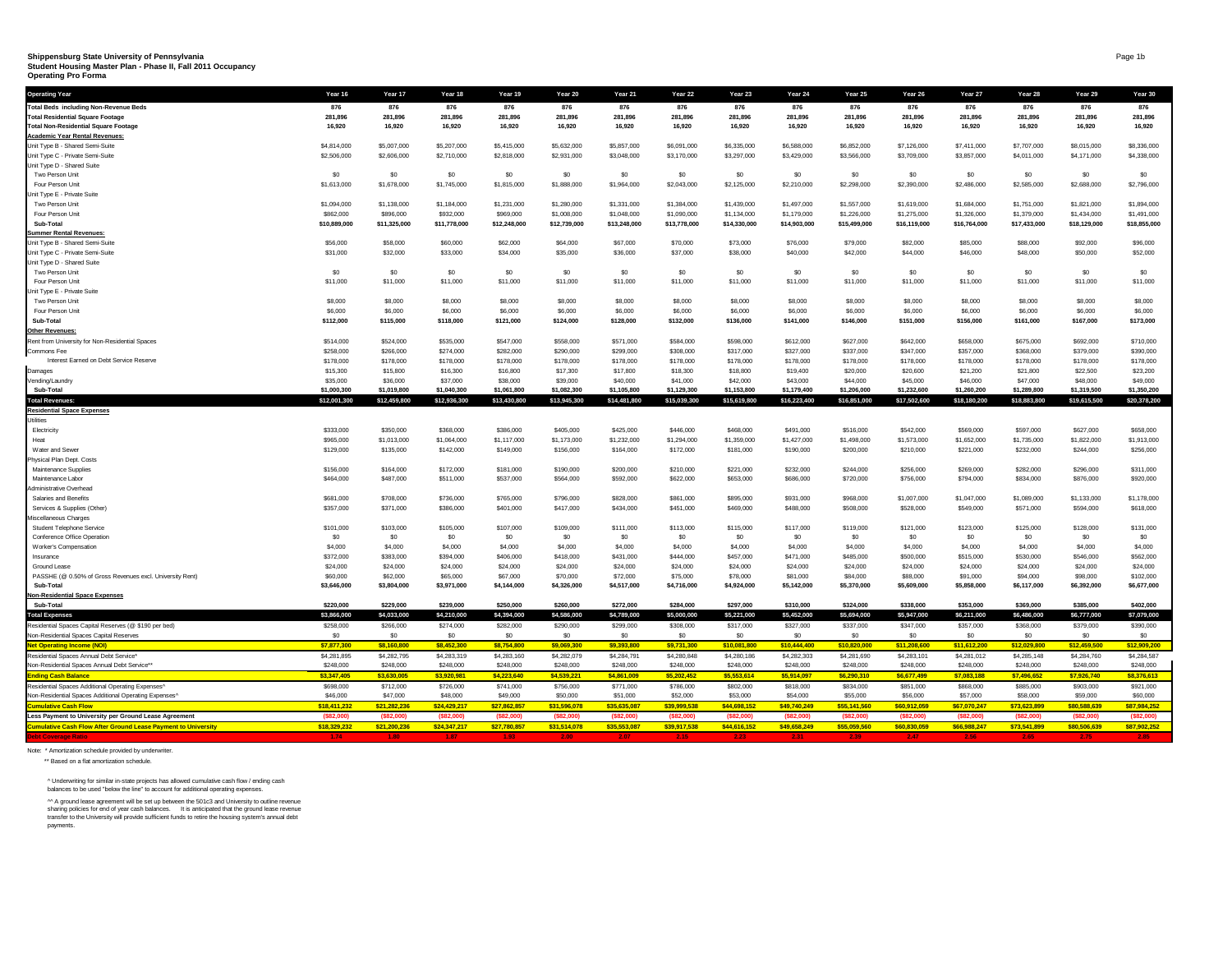| <b>Residential Space</b>                                       | Quantity | <b>Beds Per Unit Total Beds</b> |     |
|----------------------------------------------------------------|----------|---------------------------------|-----|
| <b>Unit Type B - Shared Semi-Suite</b>                         | 198      | 2                               | 396 |
| Unit Type B (RA Room) - Semi-Suite Single Rooms for RAs        | 16       |                                 | 16  |
| <b>Unit Type C - Private Semi-Suite</b>                        | 96       | $\mathbf{2}$                    | 192 |
| Unit Type D.1 - Two Person Shared Suite                        | $\Omega$ | 2                               |     |
| Unit Type D.2 - Four Person Shared Suite                       | 32       |                                 | 128 |
| Unit Type E.1 - Two Person Private Suite                       | 38       |                                 | 76  |
| Unit Type E.2 - Four Person Private Suite                      | 16       | 4                               | 64  |
| Unit Type F - Professional Staff / Resident Director Apartment | 2        | 2                               | 4   |
| <b>Total Residential Spaces</b>                                | 382      | x                               | 876 |

**Revenue Generating Beds 856**

| Total Residential GSF (Incl. Mail Area & Staff Apartments) | 281.896 |
|------------------------------------------------------------|---------|
| <b>Gross Square Feet Per Bed</b>                           | 322     |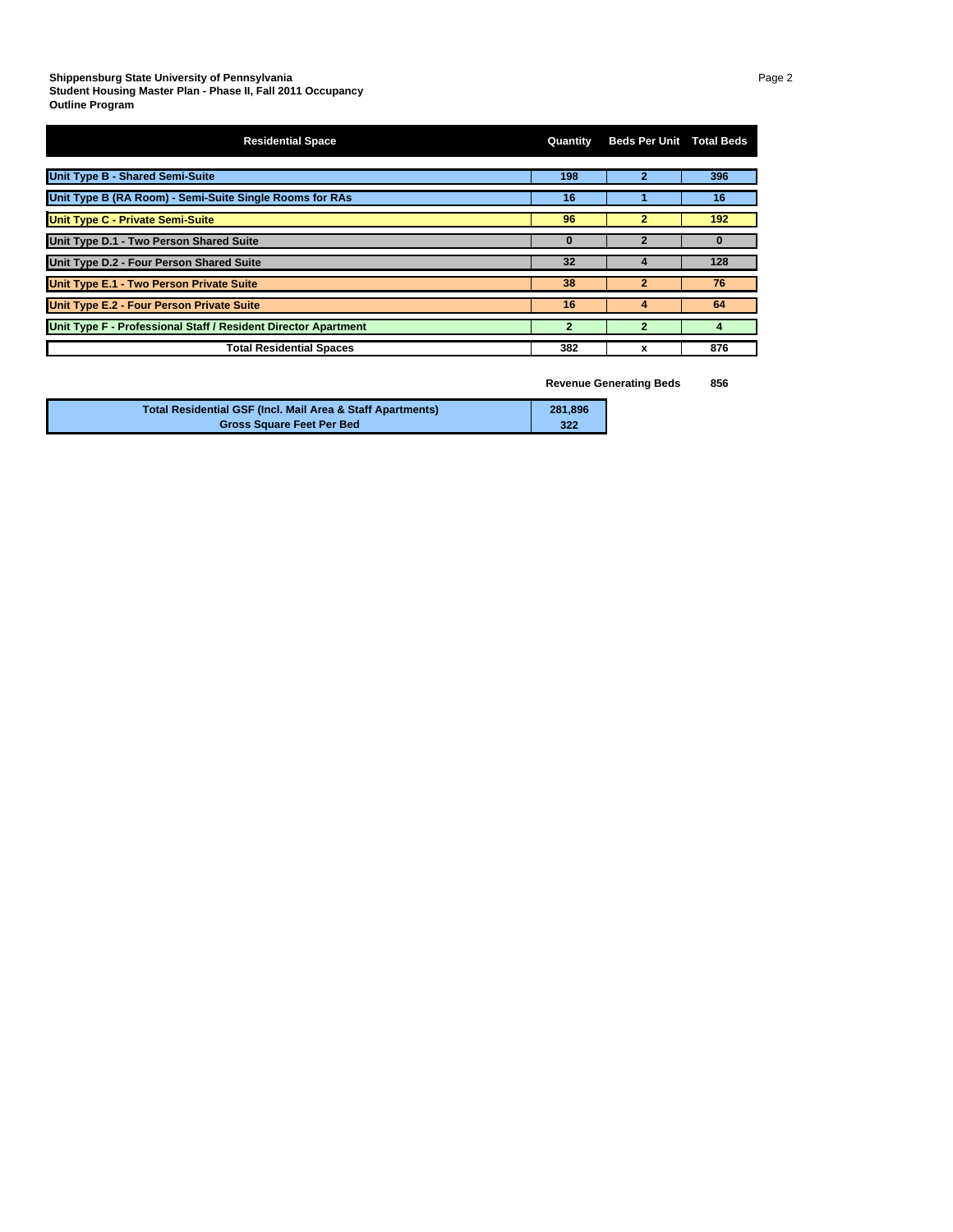#### **Shippensburg State University of Pennsylvania** Page 13 and 2008 and 2012 and 2013 and 2013 and 2013 **Student Housing Master Plan - Phase II, Fall 2011 Occupancy Residential Spaces Project Development Budget**

|    | <b>Project Budget</b>                                   |               | Notes                                                                                  |
|----|---------------------------------------------------------|---------------|----------------------------------------------------------------------------------------|
|    | <b>Hard Costs</b>                                       |               |                                                                                        |
|    | <b>Residential Hard Cost of Construction</b>            | \$40,875,000  |                                                                                        |
|    | Residential Furniture, Fixtures, & Equipment            | \$2,064,000   |                                                                                        |
| 3  | Abate/Demo Mowery                                       | \$884,468     | 93,793 gsf @ \$10 per square foot.                                                     |
| 4  | Inflation Allowance @ 5%                                | \$2,191,000   |                                                                                        |
|    | <b>Subtotal - Hard Costs</b>                            | \$46,014,468  |                                                                                        |
|    | <b>Soft Costs</b>                                       |               |                                                                                        |
| 6  | Architectural & Engineering Base Fees                   | \$2,300,723   |                                                                                        |
|    | Additional Architectural & Engineering Services         | \$230,000     |                                                                                        |
| 8  | Development & Legal Fees                                | \$2,427,000   |                                                                                        |
| 9  | Miscellaneous (test fees, surveys, start up costs, etc) | \$99,154      |                                                                                        |
| 10 | <b>Project Contingency</b>                              | \$1,532,140   |                                                                                        |
|    | <b>Subtotal - Soft Costs</b>                            | \$6,589,018   |                                                                                        |
|    | <b>Bond Financing Costs</b>                             |               |                                                                                        |
|    | <b>Less Construction Period Interest</b>                | (\$1,251,920) | An allowance has been provided and final figures would be based on draw down schedule. |
| 12 | Capitalized Interest, Issuance, and Insurance           | \$9,025,293   | Information provided by underwriter.                                                   |
| 13 | Deposit to Debt Service Reserve                         | \$4,461,507   | Assumed @ one year debt service payment on flat amortization schedule.                 |
|    | <b>Subtotal - Financing Costs</b>                       | \$12,234,880  |                                                                                        |
|    | <b>Total Project Cost</b>                               | \$64,838,366  |                                                                                        |
|    | <b>Total Project Cost/Bed</b>                           | \$74,016      |                                                                                        |

| <b>Assumptions</b>                            |         |
|-----------------------------------------------|---------|
| New Square Footage                            | 281,896 |
| <b>Residential Cost/Square Foot</b>           | \$145   |
| Residential FF&E Cost/Bed                     | \$2,400 |
| Annual Inflation Rate                         | 5%      |
| Number of Years Inflation                     | 1       |
| <b>Project Contingency</b>                    | 3.0%    |
| Development & Legal Fees                      | 5.0%    |
| Miscellaneous @ % of AE & PM/Development Fees | 2.0%    |
| A/E Design Fees                               | 5.0%    |

Cost per square foot provided by WTW and is expressed in 2010 dollars; assumes minimal site work. Cost per bed provided by WTW.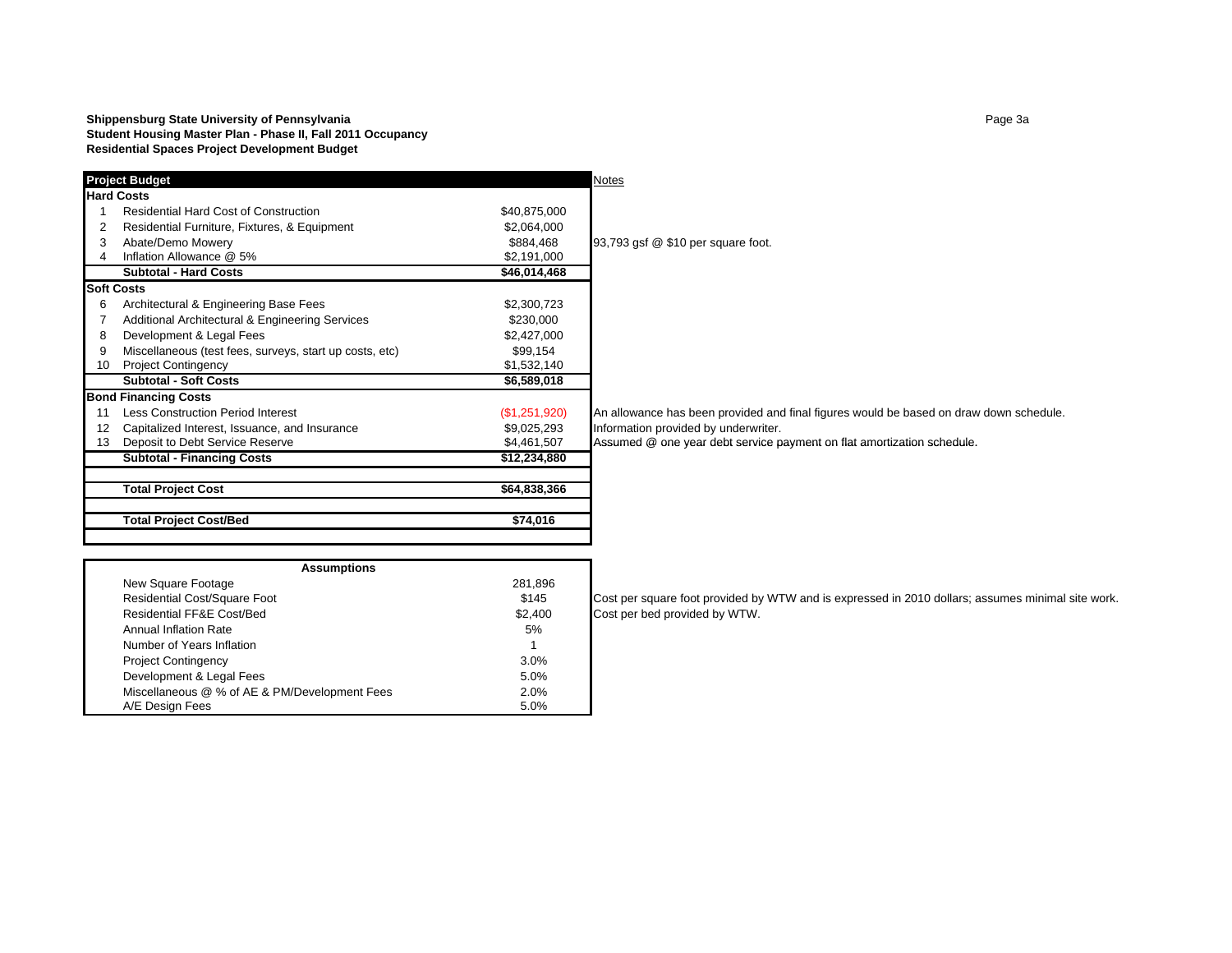|                                                                      |                                                                                                | Notes                   |
|----------------------------------------------------------------------|------------------------------------------------------------------------------------------------|-------------------------|
|                                                                      |                                                                                                |                         |
| Furniture, Fixtures, & Equipment                                     | \$0                                                                                            |                         |
| Unassigned Area 2A Gr. Floor                                         | \$1,053,600                                                                                    | Number provided by WTW. |
| Unassigned Area 2B Gr. Floor                                         | \$1,653,600                                                                                    | Number provided by WTW. |
| Non-Residential Spaces Site Prep Cost @ 5.7% of Total Site Prep Cost | \$53,462                                                                                       |                         |
| Inflation Allowance @ 5%                                             | \$138,000                                                                                      |                         |
| <b>Subtotal - Hard Costs</b>                                         | \$2,898,662                                                                                    |                         |
|                                                                      |                                                                                                |                         |
| Architectural & Engineering Base Fees                                | \$144,933                                                                                      |                         |
| <b>Additional Architectural &amp; Engineering Services</b>           | \$14,000                                                                                       |                         |
| Development & Legal Fees                                             | \$153,000                                                                                      |                         |
| Miscellaneous (test fees, surveys, start up costs, etc)              | \$6.239                                                                                        |                         |
| <b>Project Contingency</b>                                           | \$96,505                                                                                       |                         |
| <b>Subtotal - Soft Costs</b>                                         | \$414,677                                                                                      |                         |
|                                                                      |                                                                                                |                         |
| <b>Subtotal - Financing Costs</b>                                    | \$725,000                                                                                      |                         |
| <b>Total Project Cost</b>                                            | \$4,038,339                                                                                    |                         |
|                                                                      | <b>Project Budget</b><br><b>Hard Costs</b><br><b>Soft Costs</b><br><b>Bond Financing Costs</b> |                         |

| <b>Assumptions</b>                            |        |  |  |  |  |  |  |  |  |
|-----------------------------------------------|--------|--|--|--|--|--|--|--|--|
| New Square Footage                            | 16,920 |  |  |  |  |  |  |  |  |
| Non-Residential Cost/Square Foot              | \$160  |  |  |  |  |  |  |  |  |
| Non-Residential FF&E Cost                     | \$0    |  |  |  |  |  |  |  |  |
| Annual Inflation Rate                         | 5%     |  |  |  |  |  |  |  |  |
| Number of Years Inflation                     |        |  |  |  |  |  |  |  |  |
| <b>Project Contingency</b>                    | 3.0%   |  |  |  |  |  |  |  |  |
| Development & Legal Fees                      | 5.0%   |  |  |  |  |  |  |  |  |
| Miscellaneous @ % of AE & PM/Development Fees | 2.0%   |  |  |  |  |  |  |  |  |
| A/E Design Fees                               | 5.0%   |  |  |  |  |  |  |  |  |
|                                               |        |  |  |  |  |  |  |  |  |

**Non-Residential Spaces Annual Debt Service (@ 4.5% for 30 years) (\$247,920)**

Cost per square foot provided by WTW and is expressed in 2010 dollars; assumes minimal site work.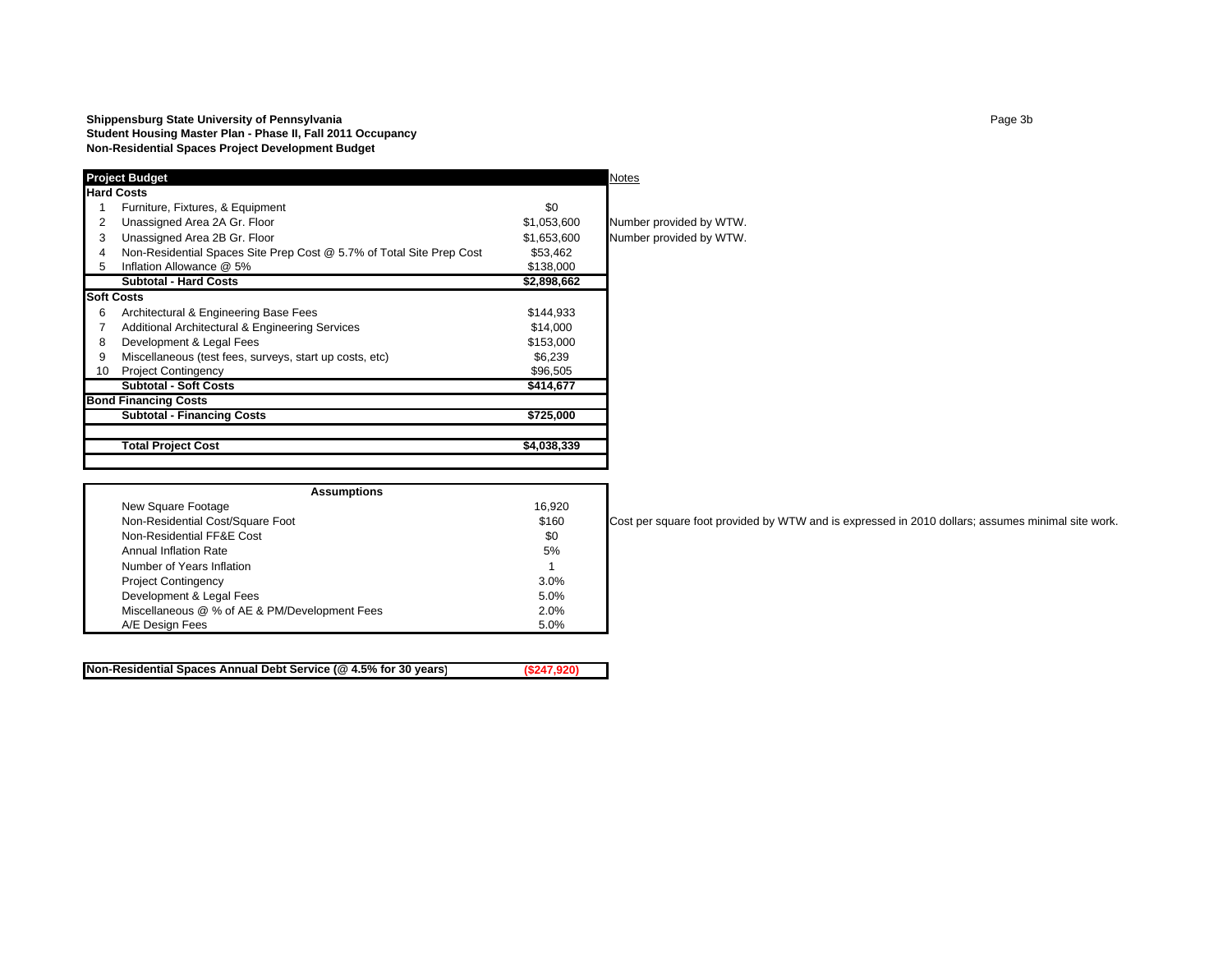## **Shippensburg State University of Pennsylvania** Page 4 **Student Housing Master Plan - Phase II, Fall 2011 Occupancy Revenue Assumptions**

| <b>Years Until Building Opening:</b>                      |       |                                                                                                  |
|-----------------------------------------------------------|-------|--------------------------------------------------------------------------------------------------|
| Annual Rental Rate Escalation:                            | 4%    |                                                                                                  |
| <b>Annual Other Revenue Escalation:</b>                   | 3%    |                                                                                                  |
| Damages per bed per semester:                             | \$5   |                                                                                                  |
| Laundry/Vending Revenue Per Student Per Year (at opening) | \$25  | Dependent on contract with laundry and food service vendors.                                     |
| Commons Fee Per Student Per Year (at opening)             | \$200 | Other PA projects charge this fee as a non-refundable deposit for usage of common area amenities |
| Number of Students per Resident Assistant:                | 55    |                                                                                                  |
| <b>Number of Non-Revenue Generating Beds:</b>             | 16    |                                                                                                  |

| <b>Unit Type</b>                                                                                                                                                         | <b>Rental Rate</b><br>$(2007$ dollars)# | <b>Rental Rate</b><br>(at opening)* | <b>Lease Term</b><br>(# months)^                                                       | Year 1<br><b>Occupancy Rate</b> | Year 2<br><b>Occupancy Rate</b> | <b>Stabilized Years</b><br><b>Occupancy Rate</b> | Year 1<br><b>Rental Revenue</b>              | Year 2<br><b>Rental Revenue</b>              | Year 3<br><b>Rental Revenue*</b>             | <b>Academic Year</b><br>Rent Per Bed** |
|--------------------------------------------------------------------------------------------------------------------------------------------------------------------------|-----------------------------------------|-------------------------------------|----------------------------------------------------------------------------------------|---------------------------------|---------------------------------|--------------------------------------------------|----------------------------------------------|----------------------------------------------|----------------------------------------------|----------------------------------------|
| Unit Type B - Shared Semi-Suite<br><b>Double Occupancy</b><br><b>Summary Occupancy (Double)</b>                                                                          | \$675<br>\$675                          | \$790<br>\$790                      | 9<br>$\overline{2}$                                                                    | 95%<br>5%                       | 95%<br>5%                       | 95%<br>5%                                        | \$2,674,000<br>\$31,000                      | \$2,781,000<br>\$33,000                      | \$2,892,000<br>\$34,000                      | \$7,107                                |
| Unit Type B (RA Room) - Semi-Suite Single Rooms for RAs<br><b>Double Occupancy</b><br><b>Summary Occupancy (Double)</b>                                                  | \$0<br>\$0                              | \$0<br>\$0                          | $\mathsf{x}$                                                                           | $\boldsymbol{\mathsf{x}}$       | $\boldsymbol{\mathsf{x}}$       |                                                  | $\boldsymbol{\mathsf{x}}$                    | X                                            | $\boldsymbol{\mathsf{x}}$                    |                                        |
| <b>Unit Type C - Private Semi-Suite</b><br><b>Single Occupancy</b><br><b>Summer Occupancy (Single)</b>                                                                   | \$725<br>\$725                          | \$848<br>\$848                      | 9<br>$\overline{2}$                                                                    | 95%<br>5%                       | 95%<br>5%                       | 95%<br>5%                                        | \$1,392,000<br>\$16,000                      | \$1,448,000<br>\$17,000                      | \$1,506,000<br>\$18,000                      | \$7,633                                |
| Unit Type D - Shared Suite<br>Two Person Unit<br><b>Four Person Unit</b><br>Summer Occupancy (Two Person)<br>Summer Occupancy (Four Person)                              | \$750<br>\$700<br>\$750<br>\$700        | \$877<br>\$819<br>\$877<br>\$819    | 9<br>9<br>$\overline{2}$<br>$\mathcal{L}$                                              | 95%<br>95%<br>5%<br>5%          | 95%<br>95%<br>5%<br>5%          | 95%<br>95%<br>5%<br>5%                           | \$0<br>\$896,000<br>\$0<br>\$10,000          | \$0<br>\$932,000<br>\$0<br>\$11,000          | \$0<br>\$969,000<br>\$0<br>\$11,000          | \$7,897<br>\$7,370                     |
| <b>Unit Type E - Private Suite</b><br><b>Two Person Unit</b><br><b>Four Person Unit</b><br><b>Summer Occupancy (Two Person)</b><br><b>Summer Occupancy (Four Person)</b> | \$800<br>\$750<br>\$800<br>\$750        | \$936<br>\$877<br>\$936<br>\$877    | 9<br>9<br>$\overline{2}$<br>$\overline{2}$                                             | 95%<br>95%<br>5%<br>5%          | 95%<br>95%<br>5%<br>5%          | 95%<br>95%<br>5%<br>5%                           | \$608,000<br>\$480,000<br>\$7,000<br>\$6,000 | \$632,000<br>\$499,000<br>\$7,000<br>\$6,000 | \$658,000<br>\$519,000<br>\$8,000<br>\$6,000 | \$8,423<br>\$7,897                     |
| <b>Unit Type E - Staff Apartment</b><br><b>Single Occupancy</b><br><b>Double Occupancy</b><br>Summer Occupancy (Single)<br>Summer Occupancy (Double)                     | \$0<br>\$0<br>\$0<br>\$0                | \$0<br>\$0<br>\$0<br>\$0            | $\boldsymbol{\mathsf{x}}$<br>$\mathsf{x}$<br>$\boldsymbol{\mathsf{x}}$<br>$\mathbf{v}$ | $\boldsymbol{\mathsf{x}}$       |                                 |                                                  |                                              | $\boldsymbol{\mathsf{x}}$                    |                                              |                                        |

**# Rental rates represent highest end of range tested on survey.**

**\* Year 3 rental revenue is calculated using "Stabilized Years Occupancy Rate"**

**\*\* Assumes "Rental Rate (at opening)"**

**^ 10 month lease similar to other in-state projects. TOTAL: \$6,120,000 \$6,366,000 \$6,621,000**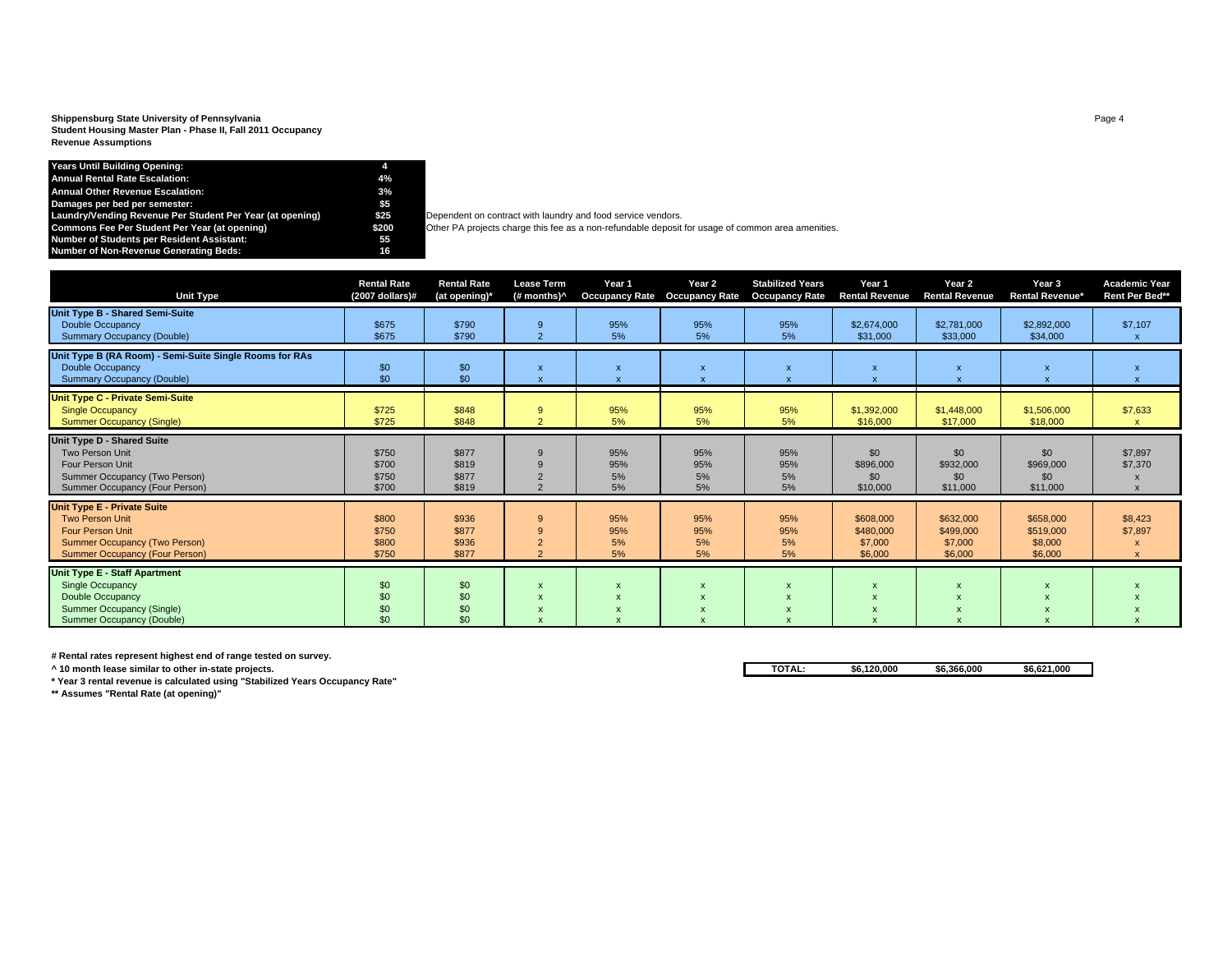#### **Shippensburg State University of Pennsylvania** Page 5 **Student Housing Master Plan - Phase II, Fall 2011 Occupancy Residential Spaces Expense Assumptions**

| Yearly Residential Expenses            |                         |                        |           |              |                                                                                                                      |
|----------------------------------------|-------------------------|------------------------|-----------|--------------|----------------------------------------------------------------------------------------------------------------------|
|                                        | Annual                  | <b>Calculation</b>     | Per SF    | <b>Total</b> |                                                                                                                      |
|                                        | <b>Inflation Factor</b> | <b>Basis</b>           | 2007/2008 | 2007/2008    | <b>Notes</b>                                                                                                         |
| <b>Utilities</b>                       |                         | Per SF                 |           |              | Utilities costs will need to be further verified assuming geothermal systems, which will likely lower utility costs. |
| Electricity                            | 5%                      | Per SF                 | \$0.47    | \$132,000    | Reflects current University owned housing cost.                                                                      |
| Heat                                   | 5%                      | Per SF                 | \$1.35    | \$381,000    | Reflects current University owned housing cost.                                                                      |
| <b>Water and Sewer</b>                 | 5%                      | Per SF                 | \$0.18    | \$51,000     | Reflects current University owned housing cost.                                                                      |
| <b>Physical Plan Dept. Costs</b>       | ٠                       | Per SF                 | $\sim$    |              |                                                                                                                      |
| <b>Maintenance Supplies</b>            | 5%                      | Per SF                 | \$0.22    | \$62,000     | Inflation rate more aggressive given rising maintenance costs as property ages.                                      |
| Maintenance Labor                      | 5%                      | Per SF                 | \$0.65    | \$183,000    | Assumes property will cover its own maintenance labor costs plus some University owned housing costs.                |
| <b>Administrative Overhead</b>         |                         | Per SF                 | ÷         |              |                                                                                                                      |
| <b>Salaries and Benefits</b>           | 4%                      | Per SF                 | \$1.15    | \$324,000    | Assumes that certain University owned housing administrative costs would not be carried by project.                  |
| Services & Supplies (Other)            | 4%                      | Per SF                 | \$0.60    | \$169,000    | Assumes that property will cover its own services & supplies plus some University owned housing costs.               |
| Miscellaneous Charges                  |                         | Per SF                 | ÷         |              |                                                                                                                      |
| <b>Student Telephone Service</b>       | 2%                      | Per SF                 | \$0.24    | \$68,000     |                                                                                                                      |
| <b>Conference Office Operation</b>     | 5%                      | Per SF                 | \$0.00    | \$0          | Assumes that conference operations would be carried by University owned housing.                                     |
| <b>Worker's Compensation</b>           | 2%                      | Per SF                 | \$0.01    | \$4,000      |                                                                                                                      |
| Insurance                              | 3%                      | Per SF                 | \$0.75    | \$211,000    | Based on other similar state projects.                                                                               |
| <b>Ground Lease</b>                    | 2%                      | Per SF                 | \$0.08    | \$23,000     | Based on other similar state projects.                                                                               |
| <b>Total</b>                           |                         | <b>Total Expenses:</b> | \$5.70    | \$1,608,000  | Aggressive operating cost per square foot. As is practiced at other in-state projects a portion of expenses          |
|                                        |                         |                        |           |              | may be carried "below the line" using cash surpluses created by accommodating the 1.20 debt coverage ratio.          |
|                                        |                         |                        |           |              |                                                                                                                      |
|                                        |                         |                        |           |              |                                                                                                                      |
| Additional Expenses ("below the line") | 2%                      | Per SF                 | \$1.70    | \$479,000    |                                                                                                                      |
|                                        |                         |                        |           |              |                                                                                                                      |

#### **Other Notes:**

Expenses related to lease payments to Shippensburg University Foundation, University owned housing capital expenditures, Chancellor's office payment, and bad debts are not included. Assumes that management expenses are included in the "Salaries and Benefits" cost category. University should confirm that management of facility could occur for these dollars.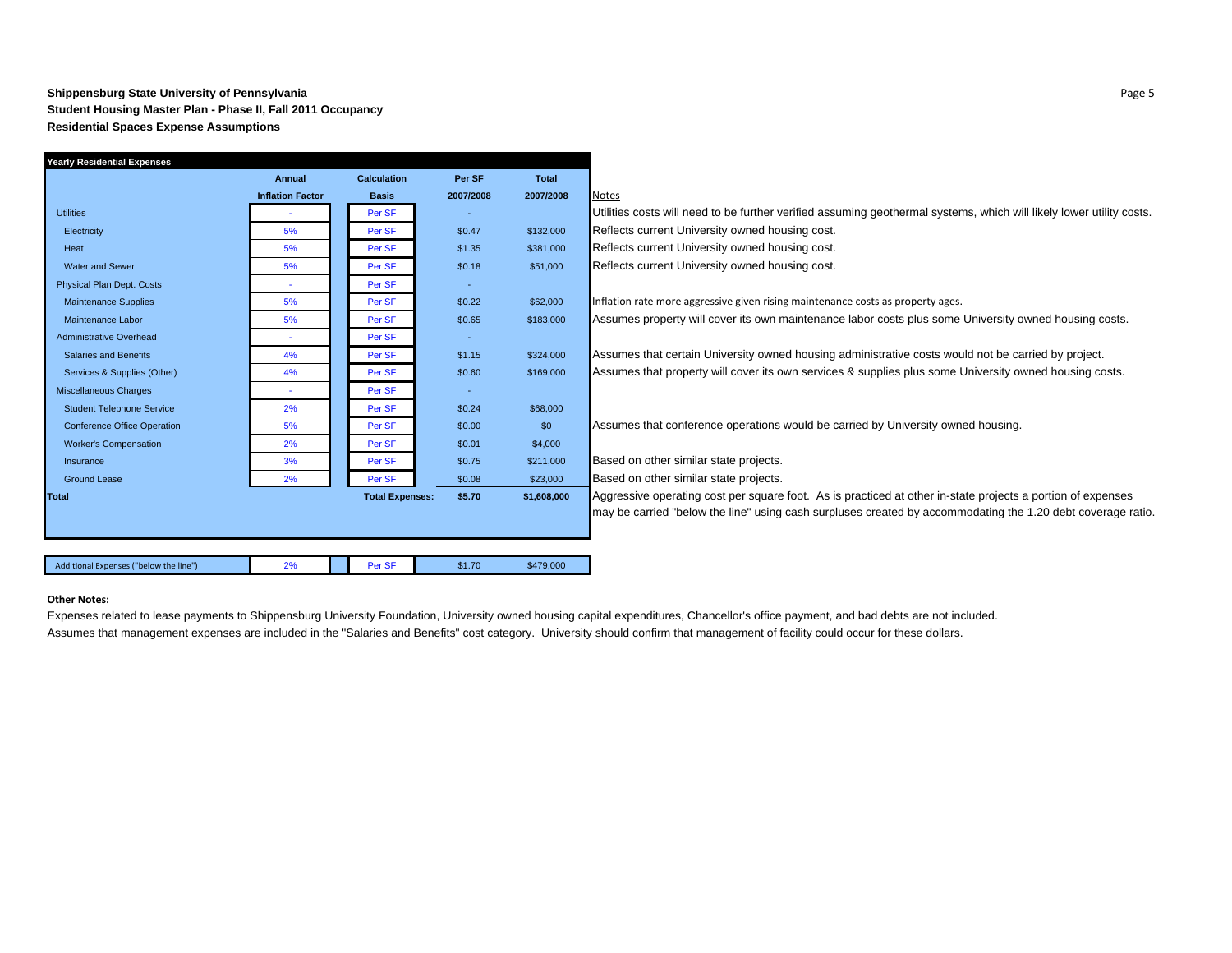#### **Shippensburg State University of Pennsylvania** Page 6 **Student Housing Master Plan - Phase II, Fall 2011 Occupancy Non-Residential Spaces Expense Assumptions**

| Annual                  | <b>Calculation</b> | Per SF    | <b>Total</b>           |                                                                                                                      |
|-------------------------|--------------------|-----------|------------------------|----------------------------------------------------------------------------------------------------------------------|
| <b>Inflation Factor</b> | <b>Basis</b>       | 2007/2008 | 2007/2008              | <b>Notes</b>                                                                                                         |
|                         | Per SF             |           |                        | Utilities costs will need to be further verified assuming geothermal systems, which will likely lower utility costs. |
| 5%                      | Per SF             | \$0.47    | \$8,000                | Reflects current University owned housing cost.                                                                      |
| 5%                      | Per SF             | \$1.35    | \$23,000               | Reflects current University owned housing cost.                                                                      |
| 5%                      | Per SF             | \$0.18    | \$3,000                | Reflects current University owned housing cost.                                                                      |
| $\sim$                  | Per SF             | $\sim$    |                        |                                                                                                                      |
| 5%                      | Per SF             | \$0.22    | \$4,000                | Inflation rate more aggressive given rising maintenance costs as property ages.                                      |
| 5%                      | Per SF             | \$0.65    | \$11,000               | Assumes property will cover its own maintenance labor costs plus some University owned housing costs.                |
|                         | Per SF             | $\sim$    |                        |                                                                                                                      |
| 4%                      | Per SF             | \$1.15    | \$19,000               | Assumes that certain University owned housing administrative costs would not be carried by project.                  |
| 4%                      | Per SF             | \$0.60    | \$10,000               | Assumes that property will cover its own services & supplies plus some University owned housing costs.               |
|                         | Per SF             | $\sim$    |                        |                                                                                                                      |
| 2%                      | Per SF             | \$0.24    | \$4,000                |                                                                                                                      |
| 5%                      | Per SF             | \$0.00    | \$0                    | Assumes that conference operations would be carried by University owned housing.                                     |
| 2%                      | Per SF             | \$0.01    | \$200                  |                                                                                                                      |
| 3%                      | Per SF             | \$0.75    | \$13,000               | Based on other similar state projects.                                                                               |
| 2%                      | Per SF             | \$0.08    | \$1,000                | Based on other similar state projects.                                                                               |
|                         |                    | \$5.70    | \$96,200               | Aggressive operating cost per square foot. As is practiced at other in-state projects a portion of expenses          |
|                         |                    |           |                        | may be carried "below the line" using cash surpluses created by accommodating the 1.20 debt coverage ratio.          |
|                         |                    |           |                        |                                                                                                                      |
|                         |                    |           |                        |                                                                                                                      |
| 2%                      | Per SF             | \$1.70    | \$29,000               |                                                                                                                      |
|                         |                    |           | <b>Total Expenses:</b> |                                                                                                                      |

#### **Other Notes:**

Expenses related to lease payments to Shippensburg University Foundation, University owned housing capital expenditures, Chancellor's office payment, and bad debts are not included.

Assumes that management expenses are included in the "Salaries and Benefits" cost category. University should confirm that management of facility could occur for these dollars.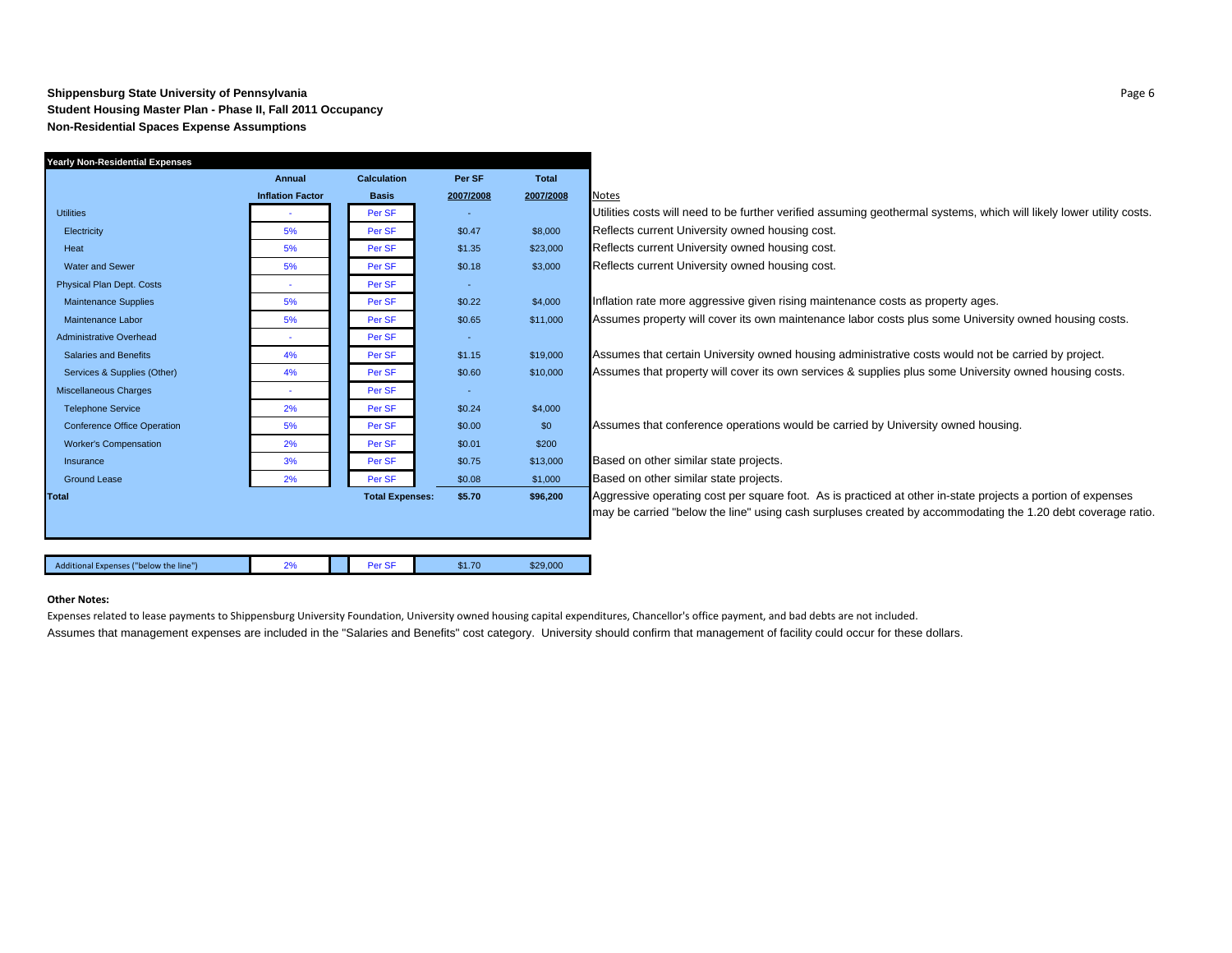# Shippensburg State University of Pennsylvania<br>Student Housing Master Plan - Phase III, Fall 2012 Occupancy<br>Operating Pro Forma

| 930<br>930<br>930<br>930<br>930<br>930<br>930<br>930<br>930<br>930<br>930<br>930<br>930<br>930<br>930<br><b>Total Beds including Non Revenue Beds</b><br>297,700<br>297.700<br>297,700<br>297,700<br>297,700<br>297,700<br>297,700<br>297,700<br>297,700<br>297,700<br>297,700<br>297,700<br>297,700<br>297,700<br>297,700<br><b>Total Square Footage</b><br><b>Academic Year Rental Revenues:</b><br>Unit Type B - Shared Semi-Suite<br>\$2,542,000<br>\$2,643,000<br>\$2,749,000<br>\$2,859,000<br>\$2,973,000<br>\$3,092,000<br>\$3,216,000<br>\$3,345,000<br>\$3,479,000<br>\$3,618,000<br>\$3,763,000<br>\$3,914,000<br>\$4,071,000<br>\$4,234,000<br>\$4,403,000<br>\$2,021,000<br>\$2,102,000<br>\$2,273,000<br>\$2,364,000<br>\$2,459,000<br>\$2,557,000<br>\$2,659,000<br>\$2,765,000<br>\$2,876,000<br>\$2,991,000<br>\$3,235,000<br>\$3,364,000<br>\$3,499,000<br>Unit Type C - Private Semi-Suite<br>\$2,186,000<br>\$3,111,000<br>Unit Type D - Shared Suite<br>\$0<br>Two Person Unit<br>\$0<br>\$0<br>\$0<br>S <sub>0</sub><br>\$0<br>S <sub>0</sub><br>S <sub>0</sub><br>S <sub>0</sub><br>S <sub>0</sub><br>\$0<br>S <sub>0</sub><br>S <sub>0</sub><br>\$0<br>S <sub>0</sub><br>Four Person Unit<br>\$816,000<br>\$848,000<br>\$882,000<br>\$917,000<br>\$954,000<br>\$992,000<br>\$1,032,000<br>\$1,073,000<br>\$1,116,000<br>\$1,161,000<br>\$1,207,000<br>\$1,255,000<br>\$1,305,000<br>\$1,357,000<br>\$1,411,000<br>Unit Type E - Private Suite<br>Two Person Unit<br>\$583,000<br>\$606,000<br>\$630,000<br>\$655,000<br>\$681,000<br>\$708,000<br>\$736,000<br>\$765,000<br>\$796,000<br>\$828,000<br>\$861,000<br>\$895,000<br>\$931,000<br>\$968,000<br>\$1,007,000<br>\$718,000<br>\$746,000<br>\$776,000<br>\$807,000<br>\$839,000<br>\$873,000<br>\$908,000<br>\$944,000<br>\$1,062,000<br>\$1,148,000<br>\$1,194,000<br>\$1,242,000<br>Four Person Unit<br>\$982,000<br>\$1,021,000<br>\$1,104,000<br>\$7,511,000<br>\$7,811,000<br>\$8,786,000<br>\$10,279,000<br>\$11,562,000<br>Sub-Total<br>\$6,680,000<br>\$6,945,000<br>\$7,223,000<br>\$8,124,000<br>\$8,449,000<br>\$9,138,000<br>\$9,504,000<br>\$9,884,000<br>\$10,690,000<br>\$11,117,000<br><b>Summer Rental Revenues:</b><br>Unit Type B - Shared Semi-Suite<br>\$32,000<br>\$30,000<br>\$31,000<br>\$33,000<br>\$34,000<br>\$35,000<br>\$36,000<br>\$37,000<br>\$38,000<br>\$40,000<br>\$42,000<br>\$44,000<br>\$46,000<br>\$48,000<br>\$50,000<br>Unit Type C - Private Semi-Suite<br>\$24,000<br>\$25,000<br>\$26,000<br>\$27,000<br>\$28,000<br>\$29,000<br>\$30,000<br>\$31,000<br>\$32,000<br>\$33,000<br>\$34,000<br>\$35,000<br>\$36,000<br>\$37,000<br>\$38,000<br>Unit Type D - Shared Suite<br>\$0<br>\$0<br>\$0<br>S <sub>0</sub><br>\$0<br>\$0<br>\$0<br>\$0<br>\$0<br>\$0<br>\$0<br>S <sub>0</sub><br>S <sub>0</sub><br>\$0<br>Two Person Unit<br>\$0<br>Four Person Unit<br>\$10,000<br>\$10,000<br>\$10,000<br>\$10,000<br>\$10,000<br>\$10,000<br>\$10,000<br>\$10,000<br>\$10,000<br>\$10,000<br>\$10,000<br>\$10,000<br>\$10,000<br>\$10,000<br>\$10,000<br>Unit Type E - Private Suite<br>Two Person Unit<br>\$7,000<br>\$7,000<br>\$7,000<br>\$7,000<br>\$7,000<br>\$7,000<br>\$7,000<br>\$7,000<br>\$7,000<br>\$7,000<br>\$7,000<br>\$7,000<br>\$7,000<br>\$7,000<br>\$7,000<br>\$9,000<br>\$9,000<br>\$9,000<br>\$9,000<br>\$9,000<br>Four Person Unit<br>\$8,000<br>\$9,000<br>\$9,000<br>\$9,000<br>\$9,000<br>\$9,000<br>\$9,000<br>\$9,000<br>\$9,000<br>\$9,000<br>\$94,000<br>\$114,000<br>Sub-Total<br>\$79,000<br>\$82,000<br>\$84,000<br>\$86,000<br>\$88,000<br>\$90,000<br>\$92,000<br>\$96,000<br>\$99,000<br>\$102,000<br>\$105,000<br>\$108,000<br>\$111,000<br><b>Other Revenues</b><br>\$177,000<br>\$187,000<br>\$193,000<br>\$199,000<br>\$205,000<br>\$211,000<br>\$217,000<br>\$224,000<br>\$238,000<br>\$252,000<br>\$260,000<br>\$268,000<br>\$182,000<br>\$231,000<br>\$245,000<br>Commons Fee<br>\$199,000<br>\$199,000<br>\$199,000<br>\$199,000<br>\$199,000<br>\$199,000<br>\$199,000<br>\$199,000<br>\$199,000<br>\$199,000<br>\$199,000<br>\$199,000<br>\$199,000<br>\$199,000<br>\$199,000<br>Interest Earned on Debt Service Reserve<br>\$11,000<br>\$11,300<br>\$11,600<br>\$11,900<br>\$12,300<br>\$12,700<br>\$13,100<br>\$13,500<br>\$13,900<br>\$14,300<br>\$14,700<br>\$15,100<br>\$15,600<br>\$16,100<br>\$16,600<br>Damages<br>Vending/Laundry<br>\$22,000<br>\$23,000<br>\$23,000<br>\$24,000<br>\$25,000<br>\$26,000<br>\$27,000<br>\$28,000<br>\$29,000<br>\$30,000<br>\$31,000<br>\$32,000<br>\$33,000<br>\$34,000<br>\$35,000<br>\$409,000<br>\$415,300<br>\$420,600<br>\$427,900<br>\$435,300<br>\$442,700<br>\$450,100<br>\$457,500<br>\$465,900<br>\$474,300<br>\$482,700<br>\$499,600<br>\$509,100<br>\$518,600<br>Sub-Total<br>\$491,100<br>\$7,442,300<br>\$8,024,900<br>\$8,334,300<br>\$8,656,700<br>\$9,337,500<br>\$10,468,700<br><b>Total Revenues</b><br>\$7,168,000<br>\$7,727,600<br>\$8,991,100<br>\$9,699,900<br>\$10,077,300<br>\$10,875,100<br>\$11,297,600<br>\$11,737,100<br>\$12,194,600<br><b>Expenses</b><br>Jtilities<br>\$179,000<br>\$188,000<br>\$197,000<br>\$207,000<br>\$217,000<br>\$228,000<br>\$239,000<br>\$251,000<br>\$264,000<br>\$277,000<br>\$291,000<br>\$321,000<br>\$337,000<br>\$354,000<br>\$306,000<br>Electricity<br>\$513,000<br>\$539,000<br>\$566,000<br>\$594,000<br>\$624,000<br>\$655,000<br>\$688,000<br>\$722,000<br>\$758,000<br>\$796,000<br>\$836,000<br>\$878,000<br>\$922,000<br>\$968,000<br>\$1,016,000<br>Heat<br>Water and Sewer<br>\$69,000<br>\$72,000<br>\$76,000<br>\$80,000<br>\$84,000<br>\$88,000<br>\$92,000<br>\$97,000<br>\$102,000<br>\$107,000<br>\$112,000<br>\$118,000<br>\$124,000<br>\$130,000<br>\$137,000<br>Physical Plan Dept. Costs<br>\$88,000<br>\$92,000<br>\$97,000<br>\$102,000<br>\$107,000<br>\$112,000<br>\$118,000<br>\$124,000<br>\$130,000<br>\$137,000<br>\$144,000<br>\$159,000<br>\$167,000<br>Maintenance Supplies<br>\$84,000<br>\$151,000<br>\$272,000<br>\$286,000<br>\$300,000<br>\$315,000<br>\$331,000<br>\$348,000<br>\$365,000<br>\$383,000<br>\$402,000<br>\$465,000<br>\$488,000<br>\$247,000<br>\$259,000<br>\$422,000<br>\$443,000<br>Maintenance Labor<br>Administrative Overhead<br>\$508,000<br>\$724,000<br>Salaries and Benefits<br>\$417,000<br>\$434,000<br>\$451,000<br>\$469,000<br>\$488,000<br>\$528,000<br>\$549,000<br>\$571,000<br>\$594,000<br>\$618,000<br>\$643,000<br>\$669,000<br>\$696,000<br>Services & Supplies (Other)<br>\$217,000<br>\$226,000<br>\$235,000<br>\$254,000<br>\$264,000<br>\$275,000<br>\$286,000<br>\$309,000<br>\$321,000<br>\$334,000<br>\$347,000<br>\$361,000<br>\$375,000<br>\$244,000<br>\$297,000<br>Miscellaneous Charges<br>\$107,000<br>\$79,000<br>\$81,000<br>\$83,000<br>\$85,000<br>\$87,000<br>\$89,000<br>\$91,000<br>\$93,000<br>\$95,000<br>\$97,000<br>\$99,000<br>\$103,000<br>\$105,000<br>Student Telephone Service<br>\$101,000<br>\$0<br>\$0<br>\$0<br>S <sub>0</sub><br>\$0<br>\$0<br>\$0<br>S <sub>0</sub><br>S <sub>0</sub><br>SO<br>\$0<br>SO<br>S <sub>0</sub><br>\$0<br>\$0<br>Conference Office Operation<br>\$4,000<br>Worker's Compensation<br>\$4,000<br>\$4,000<br>\$4,000<br>\$4,000<br>\$4,000<br>\$4,000<br>\$4,000<br>\$4,000<br>\$4,000<br>\$4,000<br>\$4,000<br>\$4,000<br>\$4,000<br>\$4,000<br>\$259,000<br>\$267,000<br>\$275,000<br>\$283,000<br>\$291,000<br>\$300,000<br>\$309,000<br>\$318,000<br>\$328,000<br>\$338,000<br>\$348,000<br>\$358,000<br>\$369,000<br>\$380,000<br>\$391,000<br>Insurance<br>\$26,000<br>\$27,000<br>\$28,000<br>\$29,000<br>\$30,000<br>\$32,000<br>\$33,000<br>\$34,000<br>\$35,000<br>\$36,000<br>\$38,000<br>\$39,000<br>\$40,000<br>Ground Lease<br>\$31,000<br>\$37,000<br>PASSHE (@ 0.50% of Gross Revenues)<br>\$36,000<br>\$37,000<br>\$39,000<br>\$40,000<br>\$42,000<br>\$43,000<br>\$45,000<br>\$47,000<br>\$48,000<br>\$50,000<br>\$52,000<br>\$54,000<br>\$56,000<br>\$59,000<br>\$61,000<br>\$2,130,000<br>\$2,222,000<br>\$2,318,000<br>\$2,523,000<br>\$2,632,000<br>\$2,866,000<br>\$2,990,000<br>\$3,120,000<br>\$3,256,000<br><b>Total Expenses</b><br>\$2,418,000<br>\$2,746,000<br>\$3,399,000<br>\$3,547,000<br>\$3,703,000<br>\$3,864,000<br>\$177,000<br>\$182,000<br>\$205,000<br>\$231,000<br>\$238,000<br>\$245,000<br>\$268,000<br>Capital Reserves (@ \$190 per bed)<br>\$187,000<br>\$193,000<br>\$199,000<br>\$211,000<br>\$217,000<br>\$224,000<br>\$252,000<br>\$260,000<br>\$4,861,000<br>\$5,038,300<br>\$5,222,600<br>\$5,413,900<br>\$5,612,300<br>\$5,819,700<br>\$6,034,100<br>\$6,254,500<br>\$6,974,700<br>\$7.231.100<br>\$7,498,600<br>\$7,774,100<br>\$8,062,600<br>Net Operating Income (NOI)<br>\$6,485,900<br>\$6,726,300<br>\$170,000<br>\$475,000<br>\$645,000<br>\$825,000<br>\$1,020,000<br>\$1,235,000<br>\$1,465,000<br>\$1,540,000<br>\$1,620,000<br>\$1,700,000<br>\$1,790,000<br>\$1,880,000<br>\$1,980,000<br>\$2,080,000<br>\$2,185,000<br>Interest Payment*<br>\$3,639,738<br>\$3,630,227<br>\$3,571,774<br>\$3,528,878<br>\$3,475,908<br>\$3,605,382<br>\$3,411,849<br>\$3,336,363<br>\$3,257,009<br>\$3,173,544<br>\$3,085,941<br>\$2,993,713<br>\$2,896,833<br>\$2,794,814<br>\$2,687,643<br>Principle Payment'<br>Annual Debt Service*<br>\$3,809,738<br>\$4,105,227<br>\$4,250,382<br>\$4,396,774<br>\$4,548,878<br>\$4,710,908<br>\$4,876,849<br>\$4,876,363<br>\$4,877,009<br>\$4,873,544<br>\$4,875,941<br>\$4,873,713<br>\$4,876,833<br>\$4,874,814<br>\$4,872,643<br>\$933,073<br>\$2,357,387<br>Ending Cash Balance<br>\$1,051,262<br><b>\$972,218</b><br>\$1,017,126<br>\$1,063,422<br>\$1,108,792<br>\$1,157,251<br>\$1,378,137<br>\$1,608,891<br>\$1,852,756<br>\$2,098,759<br>\$2,621,767<br>\$2,899,286<br>\$3,189,957<br>\$559,000<br>\$570,000<br>\$581,000<br>\$593,000<br>\$605,000<br>\$617,000<br>\$629,000<br>\$642,000<br>\$681,000<br>\$695,000<br>Additional Operating Expenses^<br>\$655,000<br>\$668,000<br>\$709,000<br>\$723,000<br>\$737,000<br>\$492,262<br>\$855,336<br>\$1,246,554<br>\$1,670,679<br>\$2,129,102<br>\$2,620,894<br>\$3,149,145<br>\$3,885,282<br>\$4,839,173<br>\$6,023,929<br>S7.441.688<br>\$9,104,076<br>\$11,016,842<br>\$13,193,128<br>\$15,646,085<br>umulative Cash Flow<br>(\$82,000)<br>(\$82,000)<br>Less Payment to University per Ground Lease Agreement<br>(\$82,000<br>(\$82,000)<br>(\$82,000)<br>(\$82,000)<br>(\$82,000)<br>(\$82.00<br>(\$82,000<br>(\$82,000)<br>(\$82,000)<br>(\$82,000)<br>(\$82,000<br>(\$82,000)<br>(\$82,000<br><b>Cumulative Cash Flow After Ground Lease Payment to University</b><br>\$410,262<br>\$773.336<br>\$1,164,554<br>\$1,588,679<br>\$2.047.102<br>\$2,538,894<br>\$3,067,145<br>\$3,803,282<br>\$4,757,173<br>\$5,941.929<br>\$7,359,688<br>\$9,022,076<br>\$10,934,842<br>\$13,111,128<br>\$15,564,085<br>1.23<br>1.28<br>1.54<br>1.65<br>1.28<br>1.23<br>1.24<br>1.33<br>1.38<br>1.43<br>1.48<br>1.59<br><b>Jebt Coverage Ratio</b><br>1.23<br>1.23<br>1.24 | <b>Operating Year</b> | Year 1 | Year <sub>2</sub> | Year 3 | Year 4 | Year 5 | Year <sub>6</sub> | Year 7 | Year 8 | Year 9 | Year 10 | Year 11 | Year 12 | Year 13 | Year 14 | Year 15 |
|------------------------------------------------------------------------------------------------------------------------------------------------------------------------------------------------------------------------------------------------------------------------------------------------------------------------------------------------------------------------------------------------------------------------------------------------------------------------------------------------------------------------------------------------------------------------------------------------------------------------------------------------------------------------------------------------------------------------------------------------------------------------------------------------------------------------------------------------------------------------------------------------------------------------------------------------------------------------------------------------------------------------------------------------------------------------------------------------------------------------------------------------------------------------------------------------------------------------------------------------------------------------------------------------------------------------------------------------------------------------------------------------------------------------------------------------------------------------------------------------------------------------------------------------------------------------------------------------------------------------------------------------------------------------------------------------------------------------------------------------------------------------------------------------------------------------------------------------------------------------------------------------------------------------------------------------------------------------------------------------------------------------------------------------------------------------------------------------------------------------------------------------------------------------------------------------------------------------------------------------------------------------------------------------------------------------------------------------------------------------------------------------------------------------------------------------------------------------------------------------------------------------------------------------------------------------------------------------------------------------------------------------------------------------------------------------------------------------------------------------------------------------------------------------------------------------------------------------------------------------------------------------------------------------------------------------------------------------------------------------------------------------------------------------------------------------------------------------------------------------------------------------------------------------------------------------------------------------------------------------------------------------------------------------------------------------------------------------------------------------------------------------------------------------------------------------------------------------------------------------------------------------------------------------------------------------------------------------------------------------------------------------------------------------------------------------------------------------------------------------------------------------------------------------------------------------------------------------------------------------------------------------------------------------------------------------------------------------------------------------------------------------------------------------------------------------------------------------------------------------------------------------------------------------------------------------------------------------------------------------------------------------------------------------------------------------------------------------------------------------------------------------------------------------------------------------------------------------------------------------------------------------------------------------------------------------------------------------------------------------------------------------------------------------------------------------------------------------------------------------------------------------------------------------------------------------------------------------------------------------------------------------------------------------------------------------------------------------------------------------------------------------------------------------------------------------------------------------------------------------------------------------------------------------------------------------------------------------------------------------------------------------------------------------------------------------------------------------------------------------------------------------------------------------------------------------------------------------------------------------------------------------------------------------------------------------------------------------------------------------------------------------------------------------------------------------------------------------------------------------------------------------------------------------------------------------------------------------------------------------------------------------------------------------------------------------------------------------------------------------------------------------------------------------------------------------------------------------------------------------------------------------------------------------------------------------------------------------------------------------------------------------------------------------------------------------------------------------------------------------------------------------------------------------------------------------------------------------------------------------------------------------------------------------------------------------------------------------------------------------------------------------------------------------------------------------------------------------------------------------------------------------------------------------------------------------------------------------------------------------------------------------------------------------------------------------------------------------------------------------------------------------------------------------------------------------------------------------------------------------------------------------------------------------------------------------------------------------------------------------------------------------------------------------------------------------------------------------------------------------------------------------------------------------------------------------------------------------------------------------------------------------------------------------------------------------------------------------------------------------------------------------------------------------------------------------------------------------------------------------------------------------------------------------------------------------------------------------------------------------------------------------------------------------------------------------------------------------------------------------------------------------------------------------------------------------------------------------------------------------------------------------------------------------------------------------------------------------------------------------------------------------------------------------------------------------------------------------------------------------------------------------------------------------------------------------------------------------------------------------------------------------------------------------------------------------------------------------------------------------------------------------------------------------------------------------------------------------------------------------------------------------------------------------------------------------------------------------------------------------------------------------------------------------------------------------------------------------------------------------------------------------------------------------------------------------------------------------------------------------------------------------------------------------------------------------------------------------------------------------------------------------------------------------------------------------------------------------------------------------------------------------------------------------------------------------------------------------------------------------------------------------------------------------------------------------------------------------------------------------------------------------------------------------------------------------------------------------------------------------------------------------------------------------------------------------------------------------------------------------------------------------------------------------------------------------------------------------------------------------------------------------------------------------------------------------------------------------------------------------------------------------------------------------------------------------------------------------------------------------------------------------------------------------------------------------------------------------------------------------------------------------------------------------------------------------------------------------------------------------------------------------------------------------------------------------------------------------------------------------------------------------------------------------------------------------------------------------------------------------------------------------------------------------------------------------------------------------------------------------------------------------------------------------------------------------------------------------------------------------------------------------------------|-----------------------|--------|-------------------|--------|--------|--------|-------------------|--------|--------|--------|---------|---------|---------|---------|---------|---------|
|                                                                                                                                                                                                                                                                                                                                                                                                                                                                                                                                                                                                                                                                                                                                                                                                                                                                                                                                                                                                                                                                                                                                                                                                                                                                                                                                                                                                                                                                                                                                                                                                                                                                                                                                                                                                                                                                                                                                                                                                                                                                                                                                                                                                                                                                                                                                                                                                                                                                                                                                                                                                                                                                                                                                                                                                                                                                                                                                                                                                                                                                                                                                                                                                                                                                                                                                                                                                                                                                                                                                                                                                                                                                                                                                                                                                                                                                                                                                                                                                                                                                                                                                                                                                                                                                                                                                                                                                                                                                                                                                                                                                                                                                                                                                                                                                                                                                                                                                                                                                                                                                                                                                                                                                                                                                                                                                                                                                                                                                                                                                                                                                                                                                                                                                                                                                                                                                                                                                                                                                                                                                                                                                                                                                                                                                                                                                                                                                                                                                                                                                                                                                                                                                                                                                                                                                                                                                                                                                                                                                                                                                                                                                                                                                                                                                                                                                                                                                                                                                                                                                                                                                                                                                                                                                                                                                                                                                                                                                                                                                                                                                                                                                                                                                                                                                                                                                                                                                                                                                                                                                                                                                                                                                                                                                                                                                                                                                                                                                                                                                                                                                                                                                                                                                                                                                                                                                                                                                                                                                                                                                                                                                                                                                                                                                                                                                                                                                                                                                                                                                                                                                                                                                                                                                                                                                                                                                                                                                                                                                                                                                                                                                                                                                                                                                                                                                                                                                                                                                                                                                                                    |                       |        |                   |        |        |        |                   |        |        |        |         |         |         |         |         |         |
|                                                                                                                                                                                                                                                                                                                                                                                                                                                                                                                                                                                                                                                                                                                                                                                                                                                                                                                                                                                                                                                                                                                                                                                                                                                                                                                                                                                                                                                                                                                                                                                                                                                                                                                                                                                                                                                                                                                                                                                                                                                                                                                                                                                                                                                                                                                                                                                                                                                                                                                                                                                                                                                                                                                                                                                                                                                                                                                                                                                                                                                                                                                                                                                                                                                                                                                                                                                                                                                                                                                                                                                                                                                                                                                                                                                                                                                                                                                                                                                                                                                                                                                                                                                                                                                                                                                                                                                                                                                                                                                                                                                                                                                                                                                                                                                                                                                                                                                                                                                                                                                                                                                                                                                                                                                                                                                                                                                                                                                                                                                                                                                                                                                                                                                                                                                                                                                                                                                                                                                                                                                                                                                                                                                                                                                                                                                                                                                                                                                                                                                                                                                                                                                                                                                                                                                                                                                                                                                                                                                                                                                                                                                                                                                                                                                                                                                                                                                                                                                                                                                                                                                                                                                                                                                                                                                                                                                                                                                                                                                                                                                                                                                                                                                                                                                                                                                                                                                                                                                                                                                                                                                                                                                                                                                                                                                                                                                                                                                                                                                                                                                                                                                                                                                                                                                                                                                                                                                                                                                                                                                                                                                                                                                                                                                                                                                                                                                                                                                                                                                                                                                                                                                                                                                                                                                                                                                                                                                                                                                                                                                                                                                                                                                                                                                                                                                                                                                                                                                                                                                                                                    |                       |        |                   |        |        |        |                   |        |        |        |         |         |         |         |         |         |
|                                                                                                                                                                                                                                                                                                                                                                                                                                                                                                                                                                                                                                                                                                                                                                                                                                                                                                                                                                                                                                                                                                                                                                                                                                                                                                                                                                                                                                                                                                                                                                                                                                                                                                                                                                                                                                                                                                                                                                                                                                                                                                                                                                                                                                                                                                                                                                                                                                                                                                                                                                                                                                                                                                                                                                                                                                                                                                                                                                                                                                                                                                                                                                                                                                                                                                                                                                                                                                                                                                                                                                                                                                                                                                                                                                                                                                                                                                                                                                                                                                                                                                                                                                                                                                                                                                                                                                                                                                                                                                                                                                                                                                                                                                                                                                                                                                                                                                                                                                                                                                                                                                                                                                                                                                                                                                                                                                                                                                                                                                                                                                                                                                                                                                                                                                                                                                                                                                                                                                                                                                                                                                                                                                                                                                                                                                                                                                                                                                                                                                                                                                                                                                                                                                                                                                                                                                                                                                                                                                                                                                                                                                                                                                                                                                                                                                                                                                                                                                                                                                                                                                                                                                                                                                                                                                                                                                                                                                                                                                                                                                                                                                                                                                                                                                                                                                                                                                                                                                                                                                                                                                                                                                                                                                                                                                                                                                                                                                                                                                                                                                                                                                                                                                                                                                                                                                                                                                                                                                                                                                                                                                                                                                                                                                                                                                                                                                                                                                                                                                                                                                                                                                                                                                                                                                                                                                                                                                                                                                                                                                                                                                                                                                                                                                                                                                                                                                                                                                                                                                                                                                    |                       |        |                   |        |        |        |                   |        |        |        |         |         |         |         |         |         |
|                                                                                                                                                                                                                                                                                                                                                                                                                                                                                                                                                                                                                                                                                                                                                                                                                                                                                                                                                                                                                                                                                                                                                                                                                                                                                                                                                                                                                                                                                                                                                                                                                                                                                                                                                                                                                                                                                                                                                                                                                                                                                                                                                                                                                                                                                                                                                                                                                                                                                                                                                                                                                                                                                                                                                                                                                                                                                                                                                                                                                                                                                                                                                                                                                                                                                                                                                                                                                                                                                                                                                                                                                                                                                                                                                                                                                                                                                                                                                                                                                                                                                                                                                                                                                                                                                                                                                                                                                                                                                                                                                                                                                                                                                                                                                                                                                                                                                                                                                                                                                                                                                                                                                                                                                                                                                                                                                                                                                                                                                                                                                                                                                                                                                                                                                                                                                                                                                                                                                                                                                                                                                                                                                                                                                                                                                                                                                                                                                                                                                                                                                                                                                                                                                                                                                                                                                                                                                                                                                                                                                                                                                                                                                                                                                                                                                                                                                                                                                                                                                                                                                                                                                                                                                                                                                                                                                                                                                                                                                                                                                                                                                                                                                                                                                                                                                                                                                                                                                                                                                                                                                                                                                                                                                                                                                                                                                                                                                                                                                                                                                                                                                                                                                                                                                                                                                                                                                                                                                                                                                                                                                                                                                                                                                                                                                                                                                                                                                                                                                                                                                                                                                                                                                                                                                                                                                                                                                                                                                                                                                                                                                                                                                                                                                                                                                                                                                                                                                                                                                                                                                                    |                       |        |                   |        |        |        |                   |        |        |        |         |         |         |         |         |         |
|                                                                                                                                                                                                                                                                                                                                                                                                                                                                                                                                                                                                                                                                                                                                                                                                                                                                                                                                                                                                                                                                                                                                                                                                                                                                                                                                                                                                                                                                                                                                                                                                                                                                                                                                                                                                                                                                                                                                                                                                                                                                                                                                                                                                                                                                                                                                                                                                                                                                                                                                                                                                                                                                                                                                                                                                                                                                                                                                                                                                                                                                                                                                                                                                                                                                                                                                                                                                                                                                                                                                                                                                                                                                                                                                                                                                                                                                                                                                                                                                                                                                                                                                                                                                                                                                                                                                                                                                                                                                                                                                                                                                                                                                                                                                                                                                                                                                                                                                                                                                                                                                                                                                                                                                                                                                                                                                                                                                                                                                                                                                                                                                                                                                                                                                                                                                                                                                                                                                                                                                                                                                                                                                                                                                                                                                                                                                                                                                                                                                                                                                                                                                                                                                                                                                                                                                                                                                                                                                                                                                                                                                                                                                                                                                                                                                                                                                                                                                                                                                                                                                                                                                                                                                                                                                                                                                                                                                                                                                                                                                                                                                                                                                                                                                                                                                                                                                                                                                                                                                                                                                                                                                                                                                                                                                                                                                                                                                                                                                                                                                                                                                                                                                                                                                                                                                                                                                                                                                                                                                                                                                                                                                                                                                                                                                                                                                                                                                                                                                                                                                                                                                                                                                                                                                                                                                                                                                                                                                                                                                                                                                                                                                                                                                                                                                                                                                                                                                                                                                                                                                                                    |                       |        |                   |        |        |        |                   |        |        |        |         |         |         |         |         |         |
|                                                                                                                                                                                                                                                                                                                                                                                                                                                                                                                                                                                                                                                                                                                                                                                                                                                                                                                                                                                                                                                                                                                                                                                                                                                                                                                                                                                                                                                                                                                                                                                                                                                                                                                                                                                                                                                                                                                                                                                                                                                                                                                                                                                                                                                                                                                                                                                                                                                                                                                                                                                                                                                                                                                                                                                                                                                                                                                                                                                                                                                                                                                                                                                                                                                                                                                                                                                                                                                                                                                                                                                                                                                                                                                                                                                                                                                                                                                                                                                                                                                                                                                                                                                                                                                                                                                                                                                                                                                                                                                                                                                                                                                                                                                                                                                                                                                                                                                                                                                                                                                                                                                                                                                                                                                                                                                                                                                                                                                                                                                                                                                                                                                                                                                                                                                                                                                                                                                                                                                                                                                                                                                                                                                                                                                                                                                                                                                                                                                                                                                                                                                                                                                                                                                                                                                                                                                                                                                                                                                                                                                                                                                                                                                                                                                                                                                                                                                                                                                                                                                                                                                                                                                                                                                                                                                                                                                                                                                                                                                                                                                                                                                                                                                                                                                                                                                                                                                                                                                                                                                                                                                                                                                                                                                                                                                                                                                                                                                                                                                                                                                                                                                                                                                                                                                                                                                                                                                                                                                                                                                                                                                                                                                                                                                                                                                                                                                                                                                                                                                                                                                                                                                                                                                                                                                                                                                                                                                                                                                                                                                                                                                                                                                                                                                                                                                                                                                                                                                                                                                                                                    |                       |        |                   |        |        |        |                   |        |        |        |         |         |         |         |         |         |
|                                                                                                                                                                                                                                                                                                                                                                                                                                                                                                                                                                                                                                                                                                                                                                                                                                                                                                                                                                                                                                                                                                                                                                                                                                                                                                                                                                                                                                                                                                                                                                                                                                                                                                                                                                                                                                                                                                                                                                                                                                                                                                                                                                                                                                                                                                                                                                                                                                                                                                                                                                                                                                                                                                                                                                                                                                                                                                                                                                                                                                                                                                                                                                                                                                                                                                                                                                                                                                                                                                                                                                                                                                                                                                                                                                                                                                                                                                                                                                                                                                                                                                                                                                                                                                                                                                                                                                                                                                                                                                                                                                                                                                                                                                                                                                                                                                                                                                                                                                                                                                                                                                                                                                                                                                                                                                                                                                                                                                                                                                                                                                                                                                                                                                                                                                                                                                                                                                                                                                                                                                                                                                                                                                                                                                                                                                                                                                                                                                                                                                                                                                                                                                                                                                                                                                                                                                                                                                                                                                                                                                                                                                                                                                                                                                                                                                                                                                                                                                                                                                                                                                                                                                                                                                                                                                                                                                                                                                                                                                                                                                                                                                                                                                                                                                                                                                                                                                                                                                                                                                                                                                                                                                                                                                                                                                                                                                                                                                                                                                                                                                                                                                                                                                                                                                                                                                                                                                                                                                                                                                                                                                                                                                                                                                                                                                                                                                                                                                                                                                                                                                                                                                                                                                                                                                                                                                                                                                                                                                                                                                                                                                                                                                                                                                                                                                                                                                                                                                                                                                                                                                    |                       |        |                   |        |        |        |                   |        |        |        |         |         |         |         |         |         |
|                                                                                                                                                                                                                                                                                                                                                                                                                                                                                                                                                                                                                                                                                                                                                                                                                                                                                                                                                                                                                                                                                                                                                                                                                                                                                                                                                                                                                                                                                                                                                                                                                                                                                                                                                                                                                                                                                                                                                                                                                                                                                                                                                                                                                                                                                                                                                                                                                                                                                                                                                                                                                                                                                                                                                                                                                                                                                                                                                                                                                                                                                                                                                                                                                                                                                                                                                                                                                                                                                                                                                                                                                                                                                                                                                                                                                                                                                                                                                                                                                                                                                                                                                                                                                                                                                                                                                                                                                                                                                                                                                                                                                                                                                                                                                                                                                                                                                                                                                                                                                                                                                                                                                                                                                                                                                                                                                                                                                                                                                                                                                                                                                                                                                                                                                                                                                                                                                                                                                                                                                                                                                                                                                                                                                                                                                                                                                                                                                                                                                                                                                                                                                                                                                                                                                                                                                                                                                                                                                                                                                                                                                                                                                                                                                                                                                                                                                                                                                                                                                                                                                                                                                                                                                                                                                                                                                                                                                                                                                                                                                                                                                                                                                                                                                                                                                                                                                                                                                                                                                                                                                                                                                                                                                                                                                                                                                                                                                                                                                                                                                                                                                                                                                                                                                                                                                                                                                                                                                                                                                                                                                                                                                                                                                                                                                                                                                                                                                                                                                                                                                                                                                                                                                                                                                                                                                                                                                                                                                                                                                                                                                                                                                                                                                                                                                                                                                                                                                                                                                                                                                                    |                       |        |                   |        |        |        |                   |        |        |        |         |         |         |         |         |         |
|                                                                                                                                                                                                                                                                                                                                                                                                                                                                                                                                                                                                                                                                                                                                                                                                                                                                                                                                                                                                                                                                                                                                                                                                                                                                                                                                                                                                                                                                                                                                                                                                                                                                                                                                                                                                                                                                                                                                                                                                                                                                                                                                                                                                                                                                                                                                                                                                                                                                                                                                                                                                                                                                                                                                                                                                                                                                                                                                                                                                                                                                                                                                                                                                                                                                                                                                                                                                                                                                                                                                                                                                                                                                                                                                                                                                                                                                                                                                                                                                                                                                                                                                                                                                                                                                                                                                                                                                                                                                                                                                                                                                                                                                                                                                                                                                                                                                                                                                                                                                                                                                                                                                                                                                                                                                                                                                                                                                                                                                                                                                                                                                                                                                                                                                                                                                                                                                                                                                                                                                                                                                                                                                                                                                                                                                                                                                                                                                                                                                                                                                                                                                                                                                                                                                                                                                                                                                                                                                                                                                                                                                                                                                                                                                                                                                                                                                                                                                                                                                                                                                                                                                                                                                                                                                                                                                                                                                                                                                                                                                                                                                                                                                                                                                                                                                                                                                                                                                                                                                                                                                                                                                                                                                                                                                                                                                                                                                                                                                                                                                                                                                                                                                                                                                                                                                                                                                                                                                                                                                                                                                                                                                                                                                                                                                                                                                                                                                                                                                                                                                                                                                                                                                                                                                                                                                                                                                                                                                                                                                                                                                                                                                                                                                                                                                                                                                                                                                                                                                                                                                                                    |                       |        |                   |        |        |        |                   |        |        |        |         |         |         |         |         |         |
|                                                                                                                                                                                                                                                                                                                                                                                                                                                                                                                                                                                                                                                                                                                                                                                                                                                                                                                                                                                                                                                                                                                                                                                                                                                                                                                                                                                                                                                                                                                                                                                                                                                                                                                                                                                                                                                                                                                                                                                                                                                                                                                                                                                                                                                                                                                                                                                                                                                                                                                                                                                                                                                                                                                                                                                                                                                                                                                                                                                                                                                                                                                                                                                                                                                                                                                                                                                                                                                                                                                                                                                                                                                                                                                                                                                                                                                                                                                                                                                                                                                                                                                                                                                                                                                                                                                                                                                                                                                                                                                                                                                                                                                                                                                                                                                                                                                                                                                                                                                                                                                                                                                                                                                                                                                                                                                                                                                                                                                                                                                                                                                                                                                                                                                                                                                                                                                                                                                                                                                                                                                                                                                                                                                                                                                                                                                                                                                                                                                                                                                                                                                                                                                                                                                                                                                                                                                                                                                                                                                                                                                                                                                                                                                                                                                                                                                                                                                                                                                                                                                                                                                                                                                                                                                                                                                                                                                                                                                                                                                                                                                                                                                                                                                                                                                                                                                                                                                                                                                                                                                                                                                                                                                                                                                                                                                                                                                                                                                                                                                                                                                                                                                                                                                                                                                                                                                                                                                                                                                                                                                                                                                                                                                                                                                                                                                                                                                                                                                                                                                                                                                                                                                                                                                                                                                                                                                                                                                                                                                                                                                                                                                                                                                                                                                                                                                                                                                                                                                                                                                                                                    |                       |        |                   |        |        |        |                   |        |        |        |         |         |         |         |         |         |
|                                                                                                                                                                                                                                                                                                                                                                                                                                                                                                                                                                                                                                                                                                                                                                                                                                                                                                                                                                                                                                                                                                                                                                                                                                                                                                                                                                                                                                                                                                                                                                                                                                                                                                                                                                                                                                                                                                                                                                                                                                                                                                                                                                                                                                                                                                                                                                                                                                                                                                                                                                                                                                                                                                                                                                                                                                                                                                                                                                                                                                                                                                                                                                                                                                                                                                                                                                                                                                                                                                                                                                                                                                                                                                                                                                                                                                                                                                                                                                                                                                                                                                                                                                                                                                                                                                                                                                                                                                                                                                                                                                                                                                                                                                                                                                                                                                                                                                                                                                                                                                                                                                                                                                                                                                                                                                                                                                                                                                                                                                                                                                                                                                                                                                                                                                                                                                                                                                                                                                                                                                                                                                                                                                                                                                                                                                                                                                                                                                                                                                                                                                                                                                                                                                                                                                                                                                                                                                                                                                                                                                                                                                                                                                                                                                                                                                                                                                                                                                                                                                                                                                                                                                                                                                                                                                                                                                                                                                                                                                                                                                                                                                                                                                                                                                                                                                                                                                                                                                                                                                                                                                                                                                                                                                                                                                                                                                                                                                                                                                                                                                                                                                                                                                                                                                                                                                                                                                                                                                                                                                                                                                                                                                                                                                                                                                                                                                                                                                                                                                                                                                                                                                                                                                                                                                                                                                                                                                                                                                                                                                                                                                                                                                                                                                                                                                                                                                                                                                                                                                                                                                    |                       |        |                   |        |        |        |                   |        |        |        |         |         |         |         |         |         |
|                                                                                                                                                                                                                                                                                                                                                                                                                                                                                                                                                                                                                                                                                                                                                                                                                                                                                                                                                                                                                                                                                                                                                                                                                                                                                                                                                                                                                                                                                                                                                                                                                                                                                                                                                                                                                                                                                                                                                                                                                                                                                                                                                                                                                                                                                                                                                                                                                                                                                                                                                                                                                                                                                                                                                                                                                                                                                                                                                                                                                                                                                                                                                                                                                                                                                                                                                                                                                                                                                                                                                                                                                                                                                                                                                                                                                                                                                                                                                                                                                                                                                                                                                                                                                                                                                                                                                                                                                                                                                                                                                                                                                                                                                                                                                                                                                                                                                                                                                                                                                                                                                                                                                                                                                                                                                                                                                                                                                                                                                                                                                                                                                                                                                                                                                                                                                                                                                                                                                                                                                                                                                                                                                                                                                                                                                                                                                                                                                                                                                                                                                                                                                                                                                                                                                                                                                                                                                                                                                                                                                                                                                                                                                                                                                                                                                                                                                                                                                                                                                                                                                                                                                                                                                                                                                                                                                                                                                                                                                                                                                                                                                                                                                                                                                                                                                                                                                                                                                                                                                                                                                                                                                                                                                                                                                                                                                                                                                                                                                                                                                                                                                                                                                                                                                                                                                                                                                                                                                                                                                                                                                                                                                                                                                                                                                                                                                                                                                                                                                                                                                                                                                                                                                                                                                                                                                                                                                                                                                                                                                                                                                                                                                                                                                                                                                                                                                                                                                                                                                                                                                                    |                       |        |                   |        |        |        |                   |        |        |        |         |         |         |         |         |         |
|                                                                                                                                                                                                                                                                                                                                                                                                                                                                                                                                                                                                                                                                                                                                                                                                                                                                                                                                                                                                                                                                                                                                                                                                                                                                                                                                                                                                                                                                                                                                                                                                                                                                                                                                                                                                                                                                                                                                                                                                                                                                                                                                                                                                                                                                                                                                                                                                                                                                                                                                                                                                                                                                                                                                                                                                                                                                                                                                                                                                                                                                                                                                                                                                                                                                                                                                                                                                                                                                                                                                                                                                                                                                                                                                                                                                                                                                                                                                                                                                                                                                                                                                                                                                                                                                                                                                                                                                                                                                                                                                                                                                                                                                                                                                                                                                                                                                                                                                                                                                                                                                                                                                                                                                                                                                                                                                                                                                                                                                                                                                                                                                                                                                                                                                                                                                                                                                                                                                                                                                                                                                                                                                                                                                                                                                                                                                                                                                                                                                                                                                                                                                                                                                                                                                                                                                                                                                                                                                                                                                                                                                                                                                                                                                                                                                                                                                                                                                                                                                                                                                                                                                                                                                                                                                                                                                                                                                                                                                                                                                                                                                                                                                                                                                                                                                                                                                                                                                                                                                                                                                                                                                                                                                                                                                                                                                                                                                                                                                                                                                                                                                                                                                                                                                                                                                                                                                                                                                                                                                                                                                                                                                                                                                                                                                                                                                                                                                                                                                                                                                                                                                                                                                                                                                                                                                                                                                                                                                                                                                                                                                                                                                                                                                                                                                                                                                                                                                                                                                                                                                                                    |                       |        |                   |        |        |        |                   |        |        |        |         |         |         |         |         |         |
|                                                                                                                                                                                                                                                                                                                                                                                                                                                                                                                                                                                                                                                                                                                                                                                                                                                                                                                                                                                                                                                                                                                                                                                                                                                                                                                                                                                                                                                                                                                                                                                                                                                                                                                                                                                                                                                                                                                                                                                                                                                                                                                                                                                                                                                                                                                                                                                                                                                                                                                                                                                                                                                                                                                                                                                                                                                                                                                                                                                                                                                                                                                                                                                                                                                                                                                                                                                                                                                                                                                                                                                                                                                                                                                                                                                                                                                                                                                                                                                                                                                                                                                                                                                                                                                                                                                                                                                                                                                                                                                                                                                                                                                                                                                                                                                                                                                                                                                                                                                                                                                                                                                                                                                                                                                                                                                                                                                                                                                                                                                                                                                                                                                                                                                                                                                                                                                                                                                                                                                                                                                                                                                                                                                                                                                                                                                                                                                                                                                                                                                                                                                                                                                                                                                                                                                                                                                                                                                                                                                                                                                                                                                                                                                                                                                                                                                                                                                                                                                                                                                                                                                                                                                                                                                                                                                                                                                                                                                                                                                                                                                                                                                                                                                                                                                                                                                                                                                                                                                                                                                                                                                                                                                                                                                                                                                                                                                                                                                                                                                                                                                                                                                                                                                                                                                                                                                                                                                                                                                                                                                                                                                                                                                                                                                                                                                                                                                                                                                                                                                                                                                                                                                                                                                                                                                                                                                                                                                                                                                                                                                                                                                                                                                                                                                                                                                                                                                                                                                                                                                                                                    |                       |        |                   |        |        |        |                   |        |        |        |         |         |         |         |         |         |
|                                                                                                                                                                                                                                                                                                                                                                                                                                                                                                                                                                                                                                                                                                                                                                                                                                                                                                                                                                                                                                                                                                                                                                                                                                                                                                                                                                                                                                                                                                                                                                                                                                                                                                                                                                                                                                                                                                                                                                                                                                                                                                                                                                                                                                                                                                                                                                                                                                                                                                                                                                                                                                                                                                                                                                                                                                                                                                                                                                                                                                                                                                                                                                                                                                                                                                                                                                                                                                                                                                                                                                                                                                                                                                                                                                                                                                                                                                                                                                                                                                                                                                                                                                                                                                                                                                                                                                                                                                                                                                                                                                                                                                                                                                                                                                                                                                                                                                                                                                                                                                                                                                                                                                                                                                                                                                                                                                                                                                                                                                                                                                                                                                                                                                                                                                                                                                                                                                                                                                                                                                                                                                                                                                                                                                                                                                                                                                                                                                                                                                                                                                                                                                                                                                                                                                                                                                                                                                                                                                                                                                                                                                                                                                                                                                                                                                                                                                                                                                                                                                                                                                                                                                                                                                                                                                                                                                                                                                                                                                                                                                                                                                                                                                                                                                                                                                                                                                                                                                                                                                                                                                                                                                                                                                                                                                                                                                                                                                                                                                                                                                                                                                                                                                                                                                                                                                                                                                                                                                                                                                                                                                                                                                                                                                                                                                                                                                                                                                                                                                                                                                                                                                                                                                                                                                                                                                                                                                                                                                                                                                                                                                                                                                                                                                                                                                                                                                                                                                                                                                                                                                    |                       |        |                   |        |        |        |                   |        |        |        |         |         |         |         |         |         |
|                                                                                                                                                                                                                                                                                                                                                                                                                                                                                                                                                                                                                                                                                                                                                                                                                                                                                                                                                                                                                                                                                                                                                                                                                                                                                                                                                                                                                                                                                                                                                                                                                                                                                                                                                                                                                                                                                                                                                                                                                                                                                                                                                                                                                                                                                                                                                                                                                                                                                                                                                                                                                                                                                                                                                                                                                                                                                                                                                                                                                                                                                                                                                                                                                                                                                                                                                                                                                                                                                                                                                                                                                                                                                                                                                                                                                                                                                                                                                                                                                                                                                                                                                                                                                                                                                                                                                                                                                                                                                                                                                                                                                                                                                                                                                                                                                                                                                                                                                                                                                                                                                                                                                                                                                                                                                                                                                                                                                                                                                                                                                                                                                                                                                                                                                                                                                                                                                                                                                                                                                                                                                                                                                                                                                                                                                                                                                                                                                                                                                                                                                                                                                                                                                                                                                                                                                                                                                                                                                                                                                                                                                                                                                                                                                                                                                                                                                                                                                                                                                                                                                                                                                                                                                                                                                                                                                                                                                                                                                                                                                                                                                                                                                                                                                                                                                                                                                                                                                                                                                                                                                                                                                                                                                                                                                                                                                                                                                                                                                                                                                                                                                                                                                                                                                                                                                                                                                                                                                                                                                                                                                                                                                                                                                                                                                                                                                                                                                                                                                                                                                                                                                                                                                                                                                                                                                                                                                                                                                                                                                                                                                                                                                                                                                                                                                                                                                                                                                                                                                                                                                                    |                       |        |                   |        |        |        |                   |        |        |        |         |         |         |         |         |         |
|                                                                                                                                                                                                                                                                                                                                                                                                                                                                                                                                                                                                                                                                                                                                                                                                                                                                                                                                                                                                                                                                                                                                                                                                                                                                                                                                                                                                                                                                                                                                                                                                                                                                                                                                                                                                                                                                                                                                                                                                                                                                                                                                                                                                                                                                                                                                                                                                                                                                                                                                                                                                                                                                                                                                                                                                                                                                                                                                                                                                                                                                                                                                                                                                                                                                                                                                                                                                                                                                                                                                                                                                                                                                                                                                                                                                                                                                                                                                                                                                                                                                                                                                                                                                                                                                                                                                                                                                                                                                                                                                                                                                                                                                                                                                                                                                                                                                                                                                                                                                                                                                                                                                                                                                                                                                                                                                                                                                                                                                                                                                                                                                                                                                                                                                                                                                                                                                                                                                                                                                                                                                                                                                                                                                                                                                                                                                                                                                                                                                                                                                                                                                                                                                                                                                                                                                                                                                                                                                                                                                                                                                                                                                                                                                                                                                                                                                                                                                                                                                                                                                                                                                                                                                                                                                                                                                                                                                                                                                                                                                                                                                                                                                                                                                                                                                                                                                                                                                                                                                                                                                                                                                                                                                                                                                                                                                                                                                                                                                                                                                                                                                                                                                                                                                                                                                                                                                                                                                                                                                                                                                                                                                                                                                                                                                                                                                                                                                                                                                                                                                                                                                                                                                                                                                                                                                                                                                                                                                                                                                                                                                                                                                                                                                                                                                                                                                                                                                                                                                                                                                                                    |                       |        |                   |        |        |        |                   |        |        |        |         |         |         |         |         |         |
|                                                                                                                                                                                                                                                                                                                                                                                                                                                                                                                                                                                                                                                                                                                                                                                                                                                                                                                                                                                                                                                                                                                                                                                                                                                                                                                                                                                                                                                                                                                                                                                                                                                                                                                                                                                                                                                                                                                                                                                                                                                                                                                                                                                                                                                                                                                                                                                                                                                                                                                                                                                                                                                                                                                                                                                                                                                                                                                                                                                                                                                                                                                                                                                                                                                                                                                                                                                                                                                                                                                                                                                                                                                                                                                                                                                                                                                                                                                                                                                                                                                                                                                                                                                                                                                                                                                                                                                                                                                                                                                                                                                                                                                                                                                                                                                                                                                                                                                                                                                                                                                                                                                                                                                                                                                                                                                                                                                                                                                                                                                                                                                                                                                                                                                                                                                                                                                                                                                                                                                                                                                                                                                                                                                                                                                                                                                                                                                                                                                                                                                                                                                                                                                                                                                                                                                                                                                                                                                                                                                                                                                                                                                                                                                                                                                                                                                                                                                                                                                                                                                                                                                                                                                                                                                                                                                                                                                                                                                                                                                                                                                                                                                                                                                                                                                                                                                                                                                                                                                                                                                                                                                                                                                                                                                                                                                                                                                                                                                                                                                                                                                                                                                                                                                                                                                                                                                                                                                                                                                                                                                                                                                                                                                                                                                                                                                                                                                                                                                                                                                                                                                                                                                                                                                                                                                                                                                                                                                                                                                                                                                                                                                                                                                                                                                                                                                                                                                                                                                                                                                                                                    |                       |        |                   |        |        |        |                   |        |        |        |         |         |         |         |         |         |
|                                                                                                                                                                                                                                                                                                                                                                                                                                                                                                                                                                                                                                                                                                                                                                                                                                                                                                                                                                                                                                                                                                                                                                                                                                                                                                                                                                                                                                                                                                                                                                                                                                                                                                                                                                                                                                                                                                                                                                                                                                                                                                                                                                                                                                                                                                                                                                                                                                                                                                                                                                                                                                                                                                                                                                                                                                                                                                                                                                                                                                                                                                                                                                                                                                                                                                                                                                                                                                                                                                                                                                                                                                                                                                                                                                                                                                                                                                                                                                                                                                                                                                                                                                                                                                                                                                                                                                                                                                                                                                                                                                                                                                                                                                                                                                                                                                                                                                                                                                                                                                                                                                                                                                                                                                                                                                                                                                                                                                                                                                                                                                                                                                                                                                                                                                                                                                                                                                                                                                                                                                                                                                                                                                                                                                                                                                                                                                                                                                                                                                                                                                                                                                                                                                                                                                                                                                                                                                                                                                                                                                                                                                                                                                                                                                                                                                                                                                                                                                                                                                                                                                                                                                                                                                                                                                                                                                                                                                                                                                                                                                                                                                                                                                                                                                                                                                                                                                                                                                                                                                                                                                                                                                                                                                                                                                                                                                                                                                                                                                                                                                                                                                                                                                                                                                                                                                                                                                                                                                                                                                                                                                                                                                                                                                                                                                                                                                                                                                                                                                                                                                                                                                                                                                                                                                                                                                                                                                                                                                                                                                                                                                                                                                                                                                                                                                                                                                                                                                                                                                                                                                    |                       |        |                   |        |        |        |                   |        |        |        |         |         |         |         |         |         |
|                                                                                                                                                                                                                                                                                                                                                                                                                                                                                                                                                                                                                                                                                                                                                                                                                                                                                                                                                                                                                                                                                                                                                                                                                                                                                                                                                                                                                                                                                                                                                                                                                                                                                                                                                                                                                                                                                                                                                                                                                                                                                                                                                                                                                                                                                                                                                                                                                                                                                                                                                                                                                                                                                                                                                                                                                                                                                                                                                                                                                                                                                                                                                                                                                                                                                                                                                                                                                                                                                                                                                                                                                                                                                                                                                                                                                                                                                                                                                                                                                                                                                                                                                                                                                                                                                                                                                                                                                                                                                                                                                                                                                                                                                                                                                                                                                                                                                                                                                                                                                                                                                                                                                                                                                                                                                                                                                                                                                                                                                                                                                                                                                                                                                                                                                                                                                                                                                                                                                                                                                                                                                                                                                                                                                                                                                                                                                                                                                                                                                                                                                                                                                                                                                                                                                                                                                                                                                                                                                                                                                                                                                                                                                                                                                                                                                                                                                                                                                                                                                                                                                                                                                                                                                                                                                                                                                                                                                                                                                                                                                                                                                                                                                                                                                                                                                                                                                                                                                                                                                                                                                                                                                                                                                                                                                                                                                                                                                                                                                                                                                                                                                                                                                                                                                                                                                                                                                                                                                                                                                                                                                                                                                                                                                                                                                                                                                                                                                                                                                                                                                                                                                                                                                                                                                                                                                                                                                                                                                                                                                                                                                                                                                                                                                                                                                                                                                                                                                                                                                                                                                                    |                       |        |                   |        |        |        |                   |        |        |        |         |         |         |         |         |         |
|                                                                                                                                                                                                                                                                                                                                                                                                                                                                                                                                                                                                                                                                                                                                                                                                                                                                                                                                                                                                                                                                                                                                                                                                                                                                                                                                                                                                                                                                                                                                                                                                                                                                                                                                                                                                                                                                                                                                                                                                                                                                                                                                                                                                                                                                                                                                                                                                                                                                                                                                                                                                                                                                                                                                                                                                                                                                                                                                                                                                                                                                                                                                                                                                                                                                                                                                                                                                                                                                                                                                                                                                                                                                                                                                                                                                                                                                                                                                                                                                                                                                                                                                                                                                                                                                                                                                                                                                                                                                                                                                                                                                                                                                                                                                                                                                                                                                                                                                                                                                                                                                                                                                                                                                                                                                                                                                                                                                                                                                                                                                                                                                                                                                                                                                                                                                                                                                                                                                                                                                                                                                                                                                                                                                                                                                                                                                                                                                                                                                                                                                                                                                                                                                                                                                                                                                                                                                                                                                                                                                                                                                                                                                                                                                                                                                                                                                                                                                                                                                                                                                                                                                                                                                                                                                                                                                                                                                                                                                                                                                                                                                                                                                                                                                                                                                                                                                                                                                                                                                                                                                                                                                                                                                                                                                                                                                                                                                                                                                                                                                                                                                                                                                                                                                                                                                                                                                                                                                                                                                                                                                                                                                                                                                                                                                                                                                                                                                                                                                                                                                                                                                                                                                                                                                                                                                                                                                                                                                                                                                                                                                                                                                                                                                                                                                                                                                                                                                                                                                                                                                                                    |                       |        |                   |        |        |        |                   |        |        |        |         |         |         |         |         |         |
|                                                                                                                                                                                                                                                                                                                                                                                                                                                                                                                                                                                                                                                                                                                                                                                                                                                                                                                                                                                                                                                                                                                                                                                                                                                                                                                                                                                                                                                                                                                                                                                                                                                                                                                                                                                                                                                                                                                                                                                                                                                                                                                                                                                                                                                                                                                                                                                                                                                                                                                                                                                                                                                                                                                                                                                                                                                                                                                                                                                                                                                                                                                                                                                                                                                                                                                                                                                                                                                                                                                                                                                                                                                                                                                                                                                                                                                                                                                                                                                                                                                                                                                                                                                                                                                                                                                                                                                                                                                                                                                                                                                                                                                                                                                                                                                                                                                                                                                                                                                                                                                                                                                                                                                                                                                                                                                                                                                                                                                                                                                                                                                                                                                                                                                                                                                                                                                                                                                                                                                                                                                                                                                                                                                                                                                                                                                                                                                                                                                                                                                                                                                                                                                                                                                                                                                                                                                                                                                                                                                                                                                                                                                                                                                                                                                                                                                                                                                                                                                                                                                                                                                                                                                                                                                                                                                                                                                                                                                                                                                                                                                                                                                                                                                                                                                                                                                                                                                                                                                                                                                                                                                                                                                                                                                                                                                                                                                                                                                                                                                                                                                                                                                                                                                                                                                                                                                                                                                                                                                                                                                                                                                                                                                                                                                                                                                                                                                                                                                                                                                                                                                                                                                                                                                                                                                                                                                                                                                                                                                                                                                                                                                                                                                                                                                                                                                                                                                                                                                                                                                                                                    |                       |        |                   |        |        |        |                   |        |        |        |         |         |         |         |         |         |
|                                                                                                                                                                                                                                                                                                                                                                                                                                                                                                                                                                                                                                                                                                                                                                                                                                                                                                                                                                                                                                                                                                                                                                                                                                                                                                                                                                                                                                                                                                                                                                                                                                                                                                                                                                                                                                                                                                                                                                                                                                                                                                                                                                                                                                                                                                                                                                                                                                                                                                                                                                                                                                                                                                                                                                                                                                                                                                                                                                                                                                                                                                                                                                                                                                                                                                                                                                                                                                                                                                                                                                                                                                                                                                                                                                                                                                                                                                                                                                                                                                                                                                                                                                                                                                                                                                                                                                                                                                                                                                                                                                                                                                                                                                                                                                                                                                                                                                                                                                                                                                                                                                                                                                                                                                                                                                                                                                                                                                                                                                                                                                                                                                                                                                                                                                                                                                                                                                                                                                                                                                                                                                                                                                                                                                                                                                                                                                                                                                                                                                                                                                                                                                                                                                                                                                                                                                                                                                                                                                                                                                                                                                                                                                                                                                                                                                                                                                                                                                                                                                                                                                                                                                                                                                                                                                                                                                                                                                                                                                                                                                                                                                                                                                                                                                                                                                                                                                                                                                                                                                                                                                                                                                                                                                                                                                                                                                                                                                                                                                                                                                                                                                                                                                                                                                                                                                                                                                                                                                                                                                                                                                                                                                                                                                                                                                                                                                                                                                                                                                                                                                                                                                                                                                                                                                                                                                                                                                                                                                                                                                                                                                                                                                                                                                                                                                                                                                                                                                                                                                                                                                    |                       |        |                   |        |        |        |                   |        |        |        |         |         |         |         |         |         |
|                                                                                                                                                                                                                                                                                                                                                                                                                                                                                                                                                                                                                                                                                                                                                                                                                                                                                                                                                                                                                                                                                                                                                                                                                                                                                                                                                                                                                                                                                                                                                                                                                                                                                                                                                                                                                                                                                                                                                                                                                                                                                                                                                                                                                                                                                                                                                                                                                                                                                                                                                                                                                                                                                                                                                                                                                                                                                                                                                                                                                                                                                                                                                                                                                                                                                                                                                                                                                                                                                                                                                                                                                                                                                                                                                                                                                                                                                                                                                                                                                                                                                                                                                                                                                                                                                                                                                                                                                                                                                                                                                                                                                                                                                                                                                                                                                                                                                                                                                                                                                                                                                                                                                                                                                                                                                                                                                                                                                                                                                                                                                                                                                                                                                                                                                                                                                                                                                                                                                                                                                                                                                                                                                                                                                                                                                                                                                                                                                                                                                                                                                                                                                                                                                                                                                                                                                                                                                                                                                                                                                                                                                                                                                                                                                                                                                                                                                                                                                                                                                                                                                                                                                                                                                                                                                                                                                                                                                                                                                                                                                                                                                                                                                                                                                                                                                                                                                                                                                                                                                                                                                                                                                                                                                                                                                                                                                                                                                                                                                                                                                                                                                                                                                                                                                                                                                                                                                                                                                                                                                                                                                                                                                                                                                                                                                                                                                                                                                                                                                                                                                                                                                                                                                                                                                                                                                                                                                                                                                                                                                                                                                                                                                                                                                                                                                                                                                                                                                                                                                                                                                                    |                       |        |                   |        |        |        |                   |        |        |        |         |         |         |         |         |         |
|                                                                                                                                                                                                                                                                                                                                                                                                                                                                                                                                                                                                                                                                                                                                                                                                                                                                                                                                                                                                                                                                                                                                                                                                                                                                                                                                                                                                                                                                                                                                                                                                                                                                                                                                                                                                                                                                                                                                                                                                                                                                                                                                                                                                                                                                                                                                                                                                                                                                                                                                                                                                                                                                                                                                                                                                                                                                                                                                                                                                                                                                                                                                                                                                                                                                                                                                                                                                                                                                                                                                                                                                                                                                                                                                                                                                                                                                                                                                                                                                                                                                                                                                                                                                                                                                                                                                                                                                                                                                                                                                                                                                                                                                                                                                                                                                                                                                                                                                                                                                                                                                                                                                                                                                                                                                                                                                                                                                                                                                                                                                                                                                                                                                                                                                                                                                                                                                                                                                                                                                                                                                                                                                                                                                                                                                                                                                                                                                                                                                                                                                                                                                                                                                                                                                                                                                                                                                                                                                                                                                                                                                                                                                                                                                                                                                                                                                                                                                                                                                                                                                                                                                                                                                                                                                                                                                                                                                                                                                                                                                                                                                                                                                                                                                                                                                                                                                                                                                                                                                                                                                                                                                                                                                                                                                                                                                                                                                                                                                                                                                                                                                                                                                                                                                                                                                                                                                                                                                                                                                                                                                                                                                                                                                                                                                                                                                                                                                                                                                                                                                                                                                                                                                                                                                                                                                                                                                                                                                                                                                                                                                                                                                                                                                                                                                                                                                                                                                                                                                                                                                                                    |                       |        |                   |        |        |        |                   |        |        |        |         |         |         |         |         |         |
|                                                                                                                                                                                                                                                                                                                                                                                                                                                                                                                                                                                                                                                                                                                                                                                                                                                                                                                                                                                                                                                                                                                                                                                                                                                                                                                                                                                                                                                                                                                                                                                                                                                                                                                                                                                                                                                                                                                                                                                                                                                                                                                                                                                                                                                                                                                                                                                                                                                                                                                                                                                                                                                                                                                                                                                                                                                                                                                                                                                                                                                                                                                                                                                                                                                                                                                                                                                                                                                                                                                                                                                                                                                                                                                                                                                                                                                                                                                                                                                                                                                                                                                                                                                                                                                                                                                                                                                                                                                                                                                                                                                                                                                                                                                                                                                                                                                                                                                                                                                                                                                                                                                                                                                                                                                                                                                                                                                                                                                                                                                                                                                                                                                                                                                                                                                                                                                                                                                                                                                                                                                                                                                                                                                                                                                                                                                                                                                                                                                                                                                                                                                                                                                                                                                                                                                                                                                                                                                                                                                                                                                                                                                                                                                                                                                                                                                                                                                                                                                                                                                                                                                                                                                                                                                                                                                                                                                                                                                                                                                                                                                                                                                                                                                                                                                                                                                                                                                                                                                                                                                                                                                                                                                                                                                                                                                                                                                                                                                                                                                                                                                                                                                                                                                                                                                                                                                                                                                                                                                                                                                                                                                                                                                                                                                                                                                                                                                                                                                                                                                                                                                                                                                                                                                                                                                                                                                                                                                                                                                                                                                                                                                                                                                                                                                                                                                                                                                                                                                                                                                                                                    |                       |        |                   |        |        |        |                   |        |        |        |         |         |         |         |         |         |
|                                                                                                                                                                                                                                                                                                                                                                                                                                                                                                                                                                                                                                                                                                                                                                                                                                                                                                                                                                                                                                                                                                                                                                                                                                                                                                                                                                                                                                                                                                                                                                                                                                                                                                                                                                                                                                                                                                                                                                                                                                                                                                                                                                                                                                                                                                                                                                                                                                                                                                                                                                                                                                                                                                                                                                                                                                                                                                                                                                                                                                                                                                                                                                                                                                                                                                                                                                                                                                                                                                                                                                                                                                                                                                                                                                                                                                                                                                                                                                                                                                                                                                                                                                                                                                                                                                                                                                                                                                                                                                                                                                                                                                                                                                                                                                                                                                                                                                                                                                                                                                                                                                                                                                                                                                                                                                                                                                                                                                                                                                                                                                                                                                                                                                                                                                                                                                                                                                                                                                                                                                                                                                                                                                                                                                                                                                                                                                                                                                                                                                                                                                                                                                                                                                                                                                                                                                                                                                                                                                                                                                                                                                                                                                                                                                                                                                                                                                                                                                                                                                                                                                                                                                                                                                                                                                                                                                                                                                                                                                                                                                                                                                                                                                                                                                                                                                                                                                                                                                                                                                                                                                                                                                                                                                                                                                                                                                                                                                                                                                                                                                                                                                                                                                                                                                                                                                                                                                                                                                                                                                                                                                                                                                                                                                                                                                                                                                                                                                                                                                                                                                                                                                                                                                                                                                                                                                                                                                                                                                                                                                                                                                                                                                                                                                                                                                                                                                                                                                                                                                                                                                    |                       |        |                   |        |        |        |                   |        |        |        |         |         |         |         |         |         |
|                                                                                                                                                                                                                                                                                                                                                                                                                                                                                                                                                                                                                                                                                                                                                                                                                                                                                                                                                                                                                                                                                                                                                                                                                                                                                                                                                                                                                                                                                                                                                                                                                                                                                                                                                                                                                                                                                                                                                                                                                                                                                                                                                                                                                                                                                                                                                                                                                                                                                                                                                                                                                                                                                                                                                                                                                                                                                                                                                                                                                                                                                                                                                                                                                                                                                                                                                                                                                                                                                                                                                                                                                                                                                                                                                                                                                                                                                                                                                                                                                                                                                                                                                                                                                                                                                                                                                                                                                                                                                                                                                                                                                                                                                                                                                                                                                                                                                                                                                                                                                                                                                                                                                                                                                                                                                                                                                                                                                                                                                                                                                                                                                                                                                                                                                                                                                                                                                                                                                                                                                                                                                                                                                                                                                                                                                                                                                                                                                                                                                                                                                                                                                                                                                                                                                                                                                                                                                                                                                                                                                                                                                                                                                                                                                                                                                                                                                                                                                                                                                                                                                                                                                                                                                                                                                                                                                                                                                                                                                                                                                                                                                                                                                                                                                                                                                                                                                                                                                                                                                                                                                                                                                                                                                                                                                                                                                                                                                                                                                                                                                                                                                                                                                                                                                                                                                                                                                                                                                                                                                                                                                                                                                                                                                                                                                                                                                                                                                                                                                                                                                                                                                                                                                                                                                                                                                                                                                                                                                                                                                                                                                                                                                                                                                                                                                                                                                                                                                                                                                                                                                                    |                       |        |                   |        |        |        |                   |        |        |        |         |         |         |         |         |         |
|                                                                                                                                                                                                                                                                                                                                                                                                                                                                                                                                                                                                                                                                                                                                                                                                                                                                                                                                                                                                                                                                                                                                                                                                                                                                                                                                                                                                                                                                                                                                                                                                                                                                                                                                                                                                                                                                                                                                                                                                                                                                                                                                                                                                                                                                                                                                                                                                                                                                                                                                                                                                                                                                                                                                                                                                                                                                                                                                                                                                                                                                                                                                                                                                                                                                                                                                                                                                                                                                                                                                                                                                                                                                                                                                                                                                                                                                                                                                                                                                                                                                                                                                                                                                                                                                                                                                                                                                                                                                                                                                                                                                                                                                                                                                                                                                                                                                                                                                                                                                                                                                                                                                                                                                                                                                                                                                                                                                                                                                                                                                                                                                                                                                                                                                                                                                                                                                                                                                                                                                                                                                                                                                                                                                                                                                                                                                                                                                                                                                                                                                                                                                                                                                                                                                                                                                                                                                                                                                                                                                                                                                                                                                                                                                                                                                                                                                                                                                                                                                                                                                                                                                                                                                                                                                                                                                                                                                                                                                                                                                                                                                                                                                                                                                                                                                                                                                                                                                                                                                                                                                                                                                                                                                                                                                                                                                                                                                                                                                                                                                                                                                                                                                                                                                                                                                                                                                                                                                                                                                                                                                                                                                                                                                                                                                                                                                                                                                                                                                                                                                                                                                                                                                                                                                                                                                                                                                                                                                                                                                                                                                                                                                                                                                                                                                                                                                                                                                                                                                                                                                                                    |                       |        |                   |        |        |        |                   |        |        |        |         |         |         |         |         |         |
|                                                                                                                                                                                                                                                                                                                                                                                                                                                                                                                                                                                                                                                                                                                                                                                                                                                                                                                                                                                                                                                                                                                                                                                                                                                                                                                                                                                                                                                                                                                                                                                                                                                                                                                                                                                                                                                                                                                                                                                                                                                                                                                                                                                                                                                                                                                                                                                                                                                                                                                                                                                                                                                                                                                                                                                                                                                                                                                                                                                                                                                                                                                                                                                                                                                                                                                                                                                                                                                                                                                                                                                                                                                                                                                                                                                                                                                                                                                                                                                                                                                                                                                                                                                                                                                                                                                                                                                                                                                                                                                                                                                                                                                                                                                                                                                                                                                                                                                                                                                                                                                                                                                                                                                                                                                                                                                                                                                                                                                                                                                                                                                                                                                                                                                                                                                                                                                                                                                                                                                                                                                                                                                                                                                                                                                                                                                                                                                                                                                                                                                                                                                                                                                                                                                                                                                                                                                                                                                                                                                                                                                                                                                                                                                                                                                                                                                                                                                                                                                                                                                                                                                                                                                                                                                                                                                                                                                                                                                                                                                                                                                                                                                                                                                                                                                                                                                                                                                                                                                                                                                                                                                                                                                                                                                                                                                                                                                                                                                                                                                                                                                                                                                                                                                                                                                                                                                                                                                                                                                                                                                                                                                                                                                                                                                                                                                                                                                                                                                                                                                                                                                                                                                                                                                                                                                                                                                                                                                                                                                                                                                                                                                                                                                                                                                                                                                                                                                                                                                                                                                                                                    |                       |        |                   |        |        |        |                   |        |        |        |         |         |         |         |         |         |
|                                                                                                                                                                                                                                                                                                                                                                                                                                                                                                                                                                                                                                                                                                                                                                                                                                                                                                                                                                                                                                                                                                                                                                                                                                                                                                                                                                                                                                                                                                                                                                                                                                                                                                                                                                                                                                                                                                                                                                                                                                                                                                                                                                                                                                                                                                                                                                                                                                                                                                                                                                                                                                                                                                                                                                                                                                                                                                                                                                                                                                                                                                                                                                                                                                                                                                                                                                                                                                                                                                                                                                                                                                                                                                                                                                                                                                                                                                                                                                                                                                                                                                                                                                                                                                                                                                                                                                                                                                                                                                                                                                                                                                                                                                                                                                                                                                                                                                                                                                                                                                                                                                                                                                                                                                                                                                                                                                                                                                                                                                                                                                                                                                                                                                                                                                                                                                                                                                                                                                                                                                                                                                                                                                                                                                                                                                                                                                                                                                                                                                                                                                                                                                                                                                                                                                                                                                                                                                                                                                                                                                                                                                                                                                                                                                                                                                                                                                                                                                                                                                                                                                                                                                                                                                                                                                                                                                                                                                                                                                                                                                                                                                                                                                                                                                                                                                                                                                                                                                                                                                                                                                                                                                                                                                                                                                                                                                                                                                                                                                                                                                                                                                                                                                                                                                                                                                                                                                                                                                                                                                                                                                                                                                                                                                                                                                                                                                                                                                                                                                                                                                                                                                                                                                                                                                                                                                                                                                                                                                                                                                                                                                                                                                                                                                                                                                                                                                                                                                                                                                                                                                    |                       |        |                   |        |        |        |                   |        |        |        |         |         |         |         |         |         |
|                                                                                                                                                                                                                                                                                                                                                                                                                                                                                                                                                                                                                                                                                                                                                                                                                                                                                                                                                                                                                                                                                                                                                                                                                                                                                                                                                                                                                                                                                                                                                                                                                                                                                                                                                                                                                                                                                                                                                                                                                                                                                                                                                                                                                                                                                                                                                                                                                                                                                                                                                                                                                                                                                                                                                                                                                                                                                                                                                                                                                                                                                                                                                                                                                                                                                                                                                                                                                                                                                                                                                                                                                                                                                                                                                                                                                                                                                                                                                                                                                                                                                                                                                                                                                                                                                                                                                                                                                                                                                                                                                                                                                                                                                                                                                                                                                                                                                                                                                                                                                                                                                                                                                                                                                                                                                                                                                                                                                                                                                                                                                                                                                                                                                                                                                                                                                                                                                                                                                                                                                                                                                                                                                                                                                                                                                                                                                                                                                                                                                                                                                                                                                                                                                                                                                                                                                                                                                                                                                                                                                                                                                                                                                                                                                                                                                                                                                                                                                                                                                                                                                                                                                                                                                                                                                                                                                                                                                                                                                                                                                                                                                                                                                                                                                                                                                                                                                                                                                                                                                                                                                                                                                                                                                                                                                                                                                                                                                                                                                                                                                                                                                                                                                                                                                                                                                                                                                                                                                                                                                                                                                                                                                                                                                                                                                                                                                                                                                                                                                                                                                                                                                                                                                                                                                                                                                                                                                                                                                                                                                                                                                                                                                                                                                                                                                                                                                                                                                                                                                                                                                                    |                       |        |                   |        |        |        |                   |        |        |        |         |         |         |         |         |         |
|                                                                                                                                                                                                                                                                                                                                                                                                                                                                                                                                                                                                                                                                                                                                                                                                                                                                                                                                                                                                                                                                                                                                                                                                                                                                                                                                                                                                                                                                                                                                                                                                                                                                                                                                                                                                                                                                                                                                                                                                                                                                                                                                                                                                                                                                                                                                                                                                                                                                                                                                                                                                                                                                                                                                                                                                                                                                                                                                                                                                                                                                                                                                                                                                                                                                                                                                                                                                                                                                                                                                                                                                                                                                                                                                                                                                                                                                                                                                                                                                                                                                                                                                                                                                                                                                                                                                                                                                                                                                                                                                                                                                                                                                                                                                                                                                                                                                                                                                                                                                                                                                                                                                                                                                                                                                                                                                                                                                                                                                                                                                                                                                                                                                                                                                                                                                                                                                                                                                                                                                                                                                                                                                                                                                                                                                                                                                                                                                                                                                                                                                                                                                                                                                                                                                                                                                                                                                                                                                                                                                                                                                                                                                                                                                                                                                                                                                                                                                                                                                                                                                                                                                                                                                                                                                                                                                                                                                                                                                                                                                                                                                                                                                                                                                                                                                                                                                                                                                                                                                                                                                                                                                                                                                                                                                                                                                                                                                                                                                                                                                                                                                                                                                                                                                                                                                                                                                                                                                                                                                                                                                                                                                                                                                                                                                                                                                                                                                                                                                                                                                                                                                                                                                                                                                                                                                                                                                                                                                                                                                                                                                                                                                                                                                                                                                                                                                                                                                                                                                                                                                                                    |                       |        |                   |        |        |        |                   |        |        |        |         |         |         |         |         |         |
|                                                                                                                                                                                                                                                                                                                                                                                                                                                                                                                                                                                                                                                                                                                                                                                                                                                                                                                                                                                                                                                                                                                                                                                                                                                                                                                                                                                                                                                                                                                                                                                                                                                                                                                                                                                                                                                                                                                                                                                                                                                                                                                                                                                                                                                                                                                                                                                                                                                                                                                                                                                                                                                                                                                                                                                                                                                                                                                                                                                                                                                                                                                                                                                                                                                                                                                                                                                                                                                                                                                                                                                                                                                                                                                                                                                                                                                                                                                                                                                                                                                                                                                                                                                                                                                                                                                                                                                                                                                                                                                                                                                                                                                                                                                                                                                                                                                                                                                                                                                                                                                                                                                                                                                                                                                                                                                                                                                                                                                                                                                                                                                                                                                                                                                                                                                                                                                                                                                                                                                                                                                                                                                                                                                                                                                                                                                                                                                                                                                                                                                                                                                                                                                                                                                                                                                                                                                                                                                                                                                                                                                                                                                                                                                                                                                                                                                                                                                                                                                                                                                                                                                                                                                                                                                                                                                                                                                                                                                                                                                                                                                                                                                                                                                                                                                                                                                                                                                                                                                                                                                                                                                                                                                                                                                                                                                                                                                                                                                                                                                                                                                                                                                                                                                                                                                                                                                                                                                                                                                                                                                                                                                                                                                                                                                                                                                                                                                                                                                                                                                                                                                                                                                                                                                                                                                                                                                                                                                                                                                                                                                                                                                                                                                                                                                                                                                                                                                                                                                                                                                                                                    |                       |        |                   |        |        |        |                   |        |        |        |         |         |         |         |         |         |
|                                                                                                                                                                                                                                                                                                                                                                                                                                                                                                                                                                                                                                                                                                                                                                                                                                                                                                                                                                                                                                                                                                                                                                                                                                                                                                                                                                                                                                                                                                                                                                                                                                                                                                                                                                                                                                                                                                                                                                                                                                                                                                                                                                                                                                                                                                                                                                                                                                                                                                                                                                                                                                                                                                                                                                                                                                                                                                                                                                                                                                                                                                                                                                                                                                                                                                                                                                                                                                                                                                                                                                                                                                                                                                                                                                                                                                                                                                                                                                                                                                                                                                                                                                                                                                                                                                                                                                                                                                                                                                                                                                                                                                                                                                                                                                                                                                                                                                                                                                                                                                                                                                                                                                                                                                                                                                                                                                                                                                                                                                                                                                                                                                                                                                                                                                                                                                                                                                                                                                                                                                                                                                                                                                                                                                                                                                                                                                                                                                                                                                                                                                                                                                                                                                                                                                                                                                                                                                                                                                                                                                                                                                                                                                                                                                                                                                                                                                                                                                                                                                                                                                                                                                                                                                                                                                                                                                                                                                                                                                                                                                                                                                                                                                                                                                                                                                                                                                                                                                                                                                                                                                                                                                                                                                                                                                                                                                                                                                                                                                                                                                                                                                                                                                                                                                                                                                                                                                                                                                                                                                                                                                                                                                                                                                                                                                                                                                                                                                                                                                                                                                                                                                                                                                                                                                                                                                                                                                                                                                                                                                                                                                                                                                                                                                                                                                                                                                                                                                                                                                                                                                    |                       |        |                   |        |        |        |                   |        |        |        |         |         |         |         |         |         |
|                                                                                                                                                                                                                                                                                                                                                                                                                                                                                                                                                                                                                                                                                                                                                                                                                                                                                                                                                                                                                                                                                                                                                                                                                                                                                                                                                                                                                                                                                                                                                                                                                                                                                                                                                                                                                                                                                                                                                                                                                                                                                                                                                                                                                                                                                                                                                                                                                                                                                                                                                                                                                                                                                                                                                                                                                                                                                                                                                                                                                                                                                                                                                                                                                                                                                                                                                                                                                                                                                                                                                                                                                                                                                                                                                                                                                                                                                                                                                                                                                                                                                                                                                                                                                                                                                                                                                                                                                                                                                                                                                                                                                                                                                                                                                                                                                                                                                                                                                                                                                                                                                                                                                                                                                                                                                                                                                                                                                                                                                                                                                                                                                                                                                                                                                                                                                                                                                                                                                                                                                                                                                                                                                                                                                                                                                                                                                                                                                                                                                                                                                                                                                                                                                                                                                                                                                                                                                                                                                                                                                                                                                                                                                                                                                                                                                                                                                                                                                                                                                                                                                                                                                                                                                                                                                                                                                                                                                                                                                                                                                                                                                                                                                                                                                                                                                                                                                                                                                                                                                                                                                                                                                                                                                                                                                                                                                                                                                                                                                                                                                                                                                                                                                                                                                                                                                                                                                                                                                                                                                                                                                                                                                                                                                                                                                                                                                                                                                                                                                                                                                                                                                                                                                                                                                                                                                                                                                                                                                                                                                                                                                                                                                                                                                                                                                                                                                                                                                                                                                                                                                                    |                       |        |                   |        |        |        |                   |        |        |        |         |         |         |         |         |         |
|                                                                                                                                                                                                                                                                                                                                                                                                                                                                                                                                                                                                                                                                                                                                                                                                                                                                                                                                                                                                                                                                                                                                                                                                                                                                                                                                                                                                                                                                                                                                                                                                                                                                                                                                                                                                                                                                                                                                                                                                                                                                                                                                                                                                                                                                                                                                                                                                                                                                                                                                                                                                                                                                                                                                                                                                                                                                                                                                                                                                                                                                                                                                                                                                                                                                                                                                                                                                                                                                                                                                                                                                                                                                                                                                                                                                                                                                                                                                                                                                                                                                                                                                                                                                                                                                                                                                                                                                                                                                                                                                                                                                                                                                                                                                                                                                                                                                                                                                                                                                                                                                                                                                                                                                                                                                                                                                                                                                                                                                                                                                                                                                                                                                                                                                                                                                                                                                                                                                                                                                                                                                                                                                                                                                                                                                                                                                                                                                                                                                                                                                                                                                                                                                                                                                                                                                                                                                                                                                                                                                                                                                                                                                                                                                                                                                                                                                                                                                                                                                                                                                                                                                                                                                                                                                                                                                                                                                                                                                                                                                                                                                                                                                                                                                                                                                                                                                                                                                                                                                                                                                                                                                                                                                                                                                                                                                                                                                                                                                                                                                                                                                                                                                                                                                                                                                                                                                                                                                                                                                                                                                                                                                                                                                                                                                                                                                                                                                                                                                                                                                                                                                                                                                                                                                                                                                                                                                                                                                                                                                                                                                                                                                                                                                                                                                                                                                                                                                                                                                                                                                                                    |                       |        |                   |        |        |        |                   |        |        |        |         |         |         |         |         |         |
|                                                                                                                                                                                                                                                                                                                                                                                                                                                                                                                                                                                                                                                                                                                                                                                                                                                                                                                                                                                                                                                                                                                                                                                                                                                                                                                                                                                                                                                                                                                                                                                                                                                                                                                                                                                                                                                                                                                                                                                                                                                                                                                                                                                                                                                                                                                                                                                                                                                                                                                                                                                                                                                                                                                                                                                                                                                                                                                                                                                                                                                                                                                                                                                                                                                                                                                                                                                                                                                                                                                                                                                                                                                                                                                                                                                                                                                                                                                                                                                                                                                                                                                                                                                                                                                                                                                                                                                                                                                                                                                                                                                                                                                                                                                                                                                                                                                                                                                                                                                                                                                                                                                                                                                                                                                                                                                                                                                                                                                                                                                                                                                                                                                                                                                                                                                                                                                                                                                                                                                                                                                                                                                                                                                                                                                                                                                                                                                                                                                                                                                                                                                                                                                                                                                                                                                                                                                                                                                                                                                                                                                                                                                                                                                                                                                                                                                                                                                                                                                                                                                                                                                                                                                                                                                                                                                                                                                                                                                                                                                                                                                                                                                                                                                                                                                                                                                                                                                                                                                                                                                                                                                                                                                                                                                                                                                                                                                                                                                                                                                                                                                                                                                                                                                                                                                                                                                                                                                                                                                                                                                                                                                                                                                                                                                                                                                                                                                                                                                                                                                                                                                                                                                                                                                                                                                                                                                                                                                                                                                                                                                                                                                                                                                                                                                                                                                                                                                                                                                                                                                                                                    |                       |        |                   |        |        |        |                   |        |        |        |         |         |         |         |         |         |
|                                                                                                                                                                                                                                                                                                                                                                                                                                                                                                                                                                                                                                                                                                                                                                                                                                                                                                                                                                                                                                                                                                                                                                                                                                                                                                                                                                                                                                                                                                                                                                                                                                                                                                                                                                                                                                                                                                                                                                                                                                                                                                                                                                                                                                                                                                                                                                                                                                                                                                                                                                                                                                                                                                                                                                                                                                                                                                                                                                                                                                                                                                                                                                                                                                                                                                                                                                                                                                                                                                                                                                                                                                                                                                                                                                                                                                                                                                                                                                                                                                                                                                                                                                                                                                                                                                                                                                                                                                                                                                                                                                                                                                                                                                                                                                                                                                                                                                                                                                                                                                                                                                                                                                                                                                                                                                                                                                                                                                                                                                                                                                                                                                                                                                                                                                                                                                                                                                                                                                                                                                                                                                                                                                                                                                                                                                                                                                                                                                                                                                                                                                                                                                                                                                                                                                                                                                                                                                                                                                                                                                                                                                                                                                                                                                                                                                                                                                                                                                                                                                                                                                                                                                                                                                                                                                                                                                                                                                                                                                                                                                                                                                                                                                                                                                                                                                                                                                                                                                                                                                                                                                                                                                                                                                                                                                                                                                                                                                                                                                                                                                                                                                                                                                                                                                                                                                                                                                                                                                                                                                                                                                                                                                                                                                                                                                                                                                                                                                                                                                                                                                                                                                                                                                                                                                                                                                                                                                                                                                                                                                                                                                                                                                                                                                                                                                                                                                                                                                                                                                                                                                    |                       |        |                   |        |        |        |                   |        |        |        |         |         |         |         |         |         |
|                                                                                                                                                                                                                                                                                                                                                                                                                                                                                                                                                                                                                                                                                                                                                                                                                                                                                                                                                                                                                                                                                                                                                                                                                                                                                                                                                                                                                                                                                                                                                                                                                                                                                                                                                                                                                                                                                                                                                                                                                                                                                                                                                                                                                                                                                                                                                                                                                                                                                                                                                                                                                                                                                                                                                                                                                                                                                                                                                                                                                                                                                                                                                                                                                                                                                                                                                                                                                                                                                                                                                                                                                                                                                                                                                                                                                                                                                                                                                                                                                                                                                                                                                                                                                                                                                                                                                                                                                                                                                                                                                                                                                                                                                                                                                                                                                                                                                                                                                                                                                                                                                                                                                                                                                                                                                                                                                                                                                                                                                                                                                                                                                                                                                                                                                                                                                                                                                                                                                                                                                                                                                                                                                                                                                                                                                                                                                                                                                                                                                                                                                                                                                                                                                                                                                                                                                                                                                                                                                                                                                                                                                                                                                                                                                                                                                                                                                                                                                                                                                                                                                                                                                                                                                                                                                                                                                                                                                                                                                                                                                                                                                                                                                                                                                                                                                                                                                                                                                                                                                                                                                                                                                                                                                                                                                                                                                                                                                                                                                                                                                                                                                                                                                                                                                                                                                                                                                                                                                                                                                                                                                                                                                                                                                                                                                                                                                                                                                                                                                                                                                                                                                                                                                                                                                                                                                                                                                                                                                                                                                                                                                                                                                                                                                                                                                                                                                                                                                                                                                                                                                                    |                       |        |                   |        |        |        |                   |        |        |        |         |         |         |         |         |         |
|                                                                                                                                                                                                                                                                                                                                                                                                                                                                                                                                                                                                                                                                                                                                                                                                                                                                                                                                                                                                                                                                                                                                                                                                                                                                                                                                                                                                                                                                                                                                                                                                                                                                                                                                                                                                                                                                                                                                                                                                                                                                                                                                                                                                                                                                                                                                                                                                                                                                                                                                                                                                                                                                                                                                                                                                                                                                                                                                                                                                                                                                                                                                                                                                                                                                                                                                                                                                                                                                                                                                                                                                                                                                                                                                                                                                                                                                                                                                                                                                                                                                                                                                                                                                                                                                                                                                                                                                                                                                                                                                                                                                                                                                                                                                                                                                                                                                                                                                                                                                                                                                                                                                                                                                                                                                                                                                                                                                                                                                                                                                                                                                                                                                                                                                                                                                                                                                                                                                                                                                                                                                                                                                                                                                                                                                                                                                                                                                                                                                                                                                                                                                                                                                                                                                                                                                                                                                                                                                                                                                                                                                                                                                                                                                                                                                                                                                                                                                                                                                                                                                                                                                                                                                                                                                                                                                                                                                                                                                                                                                                                                                                                                                                                                                                                                                                                                                                                                                                                                                                                                                                                                                                                                                                                                                                                                                                                                                                                                                                                                                                                                                                                                                                                                                                                                                                                                                                                                                                                                                                                                                                                                                                                                                                                                                                                                                                                                                                                                                                                                                                                                                                                                                                                                                                                                                                                                                                                                                                                                                                                                                                                                                                                                                                                                                                                                                                                                                                                                                                                                                                                    |                       |        |                   |        |        |        |                   |        |        |        |         |         |         |         |         |         |
|                                                                                                                                                                                                                                                                                                                                                                                                                                                                                                                                                                                                                                                                                                                                                                                                                                                                                                                                                                                                                                                                                                                                                                                                                                                                                                                                                                                                                                                                                                                                                                                                                                                                                                                                                                                                                                                                                                                                                                                                                                                                                                                                                                                                                                                                                                                                                                                                                                                                                                                                                                                                                                                                                                                                                                                                                                                                                                                                                                                                                                                                                                                                                                                                                                                                                                                                                                                                                                                                                                                                                                                                                                                                                                                                                                                                                                                                                                                                                                                                                                                                                                                                                                                                                                                                                                                                                                                                                                                                                                                                                                                                                                                                                                                                                                                                                                                                                                                                                                                                                                                                                                                                                                                                                                                                                                                                                                                                                                                                                                                                                                                                                                                                                                                                                                                                                                                                                                                                                                                                                                                                                                                                                                                                                                                                                                                                                                                                                                                                                                                                                                                                                                                                                                                                                                                                                                                                                                                                                                                                                                                                                                                                                                                                                                                                                                                                                                                                                                                                                                                                                                                                                                                                                                                                                                                                                                                                                                                                                                                                                                                                                                                                                                                                                                                                                                                                                                                                                                                                                                                                                                                                                                                                                                                                                                                                                                                                                                                                                                                                                                                                                                                                                                                                                                                                                                                                                                                                                                                                                                                                                                                                                                                                                                                                                                                                                                                                                                                                                                                                                                                                                                                                                                                                                                                                                                                                                                                                                                                                                                                                                                                                                                                                                                                                                                                                                                                                                                                                                                                                                                    |                       |        |                   |        |        |        |                   |        |        |        |         |         |         |         |         |         |
|                                                                                                                                                                                                                                                                                                                                                                                                                                                                                                                                                                                                                                                                                                                                                                                                                                                                                                                                                                                                                                                                                                                                                                                                                                                                                                                                                                                                                                                                                                                                                                                                                                                                                                                                                                                                                                                                                                                                                                                                                                                                                                                                                                                                                                                                                                                                                                                                                                                                                                                                                                                                                                                                                                                                                                                                                                                                                                                                                                                                                                                                                                                                                                                                                                                                                                                                                                                                                                                                                                                                                                                                                                                                                                                                                                                                                                                                                                                                                                                                                                                                                                                                                                                                                                                                                                                                                                                                                                                                                                                                                                                                                                                                                                                                                                                                                                                                                                                                                                                                                                                                                                                                                                                                                                                                                                                                                                                                                                                                                                                                                                                                                                                                                                                                                                                                                                                                                                                                                                                                                                                                                                                                                                                                                                                                                                                                                                                                                                                                                                                                                                                                                                                                                                                                                                                                                                                                                                                                                                                                                                                                                                                                                                                                                                                                                                                                                                                                                                                                                                                                                                                                                                                                                                                                                                                                                                                                                                                                                                                                                                                                                                                                                                                                                                                                                                                                                                                                                                                                                                                                                                                                                                                                                                                                                                                                                                                                                                                                                                                                                                                                                                                                                                                                                                                                                                                                                                                                                                                                                                                                                                                                                                                                                                                                                                                                                                                                                                                                                                                                                                                                                                                                                                                                                                                                                                                                                                                                                                                                                                                                                                                                                                                                                                                                                                                                                                                                                                                                                                                                                                    |                       |        |                   |        |        |        |                   |        |        |        |         |         |         |         |         |         |
|                                                                                                                                                                                                                                                                                                                                                                                                                                                                                                                                                                                                                                                                                                                                                                                                                                                                                                                                                                                                                                                                                                                                                                                                                                                                                                                                                                                                                                                                                                                                                                                                                                                                                                                                                                                                                                                                                                                                                                                                                                                                                                                                                                                                                                                                                                                                                                                                                                                                                                                                                                                                                                                                                                                                                                                                                                                                                                                                                                                                                                                                                                                                                                                                                                                                                                                                                                                                                                                                                                                                                                                                                                                                                                                                                                                                                                                                                                                                                                                                                                                                                                                                                                                                                                                                                                                                                                                                                                                                                                                                                                                                                                                                                                                                                                                                                                                                                                                                                                                                                                                                                                                                                                                                                                                                                                                                                                                                                                                                                                                                                                                                                                                                                                                                                                                                                                                                                                                                                                                                                                                                                                                                                                                                                                                                                                                                                                                                                                                                                                                                                                                                                                                                                                                                                                                                                                                                                                                                                                                                                                                                                                                                                                                                                                                                                                                                                                                                                                                                                                                                                                                                                                                                                                                                                                                                                                                                                                                                                                                                                                                                                                                                                                                                                                                                                                                                                                                                                                                                                                                                                                                                                                                                                                                                                                                                                                                                                                                                                                                                                                                                                                                                                                                                                                                                                                                                                                                                                                                                                                                                                                                                                                                                                                                                                                                                                                                                                                                                                                                                                                                                                                                                                                                                                                                                                                                                                                                                                                                                                                                                                                                                                                                                                                                                                                                                                                                                                                                                                                                                                                    |                       |        |                   |        |        |        |                   |        |        |        |         |         |         |         |         |         |
|                                                                                                                                                                                                                                                                                                                                                                                                                                                                                                                                                                                                                                                                                                                                                                                                                                                                                                                                                                                                                                                                                                                                                                                                                                                                                                                                                                                                                                                                                                                                                                                                                                                                                                                                                                                                                                                                                                                                                                                                                                                                                                                                                                                                                                                                                                                                                                                                                                                                                                                                                                                                                                                                                                                                                                                                                                                                                                                                                                                                                                                                                                                                                                                                                                                                                                                                                                                                                                                                                                                                                                                                                                                                                                                                                                                                                                                                                                                                                                                                                                                                                                                                                                                                                                                                                                                                                                                                                                                                                                                                                                                                                                                                                                                                                                                                                                                                                                                                                                                                                                                                                                                                                                                                                                                                                                                                                                                                                                                                                                                                                                                                                                                                                                                                                                                                                                                                                                                                                                                                                                                                                                                                                                                                                                                                                                                                                                                                                                                                                                                                                                                                                                                                                                                                                                                                                                                                                                                                                                                                                                                                                                                                                                                                                                                                                                                                                                                                                                                                                                                                                                                                                                                                                                                                                                                                                                                                                                                                                                                                                                                                                                                                                                                                                                                                                                                                                                                                                                                                                                                                                                                                                                                                                                                                                                                                                                                                                                                                                                                                                                                                                                                                                                                                                                                                                                                                                                                                                                                                                                                                                                                                                                                                                                                                                                                                                                                                                                                                                                                                                                                                                                                                                                                                                                                                                                                                                                                                                                                                                                                                                                                                                                                                                                                                                                                                                                                                                                                                                                                                                                    |                       |        |                   |        |        |        |                   |        |        |        |         |         |         |         |         |         |
|                                                                                                                                                                                                                                                                                                                                                                                                                                                                                                                                                                                                                                                                                                                                                                                                                                                                                                                                                                                                                                                                                                                                                                                                                                                                                                                                                                                                                                                                                                                                                                                                                                                                                                                                                                                                                                                                                                                                                                                                                                                                                                                                                                                                                                                                                                                                                                                                                                                                                                                                                                                                                                                                                                                                                                                                                                                                                                                                                                                                                                                                                                                                                                                                                                                                                                                                                                                                                                                                                                                                                                                                                                                                                                                                                                                                                                                                                                                                                                                                                                                                                                                                                                                                                                                                                                                                                                                                                                                                                                                                                                                                                                                                                                                                                                                                                                                                                                                                                                                                                                                                                                                                                                                                                                                                                                                                                                                                                                                                                                                                                                                                                                                                                                                                                                                                                                                                                                                                                                                                                                                                                                                                                                                                                                                                                                                                                                                                                                                                                                                                                                                                                                                                                                                                                                                                                                                                                                                                                                                                                                                                                                                                                                                                                                                                                                                                                                                                                                                                                                                                                                                                                                                                                                                                                                                                                                                                                                                                                                                                                                                                                                                                                                                                                                                                                                                                                                                                                                                                                                                                                                                                                                                                                                                                                                                                                                                                                                                                                                                                                                                                                                                                                                                                                                                                                                                                                                                                                                                                                                                                                                                                                                                                                                                                                                                                                                                                                                                                                                                                                                                                                                                                                                                                                                                                                                                                                                                                                                                                                                                                                                                                                                                                                                                                                                                                                                                                                                                                                                                                                                    |                       |        |                   |        |        |        |                   |        |        |        |         |         |         |         |         |         |
|                                                                                                                                                                                                                                                                                                                                                                                                                                                                                                                                                                                                                                                                                                                                                                                                                                                                                                                                                                                                                                                                                                                                                                                                                                                                                                                                                                                                                                                                                                                                                                                                                                                                                                                                                                                                                                                                                                                                                                                                                                                                                                                                                                                                                                                                                                                                                                                                                                                                                                                                                                                                                                                                                                                                                                                                                                                                                                                                                                                                                                                                                                                                                                                                                                                                                                                                                                                                                                                                                                                                                                                                                                                                                                                                                                                                                                                                                                                                                                                                                                                                                                                                                                                                                                                                                                                                                                                                                                                                                                                                                                                                                                                                                                                                                                                                                                                                                                                                                                                                                                                                                                                                                                                                                                                                                                                                                                                                                                                                                                                                                                                                                                                                                                                                                                                                                                                                                                                                                                                                                                                                                                                                                                                                                                                                                                                                                                                                                                                                                                                                                                                                                                                                                                                                                                                                                                                                                                                                                                                                                                                                                                                                                                                                                                                                                                                                                                                                                                                                                                                                                                                                                                                                                                                                                                                                                                                                                                                                                                                                                                                                                                                                                                                                                                                                                                                                                                                                                                                                                                                                                                                                                                                                                                                                                                                                                                                                                                                                                                                                                                                                                                                                                                                                                                                                                                                                                                                                                                                                                                                                                                                                                                                                                                                                                                                                                                                                                                                                                                                                                                                                                                                                                                                                                                                                                                                                                                                                                                                                                                                                                                                                                                                                                                                                                                                                                                                                                                                                                                                                                                    |                       |        |                   |        |        |        |                   |        |        |        |         |         |         |         |         |         |
|                                                                                                                                                                                                                                                                                                                                                                                                                                                                                                                                                                                                                                                                                                                                                                                                                                                                                                                                                                                                                                                                                                                                                                                                                                                                                                                                                                                                                                                                                                                                                                                                                                                                                                                                                                                                                                                                                                                                                                                                                                                                                                                                                                                                                                                                                                                                                                                                                                                                                                                                                                                                                                                                                                                                                                                                                                                                                                                                                                                                                                                                                                                                                                                                                                                                                                                                                                                                                                                                                                                                                                                                                                                                                                                                                                                                                                                                                                                                                                                                                                                                                                                                                                                                                                                                                                                                                                                                                                                                                                                                                                                                                                                                                                                                                                                                                                                                                                                                                                                                                                                                                                                                                                                                                                                                                                                                                                                                                                                                                                                                                                                                                                                                                                                                                                                                                                                                                                                                                                                                                                                                                                                                                                                                                                                                                                                                                                                                                                                                                                                                                                                                                                                                                                                                                                                                                                                                                                                                                                                                                                                                                                                                                                                                                                                                                                                                                                                                                                                                                                                                                                                                                                                                                                                                                                                                                                                                                                                                                                                                                                                                                                                                                                                                                                                                                                                                                                                                                                                                                                                                                                                                                                                                                                                                                                                                                                                                                                                                                                                                                                                                                                                                                                                                                                                                                                                                                                                                                                                                                                                                                                                                                                                                                                                                                                                                                                                                                                                                                                                                                                                                                                                                                                                                                                                                                                                                                                                                                                                                                                                                                                                                                                                                                                                                                                                                                                                                                                                                                                                                                                    |                       |        |                   |        |        |        |                   |        |        |        |         |         |         |         |         |         |
|                                                                                                                                                                                                                                                                                                                                                                                                                                                                                                                                                                                                                                                                                                                                                                                                                                                                                                                                                                                                                                                                                                                                                                                                                                                                                                                                                                                                                                                                                                                                                                                                                                                                                                                                                                                                                                                                                                                                                                                                                                                                                                                                                                                                                                                                                                                                                                                                                                                                                                                                                                                                                                                                                                                                                                                                                                                                                                                                                                                                                                                                                                                                                                                                                                                                                                                                                                                                                                                                                                                                                                                                                                                                                                                                                                                                                                                                                                                                                                                                                                                                                                                                                                                                                                                                                                                                                                                                                                                                                                                                                                                                                                                                                                                                                                                                                                                                                                                                                                                                                                                                                                                                                                                                                                                                                                                                                                                                                                                                                                                                                                                                                                                                                                                                                                                                                                                                                                                                                                                                                                                                                                                                                                                                                                                                                                                                                                                                                                                                                                                                                                                                                                                                                                                                                                                                                                                                                                                                                                                                                                                                                                                                                                                                                                                                                                                                                                                                                                                                                                                                                                                                                                                                                                                                                                                                                                                                                                                                                                                                                                                                                                                                                                                                                                                                                                                                                                                                                                                                                                                                                                                                                                                                                                                                                                                                                                                                                                                                                                                                                                                                                                                                                                                                                                                                                                                                                                                                                                                                                                                                                                                                                                                                                                                                                                                                                                                                                                                                                                                                                                                                                                                                                                                                                                                                                                                                                                                                                                                                                                                                                                                                                                                                                                                                                                                                                                                                                                                                                                                                                                    |                       |        |                   |        |        |        |                   |        |        |        |         |         |         |         |         |         |
|                                                                                                                                                                                                                                                                                                                                                                                                                                                                                                                                                                                                                                                                                                                                                                                                                                                                                                                                                                                                                                                                                                                                                                                                                                                                                                                                                                                                                                                                                                                                                                                                                                                                                                                                                                                                                                                                                                                                                                                                                                                                                                                                                                                                                                                                                                                                                                                                                                                                                                                                                                                                                                                                                                                                                                                                                                                                                                                                                                                                                                                                                                                                                                                                                                                                                                                                                                                                                                                                                                                                                                                                                                                                                                                                                                                                                                                                                                                                                                                                                                                                                                                                                                                                                                                                                                                                                                                                                                                                                                                                                                                                                                                                                                                                                                                                                                                                                                                                                                                                                                                                                                                                                                                                                                                                                                                                                                                                                                                                                                                                                                                                                                                                                                                                                                                                                                                                                                                                                                                                                                                                                                                                                                                                                                                                                                                                                                                                                                                                                                                                                                                                                                                                                                                                                                                                                                                                                                                                                                                                                                                                                                                                                                                                                                                                                                                                                                                                                                                                                                                                                                                                                                                                                                                                                                                                                                                                                                                                                                                                                                                                                                                                                                                                                                                                                                                                                                                                                                                                                                                                                                                                                                                                                                                                                                                                                                                                                                                                                                                                                                                                                                                                                                                                                                                                                                                                                                                                                                                                                                                                                                                                                                                                                                                                                                                                                                                                                                                                                                                                                                                                                                                                                                                                                                                                                                                                                                                                                                                                                                                                                                                                                                                                                                                                                                                                                                                                                                                                                                                                                                    |                       |        |                   |        |        |        |                   |        |        |        |         |         |         |         |         |         |
|                                                                                                                                                                                                                                                                                                                                                                                                                                                                                                                                                                                                                                                                                                                                                                                                                                                                                                                                                                                                                                                                                                                                                                                                                                                                                                                                                                                                                                                                                                                                                                                                                                                                                                                                                                                                                                                                                                                                                                                                                                                                                                                                                                                                                                                                                                                                                                                                                                                                                                                                                                                                                                                                                                                                                                                                                                                                                                                                                                                                                                                                                                                                                                                                                                                                                                                                                                                                                                                                                                                                                                                                                                                                                                                                                                                                                                                                                                                                                                                                                                                                                                                                                                                                                                                                                                                                                                                                                                                                                                                                                                                                                                                                                                                                                                                                                                                                                                                                                                                                                                                                                                                                                                                                                                                                                                                                                                                                                                                                                                                                                                                                                                                                                                                                                                                                                                                                                                                                                                                                                                                                                                                                                                                                                                                                                                                                                                                                                                                                                                                                                                                                                                                                                                                                                                                                                                                                                                                                                                                                                                                                                                                                                                                                                                                                                                                                                                                                                                                                                                                                                                                                                                                                                                                                                                                                                                                                                                                                                                                                                                                                                                                                                                                                                                                                                                                                                                                                                                                                                                                                                                                                                                                                                                                                                                                                                                                                                                                                                                                                                                                                                                                                                                                                                                                                                                                                                                                                                                                                                                                                                                                                                                                                                                                                                                                                                                                                                                                                                                                                                                                                                                                                                                                                                                                                                                                                                                                                                                                                                                                                                                                                                                                                                                                                                                                                                                                                                                                                                                                                                                    |                       |        |                   |        |        |        |                   |        |        |        |         |         |         |         |         |         |
|                                                                                                                                                                                                                                                                                                                                                                                                                                                                                                                                                                                                                                                                                                                                                                                                                                                                                                                                                                                                                                                                                                                                                                                                                                                                                                                                                                                                                                                                                                                                                                                                                                                                                                                                                                                                                                                                                                                                                                                                                                                                                                                                                                                                                                                                                                                                                                                                                                                                                                                                                                                                                                                                                                                                                                                                                                                                                                                                                                                                                                                                                                                                                                                                                                                                                                                                                                                                                                                                                                                                                                                                                                                                                                                                                                                                                                                                                                                                                                                                                                                                                                                                                                                                                                                                                                                                                                                                                                                                                                                                                                                                                                                                                                                                                                                                                                                                                                                                                                                                                                                                                                                                                                                                                                                                                                                                                                                                                                                                                                                                                                                                                                                                                                                                                                                                                                                                                                                                                                                                                                                                                                                                                                                                                                                                                                                                                                                                                                                                                                                                                                                                                                                                                                                                                                                                                                                                                                                                                                                                                                                                                                                                                                                                                                                                                                                                                                                                                                                                                                                                                                                                                                                                                                                                                                                                                                                                                                                                                                                                                                                                                                                                                                                                                                                                                                                                                                                                                                                                                                                                                                                                                                                                                                                                                                                                                                                                                                                                                                                                                                                                                                                                                                                                                                                                                                                                                                                                                                                                                                                                                                                                                                                                                                                                                                                                                                                                                                                                                                                                                                                                                                                                                                                                                                                                                                                                                                                                                                                                                                                                                                                                                                                                                                                                                                                                                                                                                                                                                                                                                                    |                       |        |                   |        |        |        |                   |        |        |        |         |         |         |         |         |         |
|                                                                                                                                                                                                                                                                                                                                                                                                                                                                                                                                                                                                                                                                                                                                                                                                                                                                                                                                                                                                                                                                                                                                                                                                                                                                                                                                                                                                                                                                                                                                                                                                                                                                                                                                                                                                                                                                                                                                                                                                                                                                                                                                                                                                                                                                                                                                                                                                                                                                                                                                                                                                                                                                                                                                                                                                                                                                                                                                                                                                                                                                                                                                                                                                                                                                                                                                                                                                                                                                                                                                                                                                                                                                                                                                                                                                                                                                                                                                                                                                                                                                                                                                                                                                                                                                                                                                                                                                                                                                                                                                                                                                                                                                                                                                                                                                                                                                                                                                                                                                                                                                                                                                                                                                                                                                                                                                                                                                                                                                                                                                                                                                                                                                                                                                                                                                                                                                                                                                                                                                                                                                                                                                                                                                                                                                                                                                                                                                                                                                                                                                                                                                                                                                                                                                                                                                                                                                                                                                                                                                                                                                                                                                                                                                                                                                                                                                                                                                                                                                                                                                                                                                                                                                                                                                                                                                                                                                                                                                                                                                                                                                                                                                                                                                                                                                                                                                                                                                                                                                                                                                                                                                                                                                                                                                                                                                                                                                                                                                                                                                                                                                                                                                                                                                                                                                                                                                                                                                                                                                                                                                                                                                                                                                                                                                                                                                                                                                                                                                                                                                                                                                                                                                                                                                                                                                                                                                                                                                                                                                                                                                                                                                                                                                                                                                                                                                                                                                                                                                                                                                                                    |                       |        |                   |        |        |        |                   |        |        |        |         |         |         |         |         |         |
|                                                                                                                                                                                                                                                                                                                                                                                                                                                                                                                                                                                                                                                                                                                                                                                                                                                                                                                                                                                                                                                                                                                                                                                                                                                                                                                                                                                                                                                                                                                                                                                                                                                                                                                                                                                                                                                                                                                                                                                                                                                                                                                                                                                                                                                                                                                                                                                                                                                                                                                                                                                                                                                                                                                                                                                                                                                                                                                                                                                                                                                                                                                                                                                                                                                                                                                                                                                                                                                                                                                                                                                                                                                                                                                                                                                                                                                                                                                                                                                                                                                                                                                                                                                                                                                                                                                                                                                                                                                                                                                                                                                                                                                                                                                                                                                                                                                                                                                                                                                                                                                                                                                                                                                                                                                                                                                                                                                                                                                                                                                                                                                                                                                                                                                                                                                                                                                                                                                                                                                                                                                                                                                                                                                                                                                                                                                                                                                                                                                                                                                                                                                                                                                                                                                                                                                                                                                                                                                                                                                                                                                                                                                                                                                                                                                                                                                                                                                                                                                                                                                                                                                                                                                                                                                                                                                                                                                                                                                                                                                                                                                                                                                                                                                                                                                                                                                                                                                                                                                                                                                                                                                                                                                                                                                                                                                                                                                                                                                                                                                                                                                                                                                                                                                                                                                                                                                                                                                                                                                                                                                                                                                                                                                                                                                                                                                                                                                                                                                                                                                                                                                                                                                                                                                                                                                                                                                                                                                                                                                                                                                                                                                                                                                                                                                                                                                                                                                                                                                                                                                                                                    |                       |        |                   |        |        |        |                   |        |        |        |         |         |         |         |         |         |
|                                                                                                                                                                                                                                                                                                                                                                                                                                                                                                                                                                                                                                                                                                                                                                                                                                                                                                                                                                                                                                                                                                                                                                                                                                                                                                                                                                                                                                                                                                                                                                                                                                                                                                                                                                                                                                                                                                                                                                                                                                                                                                                                                                                                                                                                                                                                                                                                                                                                                                                                                                                                                                                                                                                                                                                                                                                                                                                                                                                                                                                                                                                                                                                                                                                                                                                                                                                                                                                                                                                                                                                                                                                                                                                                                                                                                                                                                                                                                                                                                                                                                                                                                                                                                                                                                                                                                                                                                                                                                                                                                                                                                                                                                                                                                                                                                                                                                                                                                                                                                                                                                                                                                                                                                                                                                                                                                                                                                                                                                                                                                                                                                                                                                                                                                                                                                                                                                                                                                                                                                                                                                                                                                                                                                                                                                                                                                                                                                                                                                                                                                                                                                                                                                                                                                                                                                                                                                                                                                                                                                                                                                                                                                                                                                                                                                                                                                                                                                                                                                                                                                                                                                                                                                                                                                                                                                                                                                                                                                                                                                                                                                                                                                                                                                                                                                                                                                                                                                                                                                                                                                                                                                                                                                                                                                                                                                                                                                                                                                                                                                                                                                                                                                                                                                                                                                                                                                                                                                                                                                                                                                                                                                                                                                                                                                                                                                                                                                                                                                                                                                                                                                                                                                                                                                                                                                                                                                                                                                                                                                                                                                                                                                                                                                                                                                                                                                                                                                                                                                                                                                                    |                       |        |                   |        |        |        |                   |        |        |        |         |         |         |         |         |         |
|                                                                                                                                                                                                                                                                                                                                                                                                                                                                                                                                                                                                                                                                                                                                                                                                                                                                                                                                                                                                                                                                                                                                                                                                                                                                                                                                                                                                                                                                                                                                                                                                                                                                                                                                                                                                                                                                                                                                                                                                                                                                                                                                                                                                                                                                                                                                                                                                                                                                                                                                                                                                                                                                                                                                                                                                                                                                                                                                                                                                                                                                                                                                                                                                                                                                                                                                                                                                                                                                                                                                                                                                                                                                                                                                                                                                                                                                                                                                                                                                                                                                                                                                                                                                                                                                                                                                                                                                                                                                                                                                                                                                                                                                                                                                                                                                                                                                                                                                                                                                                                                                                                                                                                                                                                                                                                                                                                                                                                                                                                                                                                                                                                                                                                                                                                                                                                                                                                                                                                                                                                                                                                                                                                                                                                                                                                                                                                                                                                                                                                                                                                                                                                                                                                                                                                                                                                                                                                                                                                                                                                                                                                                                                                                                                                                                                                                                                                                                                                                                                                                                                                                                                                                                                                                                                                                                                                                                                                                                                                                                                                                                                                                                                                                                                                                                                                                                                                                                                                                                                                                                                                                                                                                                                                                                                                                                                                                                                                                                                                                                                                                                                                                                                                                                                                                                                                                                                                                                                                                                                                                                                                                                                                                                                                                                                                                                                                                                                                                                                                                                                                                                                                                                                                                                                                                                                                                                                                                                                                                                                                                                                                                                                                                                                                                                                                                                                                                                                                                                                                                                                                    |                       |        |                   |        |        |        |                   |        |        |        |         |         |         |         |         |         |
|                                                                                                                                                                                                                                                                                                                                                                                                                                                                                                                                                                                                                                                                                                                                                                                                                                                                                                                                                                                                                                                                                                                                                                                                                                                                                                                                                                                                                                                                                                                                                                                                                                                                                                                                                                                                                                                                                                                                                                                                                                                                                                                                                                                                                                                                                                                                                                                                                                                                                                                                                                                                                                                                                                                                                                                                                                                                                                                                                                                                                                                                                                                                                                                                                                                                                                                                                                                                                                                                                                                                                                                                                                                                                                                                                                                                                                                                                                                                                                                                                                                                                                                                                                                                                                                                                                                                                                                                                                                                                                                                                                                                                                                                                                                                                                                                                                                                                                                                                                                                                                                                                                                                                                                                                                                                                                                                                                                                                                                                                                                                                                                                                                                                                                                                                                                                                                                                                                                                                                                                                                                                                                                                                                                                                                                                                                                                                                                                                                                                                                                                                                                                                                                                                                                                                                                                                                                                                                                                                                                                                                                                                                                                                                                                                                                                                                                                                                                                                                                                                                                                                                                                                                                                                                                                                                                                                                                                                                                                                                                                                                                                                                                                                                                                                                                                                                                                                                                                                                                                                                                                                                                                                                                                                                                                                                                                                                                                                                                                                                                                                                                                                                                                                                                                                                                                                                                                                                                                                                                                                                                                                                                                                                                                                                                                                                                                                                                                                                                                                                                                                                                                                                                                                                                                                                                                                                                                                                                                                                                                                                                                                                                                                                                                                                                                                                                                                                                                                                                                                                                                                                    |                       |        |                   |        |        |        |                   |        |        |        |         |         |         |         |         |         |
|                                                                                                                                                                                                                                                                                                                                                                                                                                                                                                                                                                                                                                                                                                                                                                                                                                                                                                                                                                                                                                                                                                                                                                                                                                                                                                                                                                                                                                                                                                                                                                                                                                                                                                                                                                                                                                                                                                                                                                                                                                                                                                                                                                                                                                                                                                                                                                                                                                                                                                                                                                                                                                                                                                                                                                                                                                                                                                                                                                                                                                                                                                                                                                                                                                                                                                                                                                                                                                                                                                                                                                                                                                                                                                                                                                                                                                                                                                                                                                                                                                                                                                                                                                                                                                                                                                                                                                                                                                                                                                                                                                                                                                                                                                                                                                                                                                                                                                                                                                                                                                                                                                                                                                                                                                                                                                                                                                                                                                                                                                                                                                                                                                                                                                                                                                                                                                                                                                                                                                                                                                                                                                                                                                                                                                                                                                                                                                                                                                                                                                                                                                                                                                                                                                                                                                                                                                                                                                                                                                                                                                                                                                                                                                                                                                                                                                                                                                                                                                                                                                                                                                                                                                                                                                                                                                                                                                                                                                                                                                                                                                                                                                                                                                                                                                                                                                                                                                                                                                                                                                                                                                                                                                                                                                                                                                                                                                                                                                                                                                                                                                                                                                                                                                                                                                                                                                                                                                                                                                                                                                                                                                                                                                                                                                                                                                                                                                                                                                                                                                                                                                                                                                                                                                                                                                                                                                                                                                                                                                                                                                                                                                                                                                                                                                                                                                                                                                                                                                                                                                                                                                    |                       |        |                   |        |        |        |                   |        |        |        |         |         |         |         |         |         |

Note: \* Amortization schedule provided by underwriter. \*\* Based on a flat amortization schedule.

^ Underwrining for similar in-state projects has allowed cumulative cash flow / ending cash<br>balances to be used "below the line" to account for additional operating expenses.<br>^^ A ground lease agreement will be set up betw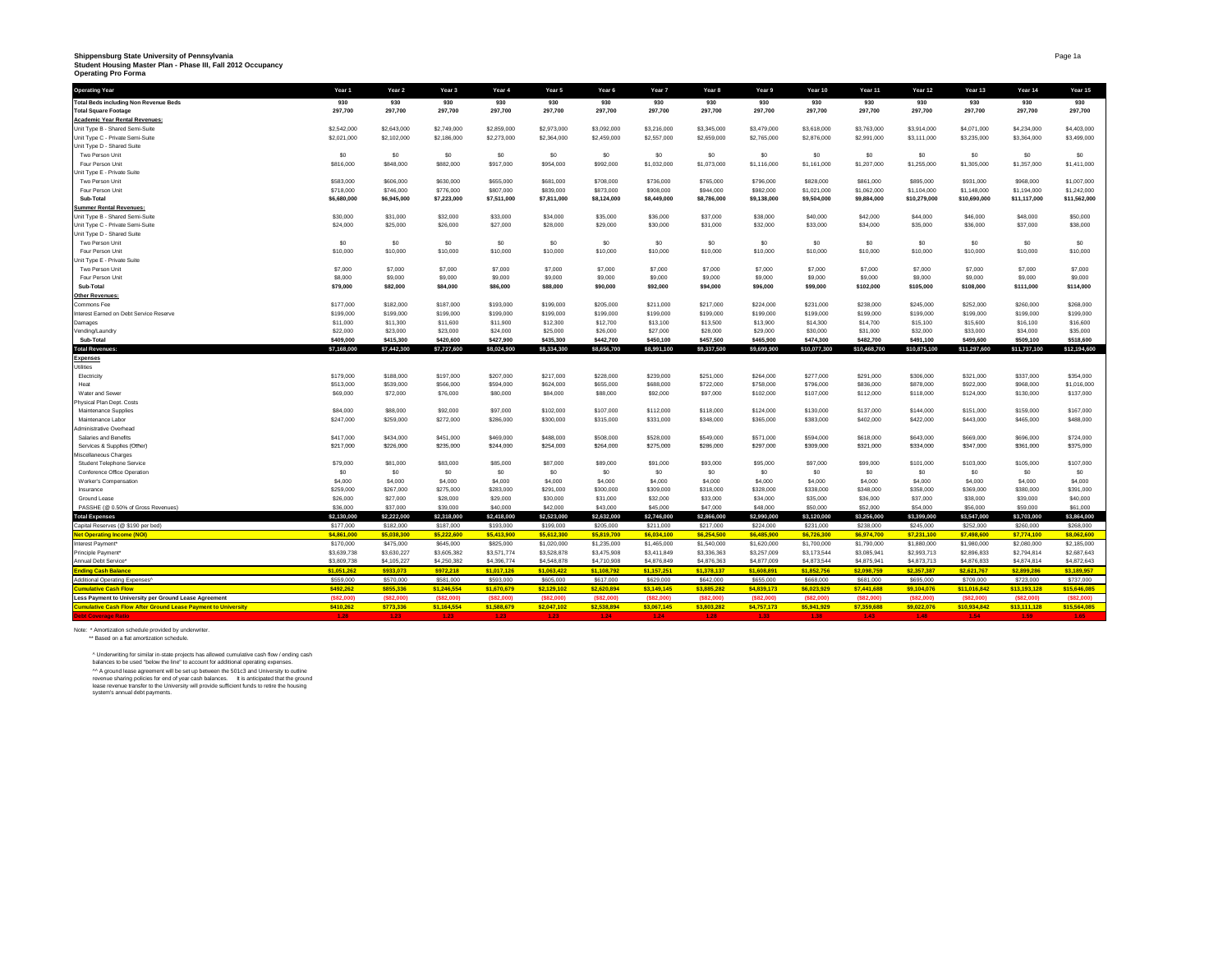# **Shippensburg State University of Pennsylvania Student Housing Master Plan - Phase III, Fall 2012 Occupancy Operating Pro Forma**

| <b>Operating Year</b>                                                | Year 16               | Year 17               | Year 18               | Year 19               | Year 20               | Year 21               | Year 22               | Year 23               | Year 24               | Year 25               | Year 26               | Year 27               | Year 28               | Year 29               | Year 30               |
|----------------------------------------------------------------------|-----------------------|-----------------------|-----------------------|-----------------------|-----------------------|-----------------------|-----------------------|-----------------------|-----------------------|-----------------------|-----------------------|-----------------------|-----------------------|-----------------------|-----------------------|
| <b>Total Beds including Non Revenue Beds</b>                         | 930                   | 930                   | 930                   | 930                   | 930                   | 930                   | 930                   | 930                   | 930                   | 930                   | 930                   | 930                   | 930                   | 930                   | 930                   |
| <b>Total Square Footage</b>                                          | 297,700               | 297,700               | 297,700               | 297,700               | 297,700               | 297,700               | 297,700               | 297,700               | 297,700               | 297,700               | 297,700               | 297,700               | 297,700               | 297,700               | 297,700               |
| <b>Academic Year Rental Revenues:</b>                                |                       |                       |                       |                       |                       |                       |                       |                       |                       |                       |                       |                       |                       |                       |                       |
| Unit Type B - Shared Semi-Suite                                      | \$4,579,000           | \$4,762,000           | \$4,952,000           | \$5,150,000           | \$5,356,000           | \$5,570,000           | \$5,793,000           | \$6,025,000           | \$6,266,000           | \$6,517,000           | \$6,778,000           | \$7,049,000           | \$7,331,000           | \$7,624,000           | \$7,929,000           |
| Unit Type C - Private Semi-Suite                                     | \$3,639,000           | \$3,785,000           | \$3,936,000           | \$4,093,000           | \$4,257,000           | \$4,427,000           | \$4,604,000           | \$4,788,000           | \$4,980,000           | \$5,179,000           | \$5,386,000           | \$5,601,000           | \$5,825,000           | \$6,058,000           | \$6,300,000           |
| Unit Type D - Shared Suite                                           |                       |                       |                       |                       |                       |                       |                       |                       |                       |                       |                       |                       |                       |                       |                       |
| Two Person Unit                                                      | \$0                   | \$0                   | \$0                   | S <sub>0</sub>        | \$0                   | \$0                   | \$0                   | S <sub>0</sub>        | S <sub>0</sub>        | \$0                   | \$0                   | S <sub>0</sub>        | S <sub>0</sub>        | \$0                   | \$0                   |
| Four Person Unit                                                     | \$1,467,000           | \$1,526,000           | \$1,587,000           | \$1,650,000           | \$1,716,000           | \$1,785,000           | \$1,856,000           | \$1,930,000           | \$2,007,000           | \$2,087,000           | \$2,170,000           | \$2,257,000           | \$2,347,000           | \$2,441,000           | \$2,539,000           |
| Unit Type E - Private Suite                                          |                       |                       |                       |                       |                       |                       |                       |                       |                       |                       |                       |                       |                       |                       |                       |
| Two Person Unit                                                      | \$1,047,000           | \$1,089,000           | \$1,133,000           | \$1,178,000           | \$1,225,000           | \$1,274,000           | \$1,325,000           | \$1,378,000           | \$1,433,000           | \$1,490,000           | \$1,550,000           | \$1,612,000           | \$1,676,000           | \$1,743,000           | \$1,813,000           |
| Four Person Unit                                                     | \$1,292,000           | \$1,344,000           | \$1,398,000           | \$1,454,000           | \$1,512,000           | \$1,572,000           | \$1,635,000           | \$1,700,000           | \$1,768,000           | \$1,839,000           | \$1,913,000           | \$1,990,000           | \$2,070,000           | \$2,153,000           | \$2,239,000           |
| Sub-Total                                                            | \$12,024,000          | \$12,506,000          | \$13,006,000          | \$13,525,000          | \$14,066,000          | \$14,628,000          | \$15,213,000          | \$15,821,000          | \$16,454,000          | \$17,112,000          | \$17,797,000          | \$18,509,000          | \$19,249,000          | \$20,019,000          | \$20,820,000          |
| <b>Summer Rental Revenues:</b>                                       |                       |                       |                       |                       |                       |                       |                       |                       |                       |                       |                       |                       |                       |                       |                       |
| Unit Type B - Shared Semi-Suite                                      | \$52,000              | \$54,000              | \$56,000              | \$58,000              | \$60,000              | \$62,000              | \$64,000              | \$67,000              | \$70,000              | \$73,000              | \$76,000              | \$79,000              | \$82,000              | \$85,000              | \$88,000              |
| Unit Type C - Private Semi-Suite                                     | \$40,000              | \$42,000              | \$44,000              | \$46,000              | \$48,000              | \$50,000              | \$52,000              | \$54,000              | \$56,000              | \$58,000              | \$60,000              | \$62,000              | \$64,000              | \$67,000              | \$70,000              |
| Unit Type D - Shared Suite                                           |                       |                       |                       |                       |                       |                       |                       |                       |                       |                       |                       |                       |                       |                       |                       |
| Two Person Unit                                                      | S <sub>0</sub>        | S <sub>0</sub>        | \$0                   | S <sub>0</sub>        | S <sub>0</sub>        | \$0                   | S <sub>0</sub>        | S <sub>0</sub>        | S <sub>0</sub>        | S <sub>0</sub>        | \$0                   | S <sub>0</sub>        | S <sub>0</sub>        | \$0                   | \$0                   |
| Four Person Unit                                                     | \$10,000              | \$10,000              | \$10,000              | \$10,000              | \$10,000              | \$10,000              | \$10,000              | \$10,000              | \$10,000              | \$10,000              | \$10,000              | \$10,000              | \$10,000              | \$10,000              | \$10,000              |
| Unit Type E - Private Suite                                          |                       |                       |                       |                       |                       |                       |                       |                       |                       |                       |                       |                       |                       |                       |                       |
| Two Person Unit                                                      | \$7,000               | \$7,000               | \$7,000               | \$7,000               | \$7,000               | \$7,000               | \$7,000               | \$7,000               | \$7,000               | \$7,000               | \$7,000               | \$7,000               | \$7,000               | \$7,000               | \$7,000               |
| Four Person Unit                                                     | \$9,000               | \$9,000               | \$9,000               | \$9,000               | \$9,000               | \$9,000               | \$9,000               | \$9,000               | \$9,000               | \$9,000               | \$9,000               | \$9,000               | \$9,000               | \$9,000               | \$9,000               |
| Sub-Total                                                            | \$118,000             | \$122,000             | \$126,000             | \$130,000             | \$134,000             | \$138,000             | \$142,000             | \$147,000             | \$152,000             | \$157,000             | \$162,000             | \$167,000             | \$172,000             | \$178,000             | \$184,000             |
| <b>Other Revenues</b>                                                |                       |                       |                       |                       |                       |                       |                       |                       |                       |                       |                       |                       |                       |                       |                       |
| Commons Fee                                                          | \$276,000             | \$284,000             | \$293,000             | \$302,000             | \$311,000             | \$320,000             | \$330,000             | \$340,000             | \$350,000             | \$361,000             | \$372,000             | \$383,000             | \$394,000             | \$406,000             | \$418,000             |
| Interest Earned on Debt Service Reserve                              | \$199,000             | \$199,000             | \$199,000             | \$199,000             | \$199,000             | \$199,000             | \$199,000             | \$199,000             | \$199,000             | \$199,000             | \$199,000             | \$199,000             | \$199,000             | \$199,000             | \$199,000             |
| Damages                                                              | \$17,100              | \$17,600              | \$18,100              | \$18,600              | \$19,200              | \$19,800              | \$20,400              | \$21,000              | \$21,600              | \$22,200              | \$22,900              | \$23,600              | \$24,300              | \$25,000              | \$25,800              |
| Vending/Laundry<br>Sub-Total                                         | \$36,000<br>\$528,100 | \$37,000<br>\$537,600 | \$38,000<br>\$548,100 | \$39,000<br>\$558,600 | \$40,000<br>\$569,200 | \$41,000<br>\$579,800 | \$42,000<br>\$591,400 | \$43,000<br>\$603,000 | \$44,000<br>\$614,600 | \$45,000<br>\$627,200 | \$46,000<br>\$639,900 | \$47,000<br>\$652,600 | \$48,000<br>\$665,300 | \$49,000<br>\$679,000 | \$50,000<br>\$692,800 |
|                                                                      |                       | \$13,165,600          |                       |                       | \$14,769,200          | \$15,345,800          | \$15,946,400          | \$16,571,000          | \$17,220,600          | \$17,896,200          | \$18,598,900          | \$19,328,600          | \$20,086,300          |                       | \$21,696,800          |
| <b>Total Revenues:</b>                                               | \$12,670,100          |                       | \$13,680,100          | \$14,213,600          |                       |                       |                       |                       |                       |                       |                       |                       |                       | \$20,876,000          |                       |
| <b>Expenses</b>                                                      |                       |                       |                       |                       |                       |                       |                       |                       |                       |                       |                       |                       |                       |                       |                       |
| Jtilities                                                            | \$372,000             | \$391,000             | \$411,000             | \$432,000             | \$454,000             | \$477,000             | \$501,000             | \$526,000             | \$552,000             | \$580,000             | \$609,000             | \$639,000             | \$671,000             | \$705,000             | \$740,000             |
| Electricity<br>Heat                                                  | \$1,067,000           | \$1,120,000           | \$1,176,000           | \$1,235,000           | \$1,297,000           | \$1,362,000           | \$1,430,000           | \$1,502,000           | \$1,577,000           | \$1,656,000           | \$1,739,000           | \$1,826,000           | \$1,917,000           | \$2,013,000           | \$2,114,000           |
| Water and Sewer                                                      | \$144,000             | \$151,000             | \$159,000             | \$167,000             | \$175,000             | \$184,000             | \$193,000             | \$203,000             | \$213,000             | \$224,000             | \$235,000             | \$247,000             | \$259,000             | \$272,000             | \$286,000             |
| Physical Plan Dept. Costs                                            |                       |                       |                       |                       |                       |                       |                       |                       |                       |                       |                       |                       |                       |                       |                       |
| Maintenance Supplies                                                 | \$175,000             | \$184,000             | \$193,000             | \$203,000             | \$213,000             | \$224,000             | \$235,000             | \$247,000             | \$259,000             | \$272,000             | \$286,000             | \$300,000             | \$315,000             | \$331,000             | \$348,000             |
| Maintenance Labor                                                    | \$512,000             | \$538,000             | \$565,000             | \$593,000             | \$623,000             | \$654,000             | \$687,000             | \$721,000             | \$757,000             | \$795,000             | \$835,000             | \$877,000             | \$921,000             | \$967,000             | \$1,015,000           |
| Administrative Overhead                                              |                       |                       |                       |                       |                       |                       |                       |                       |                       |                       |                       |                       |                       |                       |                       |
| Salaries and Benefits                                                | \$753,000             | \$783,000             | \$814,000             | \$847,000             | \$881,000             | \$916,000             | \$953,000             | \$991,000             | \$1,031,000           | \$1,072,000           | \$1,115,000           | \$1,160,000           | \$1,206,000           | \$1,254,000           | \$1,304,000           |
| Services & Supplies (Other)                                          | \$390,000             | \$406,000             | \$422,000             | \$439,000             | \$457,000             | \$475,000             | \$494,000             | \$514,000             | \$535,000             | \$556,000             | \$578,000             | \$601,000             | \$625,000             | \$650,000             | \$676,000             |
| Miscellaneous Charges                                                |                       |                       |                       |                       |                       |                       |                       |                       |                       |                       |                       |                       |                       |                       |                       |
| Student Telephone Service                                            | \$109,000             | \$111,000             | \$113,000             | \$115,000             | \$117,000             | \$119,000             | \$121,000             | \$123,000             | \$125,000             | \$128,000             | \$131,000             | \$134,000             | \$137,000             | \$140,000             | \$143,000             |
| Conference Office Operation                                          | \$0                   | \$0                   | \$0                   | S <sub>0</sub>        | \$0                   | \$0                   | \$0                   | \$0                   | SO                    | \$0                   | \$0                   | S <sub>0</sub>        | S <sub>0</sub>        | \$0                   | \$0                   |
| Worker's Compensation                                                | \$4,000               | \$4,000               | \$4,000               | \$4,000               | \$4,000               | \$4,000               | \$4,000               | \$4,000               | \$4,000               | \$4,000               | \$4,000               | \$4,000               | \$4,000               | \$4,000               | \$4,000               |
| Insurance                                                            | \$403,000             | \$415,000             | \$427,000             | \$440,000             | \$453,000             | \$467,000             | \$481,000             | \$495,000             | \$510,000             | \$525,000             | \$541,000             | \$557,000             | \$574,000             | \$591,000             | \$609,000             |
| Ground Lease                                                         | \$41,000              | \$42,000              | \$43,000              | \$44,000              | \$45,000              | \$46,000              | \$47,000              | \$48,000              | \$49,000              | \$50,000              | \$51,000              | \$52,000              | \$53,000              | \$54,000              | \$55,000              |
| PASSHE (@ 0.50% of Gross Revenues)                                   | \$63,000              | \$66,000              | \$68,000              | \$71,000              | \$74,000              | \$77,000              | \$80,000              | \$83,000              | \$86,000              | \$89,000              | \$93,000              | \$97,000              | \$100,000             | \$104,000             | \$108,000             |
| <b>Total Expenses</b>                                                | \$4,033,000           | \$4,211,000           | \$4,395,000           | \$4,590,000           | \$4,793,000           | \$5,005,000           | \$5,226,000           | \$5,457,000           | \$5,698,000           | \$5,951,000           | \$6,217,000           | \$6,494,000           | \$6,782,000           | \$7,085,000           | \$7,402,000           |
| Capital Reserves (@ \$190 per bed)                                   | \$276,000             | \$284,000             | \$293,000             | \$302,000             | \$311,000             | \$320,000             | \$330,000             | \$340,000             | \$350,000             | \$361,000             | \$372,000             | \$383,000             | \$394,000             | \$406,000             | \$418,000             |
| <b>Net Operating Income (NOI)</b>                                    | \$8,361,100           | \$8,670,600           | \$8,992,100           | \$9,321,600           | \$9,665,200           | \$10,020,800          | \$10,390,400          | \$10,774,000          | \$11,172,600          | \$11,584,200          | \$12,009,900          | \$12,451,600          | \$12,910,300          | \$13,385,000          | \$13,876,800          |
| <b>Interest Payment</b>                                              | \$2,300,000           | \$2,420,000           | \$2,545,000           | \$2,675,000           | \$2,810,000           | \$2,955,000           | \$3,110,000           | \$3,270,000           | \$3,440,000           | \$3,615,000           | \$3,800,000           | \$4,000,000           | \$4,205,000           | \$4,420,000           | \$4,650,000           |
| Principle Payment <sup>®</sup>                                       | \$2,575,049           | \$2,456,533           | \$2,331,836           | \$2,200,701           | \$2,062,873           | \$1,918,080           | \$1,765,810           | \$1,605,560           | \$1,437,062           | \$1,259,814           | \$1,073,545           | \$877,731             | \$671,624             | \$454,956             | \$227,199             |
| <b>Annual Deht Service</b>                                           | \$4,875,049           | \$4,876,533           | \$4,876,836           | \$4,875,701           | \$4,872,873           | \$4,873,080           | \$4,875,810           | \$4,875,560           | \$4,877,062           | \$4,874,814           | \$4,873,545           | \$4,877,731           | \$4,876,624           | \$4,874,956           | \$4,877,199           |
| <b>Ending Cash Balance</b>                                           | \$3,486,051           | \$3,794.067           | \$4,115,264           | \$4,445,899           | \$4,792,327           | \$5,147,720           | \$5,514,590           | \$5,898,440           | \$6,295,538           | \$6,709,386           | \$7,136,355           | \$7,573,869           | \$8,033,676           | \$8,510,044           | \$8,999,601           |
| Additional Operating Expenses <sup>®</sup>                           | \$752,000             | \$767,000             | \$782,000             | \$798,000             | \$814,000             | \$830,000             | \$847,000             | \$864,000             | \$881,000             | \$899,000             | \$917,000             | \$935,000             | \$954,000             | \$973,000             | \$992,000             |
| umulative Cash Flow                                                  | \$18,380,136          | \$21,407,204          | \$24,740,468          | \$28,388,367          | \$32,366,694          | \$36,684,414          | \$41,352,004          | \$46,386,443          | \$51,800,981          | \$57,611,367          | \$63,830,722          | \$70,469,591          | \$77,549,267          | \$85,086,311          | \$93,093,912          |
| Less Payment to University per Ground Lease Agreement                | (\$82,000)            | (\$82,000             | (\$82,000             | (\$82,000)            | (\$82,000)            | (\$82,000)            | (\$82,000             | (\$82,000             | (\$82,000             | (\$82,000)            | (\$82,000)            | (\$82,000             | (\$82,000             | (\$82,000             | (\$82,000)            |
| <b>Cumulative Cash Flow After Ground Lease Payment to University</b> | \$18,298,136          | \$21,325,204          | \$24,658,468          | \$28,306,367          | \$32,284,694          | \$36,602,414          | \$41,270,004          | \$46,304,443          | \$51,718,981          | \$57,529,367          | \$63,748,722          | \$70,387.591          | \$77,467.267          | \$85,004,311          | \$93,011.912          |
| <b>Debt Coverage Ratio</b>                                           | $1.72 -$              | 1.78                  | 1.84                  | 1.91                  | 1.98                  | 2.06                  | 2.13                  | 2.21                  | 2.29                  | 2.38                  | 2.46                  | 2.55                  | 2.65                  | 2.75                  | 2.85                  |
|                                                                      |                       |                       |                       |                       |                       |                       |                       |                       |                       |                       |                       |                       |                       |                       |                       |

Note: \* Amortization schedule provided by underwriter. \*\* Based on a flat amortization schedule.

^ Underwrining for similar in-state projects has allowed cumulative cash flow / ending cash<br>balances to be used "below the line" to account for additional operating expenses.<br>^^ A ground lease agreement will be set up betw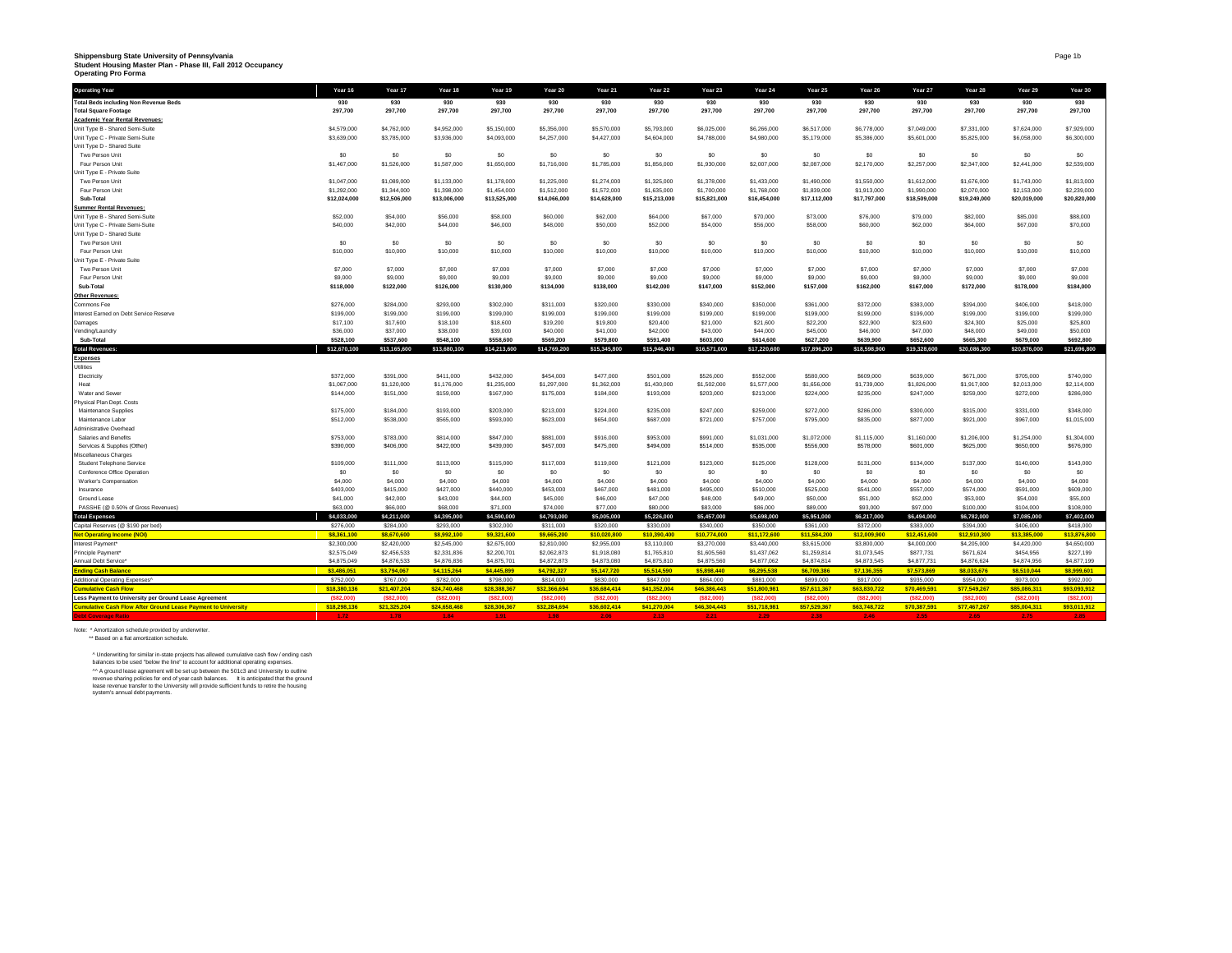| <b>Residential Space</b>                                       | Quantity       | <b>Beds Per Unit Total Beds</b> |     |
|----------------------------------------------------------------|----------------|---------------------------------|-----|
| <b>Unit Type B - Shared Semi-Suite</b>                         | 181            |                                 | 362 |
| Unit Type B (RA room) - Semi-Suite Single Room for RAs         | 22             |                                 | 22  |
| <b>Unit Type C - Private Semi-Suite</b>                        | 134            | 2                               | 268 |
| Unit Type D.1 - Two Person Shared Suite                        |                |                                 | 0   |
| Unit Type D.2 - Four Person Shared Suite                       | 28             | 4                               | 112 |
| Unit Type E.1 - Two Person Private Suite                       | 35             | $\overline{2}$                  | 70  |
| Unit Type E.2 - Four Person Private Suite                      | 23             | 4                               | 92  |
| Unit Type F - Professional Staff / Resident Director Apartment | $\overline{2}$ |                                 |     |
| <b>Total Residential Spaces</b>                                | 403            | x                               | 930 |

Revenue Generating Beds 904

| <b>Total Residential GSF (Incl. Mail Area &amp; Staff Apartments)</b> | 297.700 |
|-----------------------------------------------------------------------|---------|
| <b>Gross Square Feet Per Bed</b>                                      | 320     |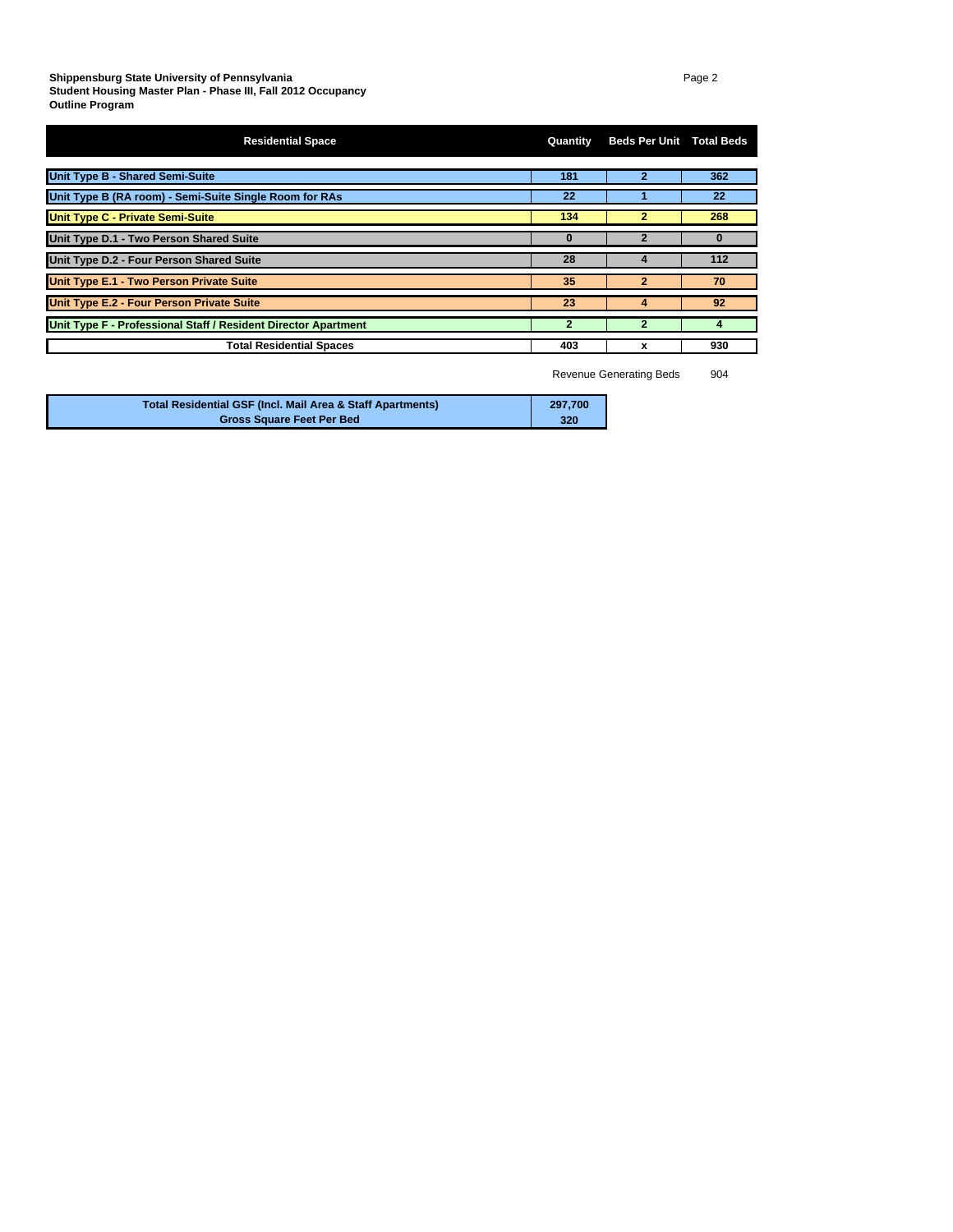#### **Shippensburg State University of Pennsylvania** Page 3 **Student Housing Master Plan - Phase III, Fall 2012 Occupancy Project Development Budget**

|    | <b>Project Budget</b>                                   |               | <b>Notes</b>                                                                           |
|----|---------------------------------------------------------|---------------|----------------------------------------------------------------------------------------|
|    | <b>Hard Costs</b>                                       |               |                                                                                        |
|    | <b>Residential Hard Cost of Construction</b>            | \$43,167,000  |                                                                                        |
|    | Residential Furniture, Fixtures, & Equipment            | \$2,179,200   |                                                                                        |
| 3  | Demo Water Tower                                        | \$200,000     | To be confirmed.                                                                       |
|    | Abate/Demo McCune                                       | \$332,570     | 33,257 gsf @ \$10 per square foot.                                                     |
| 5  | Abate/Demo Harley                                       | \$589,790     | 58,979 gsf @ \$10 per square foot.                                                     |
| 6  | Abate/Demo Kieffer                                      | \$515,290     | 51,529 gsf @ \$10 per square foot.                                                     |
|    | Abate/Demo Lockhove                                     | \$512,150     | 51,215 gsf @ \$10 per square foot.                                                     |
| 8  | Abate/Demo McLean                                       | \$0           | Assumes McLean costs are funded w/ surplus cash or unused contingency.                 |
| 9  | Inflation Allowance @ 5%                                | \$4,868,000   |                                                                                        |
|    | <b>Subtotal - Hard Costs</b>                            | \$52,364,000  |                                                                                        |
|    | <b>Soft Costs</b>                                       |               |                                                                                        |
| 10 | Architectural & Engineering Base Fees                   | \$2,618,200   |                                                                                        |
| 11 | Additional Architectural & Engineering Services         | \$262,000     |                                                                                        |
| 12 | Development & Legal Fees                                | \$2,762,000   |                                                                                        |
| 13 | Miscellaneous (test fees, surveys, start up costs, etc) | \$112,844     |                                                                                        |
| 14 | <b>Project Contingency</b>                              | \$1,743,571   |                                                                                        |
|    | <b>Subtotal - Soft Costs</b>                            | \$7,498,615   |                                                                                        |
|    | <b>Bond Financing Costs</b>                             |               |                                                                                        |
| 15 | <b>Less Construction Period Interest</b>                | (\$1,396,667) | An allowance has been provided and final figures would be based on draw down schedule. |
| 16 | Capitalized Interest, Issuance, and Insurance           | \$9,972,652   | Information provided by underwriter.                                                   |
| 17 | Deposit to Debt Service Reserve                         | \$4,984,195   | Assumed @ one year debt service payment on flat amortization schedule.                 |
|    | <b>Subtotal - Financing Costs</b>                       | \$13,560,180  |                                                                                        |
|    |                                                         |               |                                                                                        |
|    | <b>Total Project Cost</b>                               | \$73,422,795  |                                                                                        |
|    |                                                         |               |                                                                                        |
|    | <b>Total Project Cost/Bed</b>                           | \$78,949      |                                                                                        |
|    |                                                         |               |                                                                                        |

| <b>Assumptions</b>                            |         |    |
|-----------------------------------------------|---------|----|
| New Square Footage                            | 297,700 |    |
| <b>Residential Cost/Square Foot</b>           | \$145   | lC |
| Residential FF&E Cost/Bed                     | \$2,400 | C  |
| Annual Inflation Rate                         | 5%      |    |
| Number of Years Inflation                     | 2       |    |
| <b>Project Contingency</b>                    | 3.0%    |    |
| Development & Legal Fees                      | 5.0%    |    |
| Miscellaneous @ % of AE & PM/Development Fees | 2.0%    |    |
| A/E Desian Fees                               | 5.0%    |    |

Cost per square foot provided by WTW and is expressed in 2010 dollars; assumes minimal site work. Cost per bed provided by WTW.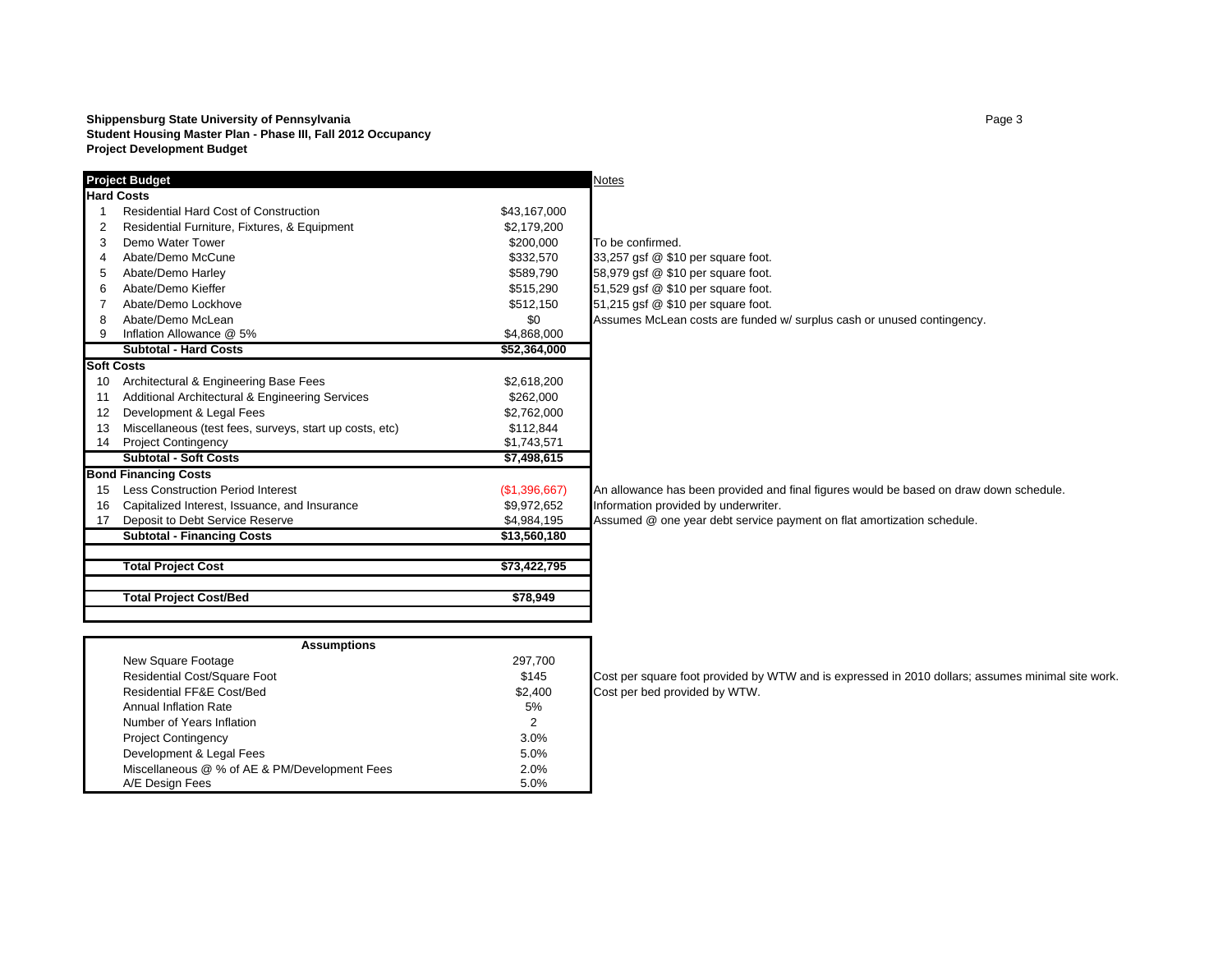#### **Shippensburg State University of Pennsylvania** Page 4 **Student Housing Master Plan - Phase III, Fall 2012 Occupancy Revenue Assumptions**

#### **Years Until Building Opening: 5 Annual Rental Rate Escalation: 4%Annual Other Revenue Escalation: 3%Damages per bed per semester: \$5 Laundry/Vending Revenue Per Student Per Year (at opening) \$25** Dependent on contract with laundry and food service vendors. **Number of Students per Resident Assistant: 43 Number of Non-Revenue Generating Beds: 22**

**EXECOMMOT** Other PA projects charge this fee as a non-refundable deposit for usage of common area amenities.

| <b>Unit Type</b>                                                                                                                                                         | <b>Rental Rate</b><br>$(2007$ dollars)# | <b>Rental Rate</b><br>(at opening)* | <b>Lease Term</b><br>(# months) <sup>^</sup> | Year 1<br><b>Occupancy Rate</b> | Year 2<br><b>Occupancy Rate</b> | <b>Stabilized Years</b><br><b>Occupancy Rate</b> | Year 1<br><b>Rental Revenue</b>              | Year 2<br><b>Rental Revenue</b>              | Year 3<br><b>Rental Revenue*</b>             | <b>Academic Year</b><br>Rent Per Bed** |
|--------------------------------------------------------------------------------------------------------------------------------------------------------------------------|-----------------------------------------|-------------------------------------|----------------------------------------------|---------------------------------|---------------------------------|--------------------------------------------------|----------------------------------------------|----------------------------------------------|----------------------------------------------|----------------------------------------|
| Unit Type B - Shared Semi-Suite<br><b>Double Occupancy</b><br><b>Summary Occupancy (Double)</b>                                                                          | \$675<br>\$675                          | \$821<br>\$821                      | 9<br>$\overline{2}$                          | 95%<br>5%                       | 95%<br>5%                       | 95%<br>5%                                        | \$2,542,000<br>\$30,000                      | \$2,643,000<br>\$31,000                      | \$2,749,000<br>\$32,000                      | \$7,391                                |
| Unit Type B (RA room) - Semi-Suite Single Room for RAs<br><b>Double Occupancy</b><br><b>Summary Occupancy (Double)</b>                                                   | \$0<br>\$0                              | \$0<br>\$0                          | $\mathsf{x}$                                 | $\mathbf{x}$                    | $\boldsymbol{\mathsf{x}}$       |                                                  | $\boldsymbol{\mathsf{x}}$                    | $\boldsymbol{\mathsf{x}}$                    |                                              |                                        |
| <b>Unit Type C - Private Semi-Suite</b><br><b>Single Occupancy</b><br><b>Summer Occupancy (Single)</b>                                                                   | \$725<br>\$725                          | \$882<br>\$882                      | 9<br>$\overline{2}$                          | 95%<br>5%                       | 95%<br>5%                       | 95%<br>5%                                        | \$2,021,000<br>\$24,000                      | \$2,102,000<br>\$25,000                      | \$2,186,000<br>\$26,000                      | \$7,939                                |
| Unit Type D - Shared Suite<br>Two Person Unit<br><b>Four Person Unit</b><br>Summer Occupancy (Two Person)<br>Summer Occupancy (Four Person)                              | \$750<br>\$700<br>\$750<br>\$700        | \$912<br>\$852<br>\$912<br>\$852    | 9<br>$\Omega$                                | 95%<br>95%<br>5%<br>5%          | 95%<br>95%<br>5%<br>5%          | 95%<br>95%<br>5%<br>5%                           | \$0<br>\$816,000<br>\$0<br>\$10,000          | \$0<br>\$848,000<br>\$0<br>\$10,000          | \$0<br>\$882,000<br>\$0<br>\$10,000          | \$8,212<br>\$7,665                     |
| <b>Unit Type E - Private Suite</b><br><b>Two Person Unit</b><br><b>Four Person Unit</b><br><b>Summer Occupancy (Two Person)</b><br><b>Summer Occupancy (Four Person)</b> | \$800<br>\$750<br>\$800<br>\$750        | \$973<br>\$912<br>\$973<br>\$912    | 9<br>9<br>$\overline{2}$<br>$\Omega$         | 95%<br>95%<br>5%<br>5%          | 95%<br>95%<br>5%<br>5%          | 95%<br>95%<br>5%<br>5%                           | \$583,000<br>\$718,000<br>\$7,000<br>\$8,000 | \$606,000<br>\$746,000<br>\$7,000<br>\$9,000 | \$630,000<br>\$776,000<br>\$7,000<br>\$9,000 | \$8,760<br>\$8,212                     |
| <b>Unit Type E - Staff Apartment</b><br><b>Single Occupancy</b><br>Double Occupancy<br>Summer Occupancy (Single)<br>Summer Occupancy (Double)                            | \$0<br>\$0<br>\$0<br>\$0                | \$0<br>\$0<br>\$0<br>\$0            | X<br>$\boldsymbol{\mathsf{x}}$               |                                 |                                 |                                                  | $\mathbf{x}$                                 |                                              |                                              |                                        |

**# Rental rates represent highest end of range tested on survey.**

**\* Year 3 rental revenue is calculated using "Stabilized Years Occupancy Rate"**

**\*\* Assumes "Rental Rate (at opening)"**

**^ 10 month lease similar to other in-state projects. TOTAL: \$6,759,000 \$7,027,000 \$7,307,000**